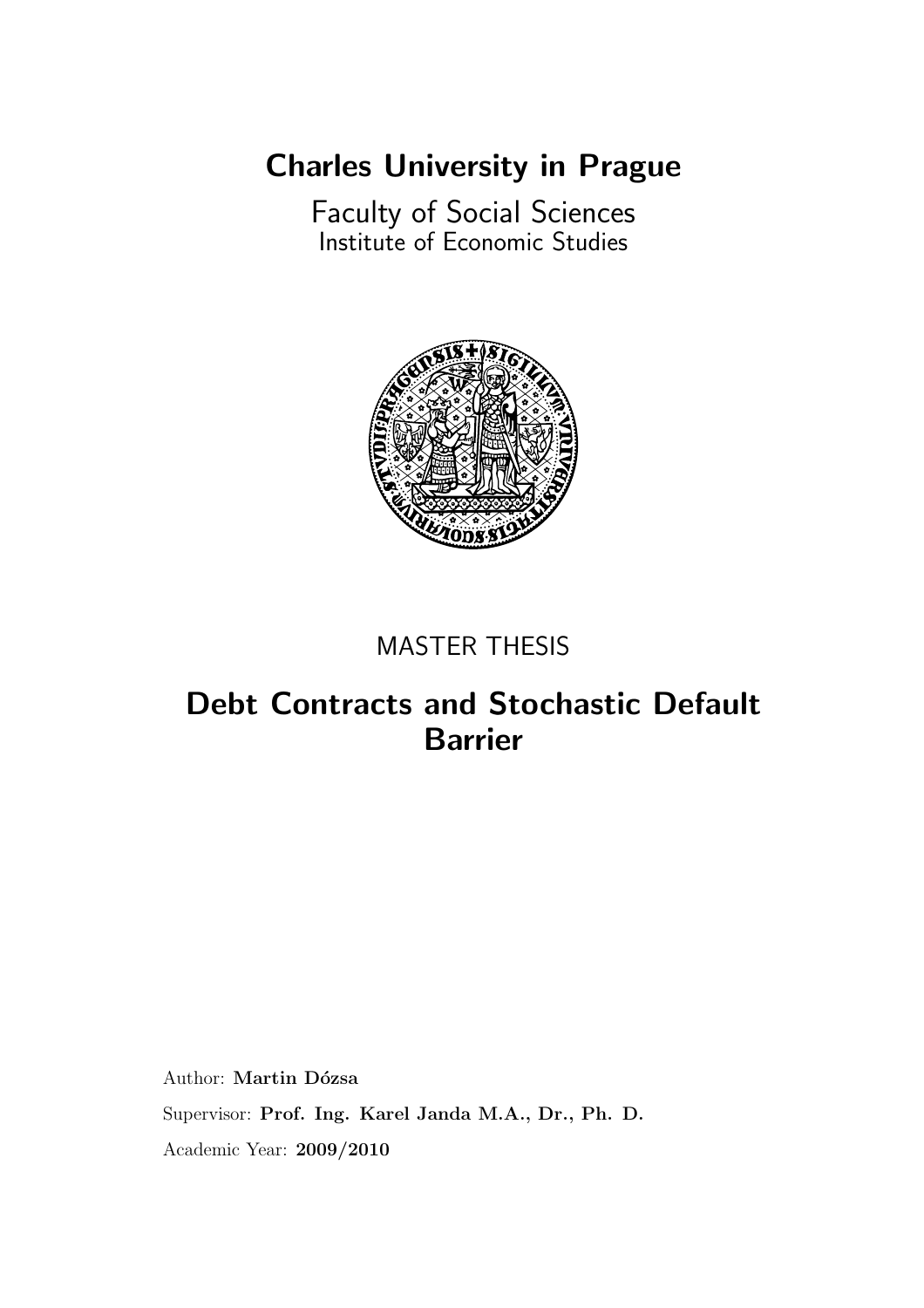## Declaration of Authorship

The author hereby declares that he compiled this thesis independently, using only the listed resources and literature.

The author grants to Charles University permission to reproduce and to distribute copies of this thesis document in whole or in part.

Prague, July 29, 2010 Signature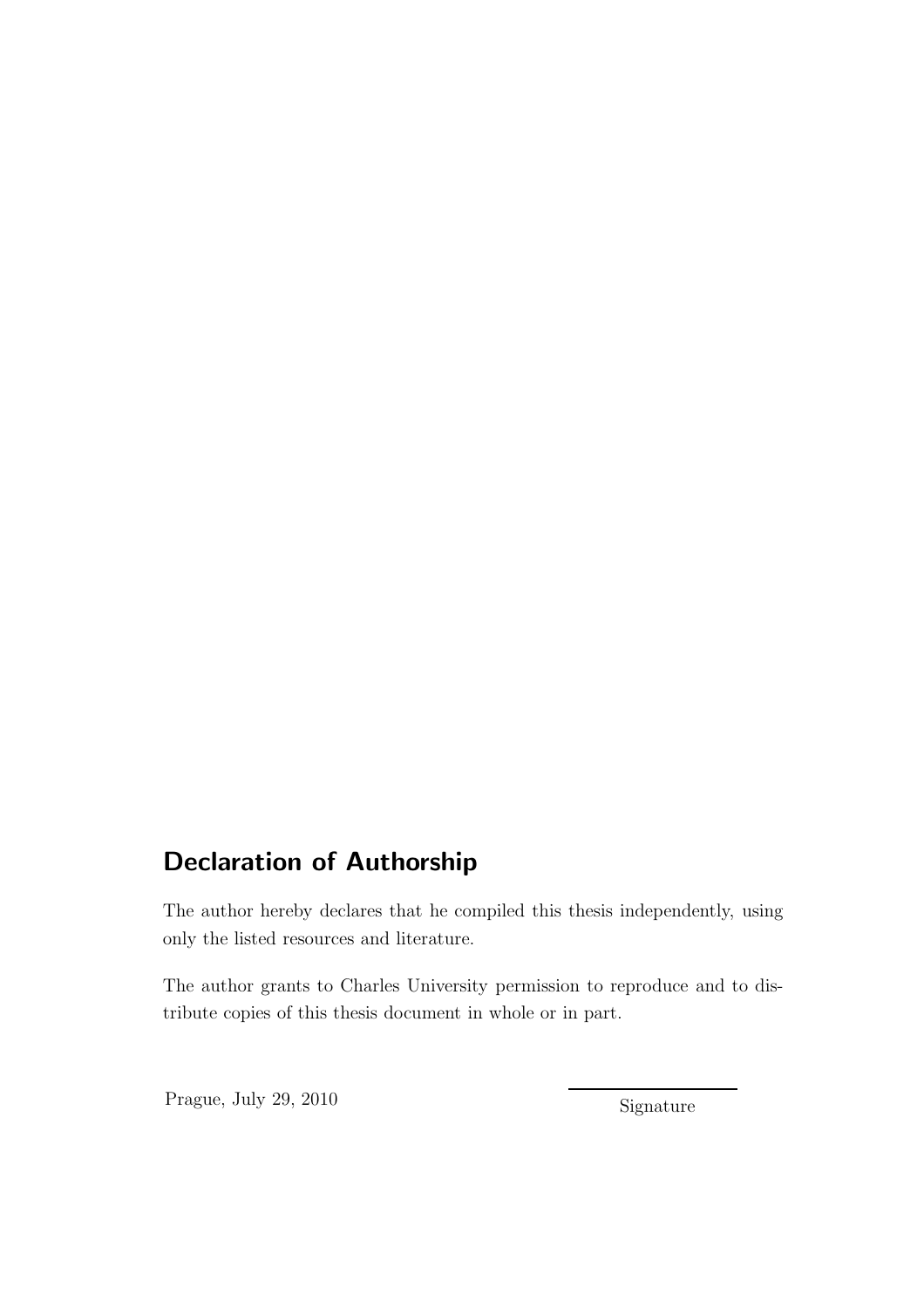## Acknowledgments

This thesis could not have been written without Karel Janda who not only served as my supervisor but also helped in finding the proper topic, and guided me throughout the work. I am also heartily thankful to Jakub Seidler for his comments and advices, and to Karel Sladký for his help with the mathematical part of the model.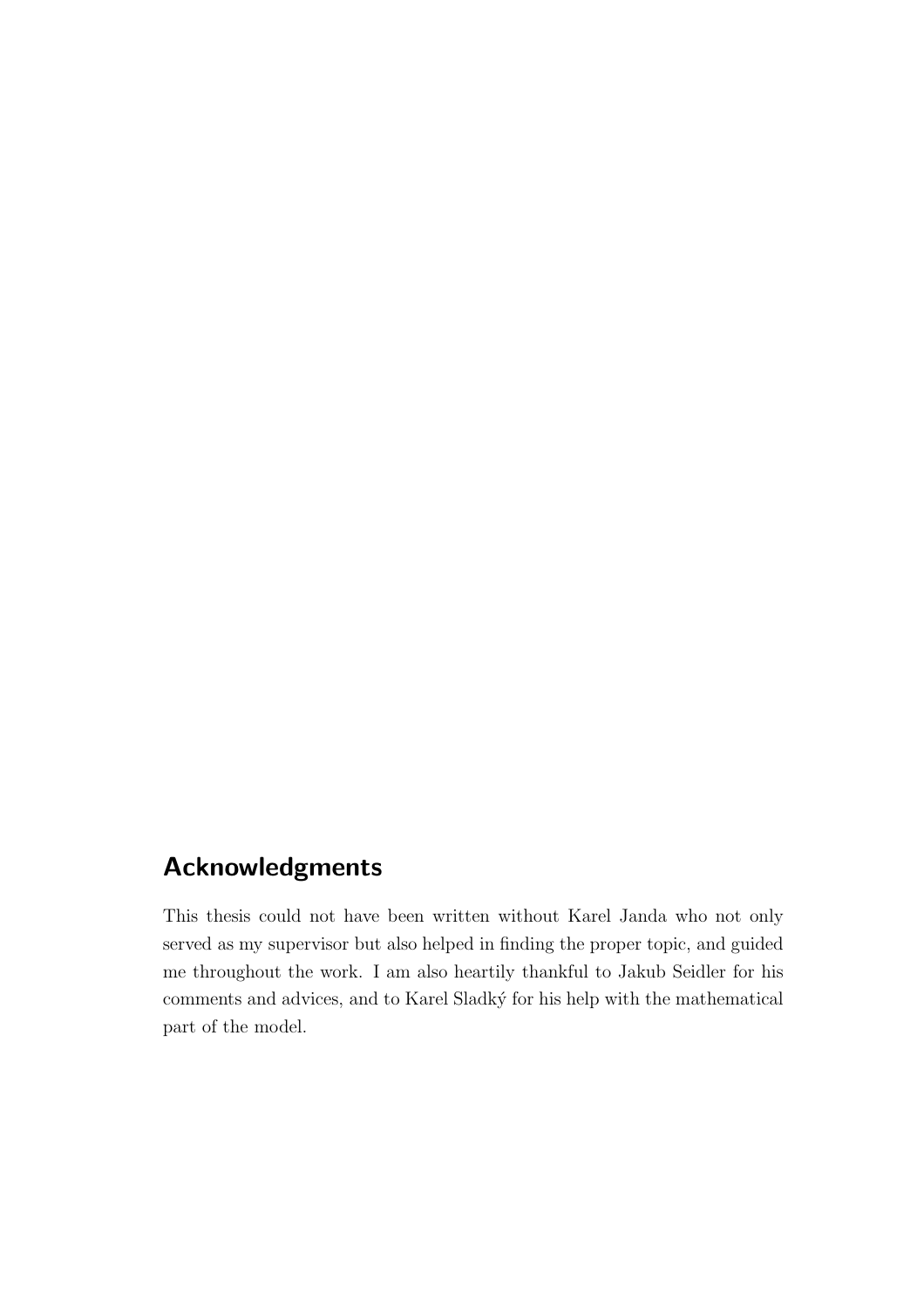## Abstract

This thesis focuses on the theory of asset pricing models and their usage in the design of credit contracts. We describe the evolution of structural models starting from the basic Mertonian framework through the introduction of a default barrier, and ending with stochastic interest rate environment. Further, with the use of game theory analysis, the parameters of an optimal capital structure and safety covenants are examined. To the author's best knowledge, the first EBIT-based structural model is built up that considers stochastic default barrier. This set-up is able to catch the different optimal capital structures in various business cycle periods, as well as bankruptcy decisions dependent on the state of the economy. The effects of an exogenous change in the risk-free interest rate on the asset value, probability of default, and optimal debt ratio are also explained.

| <b>JEL Classification</b><br>Keywords | C73, G12, G32, G33<br>credit contracts, stochastic default barrier,<br>asset pricing, EBIT-based models, struc-<br>tural models |
|---------------------------------------|---------------------------------------------------------------------------------------------------------------------------------|
| Author's e-mail                       | martin@dozsa.cz                                                                                                                 |
| Supervisor's e-mail                   | Karel-Janda@seznam.cz                                                                                                           |

## Abstrakt

Tato práce se zabývá teoretickými modely pro oceňování finančních aktiv a jejich použitím při návrhu optimálních úvěrových smluv mezi dlužníky a věřiteli. V první části je popsán vývoj strukturálních modelů od základního Mertonova modelu, který byl dále rozšířen o defaultní bariéru a zasazen do prostředí se stochastickou úrokovou mírou. Práce dále pomocí teorie her hledá parametry optimálního zadlužení vzhledem k existenci dluhových kovenantů. Hlavní přidanou hodnotou práce je navržení modelu se stochatickou bariérou defaultu, který využívá EBIT jako stavovou proměnnou a který tak lépe zohledňuje aktuální makroekonomickou situaci při hledání optimální půjčky a rozhodování o možném úpadku. Práce také podrobně diskutuje následky exogenních změn ´urokov´e m´ıry na hodnotu aktiv, pravdˇepodobnost ´upadku a optim´aln´ı m´ıru zadlužení.

| Klasifikace JEL                                               | C73, G12, G32, G33                                                                                                            |
|---------------------------------------------------------------|-------------------------------------------------------------------------------------------------------------------------------|
| Klíčová slova                                                 | dluhové kontrakty, stochastická bariéra<br>úpadku, oceňování cenných papírů, modely<br>založené na EBITu, strukturální modely |
| E-mail autora<br>E-mail vedoucího práce Karel-Janda@seznam.cz | martin@dozsa.cz                                                                                                               |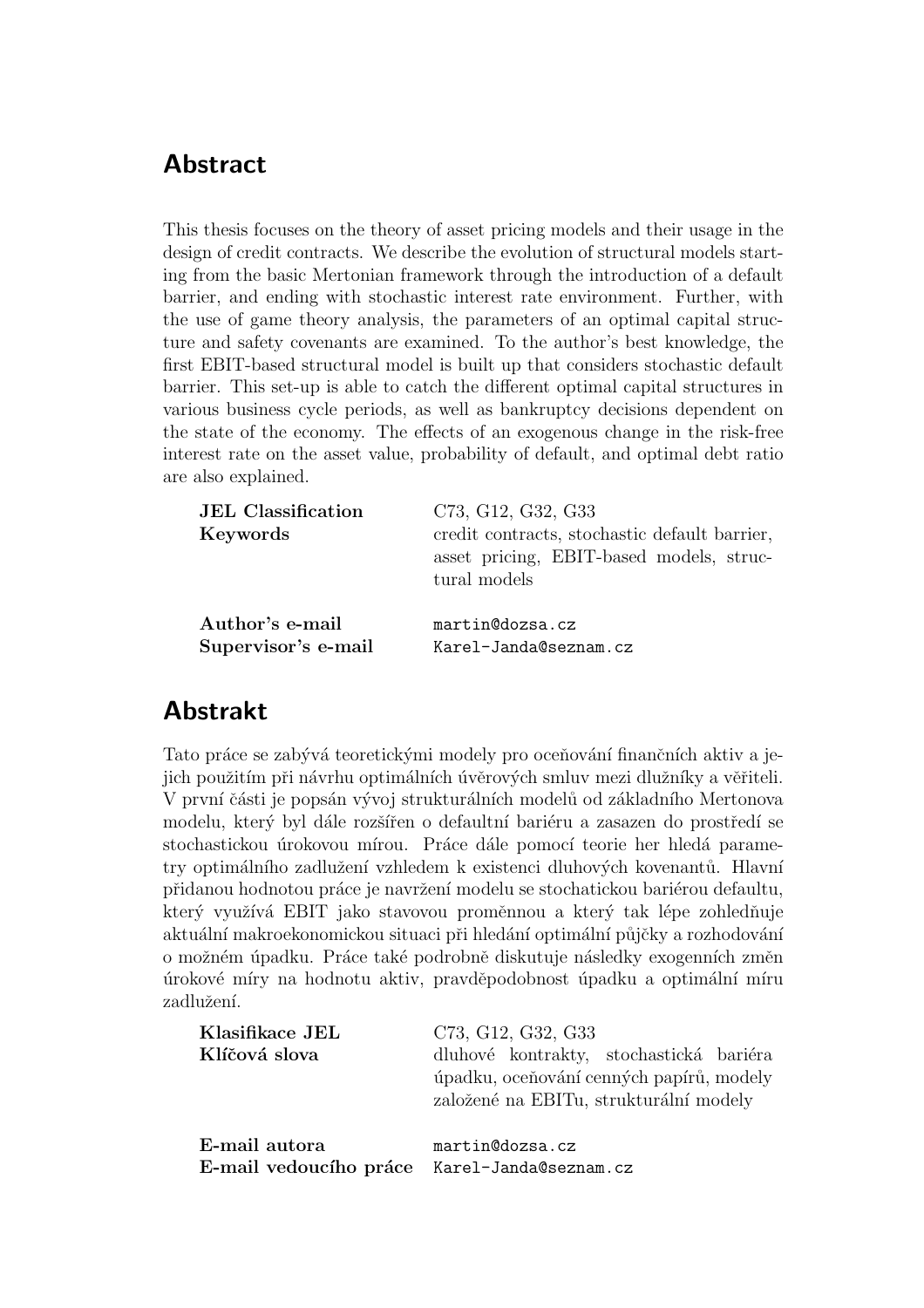# **Contents**

|                              |          | List of Tables         |                                                                          |    |  | vii            |
|------------------------------|----------|------------------------|--------------------------------------------------------------------------|----|--|----------------|
|                              |          | List of Figures        |                                                                          |    |  | viii           |
|                              | Acronyms |                        |                                                                          |    |  | ix             |
|                              |          | <b>Thesis Proposal</b> |                                                                          |    |  | X              |
| 1                            |          | Introduction           |                                                                          |    |  | $\mathbf{1}$   |
| $\overline{2}$               |          |                        | <b>Asset Pricing Models</b>                                              |    |  | 3              |
|                              | 2.1      |                        |                                                                          |    |  | $\overline{4}$ |
|                              | 2.2      |                        |                                                                          |    |  | 8              |
|                              |          | 2.2.1                  | Black and Cox Model                                                      |    |  | 9              |
|                              |          | 2.2.2                  |                                                                          |    |  | 11             |
|                              |          | 2.2.3                  | Models with Stochastic Interest Rates                                    |    |  | 13             |
|                              | 2.3      |                        |                                                                          |    |  | 16             |
|                              | 2.4      |                        | Alternatives to Geometric Brownian Motion                                |    |  | 17             |
|                              |          | 2.4.1                  | Stochastic volatility $\ldots \ldots \ldots \ldots \ldots \ldots \ldots$ |    |  | 18             |
|                              |          | 2.4.2                  |                                                                          |    |  | 19             |
|                              |          | 2.4.3                  |                                                                          |    |  | $19\,$         |
| <b>Credit Contracts</b><br>3 |          |                        |                                                                          | 21 |  |                |
|                              | 3.1      |                        |                                                                          |    |  | 21             |
|                              | 3.2      |                        |                                                                          |    |  | 23             |
|                              | 3.3      |                        |                                                                          |    |  | 24             |
|                              | 3.4      |                        |                                                                          |    |  | 25             |
|                              | 3.5      |                        | Game Theory Analysis of Credit Contracts                                 |    |  | 26             |
|                              |          | 3.5.1                  |                                                                          |    |  | 27             |
|                              |          | 3.5.2                  | Endogenous Bankruptcy and Capital Structure                              |    |  | 29             |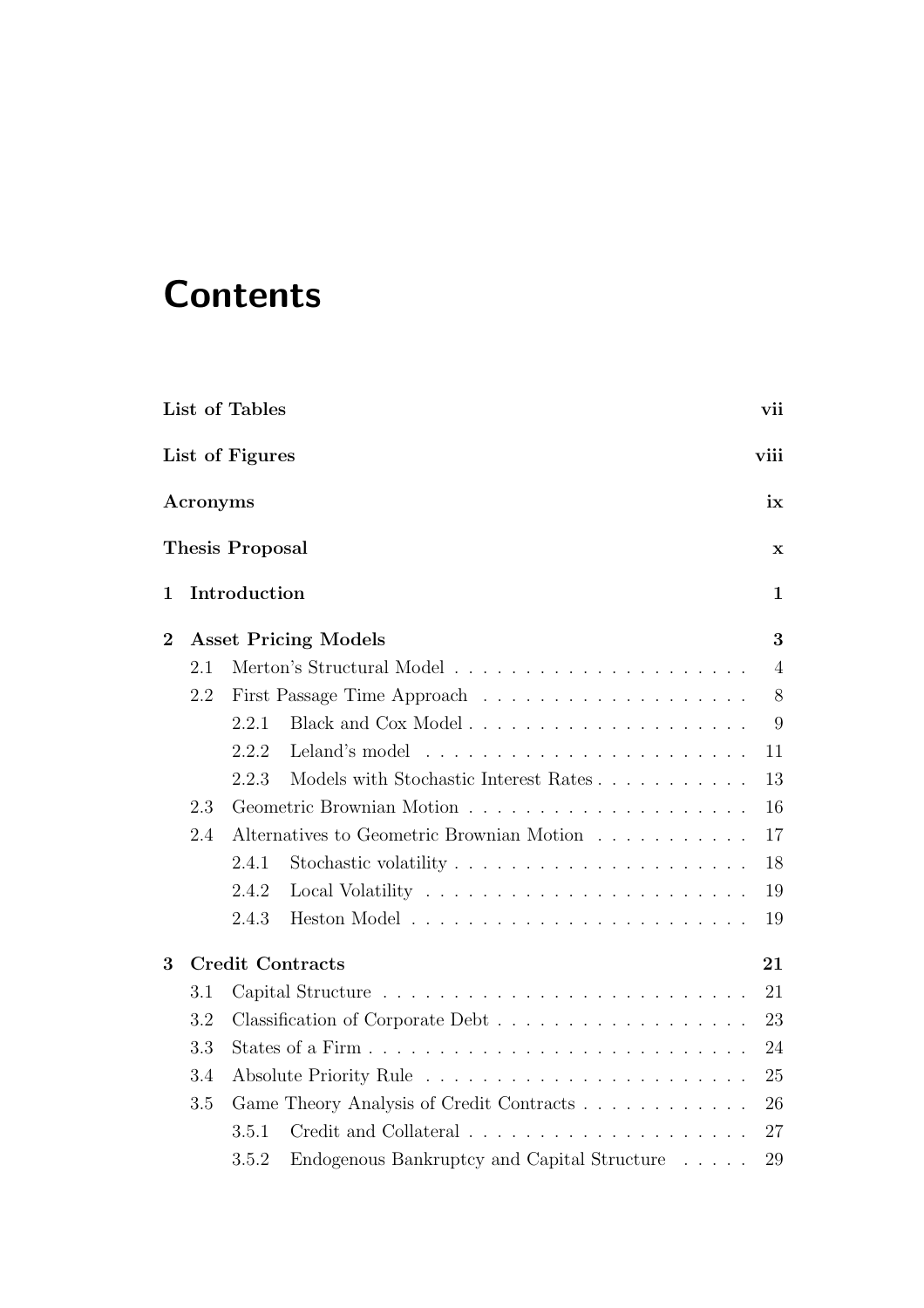|                  |     | 3.5.3                                                           | 33           |
|------------------|-----|-----------------------------------------------------------------|--------------|
| $\boldsymbol{4}$ |     | The Model's Framework                                           | 37           |
|                  | 4.1 |                                                                 | 37           |
|                  | 4.2 |                                                                 | 38           |
|                  | 4.3 | Earnings Before Interest and Taxes                              | 40           |
|                  | 4.4 | Debt                                                            | 43           |
|                  | 4.5 |                                                                 | 45           |
|                  |     | 4.5.1                                                           | 45           |
|                  |     | 4.5.2<br>The Bankruptcy Decision                                | 46           |
|                  | 4.6 |                                                                 | 47           |
|                  |     | 4.6.1<br>The Effects of Debt Face Value                         | 48           |
|                  |     | 4.6.2<br>The Effects of Default Barrier Level                   | 50           |
|                  | 4.7 |                                                                 | 51           |
|                  |     | 4.7.1                                                           | 51           |
|                  |     | 4.7.2                                                           | 54           |
|                  | 4.8 |                                                                 | 57           |
|                  |     | 4.8.1<br>Growth Rate in Face Value of Debt                      | 58           |
|                  |     | 4.8.2<br>Tax Rate                                               | 60           |
|                  |     | 4.8.3                                                           | 62           |
|                  | 4.9 |                                                                 | 62           |
|                  |     | 4.10 Comparison of Stochastic and Deterministic Default Barrier | 66           |
|                  |     |                                                                 |              |
| $\bf{5}$         |     | Conclusion                                                      | 69           |
|                  |     | <b>Bibliography</b>                                             | 71           |
|                  |     |                                                                 |              |
|                  |     | A Calculations                                                  | T.           |
|                  | A.1 | Growth Rate of Interest Payments                                | $\mathbf I$  |
|                  | A.2 | Probability of Default as a Function of $\kappa$                | <sup>1</sup> |
| B.               |     | Simulations                                                     | ш            |
|                  | B.1 |                                                                 | Ш            |
|                  | B.2 |                                                                 | V            |
|                  |     | Different Initial Interest Rate<br>B.2.1                        | $\mathbf{V}$ |
|                  |     | B.2.2                                                           |              |
|                  | B.3 |                                                                 |              |
| $\mathbf C$      |     | Content of Enclosed DVD                                         | IX           |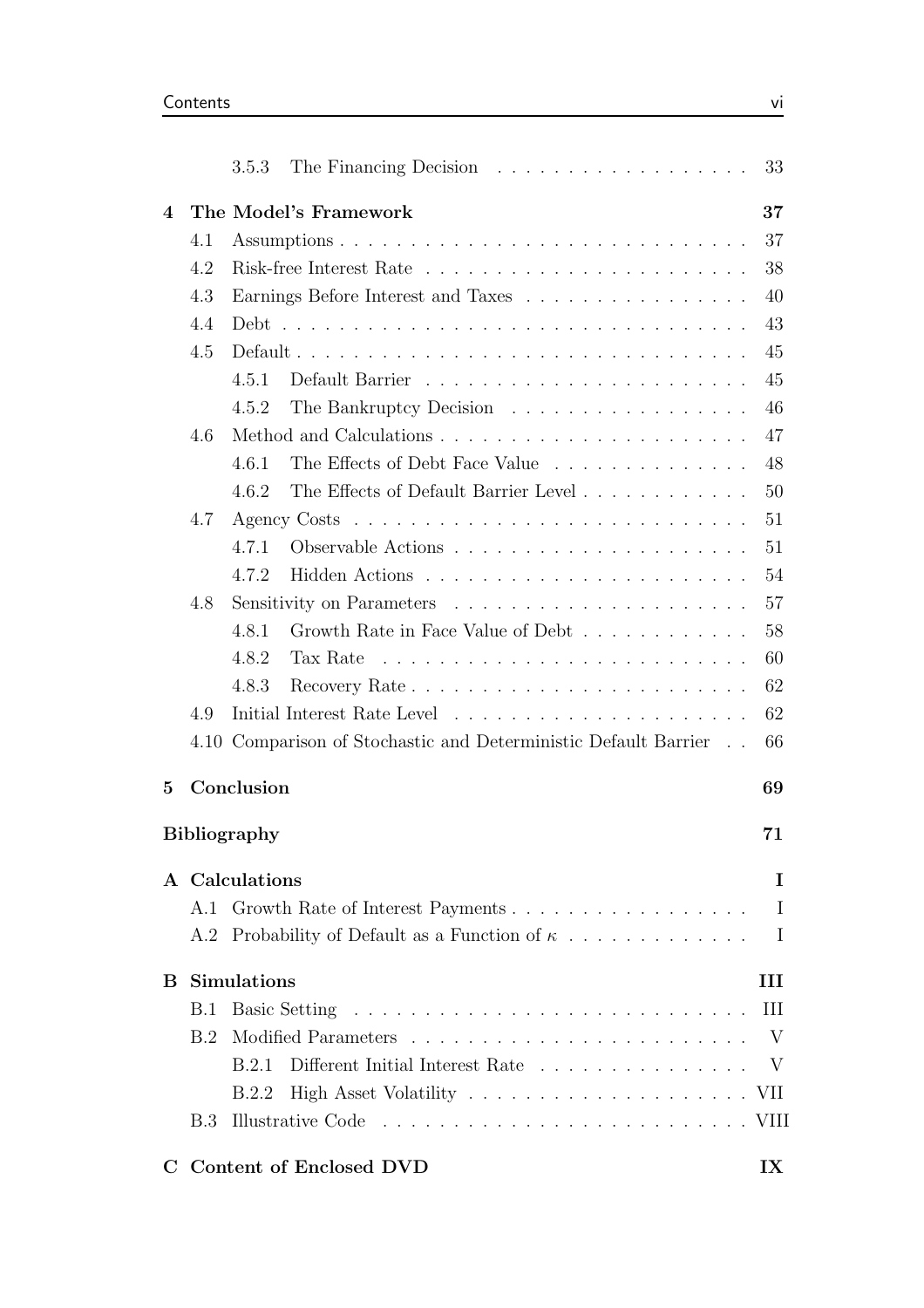# <span id="page-6-0"></span>List of Tables

| 4.2 | Equity values - Basic parameters $\ldots \ldots \ldots \ldots \ldots \ldots 53$ |  |
|-----|---------------------------------------------------------------------------------|--|
| 4.3 |                                                                                 |  |
|     |                                                                                 |  |
|     |                                                                                 |  |
|     | B.3 Percentage defaulted - basic setting IV                                     |  |
|     | B.4 Average time of default during the first 50 years - basic setting. V        |  |
|     |                                                                                 |  |
|     |                                                                                 |  |
|     |                                                                                 |  |
|     |                                                                                 |  |
|     |                                                                                 |  |
|     |                                                                                 |  |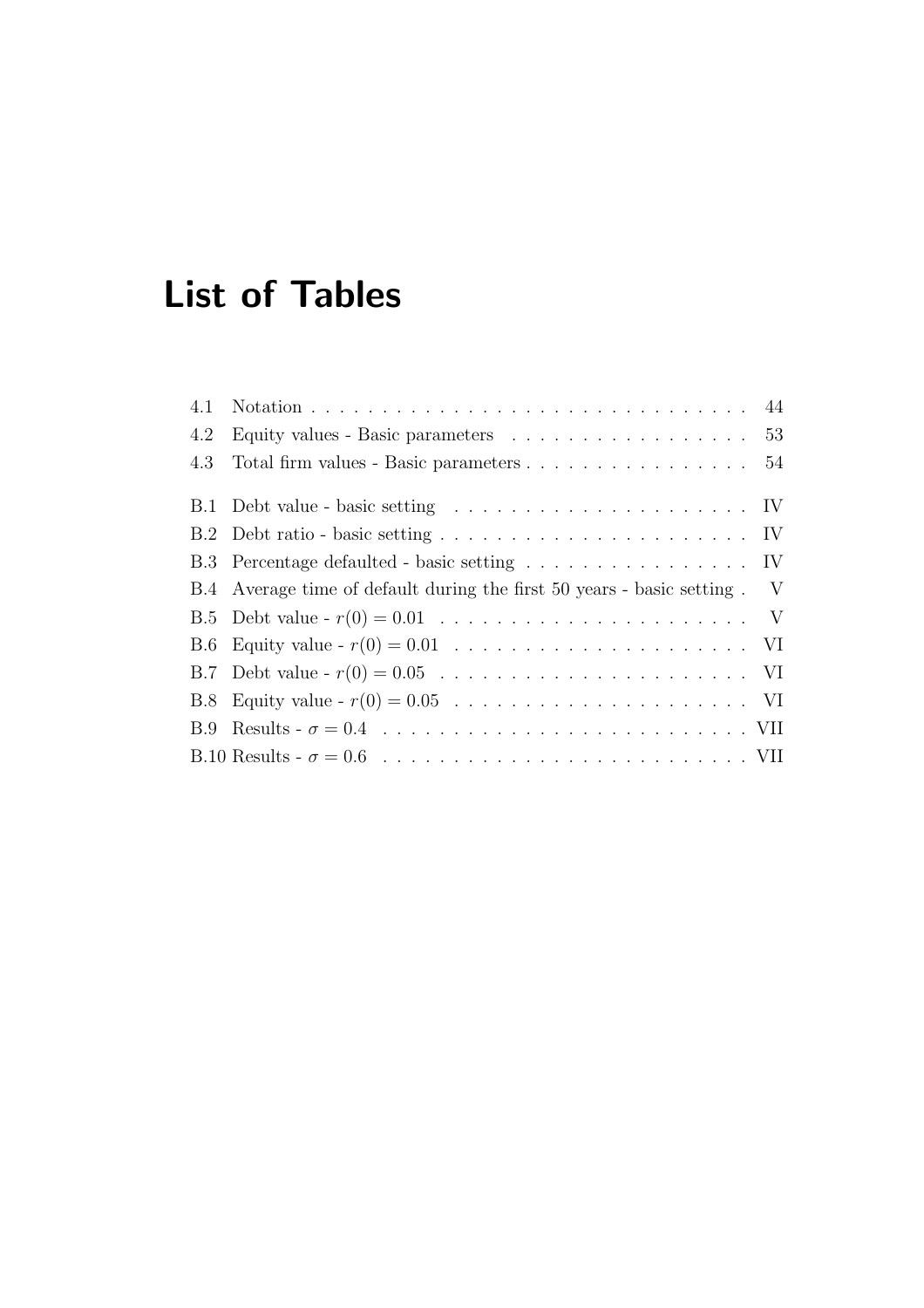# <span id="page-7-0"></span>List of Figures

| 2.1 | SPX daily log returns compared with the normal distribution 18          |     |
|-----|-------------------------------------------------------------------------|-----|
| 4.1 | Interest rate evolution with different initial values                   | 40  |
| 4.2 | An example firm with high growth: EBIT and risk-free interest.          | 42  |
| 4.3 | An example firm with poor growth: EBIT and risk-free interest.          | 43  |
| 4.4 | Debt, equity and total value with different face values of debt.        | 49  |
| 4.5 | Debt, equity and total value dependence on the DB $\dots$               | 51  |
| 4.6 |                                                                         | 56  |
| 4.7 | Barrier option price dependency on volatility, barrier 90% of strike 57 |     |
| 4.8 |                                                                         |     |
| 4.9 | Firm value dependence on $\kappa$ , $DB = 0.5$                          | -60 |
|     | 4.10 Firm value dependence on tax rate                                  | 61  |
|     | 4.11 Firm value dependence on Recovery rate, $DB = 0.4, 0.6 \ldots$ .   | 63  |
|     | 4.12 Firm value dependence on initial interest rate                     | 64  |
|     | 4.13 PD and default time dependence on initial interest rate $\dots$ .  | 65  |
|     |                                                                         |     |
|     |                                                                         |     |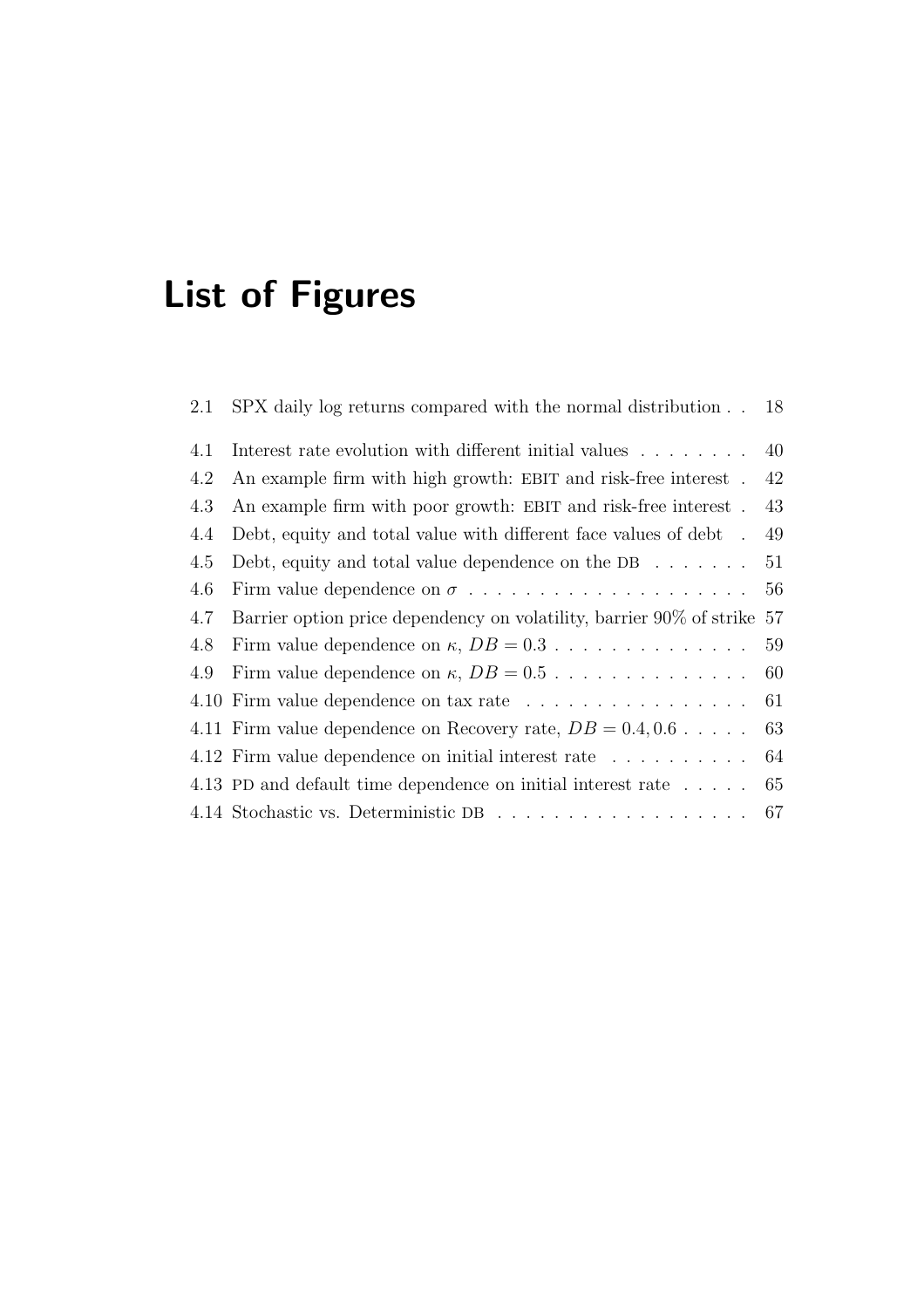# <span id="page-8-0"></span>Acronyms

<span id="page-8-11"></span><span id="page-8-10"></span><span id="page-8-9"></span><span id="page-8-8"></span><span id="page-8-7"></span><span id="page-8-6"></span><span id="page-8-5"></span><span id="page-8-4"></span><span id="page-8-3"></span><span id="page-8-2"></span><span id="page-8-1"></span>

| <b>APR</b> | Absolute Priority Rule             |
|------------|------------------------------------|
| DB.        | Default Barrier                    |
| EBIT       | Earnings Before Interest and Taxes |
| <b>FPT</b> | First Passage Time                 |
| <b>FV</b>  | Face Value of debt                 |
| <b>GBM</b> | Geometric Brownian Motion          |
| LGD        | Loss Given Default                 |
| M-M        | Modigliani-Miller                  |
| PD         | Probability of Default             |
| <b>PDE</b> | Partial Differential Equation      |
| <b>RR</b>  | Recovery Rate                      |
| <b>SDE</b> | Stochastic Differential Equation   |
| TS         | Tax Shield                         |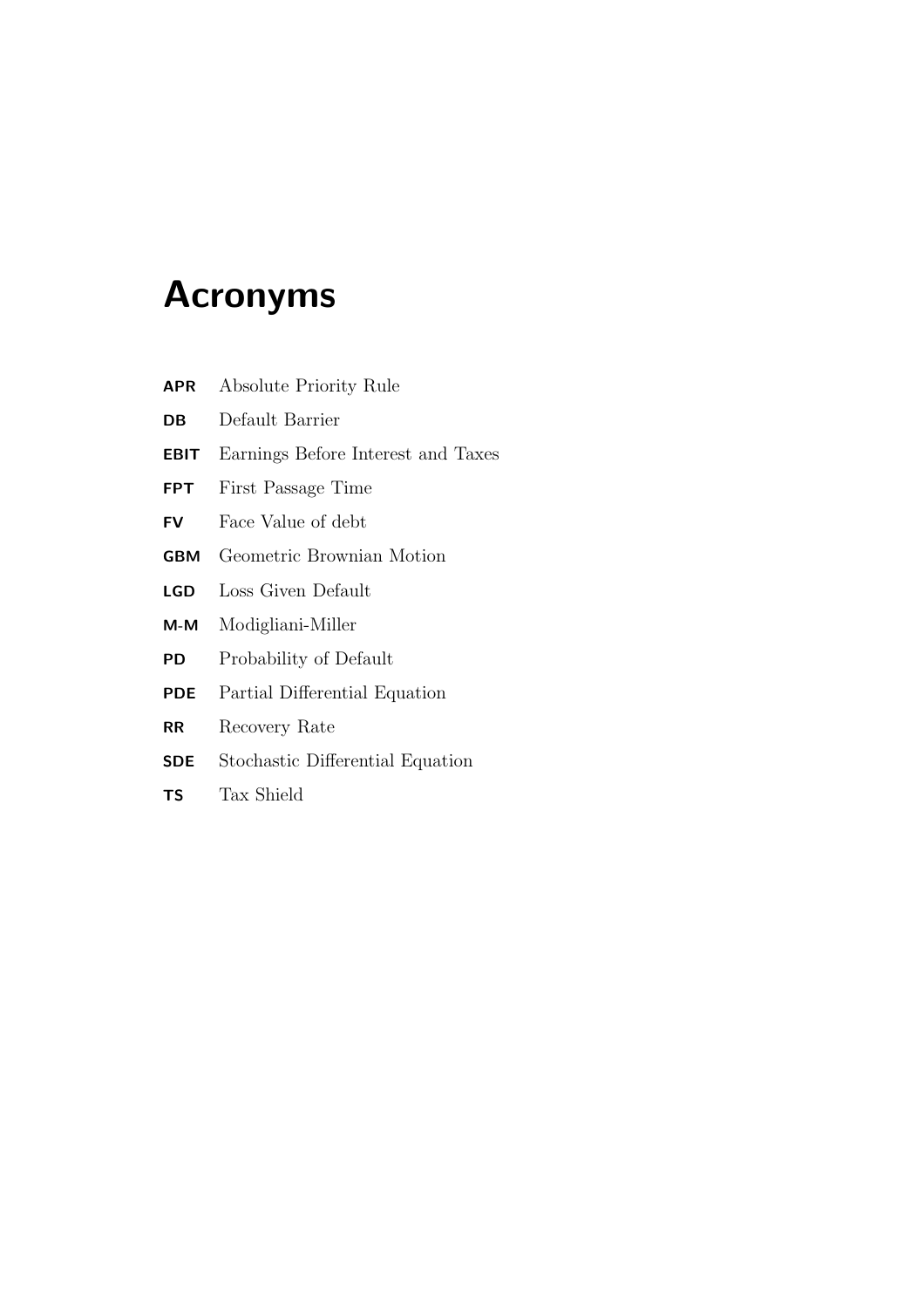## <span id="page-9-0"></span>Master Thesis Proposal

| Author                                    | Martin Dózsa                                  |
|-------------------------------------------|-----------------------------------------------|
| Supervisor                                | Prof. Ing. Karel Janda M.A., Dr., Ph. D.      |
| Proposed topic                            | Debt Contracts and Stochastic Default Barrier |
| <b>Last modification</b> November 3, 2009 |                                               |

**Topic characteristics** In debt contracts the default barrier plays quite an important role, since it limits the creditor's losses in the case of a bad evolution of the company's financial state. In Merton's model from 1974 the possibility of default was only considered at the maturity of the debt, however this is too simplified assumption, in the real world the default can occur any time before maturity of the debt.

The main issue will be to develop a structural model with stochastic default barrier consistent with optimal credit contract theory, which will follow optimal incomplete approach introduced by Aghion and Bolton (1992) and extended by Aghion, Dewatripont, and Rey (1994, 2002).

In this framework, firm's default occurs, when the firm's value (modelled as the stochastic process) will hit the default barrier, which will be also considered as the stochastic process influenced by macro- environment and optimal debt contract between share and debt holders.

Hypotheses A model with a stochastic default barrier could make a better prediction than simple structural models with constant default barrier given as nominal value of the debt.

**Methodology** The firm's value will be described as a geometric Brownian motion. The model might include also dividend payments. Defaults will be modelled using costly state verification model (Townsend - 1979) and its extensions by Krasa, Sharma, and Villamil (2008), Hvide and Leite (2009) or Janda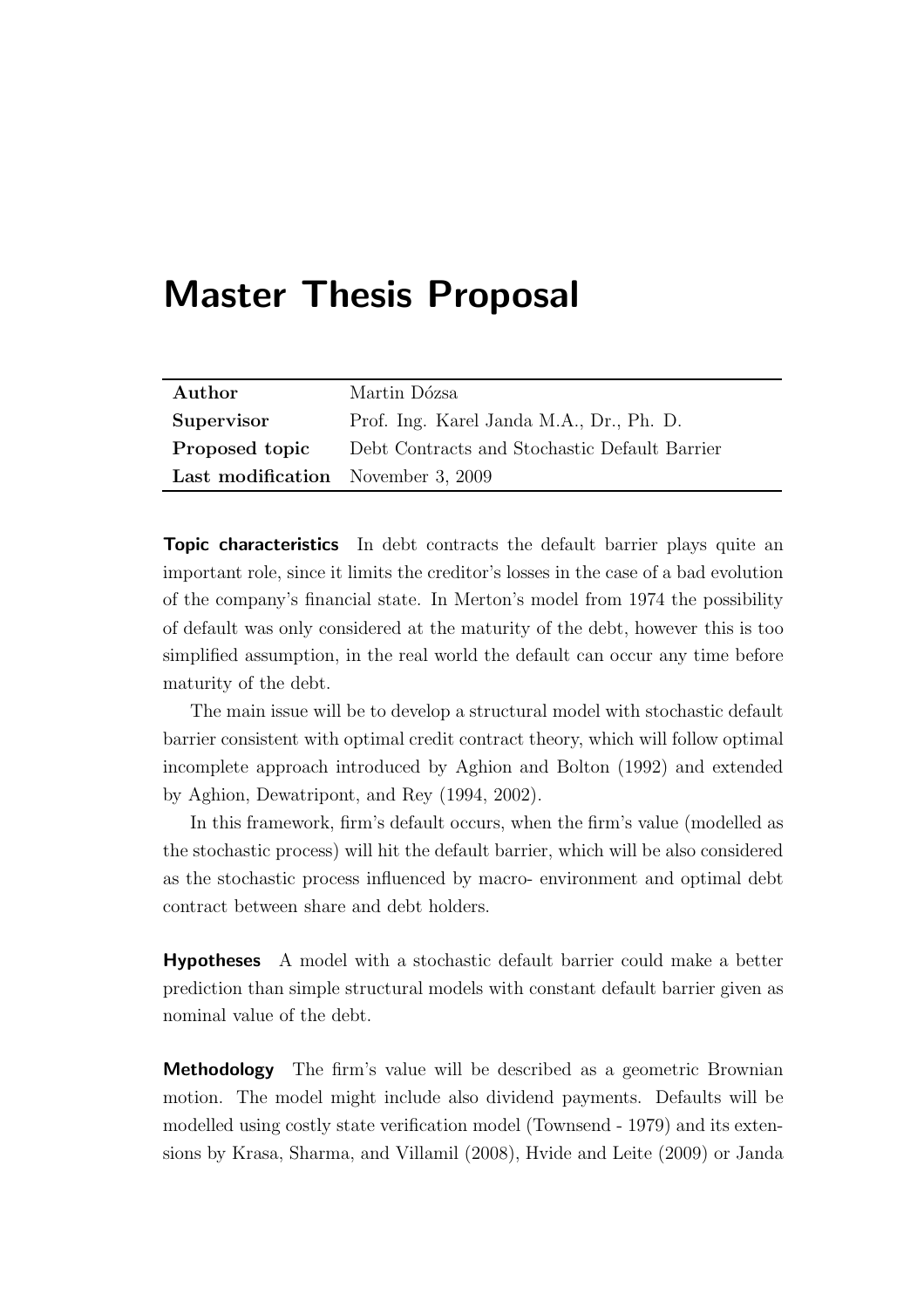(2009). The methodological approach will utilize perfect Bayeasian equilibrium solution concept.

#### **Outline**

- 1. Introduction to the structural models
- 2. Optimal contract theory incorporated into default barrier modeling
- 3. Heuristic calculation of the model with stochastic barrier
- 4. Empirical implementation for the selected Czech companies

#### Core bibliography

- 1. Anderson, R.W. and S.M. Sundaresan (1996): "The Design and Valuation of Debt Contracts." Review of Financial Studies 9: pp. 37–68.
- 2. Aghion, P. and P. Bolton (1992): "An Incomplete Contract Approach to Financial Contracting."
- 3. Aghion, P., M. Dewatripont, and P. Rey (1994): "Renegotiation Design with Unverifiable Information."
- 4. Aghion, P., M. Dewatripont, and P. Rey (2002): "On partial contracting."
- 5. Townsend, R. (1979): "Optimal contracts and competitive markets with costly state verification."
- 6. Krasa, S., T. Sharma, and A. Villamil (2008): "Bankruptcy and firm finance."
- 7. Hvide, H and T. Leite (2009): "Optimal Debt Contracts under Costly Enforcement." Economic Theory, forthcoming
- 8. Janda, K. (2007): "Optimal Debt Contracts In Emerging Markets With Multiple Investors."
- 9. Janda, K. (2009): 'Bankruptcies With Soft Budget Constraint."
- 10. Merton, R. (1974): "On the Pricing of Corporate Debt: The Risk Structure of Interest Rate." Journal of Finance, Vol. 29, No. 2, May 1974: pp. 449–470.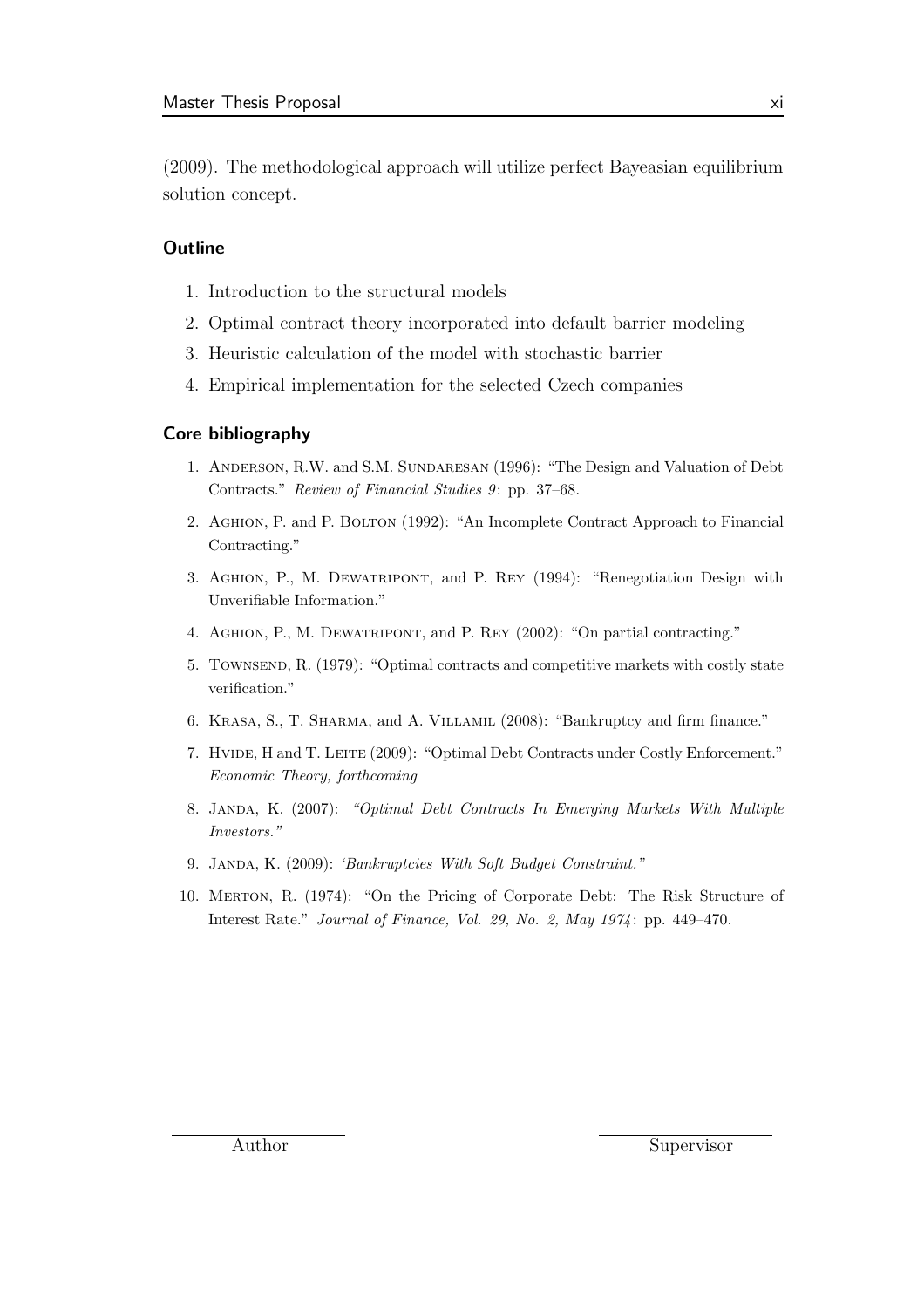## <span id="page-11-0"></span>Chapter 1

## Introduction

In the past decades financial markets rapidly gain on complexity due to an increased demand for risk diversification and hedging. A number of sophisticated instruments was developed that capture various aspects of price movements, correlations of assets, macroeconomical developments, and other changes that might affect the future income generated by the considered securities. The pricing of these securities was not sufficiently accurate using the traditional asset pricing models. In the search for new methods two different approaches appeared. One stream of literature (called the reduced-form approach) focused on finding a purely mathematical way of asset pricing, without the effort of finding any economical intuition behind the models. In contrast, the other group of academics studied the firm and its evolution. These, so-called structural models have an intuitive connection to the underlying economics, and therefore they can be helpful in understanding the reasons of price movements.

This work fits in the category of structural approaches. First it gives a brief overview to the development of these models, and proposes their extension to a stochastic interest rate environment. Second, it uses these models to examine the effects of parameter settings in debt contracts, and therefore gives a guidance for the design of an optimal credit contract that maximizes firm value. With the introduction of a stochastic interest rate environment, it is possible to consider the implications of the business cycle period on the optimal debt ratio, and—using stochastic default barrier—on the bankruptcy decision as well. Game theory is also invoked, therefore agency costs arising from asymmetric information are predicted and minimized with the help of safety covenants and properly chosen parameters.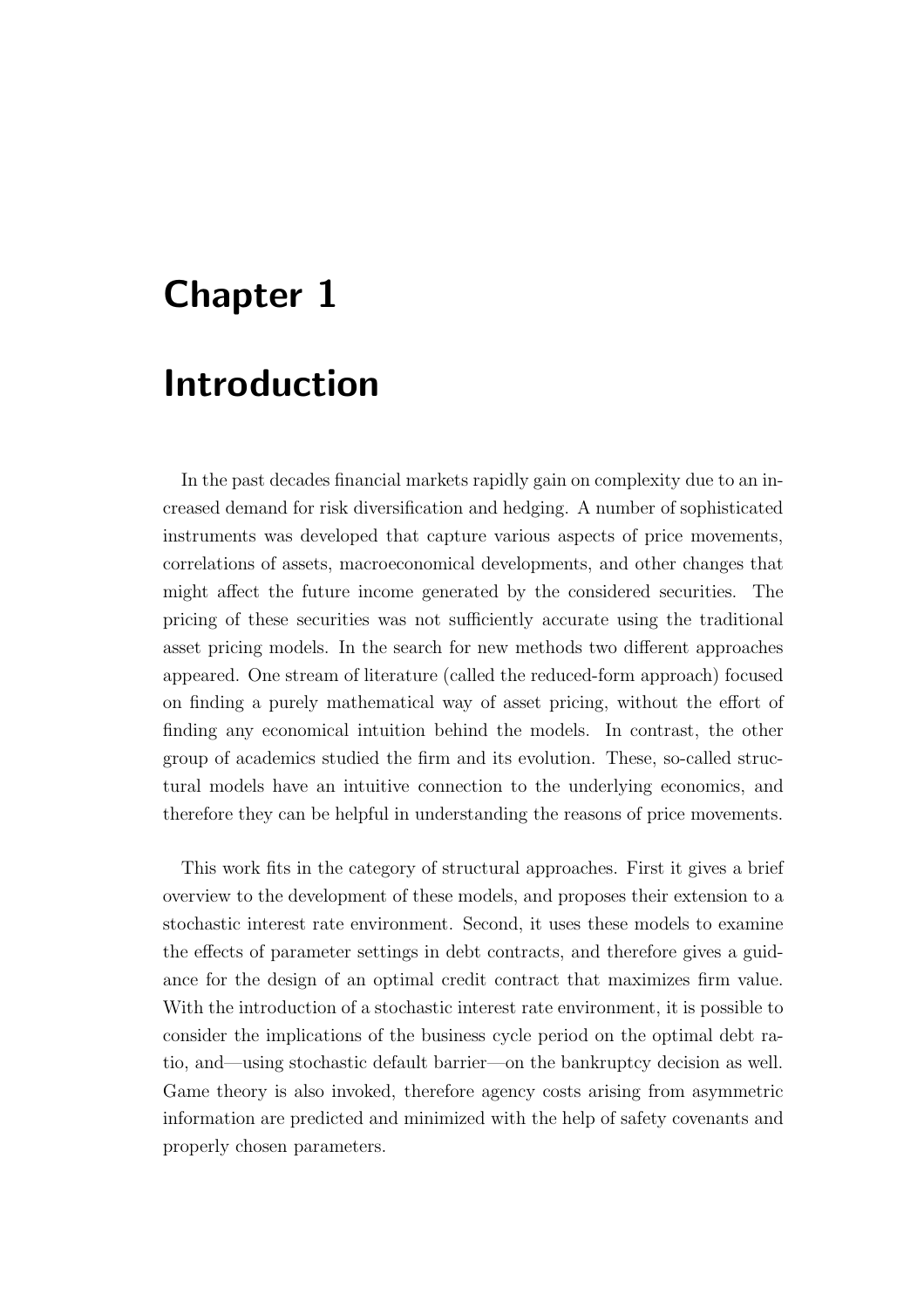The thesis is structured as follows: [Chapter 2](#page-13-0) reviews the literature of structural models. Starting with [Merton](#page-84-0)'s [\(1974](#page-84-0)) path-breaking article, it discusses the ba[sis of this framework.](#page-81-0) [Section 2.2](#page-18-0) [begins with the contribution](#page-81-0) of Black & Cox [\(1976\)](#page-81-0), who modelled early bankruptcy by defining a default barrier, and continues with subsequent works of Leland  $(1994)$ , Longstaff [& Schwartz](#page-84-2)  $(1995)$ , and Briys & de Varenne  $(1997)$ . The mathematical properties of these models are described in the last two sections of the chapter. [Chapter 3](#page-31-0) focuses on the types and design of credit contracts, describing the reasons for debt financing and the wide range of available debt securities that might be used. [Section 3.5](#page-36-0) uses game theory analysis to describe how a credit contract should be specified to maximize the overall firm value, and to mitigate the agency costs arising from asymmetric information. [Chapter 4](#page-47-0) presents—to the author's best knowledge—the first [EBIT](#page-8-1)-based model with stochastic interest rate and default barrier. The main advantages of this set-up are a self-consistent description of the cash flows to different claim holders, and the projection of the current macro-situation to the distribution of the firm's future earnings, and therefore to the value of the different assets (i.e. equity and debt). [Chapter](#page-79-0) 5 concludes the findings and suggests areas where research should continue.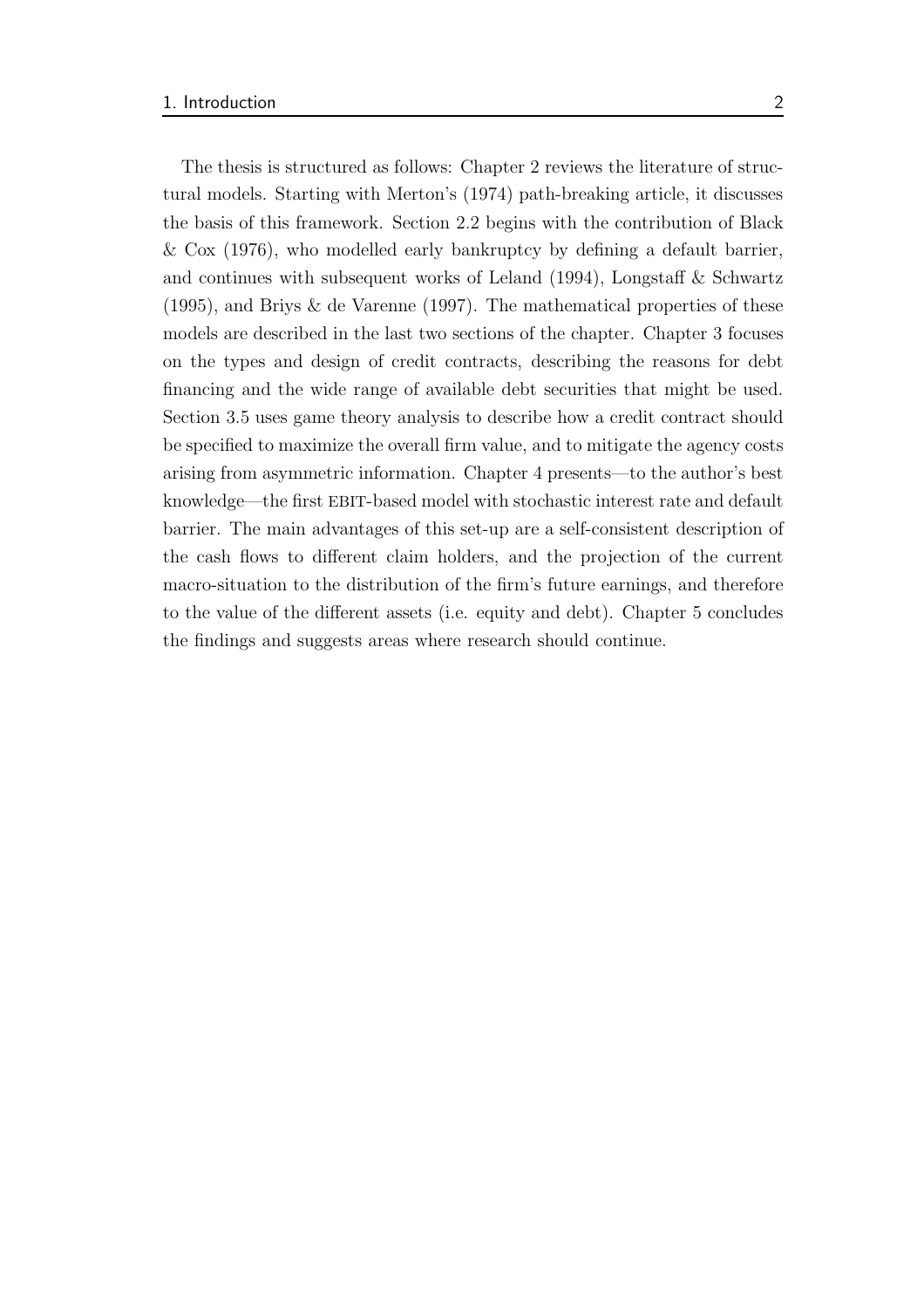## <span id="page-13-0"></span>Chapter 2

## Asset Pricing Models

The purpose of this chapter is to review asset pricing models developed during the last four decades. An important factor that favoured the development of these models is the availability of a sophisticated mathematical tool called stochastic calculus. It allows continuous time modelling and together with the idea of risk-neutral measure it is able to provide closed form solutions for pricing risky assets.

We live in a risk-averse world, where the price of an asset is also dependent on its riskiness (that is, on the volatility of its future returns), since investors price assets below their expected payoff if they bare some risk. However, the idea of a risk-neutral probability measure deals with this issue: it is possible to adjust the probabilities of future states for risk in a way that assets are priced at their expected values.<sup>[1](#page-13-1)</sup> To derive this risk-neutral probability measure we need the assumption that market prices include all available information, since known fair prices are needed in order to create a measure that produces expected values equal to these fair prices. Furthermore this risk-neutral probability measure is unique if markets are complete.

Models that require the assumption that market prices incorporate all available information are called market information based models. They can be further divided to structural and reduced-form models.

Models representing the first category are based on [Merton'](#page-84-0)s [\(1974](#page-84-0)) framework that employs the option pricing theory presented by [Black & Scholes](#page-81-1)

<span id="page-13-1"></span> $1$  The probability measure that reflects the true probabilities is called the physical measure.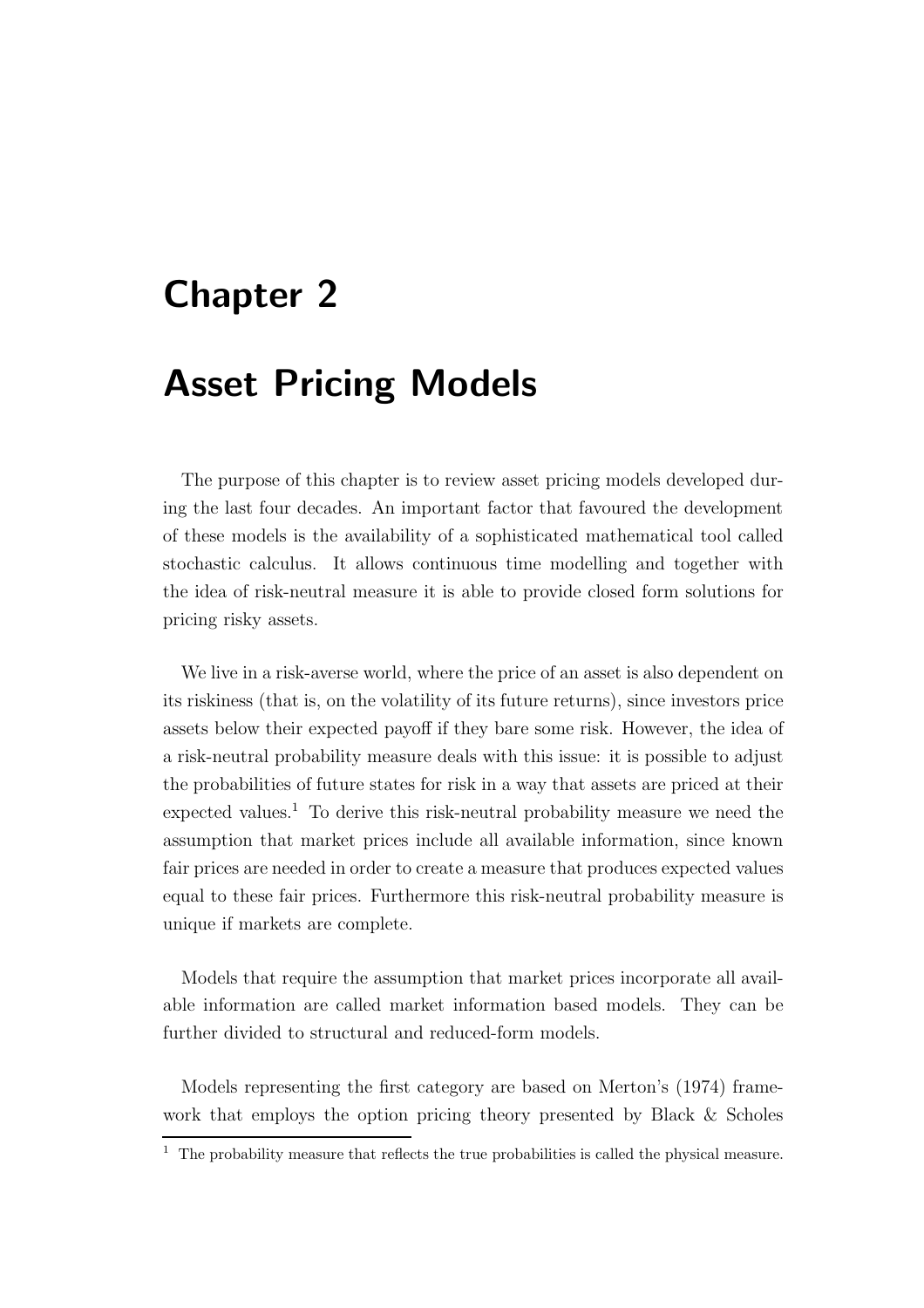[\(1973\)](#page-81-1). In Merton's work a company defaults at the maturity of its debt if the value of its assets is below the sum of its liabilities. Default prior maturity is not possible. The subsequent models relaxed this assumption as well as others taken by Merton. The common attribute of these models is that they concentrate on the structural characteristics of a company, including asset volatility and financial leverage.

By contrast, reduced-form (aka hazard rate) models ignore structural characteristics, and treat bankruptcy as a possible exogenous event that is described as the first jump time of a point process, without trying to explain the reason of default. This approach was first proposed by [Jarrow & Turnbull](#page-83-0) [\(1995\)](#page-83-0) and later [extended in several works, for example](#page-84-3) [Jarrow](#page-83-1) et al. [\(1997](#page-83-1)), Madan & Unal [\(1998](#page-84-3)) or [Duffie & Singleton \(1999\)](#page-82-1).

As our model demonstrated in Chapter [4](#page-47-0) fits in the category of structural models, we will focus on the description of this approach in the following sections. Since the understanding of the original [Merton'](#page-84-0)s framework is crucial for following its extensions, we will start with its description.

### <span id="page-14-0"></span>2.1 Merton's Structural Model

In his pathbreaking pater, [Merton \(1974](#page-84-0)) paralleled the value of equity in a leveraged firm to a European call option on the firm's assets and used the option pricing theory developed by [Black & Scholes \(1973](#page-81-1)) to value it. A corresponding debt is a zero-coupon bond with finite maturity with a promised terminal payoff B. This rather simplified description has many unrealistic restrictions, however, because of its simplicity and new perspective Merton built the basics of the framework used in structural models.

A large and growing body of literature has relaxed one or more assumptions posed by Merton. Some of the most important extensions are: more complex capital structure and safety covenants [\(Black & Cox 1976\)](#page-81-0), interest paying debt [\(Geske 1977\)](#page-83-2), Bankruptcy costs and tax benefits [\(Leland 1994\)](#page-84-1), short and long t[erm debt types](#page-84-2) [\(Vasicek 1984](#page-85-0)[\), or stochastic interest rate \(](#page-84-2)Longstaff & Schwartz [1995](#page-84-2)[;](#page-82-2) [Hull & White 1995](#page-83-3)[;](#page-82-2) [Briys & de Varenne 1997](#page-82-0)[;](#page-82-2) Collin-Dufresne & Goldstein [2001](#page-82-2)).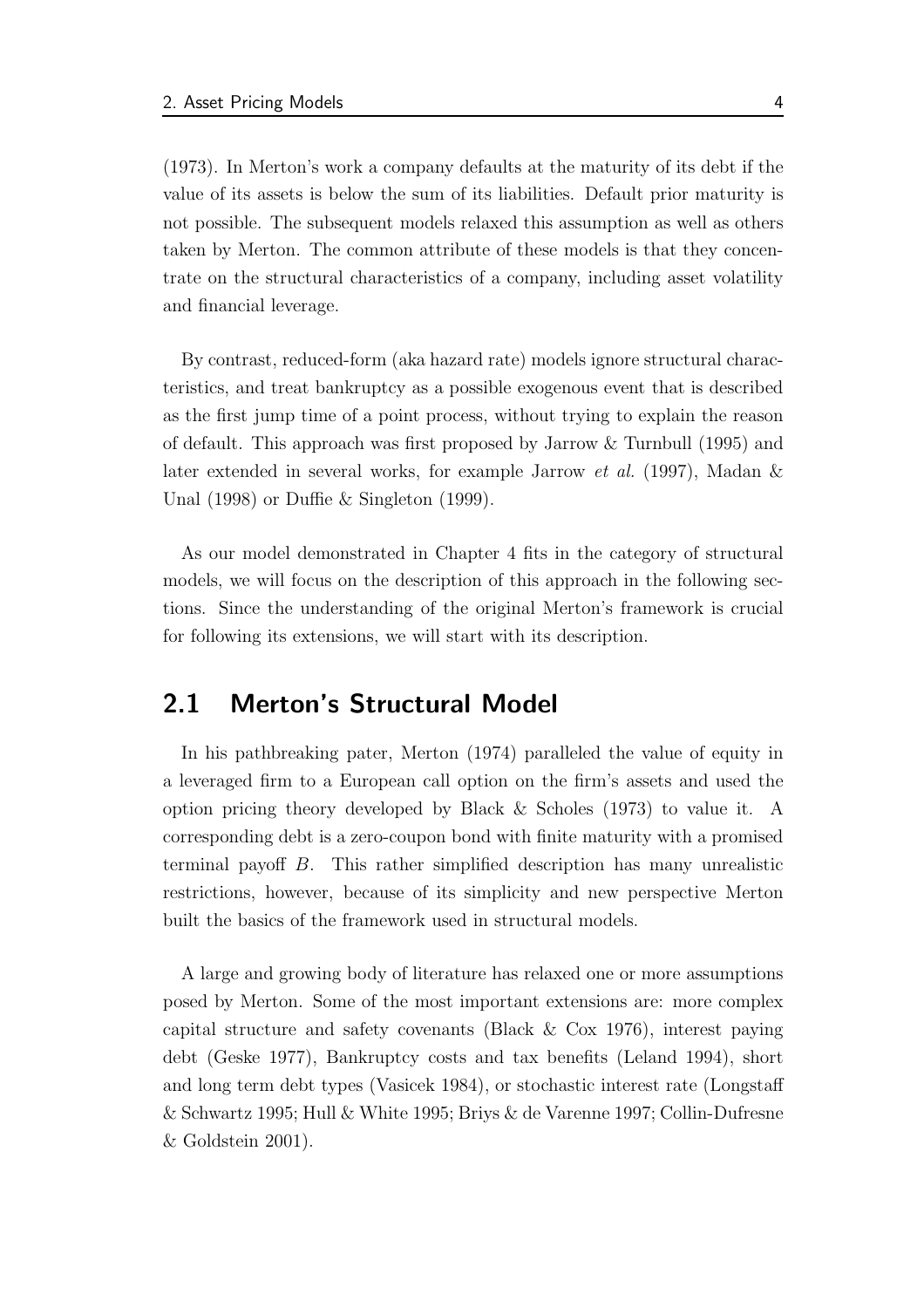T[he original framework's assumptions, mainly coming from the](#page-81-1) Black & Sc-holes [\(1973](#page-81-1)) option pricing theory are:<sup>[2](#page-15-0)</sup>

- (A.1) there are no transactions costs, taxes, or problems with indivisibilities of assets.
- (A.2) there are a sufficient number of investors with comparable wealth levels so that each investor believes that he can buy and sell as much of an asset as he wants at the market price.
- (A.3) there exists an exchange market for borrowing and lending at the same rate of interest.
- (A.4) short-sales of all assets, with full use of the proceeds, is allowed.
- (A.5) trading in assets takes place continuously in time.
- (A.6) the Modigliani-Miller theorem that the value of the firm is invariant to its capital structure obtains.
- (A.7) the Term-Structure is "flat" and known with certainty. I.e., the price of a riskless discount bond which promises a payment of one dollar at time  $\tau$  in the future is  $P(\tau) = e^{-r\tau}$  where r is the (instantaneous) riskless rate of interest, the same for all time.
- $(A.8)$  The dynamics for the value of the firm, V, through time can be described by a diffusion-type stochastic process with Stochastic Differential Equation  $(SDE)^3$  $(SDE)^3$  $(SDE)^3$  $(SDE)^3$

<span id="page-15-2"></span>
$$
dV = (\mu V - C)dt + \sigma VdW
$$
\n(2.1)

where  $\mu$  is the instantaneous expected rate of return on the firm per unit time,  $C$  is the total dollar payout by the firm per unit time to either its shareholders or liability-holders (e.g., dividends or interest payments) if positive, and it is the net dollars received by the firm from new financing if negative;  $\sigma^2$  is the instantaneous variance of the return on the firm per unit time;  $dW$  is a standard Gauss-Wiener process.

<span id="page-15-0"></span><sup>&</sup>lt;sup>2</sup> The assumptions are written exactly in a way as Merton wrote them, except for the symbols used

<span id="page-15-1"></span><sup>3</sup> This process is called Geometric Brownian Motion. Its basic properties are described in section [2.3.](#page-26-0)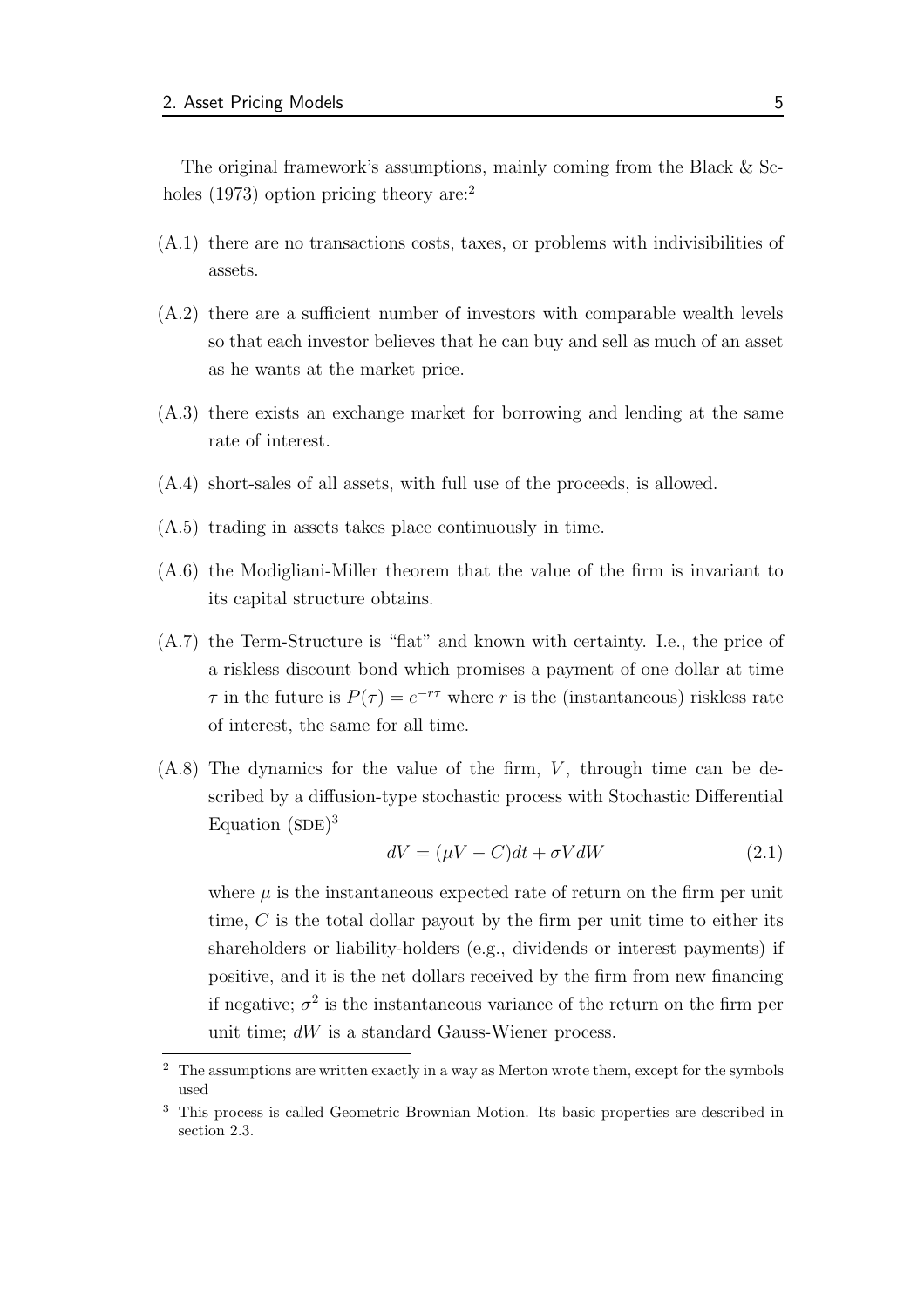Suppose a security with market value, Y dependent on the value of a firm. More specifically, its price can be written as a function of the firm value  $V$ , and time t:  $Y = F(V, t)$ . The dynamics of this security can be formally written using a [SDE](#page-8-4) as

<span id="page-16-1"></span><span id="page-16-0"></span>
$$
dY = \left[\mu_Y Y - C_Y\right] dt + \sigma_Y Y dW_Y,\tag{2.2}
$$

where  $\mu_Y$ ,  $C_Y$ ,  $\sigma_y$  and  $W_Y$  and defined similarly as in [\(2.1\)](#page-15-2). Using the stochastic equivalent of chain-rule, the so-called Itō's Lemma we also have:

$$
dY = F_V dV + \frac{1}{2} F_{VV} (dV)^2 + F_t
$$
  
=  $\left[ \frac{1}{2} \sigma^2 V^2 F_{VV} + (\mu V - C) F_V + F_t \right] dt + \sigma V F_V dW,$  (2.3)

where subscripts denote partial derivatives, and the second equation comes from  $(2.1)$ . Comparing terms in  $(2.2)$  and  $(2.3)$  we have

$$
\mu_Y Y \equiv \frac{1}{2} \sigma^2 V^2 F_{VV} + (\mu V - C) F_V + F_t + C_Y \tag{2.4a}
$$

$$
\sigma_Y Y \equiv \sigma V \tag{2.4b}
$$

$$
dW_Y \equiv dW \tag{2.4c}
$$

The last equation indicates that  $Y_t$  and  $V_t$  are perfectly correlated, as they are driven by the same stochastic parameter. This implies the existence of such linear combination of these securities that the resulting payoff is nonstochastic. Using this fact Merton constructed a portfolio of three securities  $V$ ,  $Y$  and riskless debt in a way that the initial investment was zero.<sup>[4](#page-16-2)</sup> He showed that for any security  $Y$  whose value can be written as a function of the firm value and time has to satisfy the following equation:

<span id="page-16-3"></span>
$$
0 = \frac{1}{2}\sigma^2 V^2 F_{VV} + (\mu V - C)F_V - rF + F_t + C_Y \tag{2.5}
$$

As we can see,  $F$  depends on the value of the firm, time, interest rate, the volatility of the firm's value, the payout policy of the firm and the payout policy to the holders of  $Y$ . It does not depend on the expected rate of return neither the risk preference of the investors. This is the result where the idea of risk-neutral valuation comes from. Also it should be noted, that the only

<span id="page-16-2"></span><sup>4</sup> For the details about the construction of this portfolio, and for the complete derivation of equation [\(2.5\)](#page-16-3) see [Merton \(1974\)](#page-84-0) pp. 451–452.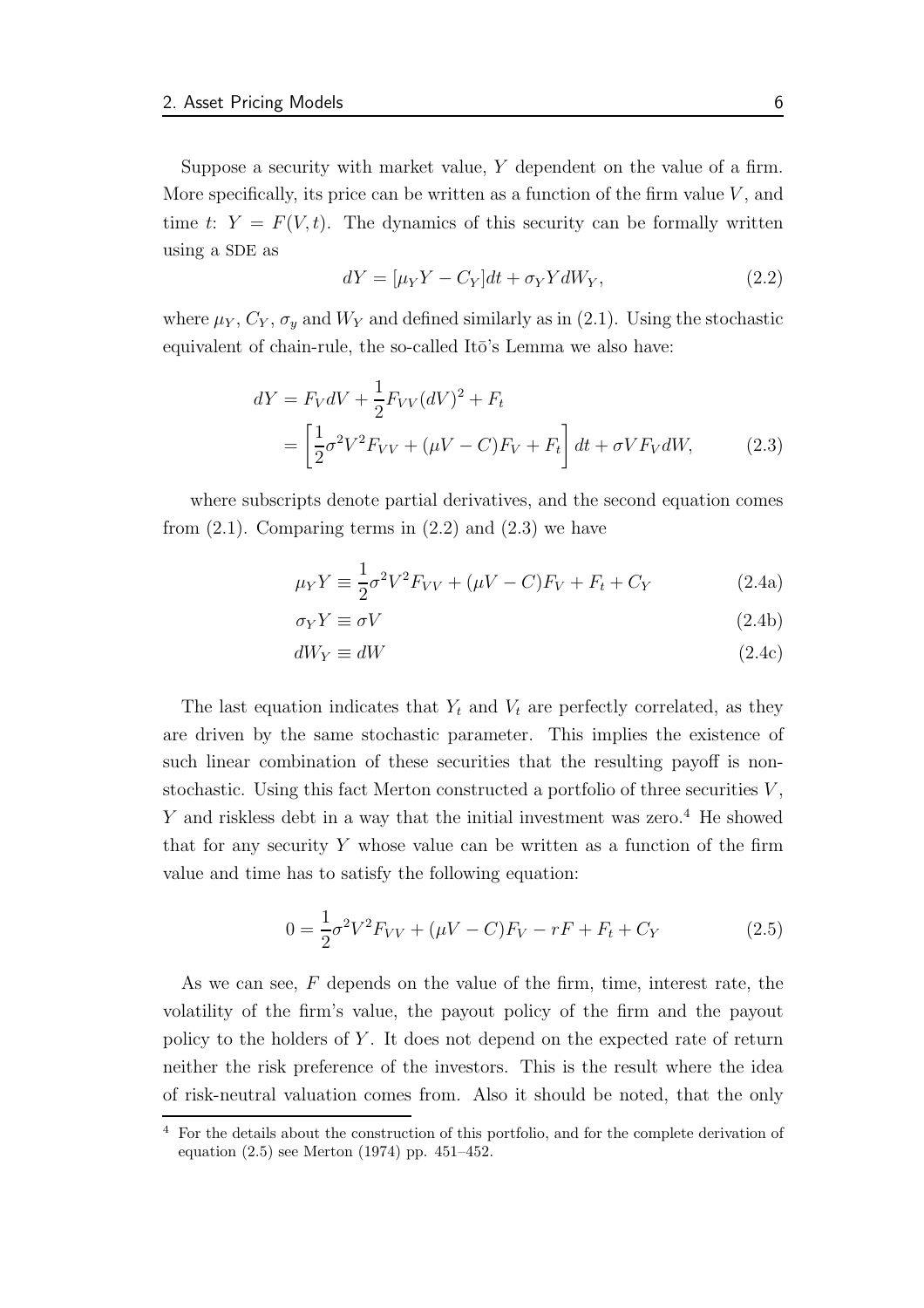thing that distinguishes one security from the other (debt vs. equity) is a pair of boundary conditions.

For pricing a simple corporate bond Merton took four further assumptions:

- (A.9) The corporation has two classes of claims, a single homogeneous class of debt and the residual claim, called equity.
- $(A.10)$  The firm commits to pay \$B to the bondholders at date T
- $(A.11)$  If the payment is not met at T, the bondholders immediately take over the company, and so the shareholders receive nothing.
- (A.12) The firm cannot issue any new claims that are not junior to the original one nor can pay dividends or do share repurchase before T.

As it can be seen this set-up ensures no default prior to maturity. Using equation [\(2.5\)](#page-16-3) for the value of the debt, D, setting  $C = C_Y = 0$  in line with the assumptions and defining  $\tau = T - t$ , so thus  $D_t = -D_\tau$  we can write

<span id="page-17-0"></span>
$$
0 = \frac{1}{2}\sigma^2 V^2 D_{VV} + rVD_V - rD - D_\tau
$$
\n(2.6)

Denoting the value of equity as E and using [\(2.1\)](#page-15-2), we have  $V = D(V, \tau)$  +  $E(V, \tau)$ . As E and D are non-negative, we know:

$$
D(0,\tau) = E(0,\tau) = 0
$$

and also  $D(V, \tau) \leq V$ , that is for  $V > 0$  we have the other boundary condition

$$
D(V,\tau)/V\leq 1
$$

As the payment is made exactly when  $V(T) > B$ , the initial condition for the debt at  $\tau = 0$  is

$$
D(V,0) = \min[V, B]
$$

The function  $D(V, \tau)$  can be found using [\(2.6\)](#page-17-0) and the above boundary conditions using standard methods as separation of variables. However, as Merton noticed, the problem can be transformed to another, already solved. For the value of equity holds  $E(V, \tau) = V - D(V, \tau)$ , so the solution for equity is given by [\(2.5\)](#page-16-3):

$$
0 = \frac{1}{2}\sigma^2 V^2 E_{VV} + rVE_V - rE - E_\tau
$$
\n(2.7)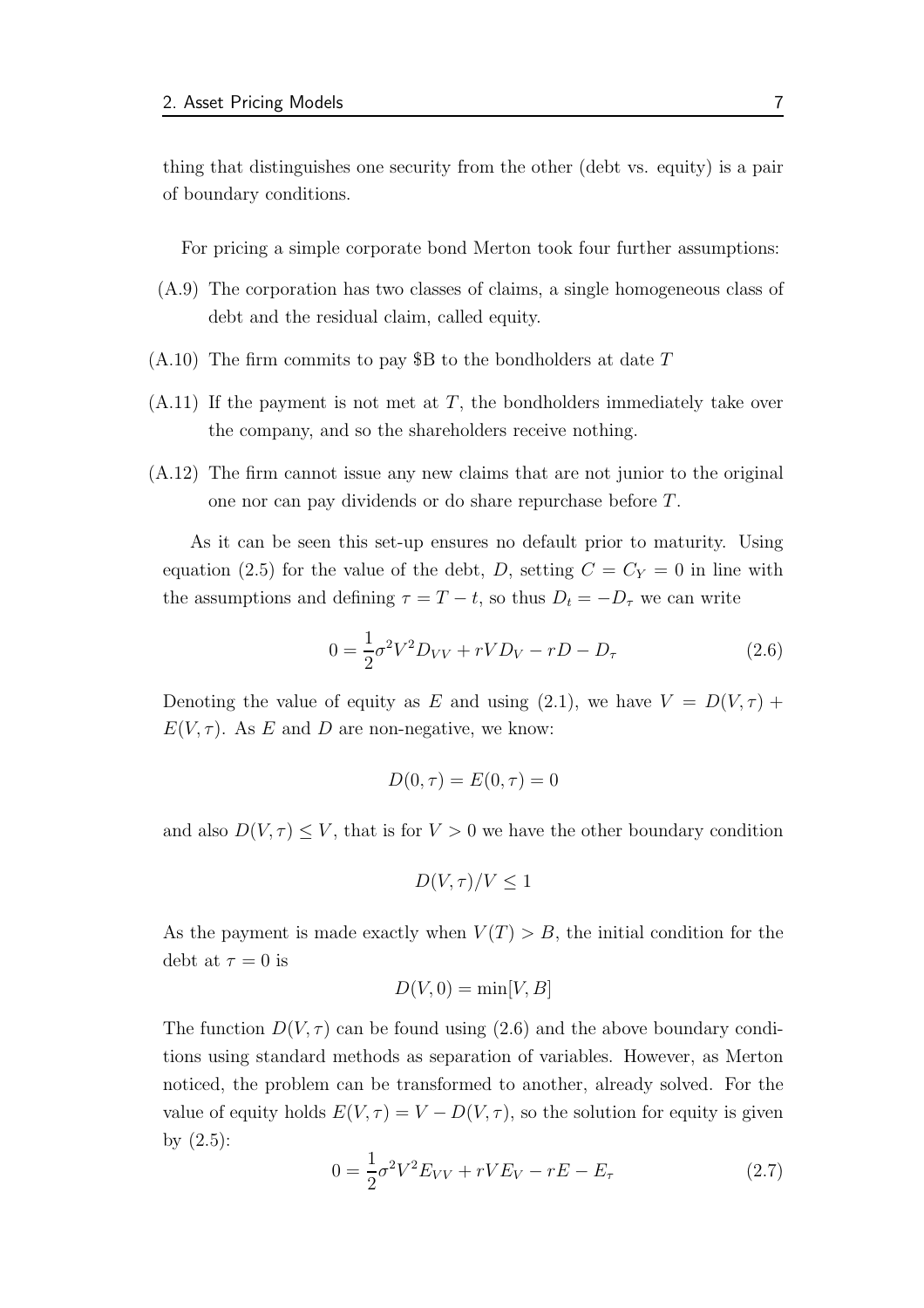with a corresponding initial condition

$$
E(V,0) = \max[0, V - B]
$$

and the boundary conditions  $E(0, \tau) = 0$  and  $E(V, \tau)/V \leq 1$ . This is identical to the equations for an European call option on a non-dividend-paying stock in the Black-Scholes option pricing model. The firm value corresponds to the stock price, the equity to the option value and B to the exercise price.

Therefore the equity price is

<span id="page-18-1"></span>
$$
E(V,\tau) = V\Phi(d_1) - Be^{-r\tau}\Phi(d_2),
$$
\n(2.8)

where

$$
d_1 = \frac{\ln(V/B) + (r + \frac{1}{2}\sigma^2)\tau}{\sigma\sqrt{\tau}}
$$
  

$$
d_2 = d_1 - \sigma\sqrt{\tau}
$$

and  $\Phi(\cdot)$  is the cumulative standard normal distribution.

As  $D = V - E$ , the debt value can be expressed as

$$
D(V, \tau) = V\Phi(-d_1) + Be^{-r\tau}\Phi(d_2)
$$
\n(2.9)

<span id="page-18-0"></span>with same  $d_1$  and  $d_2$  as in [\(2.8\)](#page-18-1).

### 2.2 First Passage Time Approach

The original [Merton \(1974](#page-84-0)) model described in the previous section uses several assumptions that limit its practical implementability. One of the most unrealistic restriction is the impossibility of default before maturity. To solve this problem Black  $& \text{Cox } (1976)$  came with a set-up where default occurs if the firm value touches a threshold level. This level is called the Default Barrier ([DB](#page-8-2)), and generally can be constant [\(Leland 1994;](#page-84-1) [Longstaff & Schwartz](#page-84-2) [1995](#page-84-2)), deterministic [\(Black & Cox 1976](#page-81-0); [Leland & Toft 1996\)](#page-84-4) or stochastic [\(Briys & de Varenne 1997](#page-82-0); [Collin-Dufresne & Goldstein 2001\)](#page-82-2) function of time. Models with a [DB](#page-8-2) not only explain early default, but are also able to produce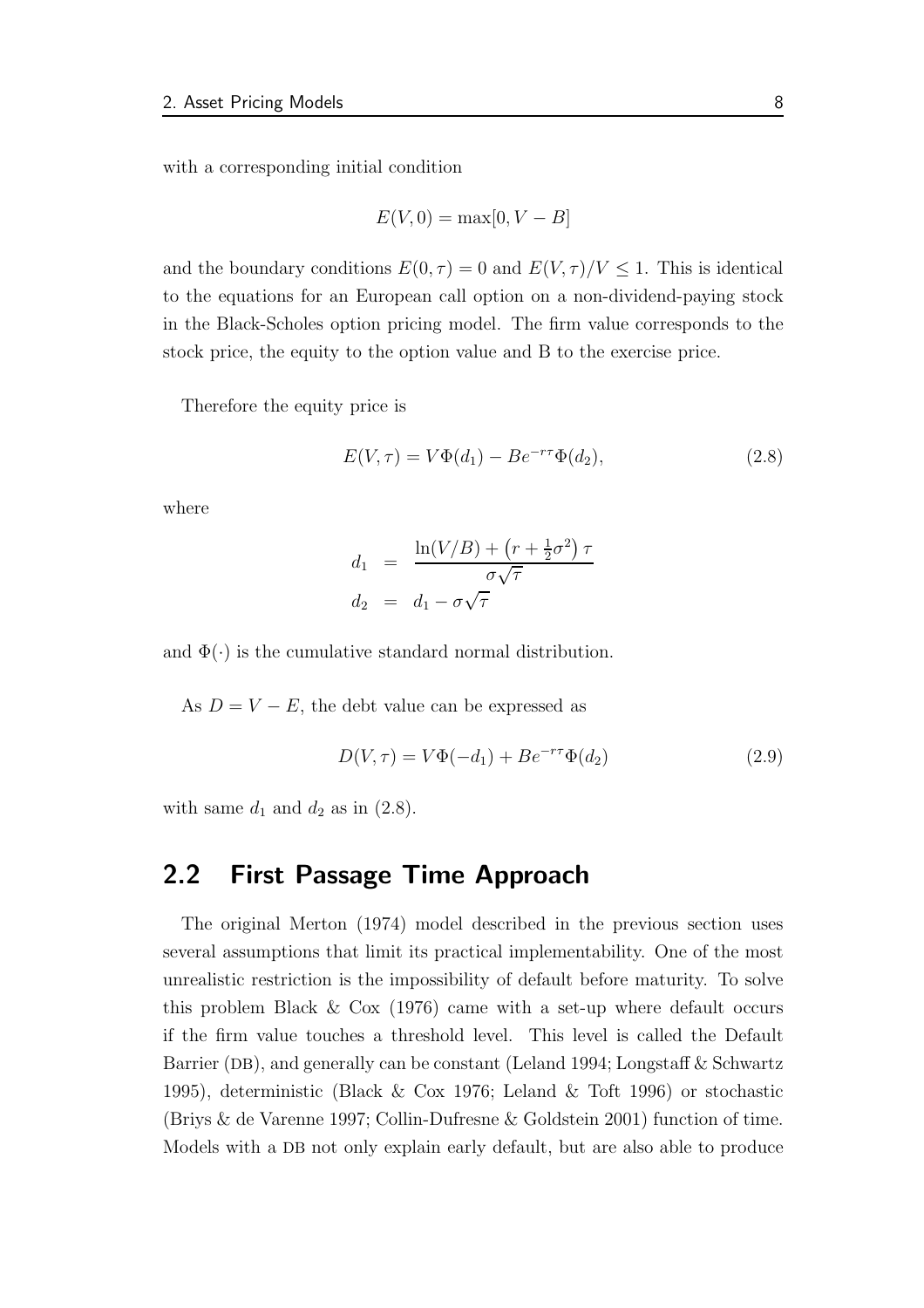a large variety of Recovery Rates ([RR](#page-8-5)s) and therefore reflect more precisely factors as bond covenants, bankruptcy costs or taxes.

The name of the First Passage Time ([FPT](#page-8-6)) models corresponds to the method how the default is described mathematically: since the evolution of the firm value is represented using a Geometric Brownian Motion ([GBM](#page-8-7)), it is possible to transform the probability distribution of the default to the [FPT](#page-8-6) of a Wiener process.[5](#page-19-1) These models can be also divided to two groups in dependence on the determination of the [DB](#page-8-2): it can be set exogenously [\(Black & Cox 1976](#page-81-0); [Longstaff & Schwartz 1995](#page-84-2)), or be an endogenous result of an optimization process [\(Leland 1994;](#page-84-1) [Ziegler 2004\)](#page-85-1). This section gives a brief overview these [FPT](#page-8-6) models in order to describe the background of our model presented in Chapter [4.](#page-47-0) The notation used throughout the section follows the one introduced in the description of Merton's model, unless it is explicitly defined otherwise.

#### <span id="page-19-0"></span>2.2.1 Black and Cox Model

Black & Cox [\(1976\)](#page-81-0) extended the original [Merton \(1974\)](#page-84-0) framework to include several features of debt contracts, namely safety covenants, subordinated bonds, and restriction on asset sales. Since this chapter discusses basic asset pricing methods, only the introduction of a [DB](#page-8-2) will be described.[6](#page-19-2)

The evolution of the firm value is the the same as in [Merton \(1974](#page-84-0)), except a restriction that the continuous dividend payment received by the stockholders is a constant fraction of the firm value. Therefore equation [\(2.1\)](#page-15-2) takes the form

<span id="page-19-3"></span>
$$
dV = V(\mu - c)dt + \sigma VdW \qquad (2.10)
$$

with a constant  $c = C/V$  representing the payout ratio received by the equity holders. Again, the short-term interest rate is assumed to be constant, and so the [interest-rate risk is disregarded. The original case described](#page-81-0) in Black & Cox [\(1976](#page-81-0)) also assumes zero bankruptcy costs.

A safety covenant, that provides a right for the bondholders to force bankruptcy if the firm is performing poorly, is introduced. This poor performance

<sup>5</sup> A derivation that uses such transformation is described in section [A.2](#page-86-2)

<span id="page-19-2"></span><span id="page-19-1"></span> $6\degree$  For pricing of more complex capital structures and the issue of contractural design see the original work of [Black & Cox \(1976\)](#page-81-0).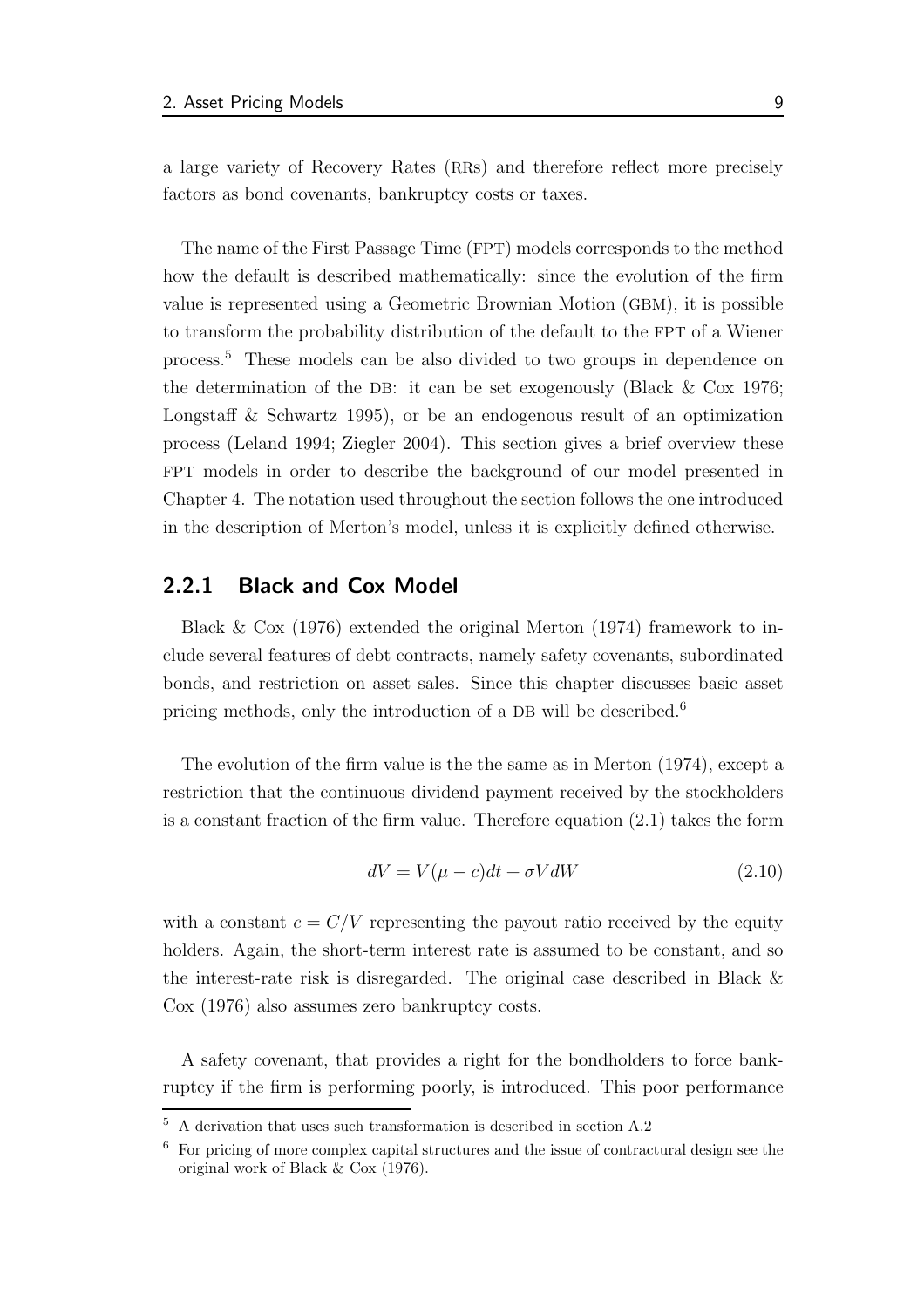is signalled by the fall of the firm value under a time-dependent default barrier defined as  $\bar{v}(t) = Ke^{-\gamma(T-t)}, t \in [0, T)$  for some constants  $K > 0$  and  $\gamma$ . The creditors take over the firm as soon as the firm value hits this barrier. Consequently default could be triggered in two ways: prior to maturity (by reaching the threshold level) or at maturity, if the firm value was above the [DB](#page-8-2) but is below the debt principal at  $T$ . To simplify the notation let us set the default barrier as one function:

$$
v_t = \begin{cases} \bar{v}(t) & \text{for } t < T, \\ B & \text{for } t = T. \end{cases}
$$

The default time  $\tau$  is

$$
\tau = \inf \{ t \in [0, T] : V_t < v_t \} \, .
$$

We also assume the following:

$$
V_0 > \bar{v}(0)
$$
  

$$
Ke^{-\gamma(T-t)} \le Be^{-r(T-t)}, \quad \forall t \in [0, T]
$$

i.e. the firm is not in default initially and the default barrier (and hence the payment to the bondholder) is never higher than the present value of the principal amount. This holds also for  $t = T$ , therefore  $K \leq L$ .

#### Zero-Coupon Bond

In Merton's model the debt pricing function solved equation [\(2.6\)](#page-17-0). The analogous Partial Differential Equation ([PDE](#page-8-8)) for zero-coupon debt value with default barrier is

<span id="page-20-0"></span>
$$
0 = \frac{1}{2}\sigma^2 V^2 D_{VV} + (r - c)VD_V - rD + D_t \tag{2.11}
$$

with the boundary condition

$$
D(Ke^{-\gamma(T-t)}, t) = Ke^{-\gamma(T-t)}
$$

and terminal condition

$$
D(V,T) = \min(V,B)
$$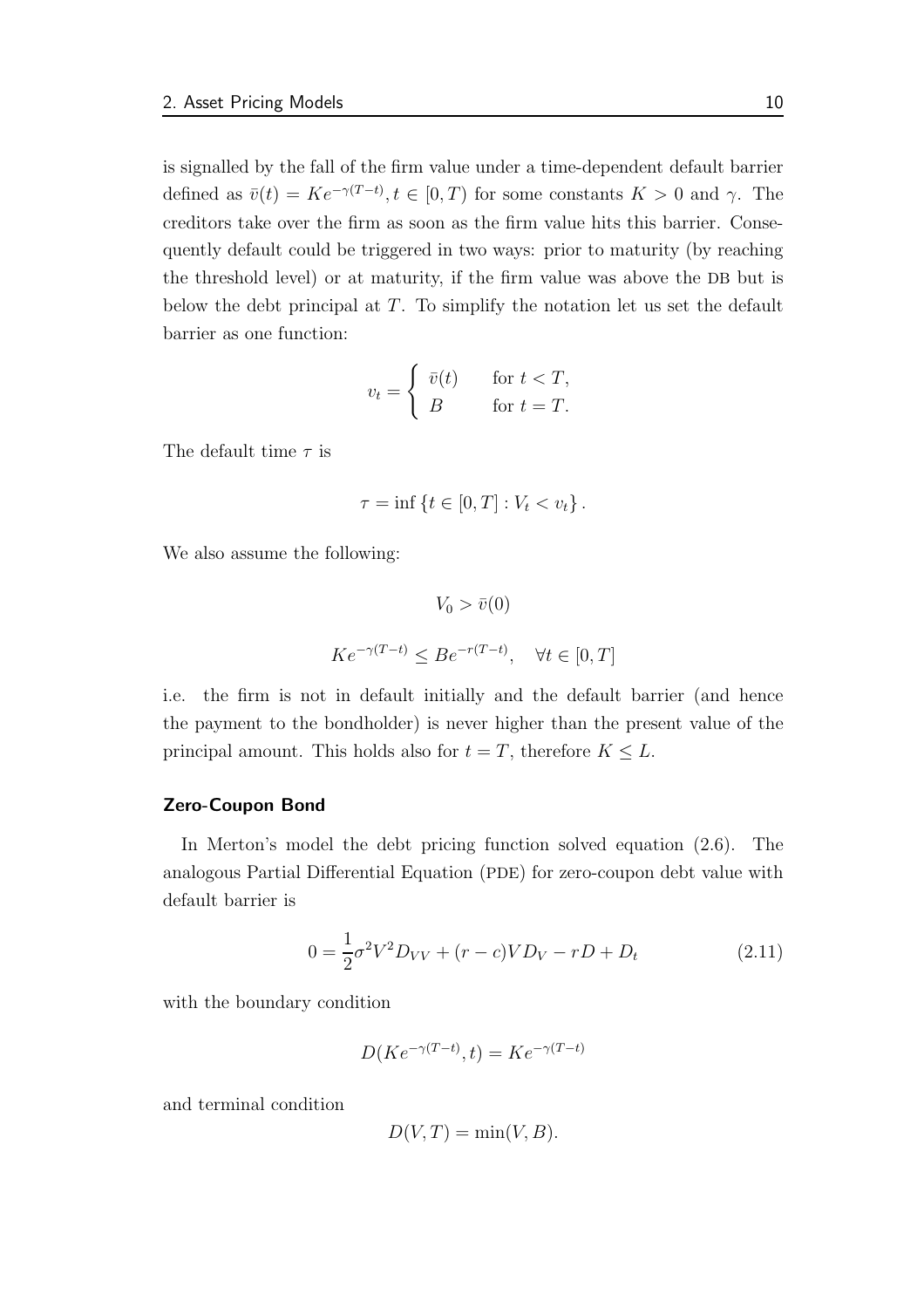Equation [\(2.11\)](#page-20-0) can be solved using the classical methods used for [PDE](#page-8-8)s or with a probabilistic approach.<sup>[7](#page-21-1)</sup>

Note, that similarly as the equity value in [Merton \(1974](#page-84-0)) corresponds to a call option, it corresponds to a down-and-out barrier option here. Using the in-out parity (i.e. the plain vanilla option price equals to the sum of down-andout and down-and-in barrier options price, all having the same strike price, underlining asset, maturity and the last two having the same barrier as well), the equity has a lower value by the price of a down-and-in barrier option in the presence of a [DB](#page-8-2). As there are no bankruptcy cots, this value is transferred to the bondholder.

#### Perpetual Coupon Bond

A perpetual coupon bond has infinite maturity and continuous coupon payment at a constant rate  $c_D$ .<sup>[8](#page-21-2)</sup> The net cost of the coupon is financed by issuing additional equity. Its price  $D_{c_D}(t)$  equals

$$
D_{c_D}(t) = \lim_{T \to \infty} E\left(\int_t^T c_D e^{-r(s-t)} \mathbf{1}_{\{s < \bar{\tau}\}} ds\right) + \lim_{T \to \infty} E\left(Ke^{\gamma(\bar{\tau}-T)} e^{-r(\bar{\tau}-t)} \mathbf{1}_{\{t < \bar{\tau} < T\}}\right)
$$

under risk-neutral probability measure with 1 used as a symbol for indicator function. Since the coupon payments are constant it is straightforward to define the default barrier constant as well, i.e. set  $\gamma = 0$ . With the assumption that dividends paid to equity holders are zero (that is  $c = 0$ )  $D_{c_D}$  can be written  $as<sup>9</sup>$  $as<sup>9</sup>$  $as<sup>9</sup>$ 

<span id="page-21-4"></span>
$$
D_{c_D} = \frac{c_D}{r} \left( 1 - \left(\frac{\bar{v}}{V_t}\right)^{\alpha} \right) + \bar{v} \left(\frac{\bar{v}}{V_t}\right)^{\alpha},\tag{2.12}
$$

<span id="page-21-0"></span>with  $\alpha = 2r/\sigma^2$ .

#### 2.2.2 Leland's model

Leland [\(1994\)](#page-84-1) extended the perpetual coupon bond model described above by incorporating bankruptcy costs and tax benefits. Now  $V$  is a variable for the "asset value" of the firm; the total firm value is  $V$  less the expected costs

<sup>&</sup>lt;sup>7</sup> The solution of  $(2.11)$  can be found in Black & Cox  $(1976)$  p. 356

<span id="page-21-2"></span><span id="page-21-1"></span><sup>&</sup>lt;sup>8</sup> Here we use the subscript D in order to distinguish this pay-out from c, which was the payout ratio to equity holders.

<span id="page-21-3"></span><sup>9</sup> For the mathematical derivation see [Bielecki & Rutkowski \(2002](#page-81-2)) p. 81 and the preceding calculations.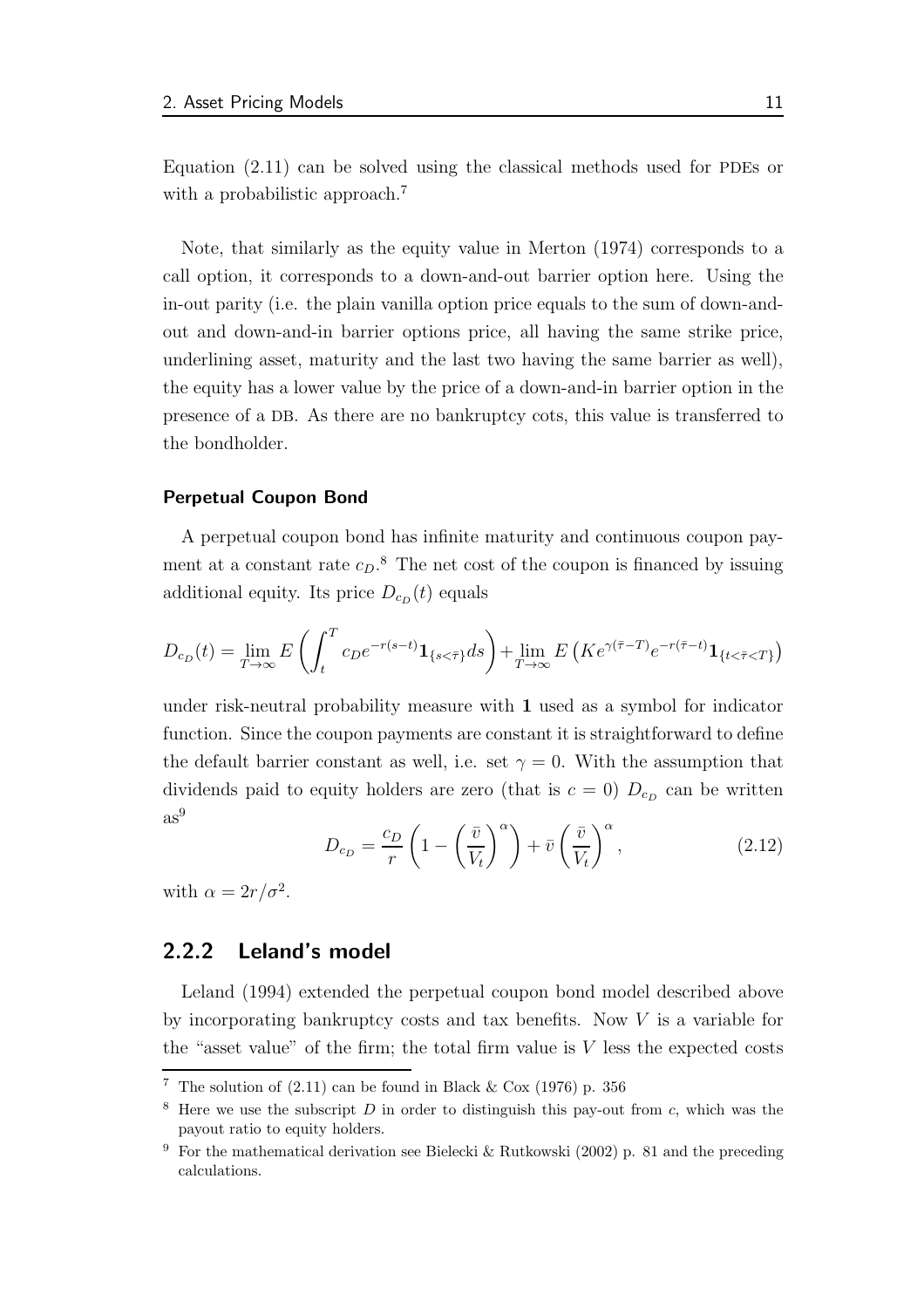of bankruptcy plus the value of the tax shield. V follows the same diffusion process as in  $(2.10)$  with no dividend payments  $(c = 0)$ :

$$
dV = V\mu dt + \sigma V dW,
$$

hence  $V$  is not affected by the financial structure of the firm, thus the difference between coupon payments and tax benefits is financed by equity dilution.

When bankruptcy occurs at level  $V_t = V_B$  a fraction  $0 \leq \omega \leq 1$  is lost as costs due to bankruptcy, and the debt holders receive the remaining  $(1 - \omega)V_B$ leaving the equity holders with nothing. The value of the bond can be written as

<span id="page-22-0"></span>
$$
D_{c_D}(V_t) = \frac{c_D}{r} \left( 1 - \left(\frac{\bar{v}}{V_t}\right)^{\alpha} \right) + (1 - \omega)\bar{v} \left(\frac{\bar{v}}{V_t}\right)^{\alpha}.
$$
 (2.13)

Note that with  $\omega = 0$  this is identical to [\(2.12\)](#page-21-4). If we denote  $p_B = (\bar{v}/V_t)^{\alpha}$ [\(2.13\)](#page-22-0) becomes

$$
D_{c_D}(V_t) = \frac{c_D}{r} (1 - p_B) + (1 - \omega)\overline{v}p_B.
$$

 $p_B$  represents the value of a contingent claim that pays \$1 when bankruptcy occurs,  $\omega \bar{v} p_B$  is the present value of expected bankruptcy costs, and  $c_D/r (1 - p_B)$ is the present value of expected coupon payments. Consequently the value of the tax benefits is equal to:

$$
TS = T_c \frac{c_D}{r} \left( 1 - p_B \right),
$$

where  $T_c$  is the corporate tax rate.

The total value of the firm, denoted by  $G(V_t)$  is therefore equal to

$$
G(V_t) = V_t - \omega \cdot \bar{v} \cdot p_B + T_c \frac{c_D}{r} (1 - p_B).
$$

Since the total value of the firm is equal to the sum of its equity and debt value, the shareholders' claim can be found as

$$
E(V_t) = G(V_t) - D_{c_D}(V_t)
$$
  
\n
$$
E(V_t) = V_t - (1 - T_c) \frac{c_D}{r} (1 - p_B) - \bar{v} \cdot p_B.
$$

Intuitively the value of equity is equal to the value of firm's assets less the present value of expected coupon payments reduced by tax and the contingent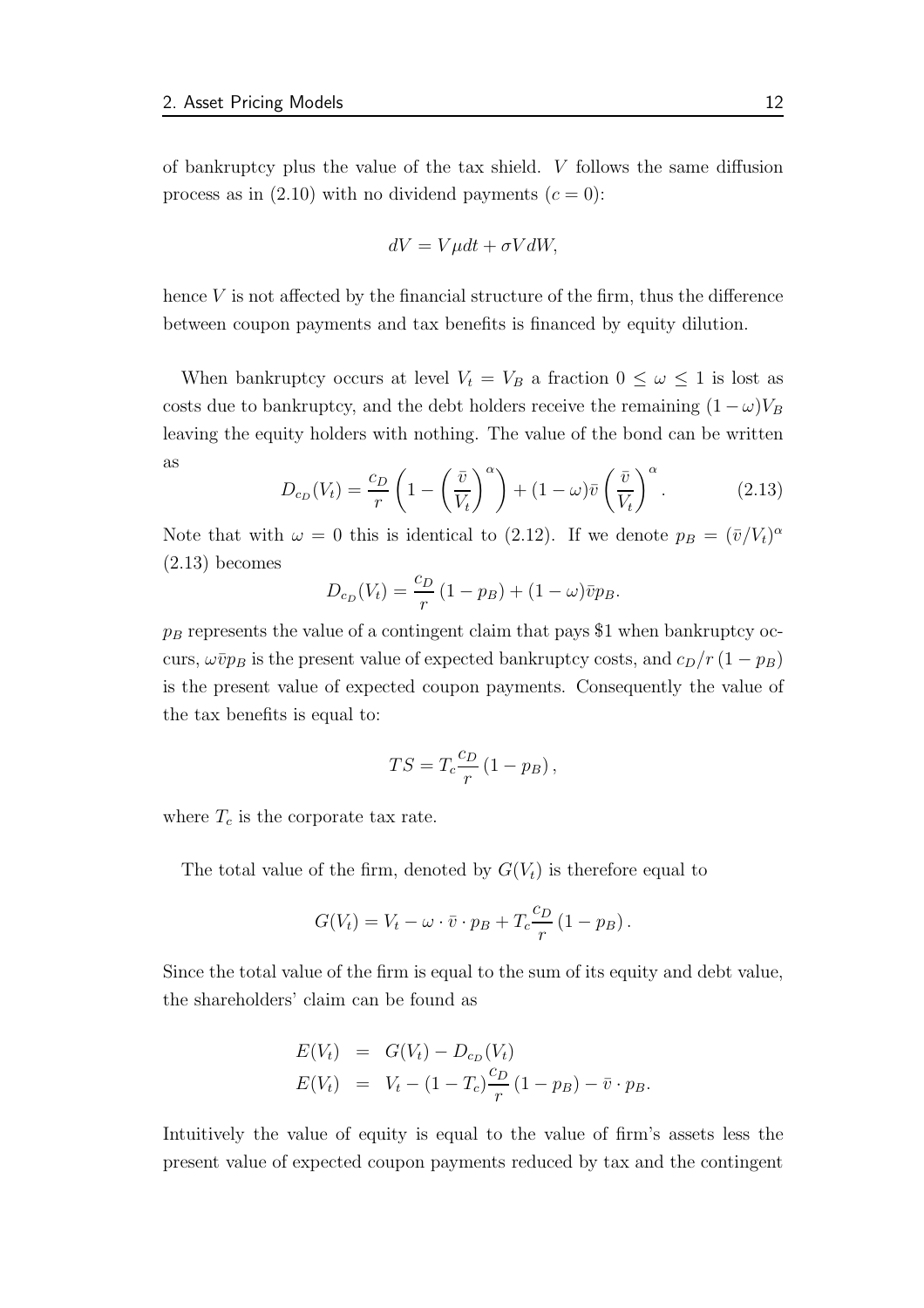claim on  $\bar{v}$ . Note that the value of equity is not dependent on the bankruptcy costs, and so that is paid in full by the bondholders.

#### <span id="page-23-0"></span>2.2.3 Models with Stochastic Interest Rates

One of the shortcomings of the Black  $& \text{Cox} (1976) \text{ model is the assumption}$ of constant and know risk-free interest rate. This restriction is relaxed in models with stochastic interest rates. Because our work<sup>[10](#page-23-1)</sup> assumes stochastic interest rate as well, we will make a review of the relevant literature at this point.

#### Longstaff and Schwartz

Longstaff & Schwartz [\(1995\)](#page-84-2) price corporate bonds reflecting both interest rate risk and credit risk using risk-neutral probability measure for both stochastic processes. The evolution of the short-term interest rate is inherited from the [Vasicek \(1977](#page-85-2)) model:

$$
dr_t = (a - br_t)dt + \sigma_r d\tilde{W}_t,
$$

and the firm-s value is driven by the

$$
dV_t = V_t(r_t dt + \sigma_V dW_t^*)
$$

[SDE](#page-8-4). As we can see the constant drift from the [Leland \(1994](#page-84-1)) model is replaced by the stochastically evolving short-term interest. Furthermore, following [Longstaff & Schwartz](#page-84-2) we have the following properties:

- Browninan motions  $\tilde{W}$  and  $W^*$  are correlated with the instantaneous correlation  $\rho_{V,r}$ .
- [DB](#page-8-2) is represented as a constant threshold level  $\bar{v}$ .
- Recovery Rate ([RR](#page-8-5)) is independent on the default time, proportional to the face value of the bond and paid out at maturity.
- $\bar{v} \geq B$ , hence the debt is repaid in full if default does not occur prior maturity.<sup>[11](#page-23-2)</sup>

<sup>10</sup> See Chapter [4](#page-47-0)

<span id="page-23-2"></span><span id="page-23-1"></span><sup>&</sup>lt;sup>11</sup> In fact this inequality is not explicitly wrote down by [Longstaff & Schwartz](#page-84-2), however it is implicitly assumed.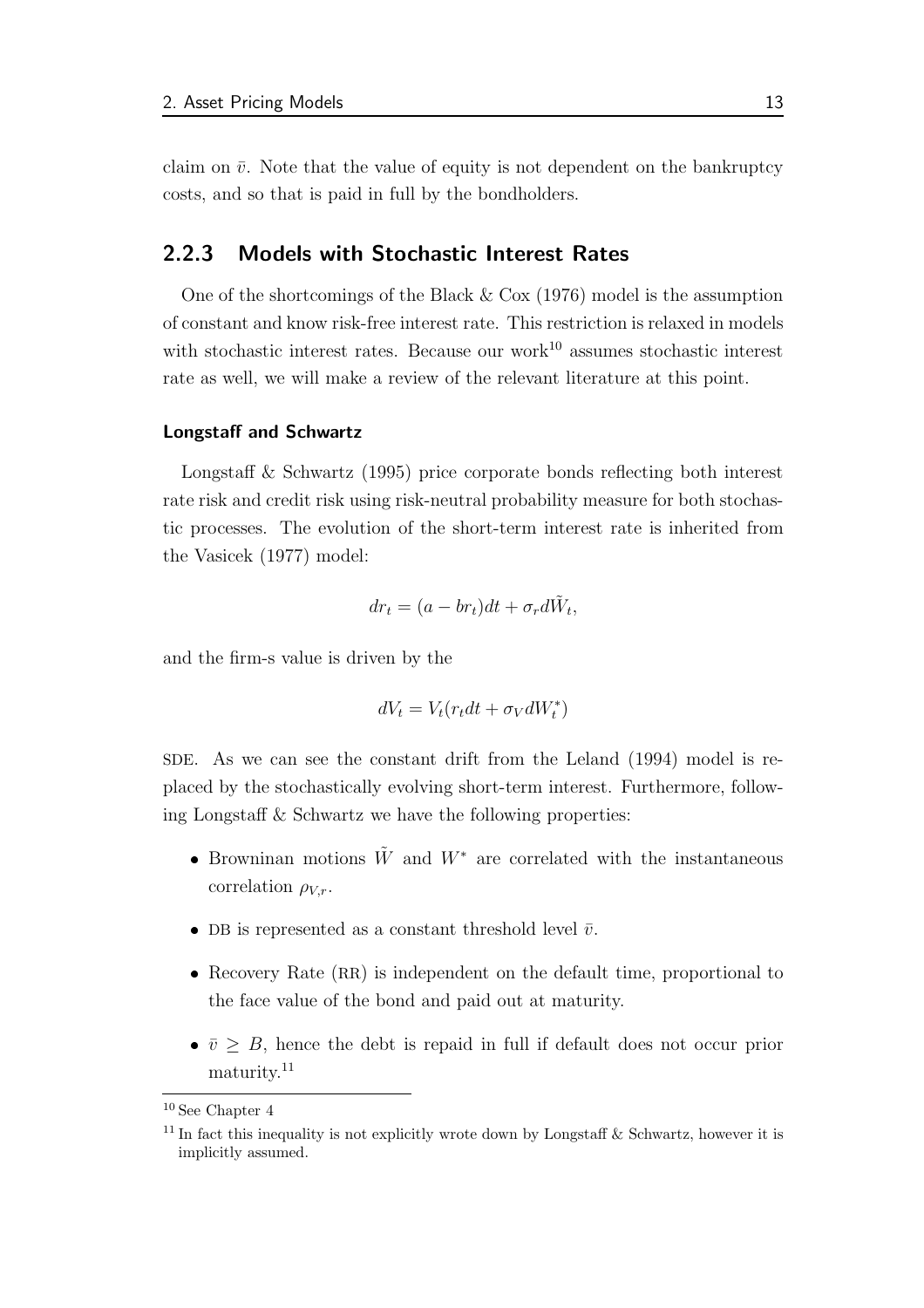• The firm has one or more debt classes with different recovery rates  $(1-\omega_i)$ , where  $\omega_i$  is the writedown rate for the *i*th class. The seniority of the claims is already reflected in the writedown rates, and therefore does not play essential role.[12](#page-24-0) It is natural to suppose the following relationship:  $\bar{v} = \sum_{i=1}^{k} (1 - \omega_i) B_i$  with  $B_i$  ( $\sum_{i=1}^{k} B_i = B$ ) representing the total face value of debt from the ith class.

It we define  $\tau$ , the time of default in the traditional way, that is

$$
\tau - \inf\{t \in [0, T] : V_t < \bar{v}\},\
$$

than the bond's payoff at  $T$  can be written as

$$
D_i(V_T, T) = B(1 - \omega_i \mathbf{1}_{\{\tau \leq T\}}).
$$

For finding an analytical solution of the bond value at time  $t < T$  with given  $V_t$  there are basically two ways: by solving the fundamental [PDE](#page-8-8) with the corresponding boundary and terminal conditions, or alternatively, by probabilistic approach. A closed-form solution however, according to the best knowledge of the author, has not yet been produced using any of them. For this reason—even if some quasi-explicit results can be obtained analytically—numerical computations are required in order to obtain the results of the model. Such computations were made [by the authors as well as others](#page-82-2) [\(Lehrbass 1997](#page-84-5)[;](#page-82-2) Collin-Dufresne & Goldstein [2001](#page-82-2)). A shortcoming of this model is, that it produces credit spreads close to zero for low debt maturities.

#### Briys and de Varenne

Briys & de Varenne [\(1997](#page-82-0)) submitted a model that addressed some restrictive features and assumptions of the then available literature. For example, the previously analysed [Longstaff & Schwartz \(1995](#page-84-2)) model cannot work with a default barrier that would be lower than the present value of the debt principal. Their work also assumes stochastic default barrier, as it is derived from the instantaneous short-term interest.

<span id="page-24-0"></span><sup>12</sup> Note that this set-up can easily catch Absolute Priority Rule ([APR](#page-8-9)) violations.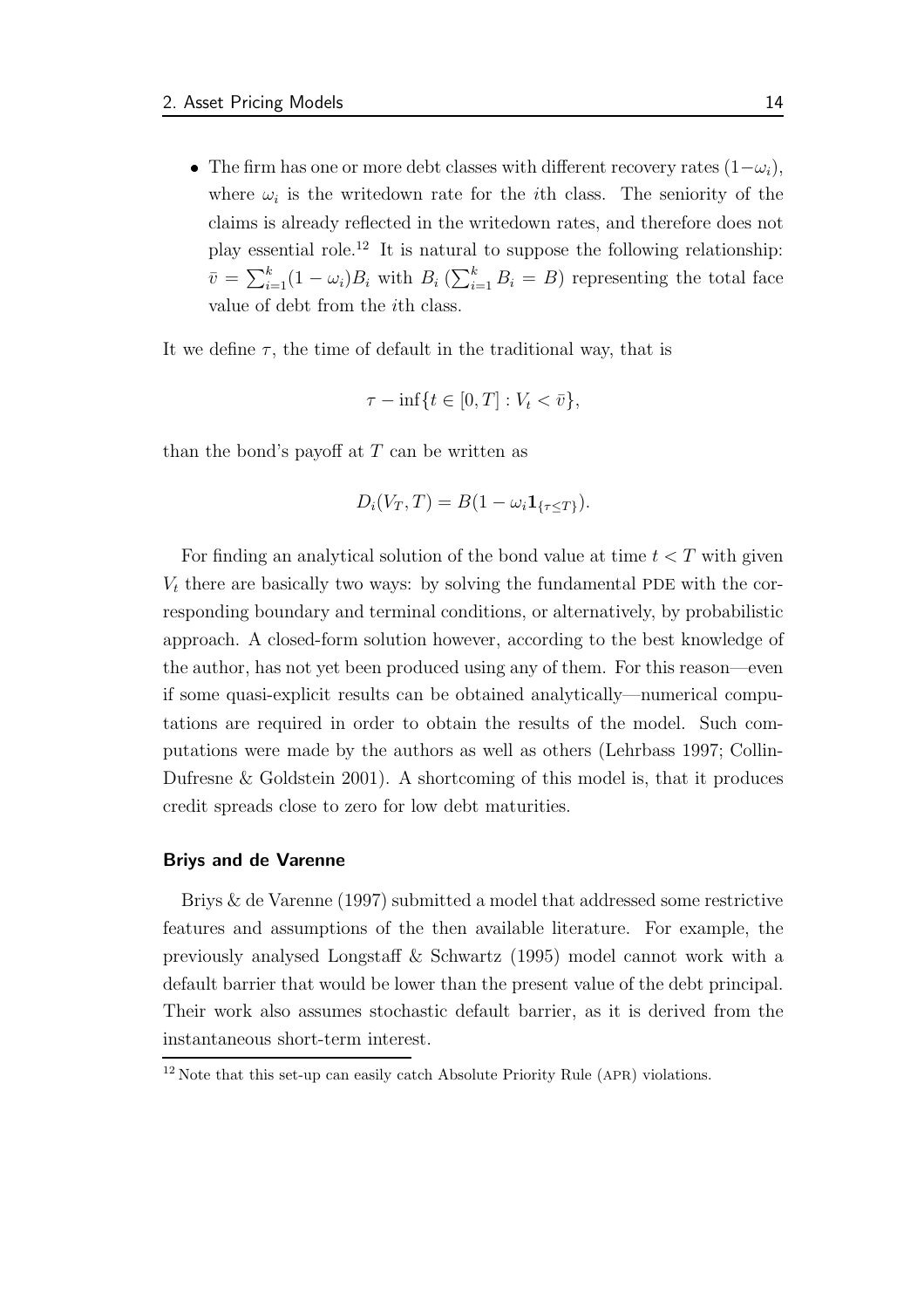The short-term rate dynamics follows the so-called generalized Vasicek model, which is a mean-reverting stochastic function:

$$
dr_t = a(t)(b(t) - r_t)dt + \sigma(t)d\tilde{W}_t,
$$

where  $a, b, \sigma : [0, T] \to \mathbb{R}$  are known, deterministic functions. Consequently the price of a default-free zero-coupon bond, P follows the dynamics

$$
dP(t,T) = P(t,T)(r_t dt + b(t,T)d\tilde{W}_t)
$$

for some deterministic  $b(\cdot, T) : [0, T] \to \mathbb{R}$ . The firm value V is assumed to follow the process

$$
\frac{dV_t}{V_t} = r_t dt + \sigma_V (\rho d\tilde{W}_t + \sqrt{1 - \rho^2} d\hat{W}_t),
$$

with constant  $\sigma_V > 0$ , and mutually independent Brownian motions  $\tilde{W}$  and  $\hat{W}$ . The local correlation coefficient between the risk-free rate and firm value is  $\rho = \rho_{V,r}$ . If we denote  $W^* = \rho d\tilde{W}_t + \sqrt{1 - \rho^2} d\tilde{W}_t$ , it is visible that the firm value process is defined in the same fashion as in [Leland \(1994\)](#page-84-1).

The [DB](#page-8-2) is defined as the price of a default-free bond with the same maturity and some face value  $K \in (0; B]$  not greater than the defaultable bond principal:

$$
v_t = \begin{cases} K \cdot P(t,T) & \text{for } t < T, \\ B & \text{for } t = T. \end{cases}
$$

The default time is, as usually,

$$
\tau = \inf \{ t \in [0, T] : V_t < v_t \}.
$$

The payoff at default is dependent on  $\tau$ : for  $\tau < T$  the bondholders receive a  $(1 - \omega_2)$  part of the remaining assets, whereas for  $\tau = T$  this payoff ratio may be different, and is represented as  $(1 - \omega_1)$ . The remaining  $\omega_1$  respectively  $\omega_1$ part is lost as bankruptcy cost and/or paid out to equity holders ([APR](#page-8-9)). The bond's final cash flow at  $T$  is therefore

$$
D(V_t, T) = (1 - \omega_2)B\mathbf{1}_{\{\tau < T\}} + (1 - \omega_1)V_T\mathbf{1}_{\{\tau = T\}} + B\mathbf{1}_{\{\tau > T\}}
$$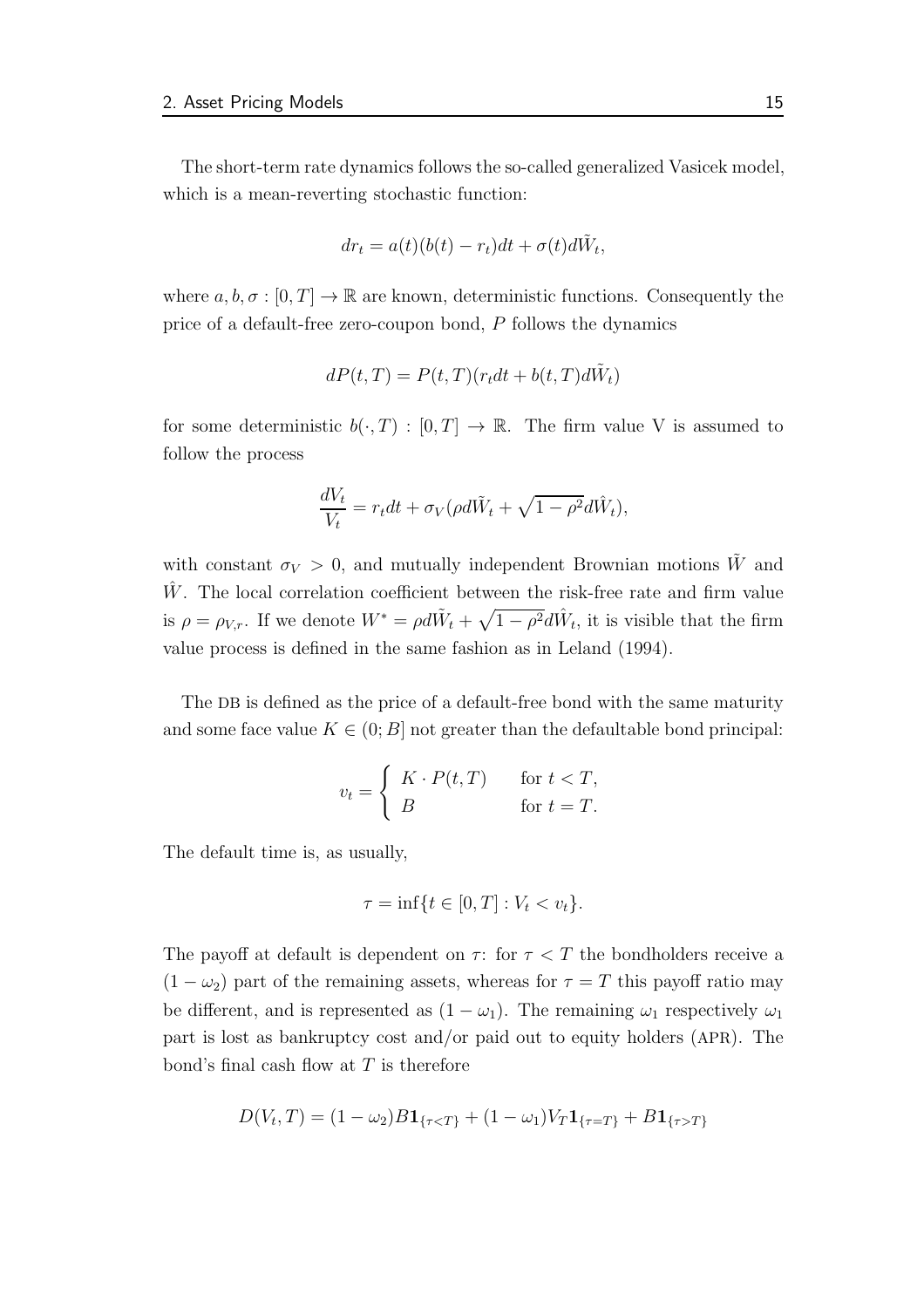If the bond price volatility function  $b(t, T)$  is known, than the price of a defaultable corporate bond can be derived as a closed-from solution:

<span id="page-26-1"></span>
$$
D(t,T) = P(t,T) \cdot [B - D_1 + D_2 - \omega_2 R_2 - \omega_1 R_1], \qquad (2.14)
$$

where  $F_t = V_t/P(t,T)$ 

$$
D_1 = B\Phi(d_1) - F_t\Phi(d_2),
$$
  
\n
$$
D_2 = K\Phi(d_5) - (F_t L/K)\Phi(d_6),
$$
  
\n
$$
R_2 = F_t\Phi(d_4) + K\Phi(d_3),
$$
  
\n
$$
R_1 = F_t(\Phi(d_2) - \Phi(d_4)) + K(\Phi(d_5) - \Phi(d_3)),
$$

with

$$
d_1 = \frac{\ln(B/F_t) + \frac{1}{2}\sigma^2(t, T)}{\sigma(t, T)} = d_2 + \sigma(t, T),
$$
  
\n
$$
d_3 = \frac{\ln(K/F_t) + \frac{1}{2}\sigma^2(t, T)}{\sigma(t, T)} = d_4 + \sigma(t, T),
$$
  
\n
$$
d_5 = \frac{\ln(K^2/(F_t B)) + \frac{1}{2}\sigma^2(t, T)}{\sigma(t, T)} = d_6 + \sigma(t, T),
$$

and

$$
\sigma^{2}(t,T) = \int_{t}^{T} ((\rho \sigma_{V} - b(u,T))^{2} + (1 - \rho^{2})\sigma_{V}^{2}) du.
$$

Let us analyse [\(2.14\)](#page-26-1) here:  $B - D_1$  corresponds to the Mertonian valuation (i.e. risk-free bond less put-to-default option),  $D_2$  is associated with the value brought to the debt holders by the possibility of early default triggered by safety covenant. The last two terms,  $\omega_2 R_2$  and  $\omega_1 R_1$ , are both positive,<sup>[13](#page-26-2)</sup> and represent the costs of early default and default at maturity respectively. It is therefore clear that the bond's price is decreasing in  $\omega_1$  and  $\omega_2$ .

### <span id="page-26-0"></span>2.3 Geometric Brownian Motion

As the reader have probably noticed, the Geometric Brownian Motion ([GBM](#page-8-7)) is often employed in modelling financial assets and is included in all of the models described in this text. Consequently it is crucial to understand what [GBM](#page-8-7) is, and it is beneficial to be familiar with its basic characteristics.

<span id="page-26-2"></span> $^{13}$  See [Bielecki & Rutkowski \(2002](#page-81-2)) pp. 105–106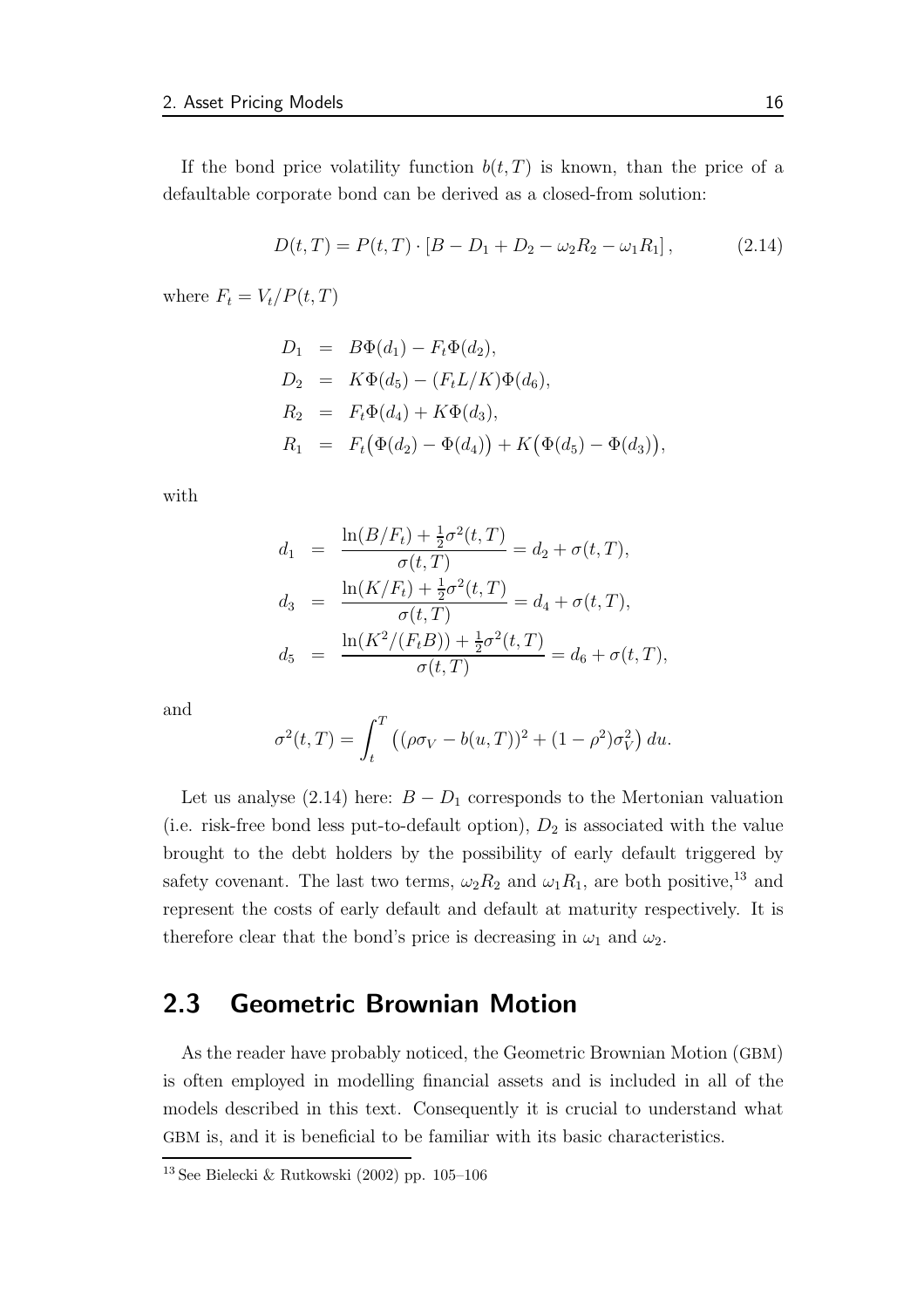Geometric Brownian Motion is defined as

$$
S_t = S_0 \cdot \exp\left\{ \left( \mu - \frac{\sigma^2}{2} \right) t + \sigma W_T \right\}
$$

and corresponds to a [SDE](#page-8-4)  $dS_t = \mu S_t dt + \sigma S_t dW_t$ , where  $S_0$  is an arbitrary initial value,  $\mu$  is called the (percentage) drift,  $\sigma$  is the (percentage) volatility and  $W_t$  is a Standard Wiener Process. It has the following properties:

$$
E(S_t) = S_0 \cdot e^{\mu t}
$$

$$
Var(S_t) = S_0^2 \cdot e^{2\mu t} (e^{\sigma^2 t} - 1)
$$

As the Wiener process is symmetric with respect to the origin, we have

$$
\forall p : P\left(S_t \ge S_0 \cdot \exp\left\{(\mu - \frac{\sigma^2}{2})t\right\} \cdot p\right) = P\left(S_t \le S_0 \cdot \exp\left\{(\mu - \frac{\sigma^2}{2})t\right\} \cdot \frac{1}{p}\right)
$$

and thus

$$
P\left(S_t \ge S_0 \cdot \exp\left\{(\mu - \frac{\sigma^2}{2})t\right\}\right) = 0.5
$$

that is, keeping the expected value constant and rising the percentage volatility  $\sigma$  the median is decreasing. If the earnings are divided in a way that one party (the borrower) earns on extremely high states and the extreme lows are suffered by the other one (the lender), as it is the case of credit contracts, it is clear that the expected earnings can be shifted if the volatility is changed. Actually, for one of the parties (the borrower) it is desirable to set a higher volatility even if the expected value decreases.

### <span id="page-27-0"></span>2.4 Alternatives to Geometric Brownian Motion

In the previous section we have seen the properties of the [GBM](#page-8-7). However, understanding the mathematical models is only a part of our way towards understanding how financial markets work. It is similarly important to realize the limitations of these models, and to recognize how their predictions differ from the asset prices observed on the markets.

A broadly employed method of testing and calibrating theoretical schemes is to use their computations backwards, that is to estimate the basic parameters of the model with the help of the observed market data. Applying this idea to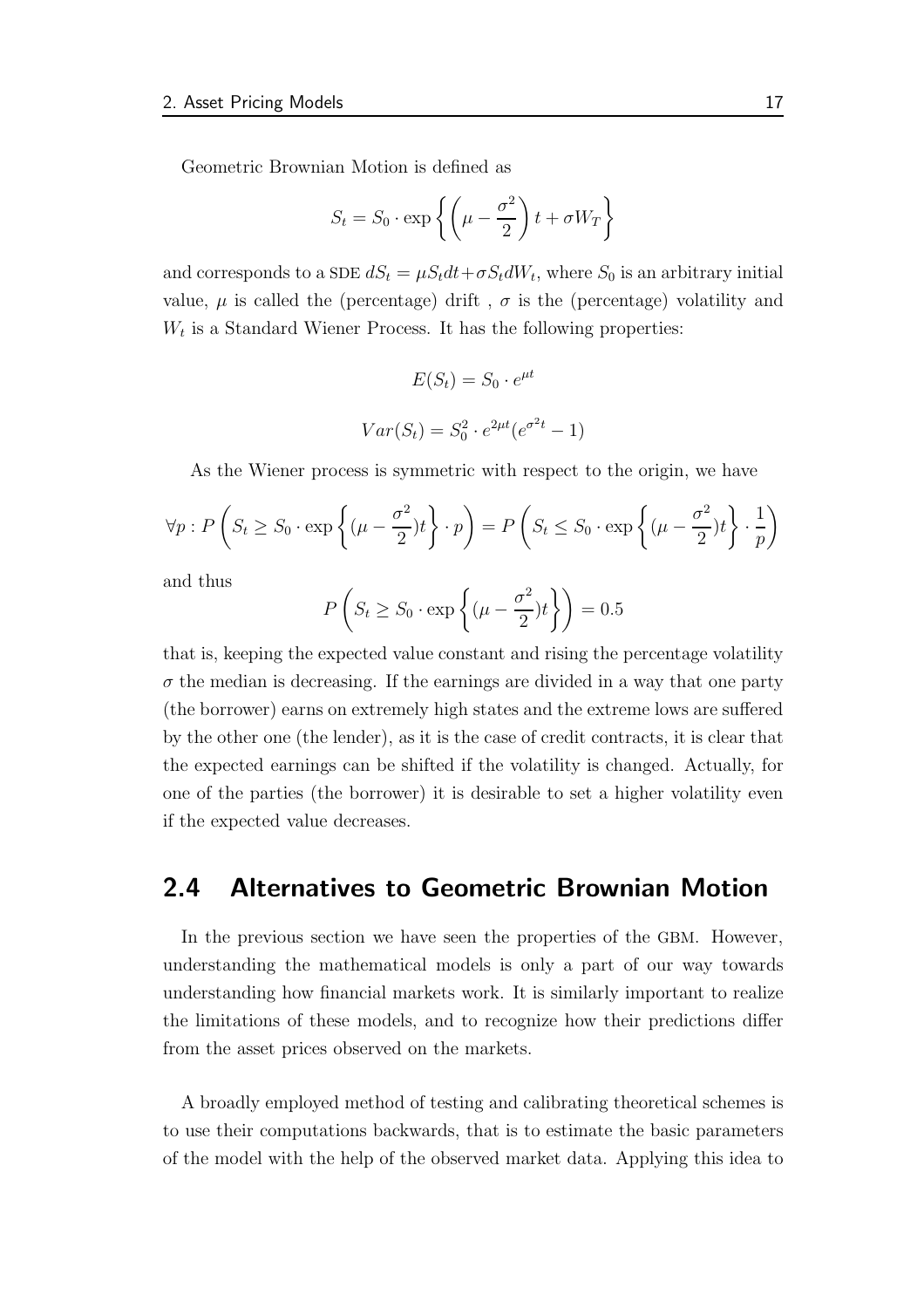the [Black & Scholes \(1973\)](#page-81-1) model, it is possible to estimate the asset volatility: the resulting figure is called "implied volatility". It was shown (see, for example [Dumas](#page-82-3) *et al.* [1998\)](#page-82-3), that options with different strike prices and expirations have different Black-Scholes implied volatilities—this is the so called "volatility smile"—on the same asset. To explain this phenomenon, new, more sophisticated stochastic processes were introduced, that can be used instead of the relatively simple [GBM](#page-8-7).

#### <span id="page-28-0"></span>2.4.1 Stochastic volatility

An easily observable weak point of the [GBM](#page-8-7) modelling is the assumption of constant volatility: following the evolution of the asset prices on market, it can be noticed that there are time intervals with relatively small deviations from the trend line, and on the contrary there are periods with large movements (market crashes are a good example). Figure [2.1](#page-28-1) shows the frequency distribution of SPX daily log returns from 1/1/1990 to 31/12/1999 compared with the Normal distribution. A high central peak and fat tails—that can be recognized in the comparison with the normal distribution—are characteristic for mixtures of distributions with different variations. These observations motivate to use models with stochastic volatility.

<span id="page-28-1"></span>

Figure 2.1: Frequency distribution of SPX daily log returns compared with the normal distribution Source: [Gatheral \(2002\)](#page-82-4)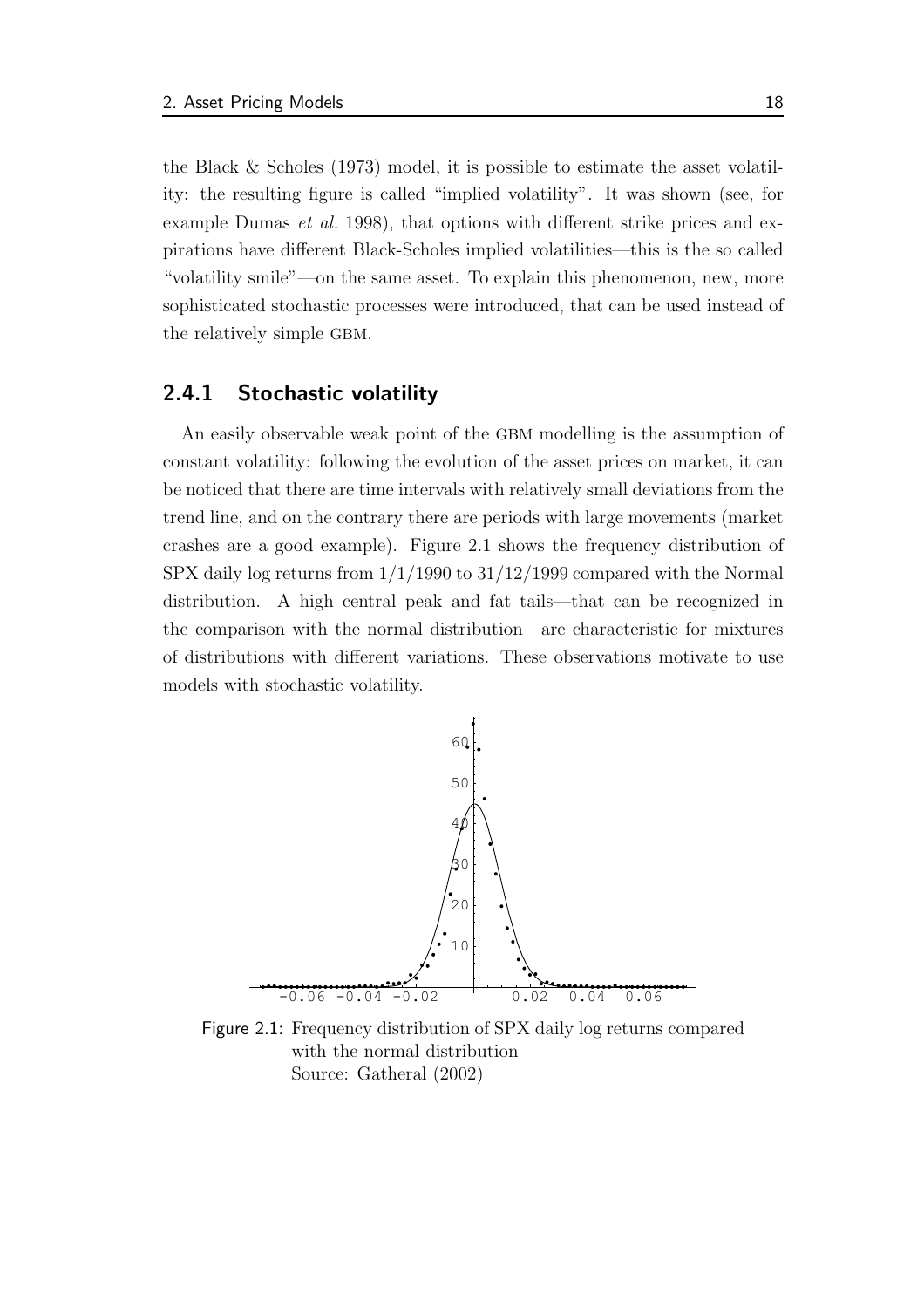Following Wilmott  $(1998)^{14}$  $(1998)^{14}$  $(1998)^{14}$ , we suppose that the stock price S and it's variance are described by the following [SDE](#page-8-4)s:

<span id="page-29-3"></span>
$$
dS(t) = \mu(t)S(t)dt + \sqrt{v(t)}S(t)dZ_1
$$
\n(2.15)

<span id="page-29-4"></span>
$$
dv(t) = \alpha(S, v, t)dt + \eta\beta(S, v, t)\sqrt{v(t)}dZ_2
$$
\n(2.16)

with

$$
\langle dZ_1 dZ_2 \rangle = \rho dt
$$

where  $\mu(t)$  is the instantaneous drift of stock price,  $\eta$  is the volatility of volatility and  $\rho$  is the correlation coefficient between the Wiener processes  $Z_1$  and  $Z_2$ representing the stochastic factor of stock price returns and changes in  $v(t)$ .

#### <span id="page-29-0"></span>2.4.2 Local Volatility

Since it is usually impossible to find closed-form solution for the stochastic volatility models and the numerical computation is complex, simpler models of option pricing were searched for. [Breeden & Litzenberger \(1978\)](#page-81-3) derived a risk-neutral probability distribution function form market prices of European options. Later [Dupire \(1994](#page-82-5)) and [Derman & Kani \(1994\)](#page-82-6) found a unique diffusion process consistent with these distributions using a state-dependent diffusion coefficient  $\sigma_L(S, t)$  called local volatility function.

Even if the local volatility does not describe how the real volatilities actually evolve, it is a a good proxy representing some kind of average. It is rather a simplification that allows to price exotic options consistently with the observed prices of vanilla options.

#### <span id="page-29-1"></span>2.4.3 Heston Model

A special case of stochastic volatility described in equations [\(2.15\)](#page-29-3) and [\(2.16\)](#page-29-4) is the Heston model [\(Heston 1993](#page-83-4)). It defines functions  $\alpha$  and  $\beta$  as  $\alpha(S, v(t), t) =$  $-\lambda(v(t)-\overline{v})$  and  $\beta(S, v, t) = 1$ :

$$
dS(t) = \mu(t)S(t)dt + \sqrt{v(t)}S(t)dZ_1
$$

$$
dv(t) = -\lambda(v(t) - \overline{v})dt + \eta\sqrt{v(t)}dZ_2
$$

<span id="page-29-2"></span><sup>14</sup> [Wilmott \(1998\)](#page-85-3), chap. 23, pp. 299–304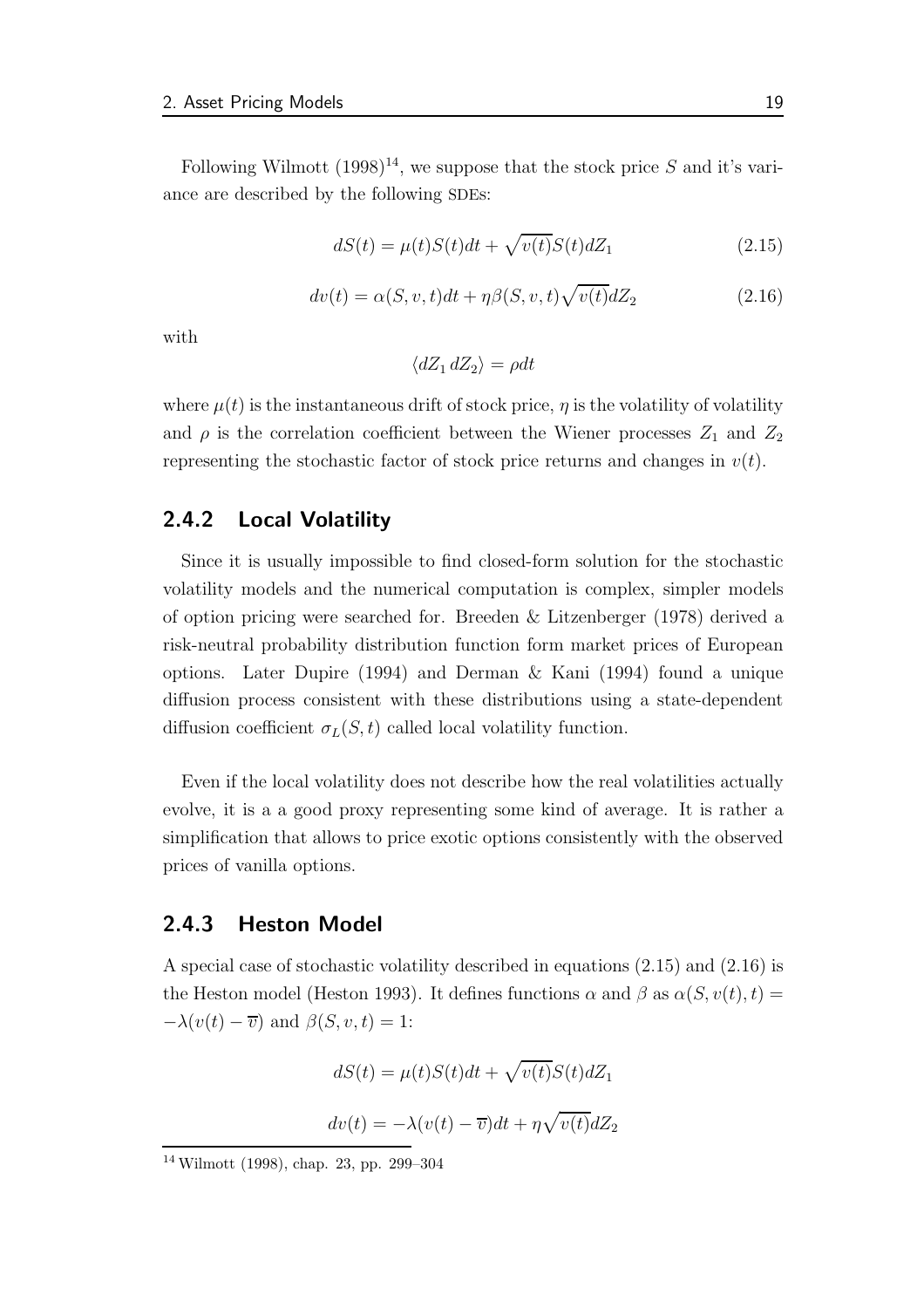with

$$
\langle dZ_1 dZ_2 \rangle = \rho dt
$$

where  $\rho$  is the rate of reversion of  $v(t)$  to its long-term mean  $\overline{v}$ .

Heston presented a "closed-form solution for options on assets with stochastic volatility".[15](#page-30-0) It is able to incorporate the first four moments of the spot return compared the first two moments incorporated in the Black-Scholes model. In the case of at-the-money options the two models produce identical option prices. As the options are usually traded near-the-money, the Black-Scholes model is able to get empirical support. However, in the case of far-from-the-money options the two models predict significantly different prices. As bond (and debt) valuation corresponds to far-from-the-money option pricing, this is an important conclusion for the topic of this work.

<span id="page-30-0"></span><sup>15</sup> [Heston \(1993](#page-83-4)) p. 339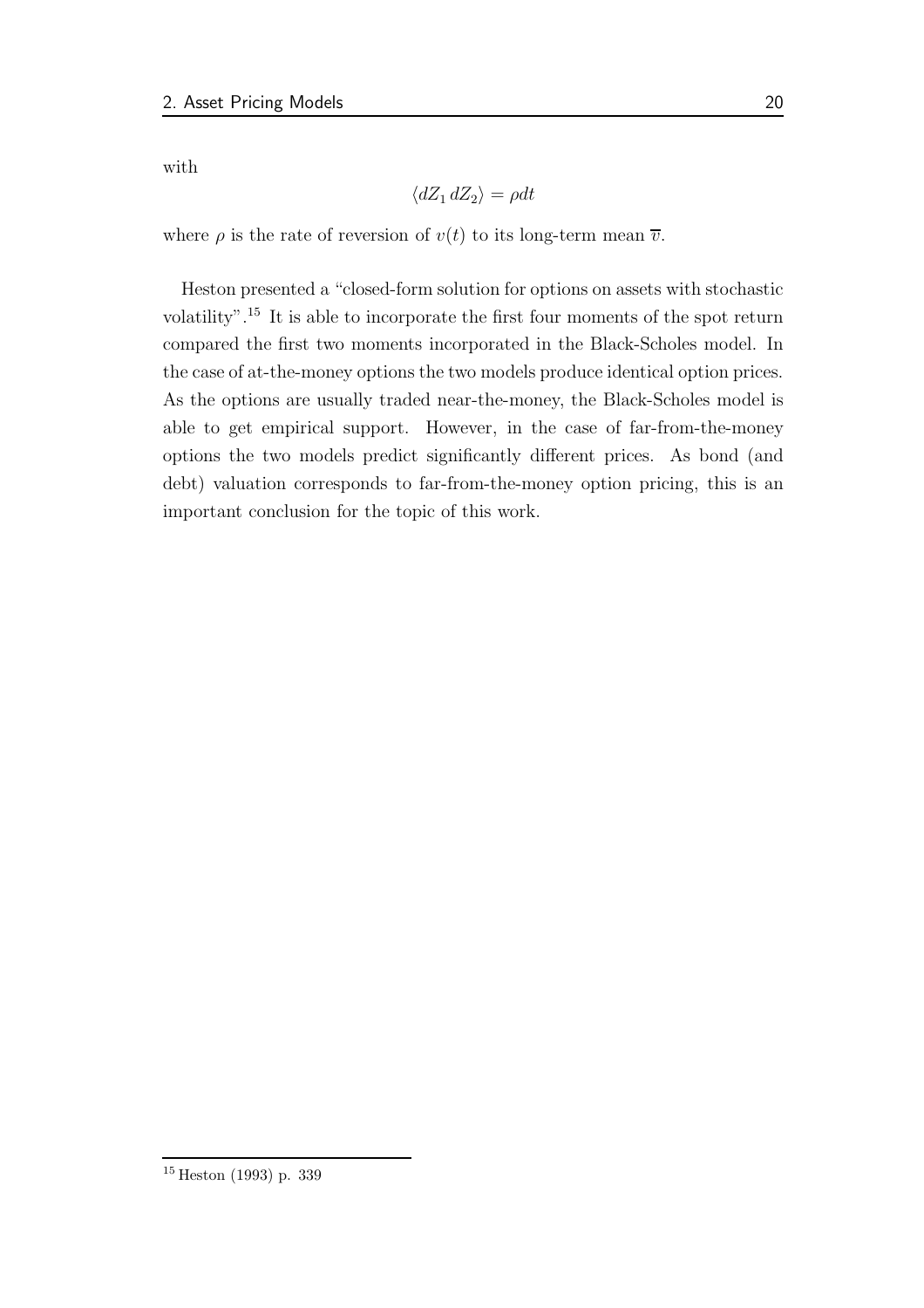## <span id="page-31-0"></span>Chapter 3

## Credit Contracts

This chapter explains the types of corporate financing, the reasons for issuing debt, and gives an insight to the design of credit contracts. The most basic issue of this design is the maximization of firm value and the prevention of unexpected losses in the contracting parties' claims. The answer to this problem is given using the tools described in the previous chapter, where we briefly introduced theoretical works that help us in pricing the two basic types of claims on the firm's assets: debt and equity.

The Modigliani-Miller theorem is the basic cornerstone of the corporate financing theory, therefore the following text starts with its explanation. Second, a wide range of debt types is listed and characterized in short, to demonstrate the available ways of financing. We continue with the explanation of the possible firm states that are given by the financial condition of the company, and with the description of the bankruptcy procedure. This knowledge will be employed in the closing section, where the game theory aspects of credit contracting are taken into account.

### <span id="page-31-1"></span>3.1 Capital Structure

The capital structure of a firm refers to the proportion of securities that ensure the needed funds for financing the firm's projects. These securities have two basic types: a riskier asset called equity and a relatively safe one, the debt. Equity has two further sub-groups (preferred and common), debt has many flavours, and furthermore there exists a group called "hybrid securities" including, for example convertible bonds. In this work we will concentrate on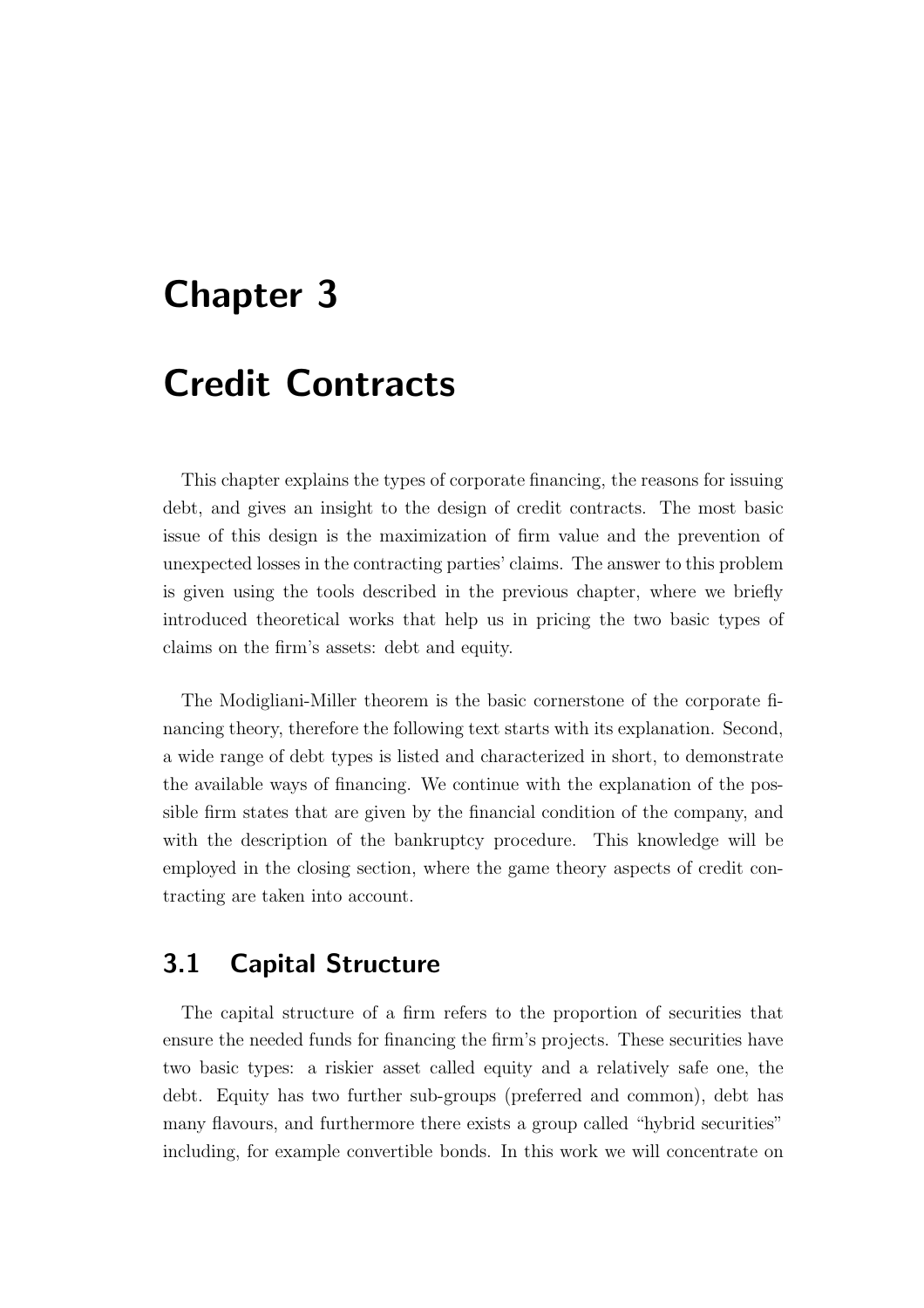the two basic types only, however the model presented in Chapter [4](#page-47-0) can be easily extended to more complex capital structures as well.

The value of the firm is therefore the sum of the market value of its debts and its equity:  $V = D + E$ . Proposition I of the Modigliani-Miller ([M-M](#page-8-10)) theorem [\(Modigliani & Miller 1958\)](#page-85-4) says that the market value of the firm is not dependent on its capital structure, if the following assumptions hold:

- There are no taxes
- The market is efficient (and consequently the bankruptcy costs are zero)
- Absence of asymmetric information

Therefore under these assumptions capital structure does not matter. On the contrary, when capital structure matters, at least one of the [M-M](#page-8-10) assumptions is violated. Consequently the [M-M](#page-8-10) assumptions can guide us in finding the determinants of an optimal capital structure.

The [M-M](#page-8-10) theorem can be extended to an environment with taxes, where interest payments are a tax deductible item. The amount saved on taxes due to leverage is called the Tax Shield ([TS](#page-8-11)) and can be expressed as  $TS = T<sub>C</sub> \cdot D$ , where  $T_C$  is the corporate tax rate and D is the value of a perpetual debt. The tax shield is therefore increasing in the debt/equity ratio.

It was showed<sup>[1](#page-32-0)</sup> that the second assumption is violated as well: financial distress and bankruptcy have direct and indirect costs, such as loss of costumers, suppliers, and employees due to uncertain future, need of immediate sale of assets at lower prices, expenses on experts, and so on. As higher leverage means higher interest payments and thus higher probability of not meeting them and falling into financial distress, the expected distress costs are increasing in with higher leverage. The effect on the overall firm value is therefore the opposite as for the tax shield.

Asymmetric information—i.e. the violation of the third assumption—implies agency costs, when the conflict of interest between different groups of stakeholders cause suboptimal investment decisions.[2](#page-32-1) The typical examples of agency

<sup>&</sup>lt;sup>1</sup> See [Opler & Titman \(1994](#page-85-5)), or Bris *[et al.](#page-82-7)* [\(2006\)](#page-82-7)

<span id="page-32-1"></span><span id="page-32-0"></span><sup>&</sup>lt;sup>2</sup> More on this see, for example Ang *[et al.](#page-81-4)*  $(2000)$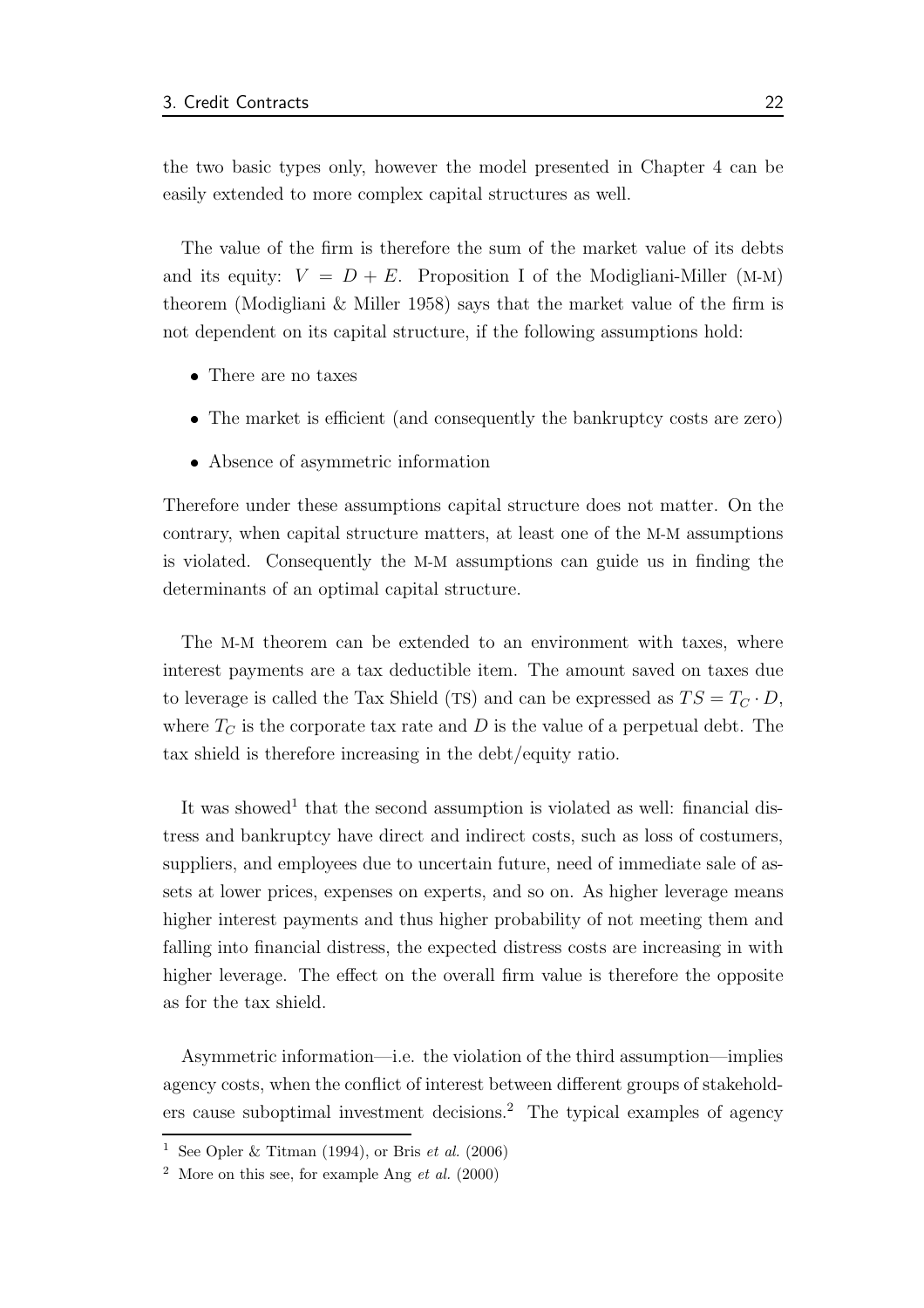costs are over-investment, under-investment, and cashing-out problem, all of them gaining in significance in states of (or close to) financial distress. The negative effects of agency costs are increasing in leverage, and therefore shifting the optimal indebtedness to lower values.

### <span id="page-33-0"></span>3.2 Classification of Corporate Debt

A company can choose several ways of debt financing, according to its size other corporation-specific needs. Corporate debt can be classified<sup>[3](#page-33-1)</sup> by several attributes:

#### by ownership

public debt traded on open market

private debt, usually a loan provided by a bank or a group of banks

#### by security

unsecured debt

secured debt - specific assets are pledged as collateral

#### by seniority

senior debt with higher priority of claims if bankruptcy occurs junior debt with lower priority subordinated debt issued with lower priority than the outstanding debt at the time of issue

#### by residency of bondholders

domestic bond, with local issuer, traded in a local market, denominated in local currency

foreign bond, with foreign issuer, traded in a local market, denominated in local currency

Eurobond, denominated in foreign currency and not under national regulation

by rating

investment-grade bonds, graded by rating agencies (Standard & Poor's AAA-BBB) as bearing low risk of default

speculative bonds with high risk of default (graded by Standard & Poor's as BB-D)

<span id="page-33-1"></span><sup>3</sup> The structure of this section is based on [Dedek \(2009](#page-82-8))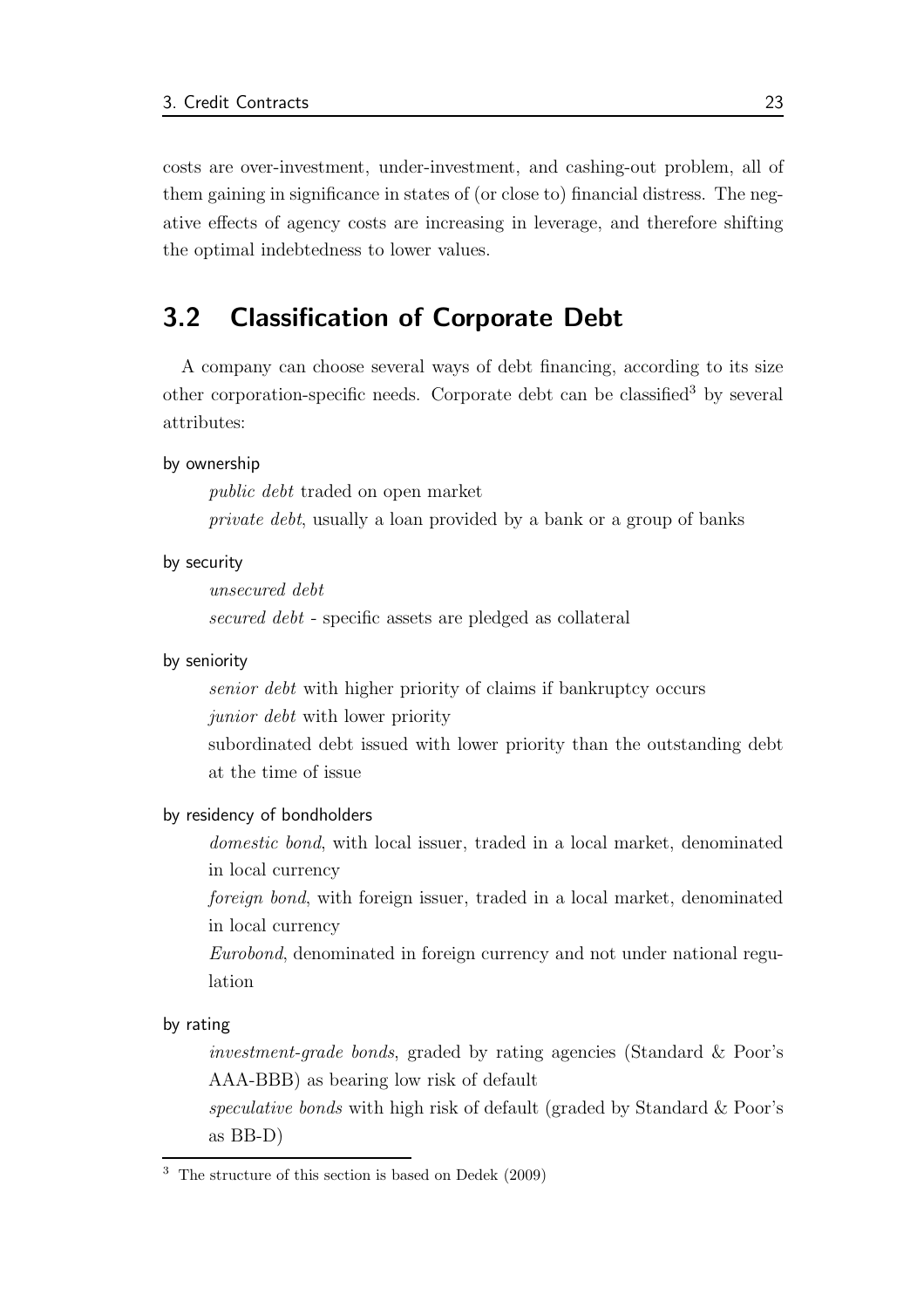Whereas the first four classifications are determined in the moment of debt issue, the last one reflects the current situation, and therefore gives an estimate for the current value of a specific bond.

### <span id="page-34-0"></span>3.3 States of a Firm

A company with financial obligations (e.g. interest payments and payables) can be in several states, depending on its financial condition:

Solvent

The firm is able to meet its obligations on time.

#### Financial distress

The firm has difficulties to meet its obligations on time. In this state usually costs of distress arise. The situation can be handled through selling assets, equity dilution, merger, reducing capital spending, renegotiation of debt, or filing for bankruptcy.

#### Insolvency

The debtor is unable to meet its payment obligations.

#### Default

The debtor has not met its payment obligations.

#### **Bankruptcy**

Bankruptcy is legally declared inability of payment to creditors, usually initialized by the debtor itself. In the United States it is regulated by the Bankruptcy Code[4](#page-34-1) , where two chapters are available for corporate entities: protection under Chapter 11 or Chapter 7. Both types invoke automatic stay that provides a period of time in witch any type of debt collection is suspended.

Chapter 11 begins with filling a petition either by the debtor or by creditors, if they meet certain requirements. The debtor in possession receives the rights and powers of a Chapter 11 trustee. The trustee has the right, with the court's approval, employ professional persons to assist during the bankruptcy procedure as well as acquire new loans with higher priority than the outstanding debt. Some

<span id="page-34-1"></span><sup>4</sup> Source: the official web pages of United States Bankruptcy Courts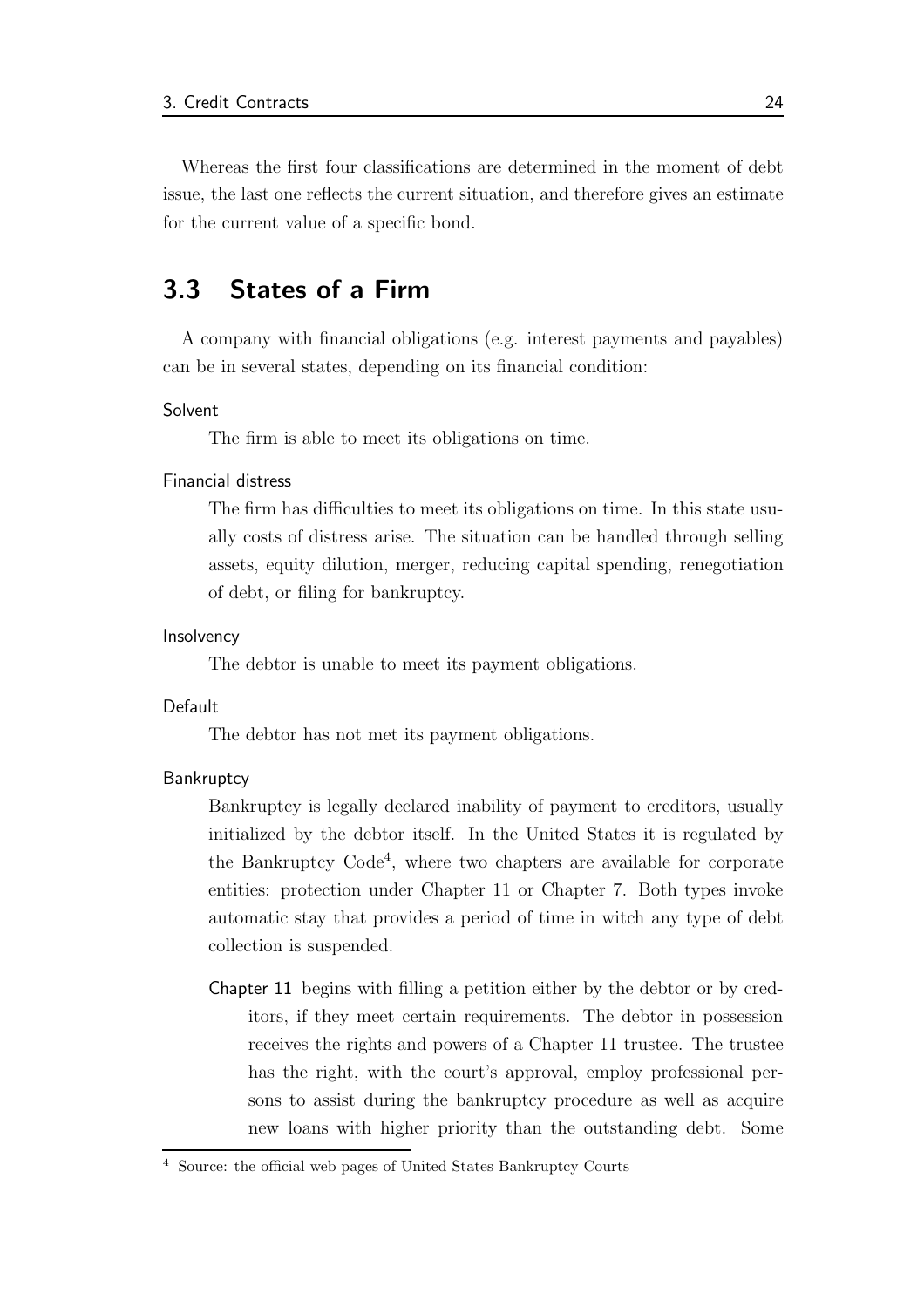contracts (such as contracts with trade unions or leases) can be rejected if it is financially favourable to the entity.

After filling for Chapter 11 bankruptcy a plan of reorganization needs to be accepted by the creditors. During the first 120 days the debtor has exclusive right to file a plan of reorganization, after this period any of the creditors in interest has the right to file a plan. If the plan is confirmed by vote of creditors, it becomes binding and so determines the treatment of debts. A liquidating plan is also possible, which allows the debtor to liquidate the business with higher return as it would be possible under Chapter 7 bankruptcy.

Chapter 7 provides for liquidation. A trustee is appointed that administers the liquidation of the debtor's assets. After Chapter 7 liquidation the company ceases to exists and therefore stops to operate. In the case of larger entities complete divisions can be sold and so the recovered value might be higher.

### <span id="page-35-0"></span>3.4 Absolute Priority Rule

Absolute Priority Rule ([APR](#page-8-9)) is a concept that describes how the assets should be divided among stakeholders after the event of bankruptcy. The basic order of the [APR](#page-8-9) is, that a junior creditor receives some fraction of the remaining assets only in the case when senior creditors are paid in full. Similarly, equity holders receive nothing, unless all the creditors (both secured and unsecured) get the whole amount of their claim. Furthermore, when a class of stakeholders have the same seniority, they all receive the same ratio of their principal.

A considerable amount of literature<sup>[5](#page-35-1)</sup> has been published on the violations of the [APR](#page-8-9): while under Chapter 7 liquidation absolute priority is generally enforced, in the case of Chapter 11 reorganizations<sup>[6](#page-35-2)</sup> violation of [APR](#page-8-9) is rather a rule than an exception. The reason is, that equity holders have the power to enforce [APR](#page-8-9) deviation during workout negotiations due to the structure of Chapter 11 rules. The management can put the firm in Chapter 11 at a moment when it is in the best interest of equity holders. As there is an automatic stay

<sup>5</sup> See, for example, [Meckling \(1977\)](#page-84-6), [Miller \(1977](#page-84-7)), [Warner \(1977\)](#page-85-6), and [Jackson \(1986](#page-83-5))

<span id="page-35-2"></span><span id="page-35-1"></span> $6$  See [Franks & Torous \(1989](#page-82-9)) and [Weiss \(1990](#page-85-7))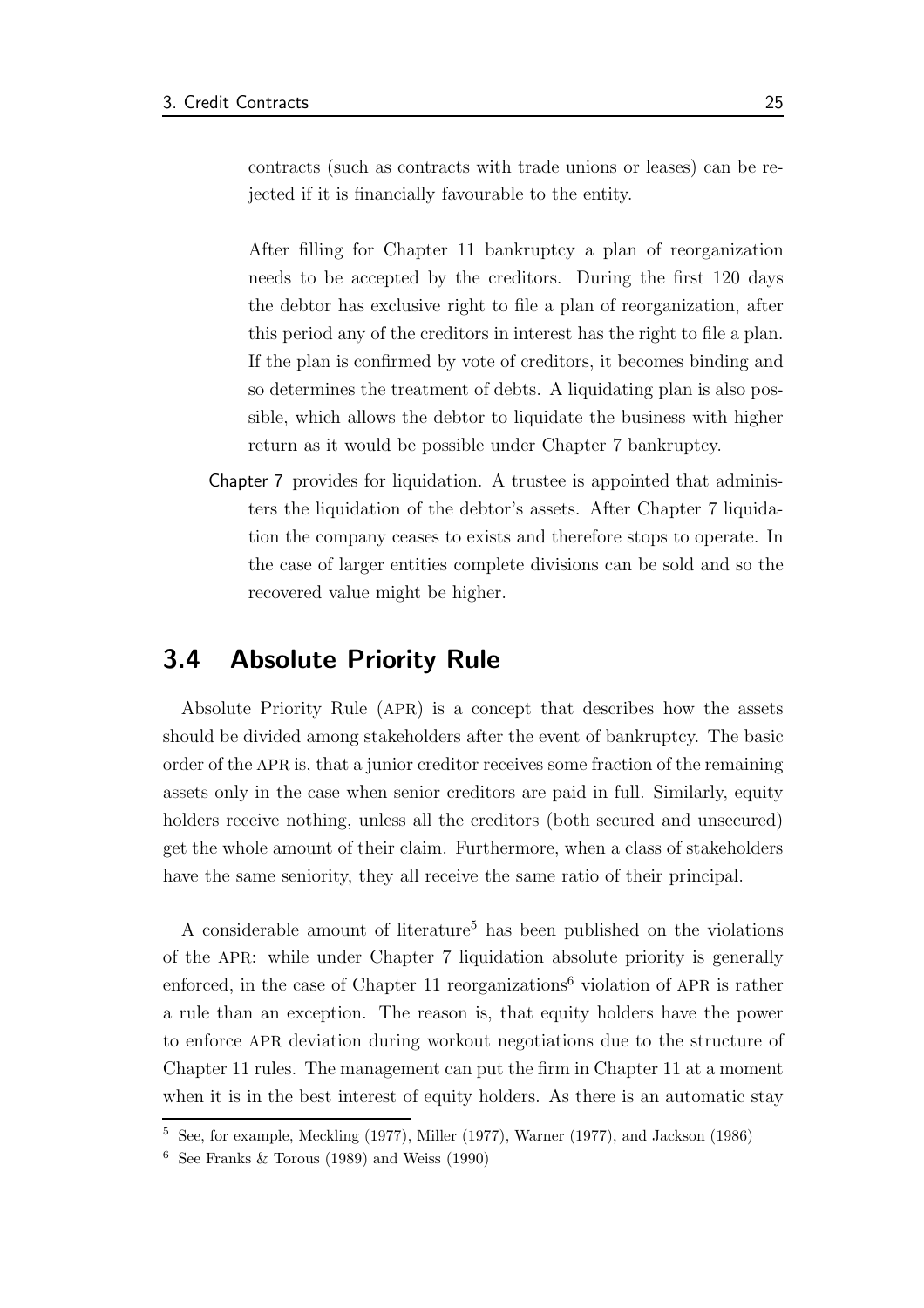on payouts to claimants under Chapter 11, a renegotiation could enhance the situation of both equity and debt holders. In addition, the reorganization plan needs to be accepted by the shareholders as well, and therefore they can prolong the bargaining process, and therefore increase the costs of default. This is clearly not in the interest of the senior claimants, and so they rather distribute some value to equity holders and avoid long negotiations.

A large amount of empirical research have been done in the past two decades about the consequences of these absolute priority violations, and the result showed that [APR](#page-8-0) deviations are beneficial ex ante. They decrease the severity of over-investment in assets requiring managers' special skills and underinvestment in firm-specific human capital [\(Bebchuk & Picker 1993](#page-81-0)), might improve the timing of bankruptcy [\(Povel 1999\)](#page-85-0), hold back excessive risk taking [\(Gertner & Scharfstein 1991](#page-83-0)) and help to resolve under-investment problem [\(White 1989\)](#page-85-1). On the other hand, negative effects of absolute priority violation arise through the problem of moral hazard with respect to investment decisions [\(Bebchuk 2002\)](#page-81-1).

# <span id="page-36-0"></span>3.5 Game Theory Analysis of Credit Contracts

As a typical company of our interest has complex capital structure with many parties of interest, it is reasonable to examine the problem of financing from the perspective of Game Theory. This section is therefore dedicated to this topic, and is particularly based on the work of [Ziegler \(2004\)](#page-85-2).

The method combines game theory and option pricing, so the maximized value of an option (note the parallel of options and credit contracts) can be calculated. The essence of the method is a three-step procedure:

- 1. The game between players is defined. The game tree is constructed.
- 2. The uncertain payoffs are valued using option pricing theory, where the parameters are the player's possible actions.
- 3. The game is solved using backward induction or subgame perfection.

The strengths of such a method are: taking into account the time value of money and the market price of risk, and separating the valuation problem from the analysis of strategic interaction.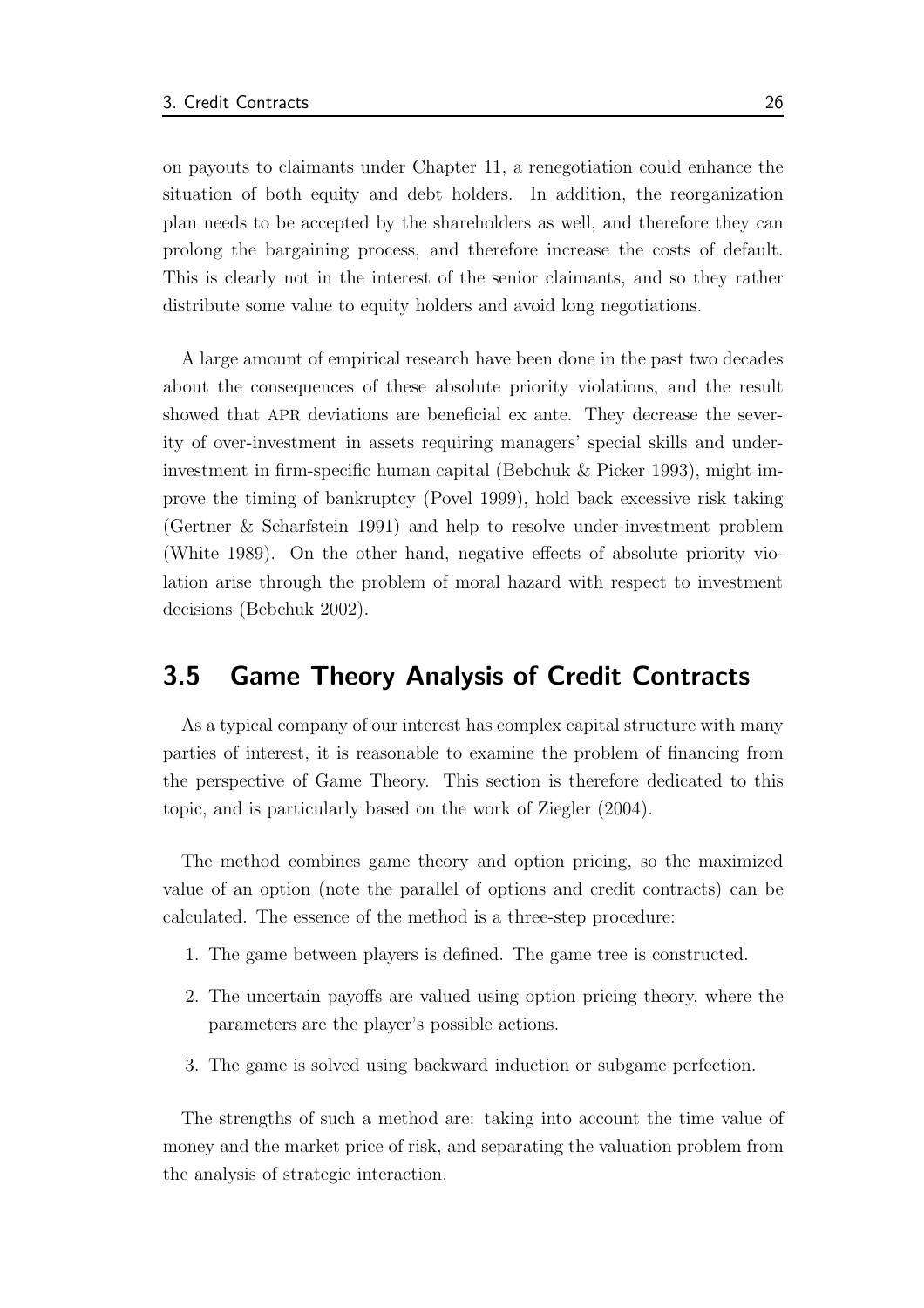# 3.5.1 Credit and Collateral

In financial contracting two forms of moral hazard occur: risk-shifting in the situation of hidden action, and observability problem in the situation of hidden information. In the following text these two basic problems are analysed, whereas more complicated issues will be addressed in the upcoming parts of the section.

### The Risk-Shifting Problem

The origin of the risk-shifting problem is the borrower's incentive to influence the risk of the project, as he could increase his expected payoff on the expense of the lender. If he is able to change the risk of the project without the creditor's notice, we are talking about hidden action. The lender usually anticipates such behaviour, and requires higher interest rate that leads to adverse selection (see [Stiglitz & Weiss 1981](#page-85-3)). An alternative solution is to closely monitor the activities of the borrower, however this increases the costs of lending and therefore the interest rate. The best option would be a contract designed in a way that the borrower has no incentive for risk-shifting without the need of monitoring.

Ziegler [\(2004\)](#page-85-2) examined the situation when the borrower is able to set the riskiness of the project after the debt contract have been signed and the final payoff is observable to both parties with no cost. As it turned out, there exists an infinite number of contracts that preclude risk-shifting, however only contracts with proportional payout are renegotiation-proof (i.e. a situation, when a renegotiation is desirable for both the creditor and the debtor cannot occur). Renegotiation usually involves costs, and therefore both parties will have an incentive to agree on a contract that is not changed over its whole life. This means, that in the case of hidden action, only all-equity financing avoids risk-shifting.

#### The Observability Problem

When the terminal value of the investment is not observable by both parties, a problem arises how the final transfer should be determined. In fact, it can be expected in many situations, that the borrower will have more accurate information about the terminal value, and therefore he can report distorted figures to minimize his payout to the lender.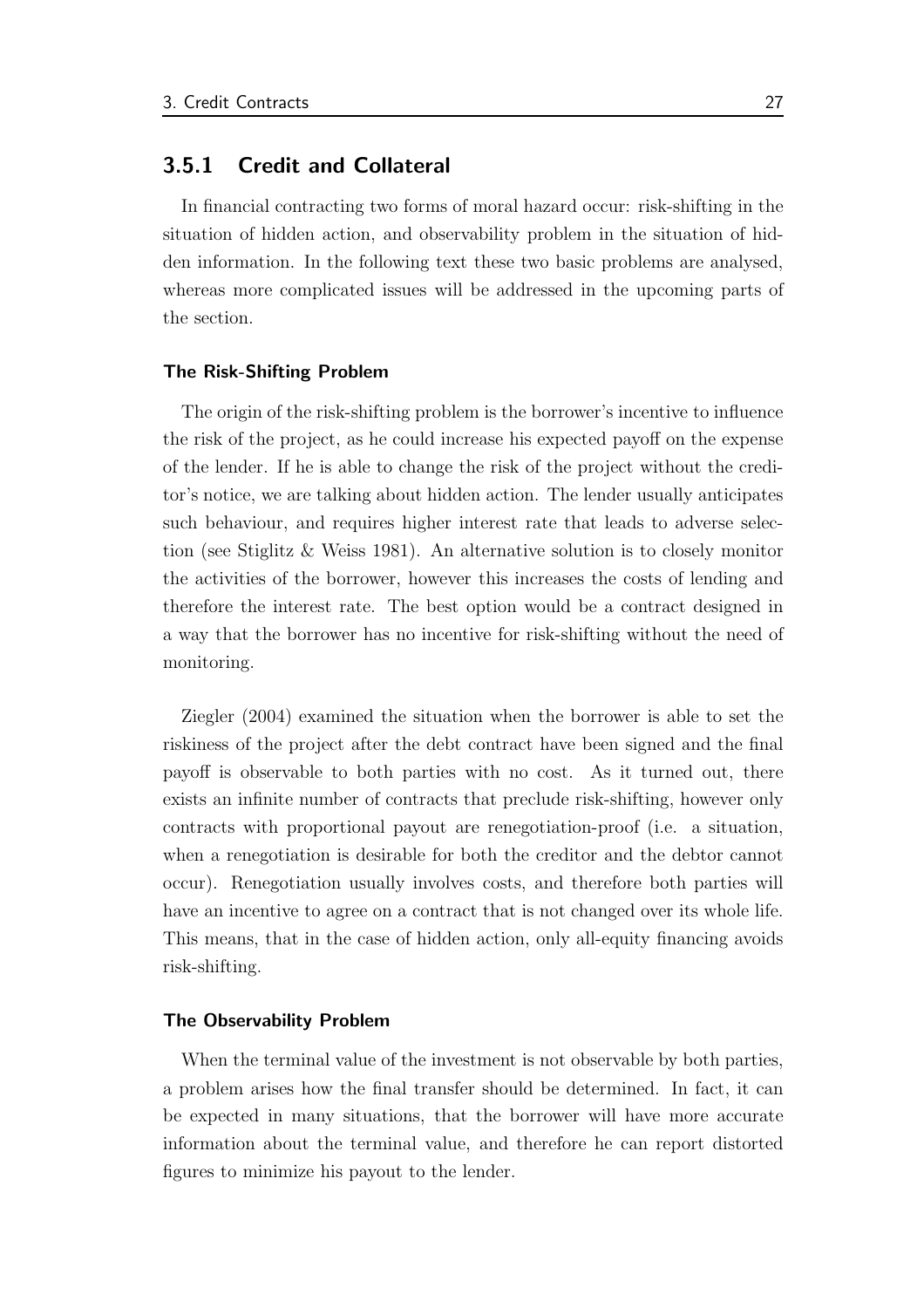According to [Townsend'](#page-85-4)s [\(1979\)](#page-85-4) costly state verification model—where the lender and the borrower agree in advance on situations when the verification should be taken—the optimal contract has the following properties (pure strategies allowed only):

- If verification does not take place, the payment to the lender is equal to some constant amount D.
- Verification should be taken when the terminal value is below some predefined threshold.

This contract is similar to a debt contract with fixed payment D and verification as a parallel to declaration of bankruptcy. Thus the observability problem can be addressed with constant promised payment in no-bankruptcy states. As risk-shifting can be solved only by proportional payment, there is no contract that could avoid both problems simultaneously.

### Collateral

Collateral is an asset, that can be—according to the credit contract—seized in the event of default to limit the lender's losses. A considerable amount of literature has been published on the role of collateral in providing motivation for the borrower to avoid default. For instance, in [Barro \(1976](#page-81-2)), the loan repayment decision is dependent entirely on the relative values of the collateral and the amount of outstanding debt, default occurring if the value of the collateral at maturity is below the amount due. An inverse relationship between agency costs and the amount of collateral available to borrowers has been shown by [Bernanke & Gertler \(1989](#page-81-3)).

Chan & Kanatas [\(1985\)](#page-82-0) mentioned two types of collateral: it is an existing asset (for example the financed project) or it is an additional asset, normally not available to the lender. Ziegler's model examines the effects of the latter, and concludes that risk-shifting problem disappears only when the loan is fully collateralized, resulting riskless loan. However, collateral protects the lender in two ways: grants higher recovery after bankruptcy and reduces the borrowers incentives to risk-shifting behaviour.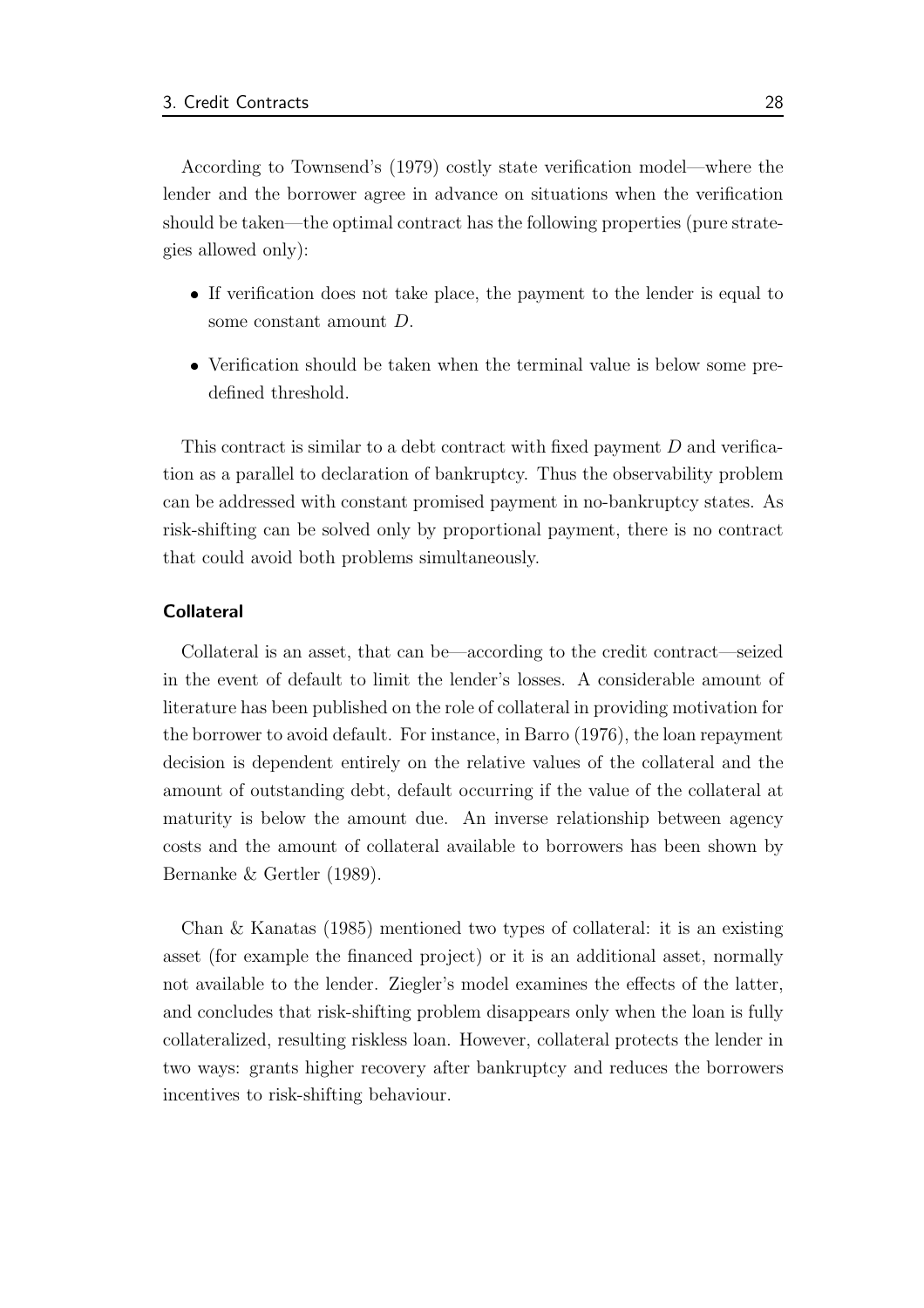### 3.5.2 Endogenous Bankruptcy and Capital Structure

In the previous section the credit was a finite maturity contract with a single payment to the lender at maturity. Although such approach is good to understand project financing, it is less useful to model corporate financing. In reality firms keep operating by issuing new debt to finance their new projects, or to repay the maturing debt and therefore keep the ongoing projects alive. Bankruptcy happens, when the entity is unable to meet its contractual payments. In fact equity holders can decide at any point in time whether they want the firm to make the agreed payments or default and trigger bankruptcy. Thereby bankruptcy is an endogenous decision made by equity holders, even if it might be initiated in principle by the creditor.

Z[iegler](#page-84-0) [\(2004](#page-85-2)[\) analyses endogenous bankruptcy building on the base of](#page-84-0) Leland's [\(1994\)](#page-84-0) infinite horizon model with the introduction of several modifications. First, interest on the loan is divided to two distinct types, a continuous effective payment and an increase in the face value of the loan. This division allows to investigate the role of these two components in finding market equilibrium. Second, endogenous bankruptcy is discussed as a principal-agent problem and the agency costs of the equity holder's socially suboptimal behaviour are quantified. Third, the effect of loan covenants and information asymmetry are considered. Fourth, the properties of optimal capital structure are studied, and finally, an incentive contract is developed that could influence equity holder's bankruptcy choice.

### The Model

A lender and a borrower signs the following contract: at initial time the lender transfers a loan of  $F_0$ ,<sup>[7](#page-39-0)</sup> and in exchange the borrower pays instantaneous interest of  $\phi D(t)dt$ , where  $D(t) = D_0 e^{\kappa t}$  is the face value of the debt at time t and  $\phi$  is the instantaneous interest rate to be effectively paid on the perpetual debt. Asset sales are prohibited, therefore net cash outflows on interest payments are financed by equity dilution. As  $\kappa$  is the rate of increase in the face value of debt (and therefore the rate of increase in interest payments as well), it is assumed, that  $\kappa < r$ , where r is the risk-free interest rate.<sup>[8](#page-39-1)</sup> Sinking fund corresponds to the setting  $\kappa < 0$ .

 $7 F_0$  denotes the fair value of the loan at time 0, as it will be described in more details later.

<span id="page-39-1"></span><span id="page-39-0"></span><sup>8</sup> Otherwise the present value of the interest payments would converge to infinity.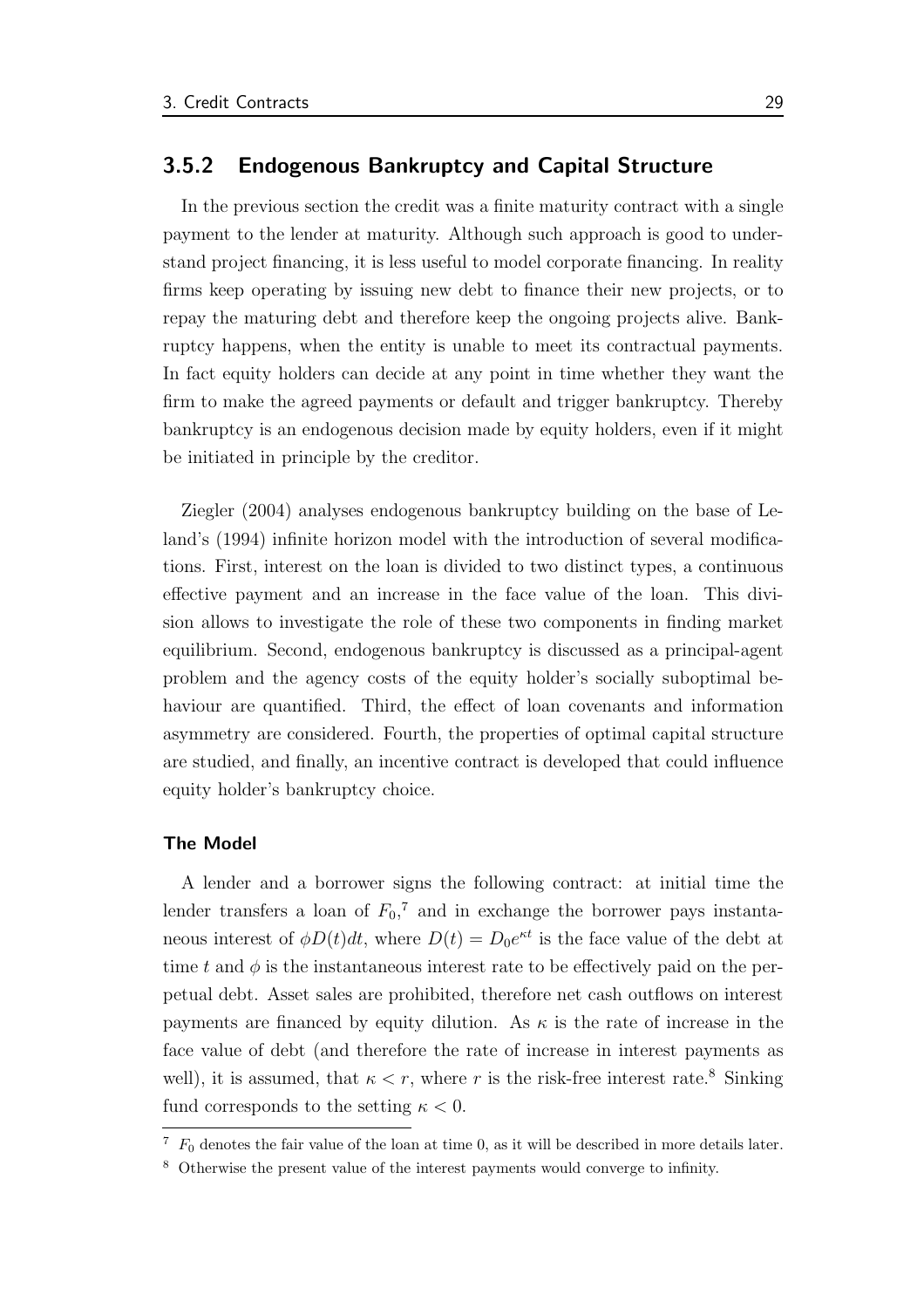If (and only if) the debtor defaults on his interest payments, the firm is liquidated with costs proportional to the asset value. The creditor therefore receives  $(1 - \omega)S_B$  in the event of default, where  $\omega$  is the proportion lost due to liquidation and  $S_B$  is asset value at the time of bankruptcy.

The game has the following structure:

- 1. The amount of debt,  $D_0$ , and interest rates  $\kappa$  and  $\phi$  are determined, the contract is signed. In exchange for its promised obligations the firm receives the fair value of the loan,  $F_0$ .
- 2. The firm makes its investment decision with the associated risk, represented by the volatility rate,  $\sigma$ . In the financing of additional (later) projects under-investment problem might occur.
- 3. Equity holders choose their default strategy  $S_B$ . In the event of bankruptcy  $\omega S_B$  is lost,  $(1 - \omega) S_B$  is received by debt holders, and nothing remains to the equity holders.

The management is assumed to fully represent the equity holder's interest, hence there is no conflict of interest between these two parties. [Ziegler \(2004](#page-85-2)) assumes the asset value, S to follow the usual geometric Brownian motion, and estimates the firm, equity and debt value using the standard framework based on Merton.

In line with the principle of backward induction, the last stage of the game is examined at first. In this step the equity holders choose optimal asset level  $S_B$ for triggering bankruptcy. This level can be found using first-order condition, and is equal to

$$
S_B = \frac{(1 - \theta)\phi D(t)}{r - \kappa + \sigma^2/2},
$$

where  $\theta$  is the corporate tax rate.

As it can be noted, this optimal level is linear in  $\phi D(t)$ , and is independent on current asset value S. Furthermore, higher asset risk  $(\sigma)$  implies lower optimal bankruptcy boundary.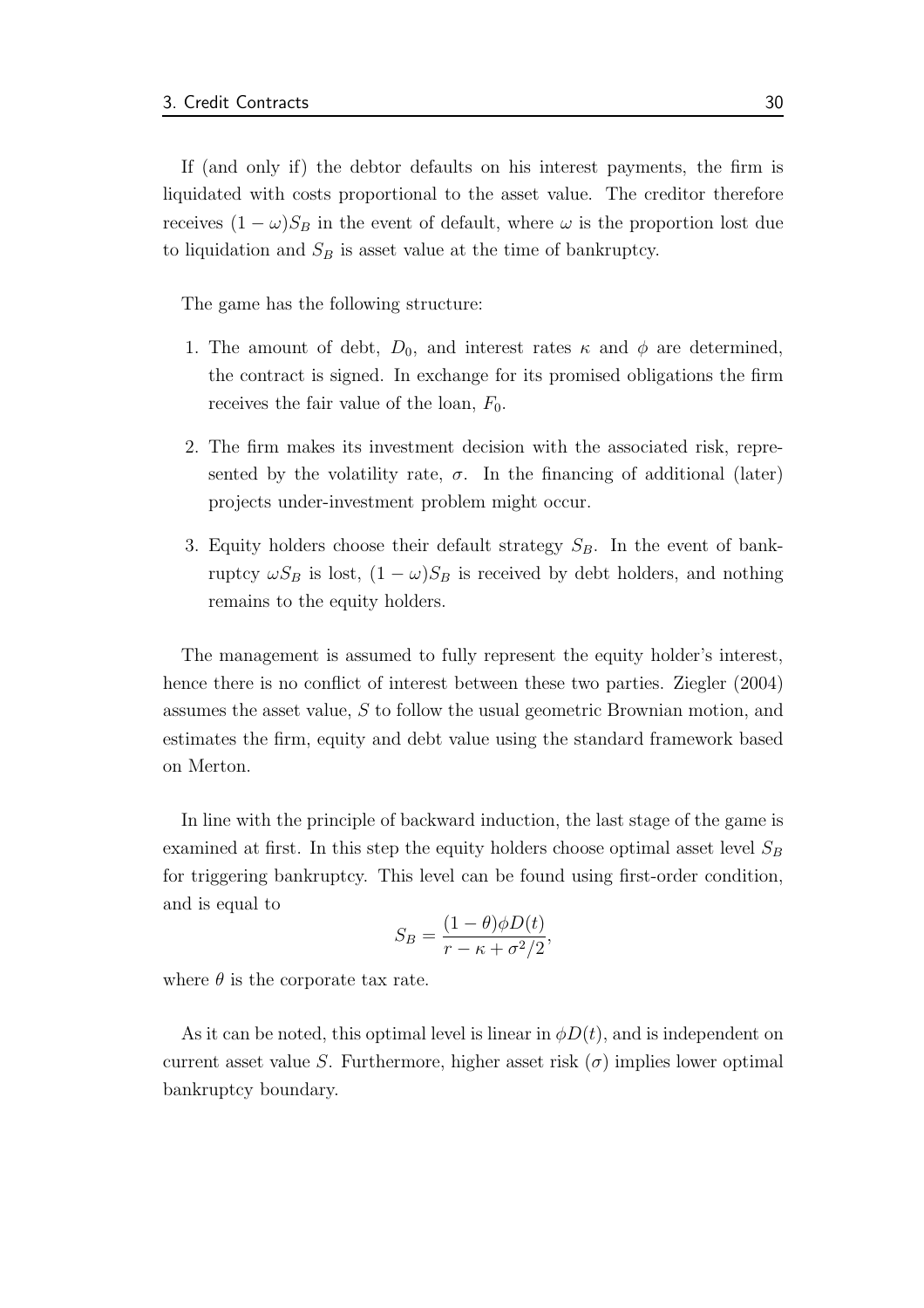### The Principal-Agent Problem and Agency Costs

The principal-agent problem stems from the fact that the debtor (agent) adopts a different bankruptcy barrier than it would be optimal from the credi-tor's (principal's) view.<sup>[9](#page-41-0)</sup> The creditor would choose a default boundary either to zero (to make his claim riskless) or as high as possible (to receive the firm's assets when they have a high value). The socially optimal bankruptcy strategy turns out to be the one with the lowest possible level of bankruptcy triggering, i.e.  $S_B = 0$ . This comes from the positive cost of bankruptcy for any asset value higher than zero.

In order to construct an incentive contract that would lead to socially optimal bankruptcy the effectively paid interest on debt,  $\phi$  has to be zero, since for any other value the equity holders would trigger bankruptcy at a positive asset level. However, setting  $\phi = 0$  means that the claim is worthless, as no interest is paid out. In other words, because of the borrower's limited liability, socially optimal default level can not be reached.

Armed with the above results the agency costs arising from endogenous bankruptcy can be expressed. The agency cost represents the expected deadweigth loss caused by the expected costs of bankruptcy. Intuitively, these costs are in direct relationship with the probability of bankruptcy (increasing in  $S_B$  and  $\phi D(t)$ , and with the proportional loss due to liquidation,  $\omega$ .

#### The Investment Decision - Under-investment and Risk-shifting

Once we have investigated the equity holder's optimal bankruptcy decision  $S_B$ , we should examine their investment choices. Two main issues are studied in the following paragraphs: under-investment and risk-shifting. [Myers \(1977](#page-85-5)) highlighted that firms may abandon profitable projects in the existence of debt by refusing recapitalization of the firm. The reason of doing so is, that although equity holders would bear the full costs of the project, debt holders also benefit from this investment as the debt becomes less risky.

Ziegler [\(2004\)](#page-85-2) analyses the under-investment problem with a model that represents new investment as a scale up of the existing operations by some

<span id="page-41-0"></span><sup>&</sup>lt;sup>9</sup> The optimal default levels from the debtor's and the creditor's points of view are derived in [Ziegler \(2004](#page-85-2)), pp. 48–49.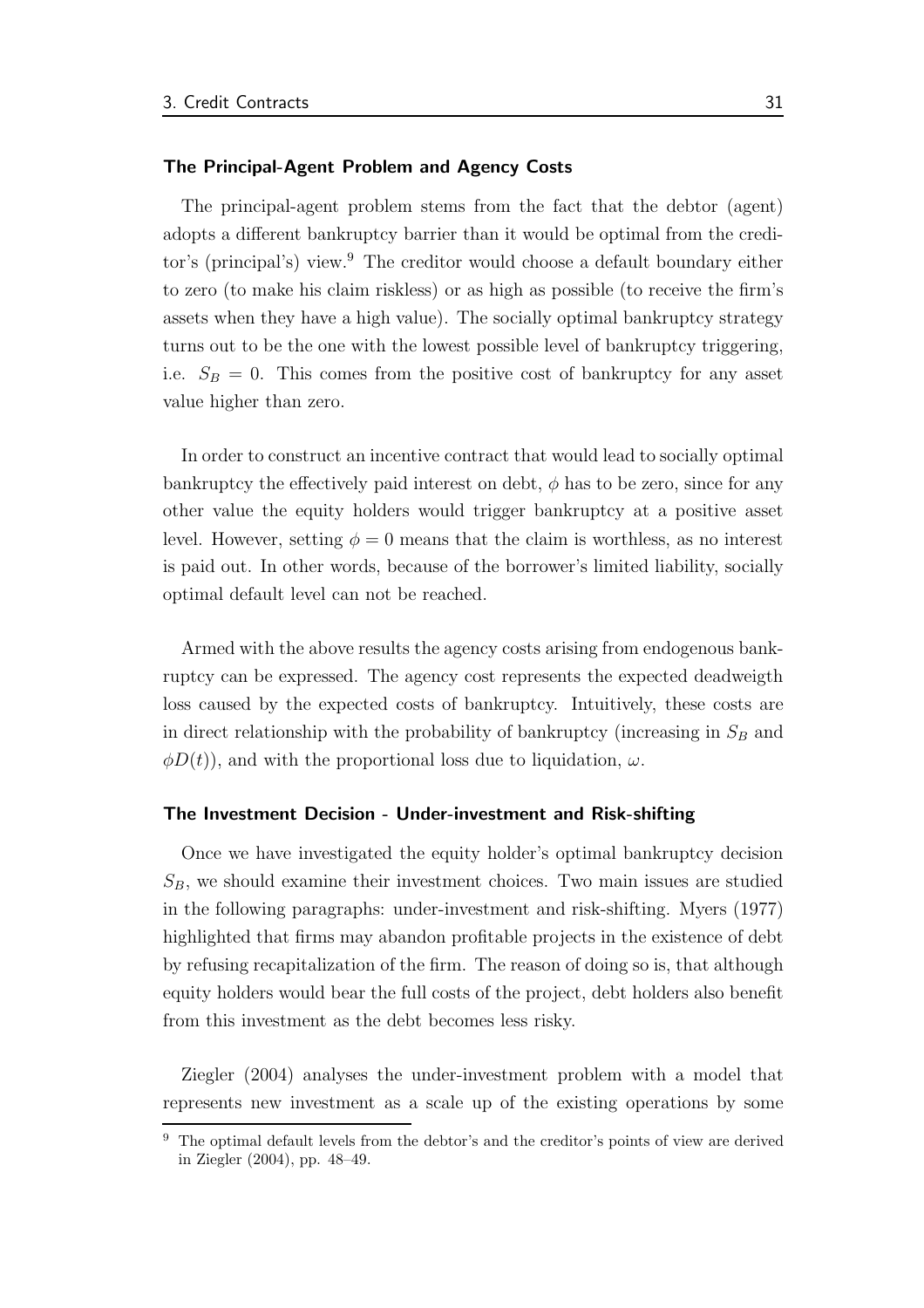factor  $w > 0$ . The investment requires therefore additional  $wS$  of funding and increases the value of the firm's assets to  $(1 + w)S$ . Since additional (equity funded) investment reduces expected bankruptcy costs and increases tax shield, $10$  it always increases the overall firm value.

The model's calculated change in the value of the equity shows, that it is always lower than the costs of the investment, and therefore the overall return to equity holders is negative. Hence under-investment always arises. This problem can be addressed by renegotiation of the debt (reduction of  $D, \phi$ , or  $\kappa$ ) in order to ensure positive expected return on investment for the equity holders, or alternatively by sharing the costs of the new investment.

So far in the model of endogenous bankruptcy constant and know asset risk  $\sigma$  was considered, however in some cases this assumption might not hold. The question is, whether the agent has an incentive to increase the asset risk if the principal can not observe (and therefore control) his action. To answer this, [Ziegler \(2004](#page-85-2)) examined the partial derivative of the equity value with respect to  $\sigma^2$ . The result shows, that a leveraged firm has always incentives to increase asset risk. This has an implication for the optimal behaviour of the lender: he should focus on monitoring asset risk instead of asset value, as the risk is the relevant variable for the borrowers' bankruptcy decision.

Agency costs of risk-shifting can be expressed as a difference between the firm value at the social optimum less the firm value with the possibility of riskshifting. Since firm value decreases with bankruptcy costs, it can be maximized by setting these costs to zero by approaching  $\sigma$  to zero. Agency cost is therefore equal to

$$
C = \lim_{\sigma \to 0} W(S) - \lim_{\sigma \to \infty} W(S),
$$

where, again firm value is  $W$ . As [Ziegler](#page-85-2) showed, the difference in the above limits is

$$
C = \frac{\theta \phi D(t)}{r - \kappa},
$$

i.e. to the value of the (safe) tax shields.

<span id="page-42-0"></span><sup>10</sup> Note that early bankruptcy means no tax deductibility in the future, and therefore it decreases the current value of the tax shield.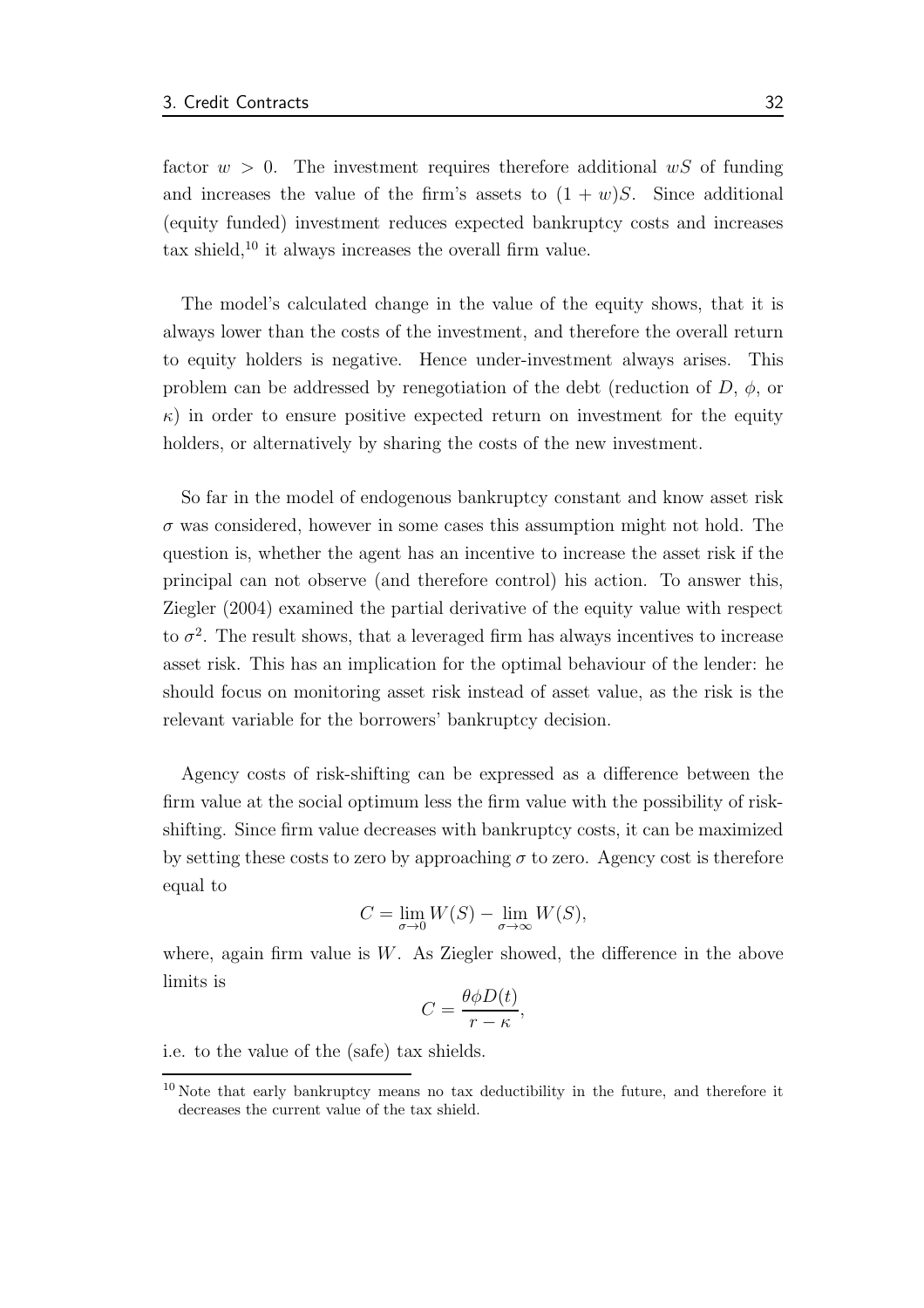### Effects of Loan Covenants

It was shown in the previous sections, that under certain conditions, a "plain vanilla" debt contract<sup>[11](#page-43-0)</sup> might imply deadweigth loss that moves the resulting firm value below its socially optimal level. To mitigate these losses, loan covenants might be introduced. A loan covenant is a condition agreed at debt issue that has to be fulfilled by the debtor. Covenants can take many forms, regulating operating activity, asset sale, cash payout and others. Here, socalled safety covenants are analysed which give the bondholder the right to force bankruptcy if certain conditions are met. More specifically, suppose a covenant that forces the firm into bankruptcy, if its asset value falls below some specified level  $\overline{S_B}$ . Reaching this level means transfer the ownership of the assets to the lender. As it turned out, the risk-shifting incentive depends on the level of this barrier: for low levels risk-shifting incentive is still present, however for higher values the situation changes and the debtor will have an incentive to decrease the risk of the investment. The breakpoint is naturally higher than  $S_B$ , the endogenous bankruptcy barrier set by the equity holders only.[12](#page-43-1) Concluding the effects of such loan covenant, we should remark that they protect the lenders in two ways:

- First, they reduce losses of the creditors by setting the default barrier higher, and
- Second, they mitigate or even eliminate equity holder's risk-shifting incentives.

Hence, setting a safety covenant with an agreed level has similar effects as using collateral.

### 3.5.3 The Financing Decision

Using the results derived, we can investigate the way a firm should be financed. We will analyse—under endogenous bankruptcy—the optimal capital structure of a firm, and the effects of the way how the interest is divided between the interest effectively paid and growth rate in the face value of debt.

<span id="page-43-1"></span><span id="page-43-0"></span> $^{11}$  Here "plain vanilla" refers to the absence of additional clauses defining loan covenants. <sup>12</sup> For the mathematical derivation of this statement see [Ziegler \(2004\)](#page-85-2), pp. 58–59.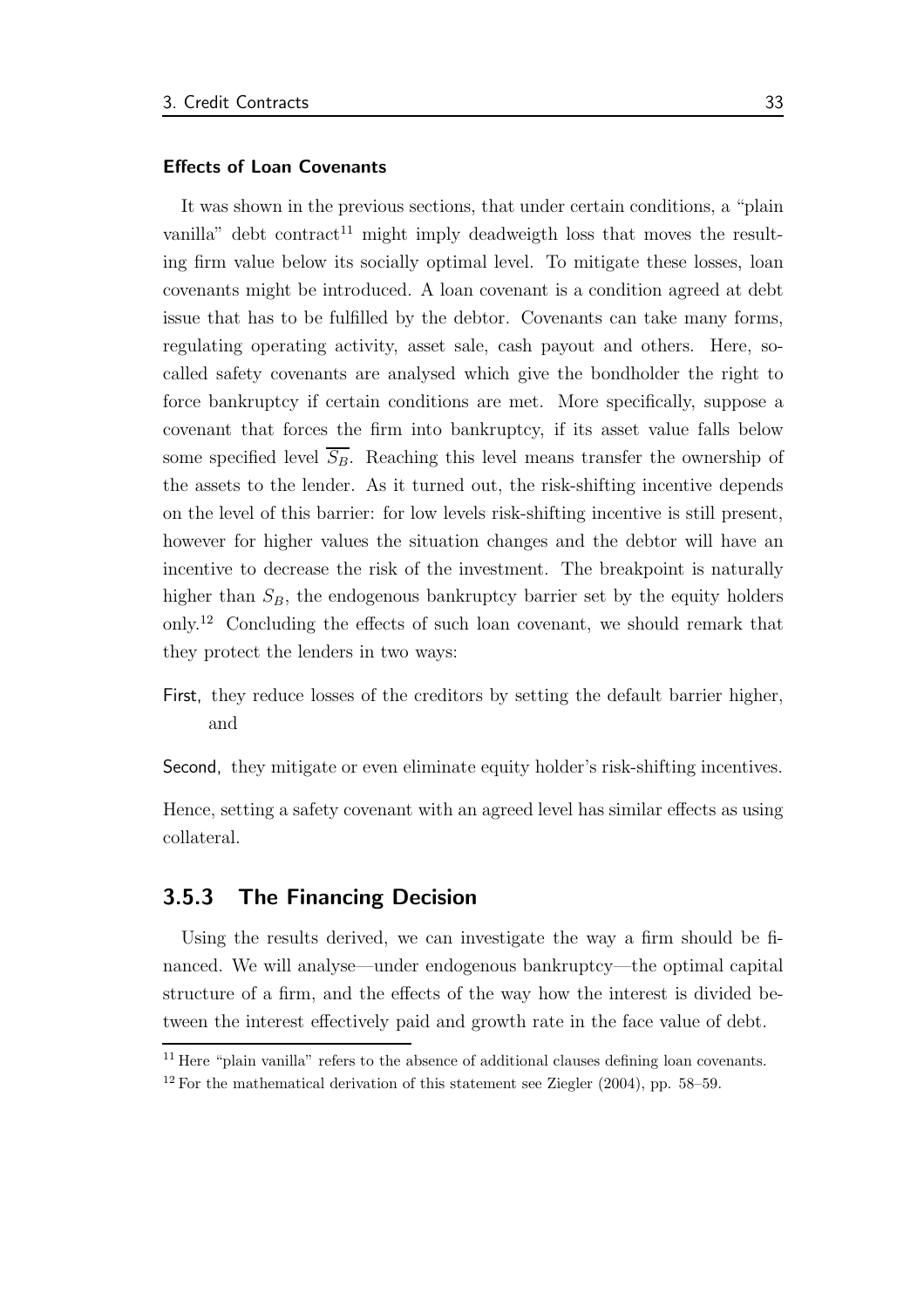#### Optimal Capital Structure

Assume that the asset risk is known to the lender and risk-shifting is not possible, or alternatively, it is possible only within certain bounds. In the latter case the lender would anticipate the borrower's risk-shifting behaviour, and therefore he will use the maximal available volatility value in his loan pricing calculations,  $\bar{\sigma}$ . We assume that the face value of the loan cannot be changed after the initial agreement, and that the borrower takes the offered interest rates  $\kappa$  and  $\phi$  as given when selecting the initial face value of debt,  $D_0$ .

The financing decision is made with respect to the equity holders' effort to maximize the value of their holdings after the initial investment, I. Ziegler's calculations show, that there exists an interior maximum of the net equity value (that is the difference between the value of equity after the debt is taken and the equity holders' initial investment) in terms of optimal capital structure. As the rate of effective interest payments,  $\phi$  rises—and consequently so does the cost of the debt service—the optimal face value of debt decreases. Similarly a higher growth rate in the face value of debt,  $\kappa$ , means lower optimal face value of debt. It also turns out, that changes in  $\phi$  are perfectly offset by the endogenously chosen face value of the debt, and so the continuously paid coupon remains the same. Thus  $\phi$  affects the nominal leverage  $(D_0/S_0)$ , however it does not affect the leverage in market terms  $(F_0/S_0)$ .

#### Interest Payments vs. Increase in the Face Value of Debt

A natural question is, how the debt service should be divided between the interest payments  $\phi$ , and the growth rate of face value of the debt  $\kappa$ . As the optimal leverage in market terms is not affected by  $\phi$ , the borrower is indifferent to the interest rate effectively paid. On contrary, the rate  $\kappa$  does affect the optimal capital structure and the net equity value: with increasing  $\kappa$  the optimal leverage ratio and the net equity value decreases. Consequently equity holders prefer to pay higher effective interest instead of higher growth in the face value of debt.

#### Expected Life of Companies

As the optimal capital structure and the conditions of the loan are given, it is [possible to express the mean time of default. Using the analysis of](#page-83-1) Ingersoll [\(1987](#page-83-1)), we know that the mean time of passing the origin for a standard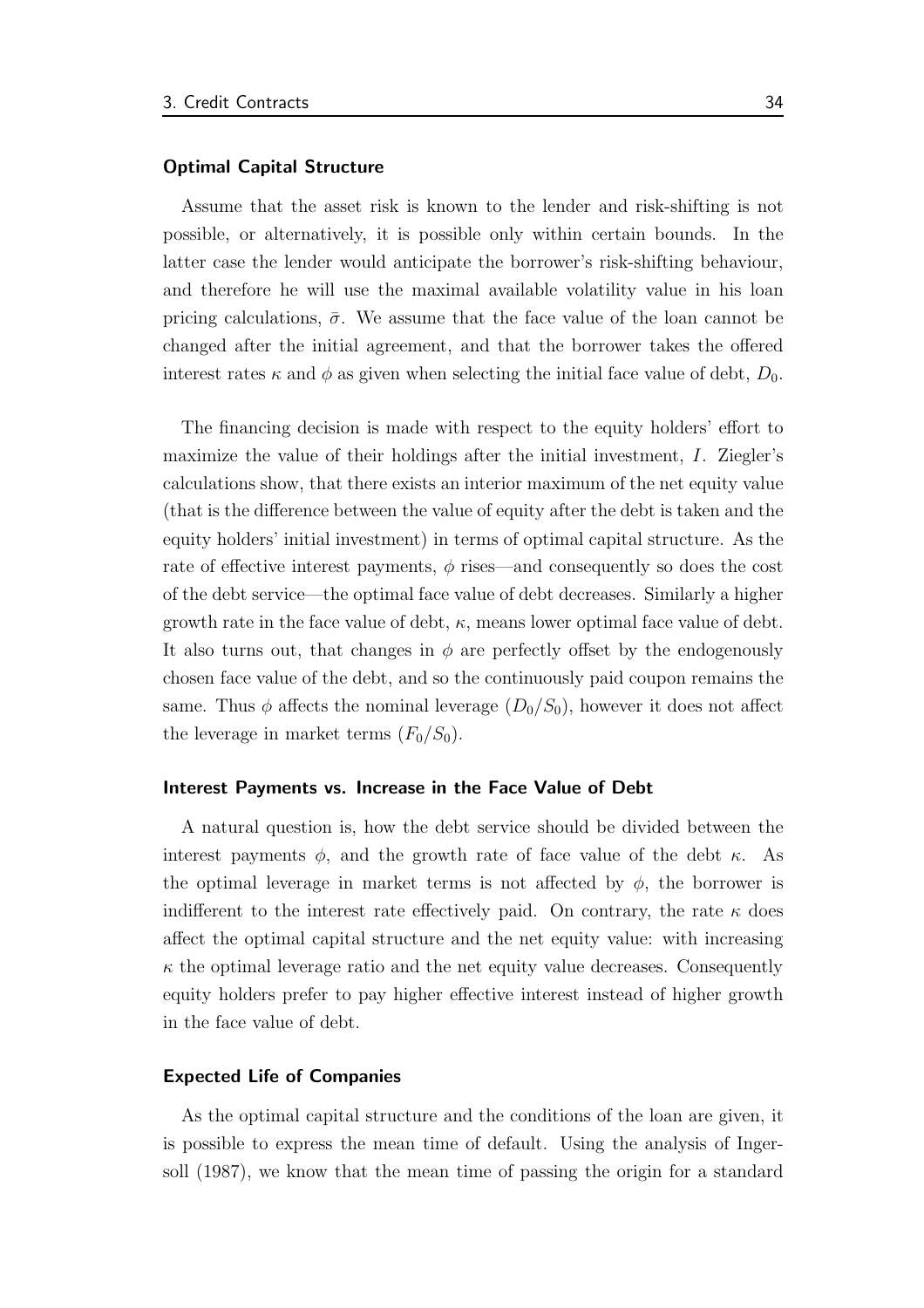geometric Brownian motion  $dx = \mu dt + \sigma dW_t$  with initial value  $x_0$  is given by

$$
\bar{\tau} = \frac{x_0}{\mu}
$$

With the help of this formula—after some computations—the mean time of default under endogenous bankruptcy can be revealed<sup>[13](#page-45-0)</sup>. This value turns out to be independent on the parameter  $\phi$ , in line with the finding that the borrower offsets the changes in the effective payout rate by changing the face value of debt. Again, the important parameter is  $\kappa$ , that influences mean time to bankruptcy.

### An Incentive Contract

It is worth to consider whether the lender can set the contract parameters  $\phi$  and  $\kappa$  in a way that influences the borrower's bankruptcy strategy  $S_B$ . As it is in the lender's interest to have a higher default barrier, we will examine the possibilities of an incentive contract that induces the borrower to declare bankruptcy at a higher asset value. Early bankruptcy is interesting for the borrower for several reasons. First, the lender might be himself an agent and so he might have restrictions on the maximum he can take. Second, early liquidation may increase beliefs about the lender's solvency and therefore avoid some problems such as bank runs. Third, it enables the lender to save on monitoring costs as he can use early information provided by default on interest payments.

At first, the effective interest rate's influence on bankruptcy level is considered. As the optimal instantaneous coupon payment  $\phi D(t)$  is independent on  $\phi$ , in has no effect on time to bankruptcy either. However, it has influence on the nominal losses, and therefore it is possible to set  $\phi$  to a hight level, and therefore imply low face value of debt. More specifically, zero nominal losses in the event of bankruptcy can be reached by setting  $\phi$  in a way that  $S_B = D(t)/(1 - \alpha)$ . Of course such a contract protects only in nominal terms, and has no effect on the losses in market value terms, as well as on the amount initially received by the borrower.

<span id="page-45-0"></span><sup>13</sup> See [Ziegler \(2004](#page-85-2)), pp. 67–68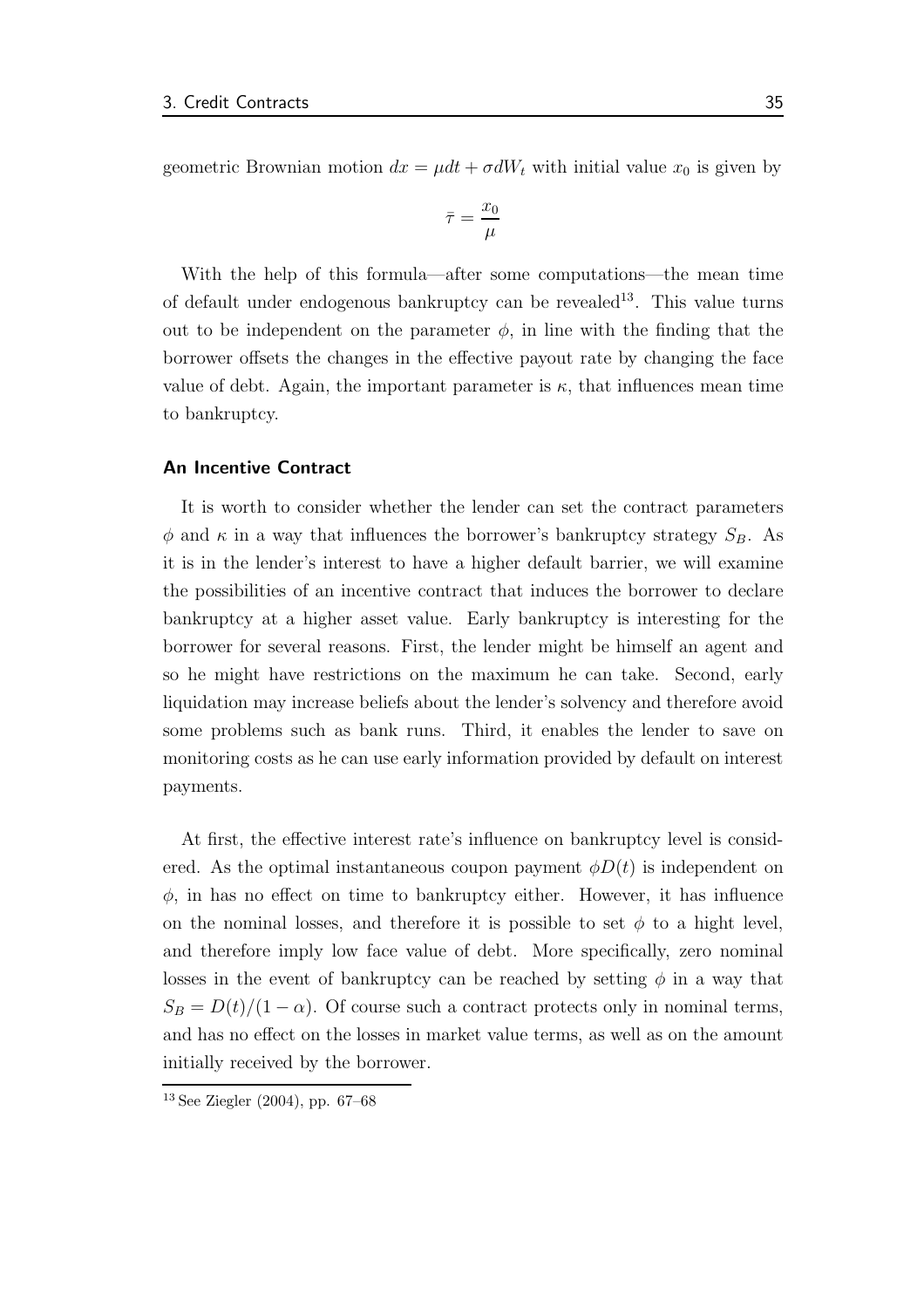Unlike the effective interest rate, the rate of growth in the face value of debt,  $\kappa$  does influence the borrower's optimal bankruptcy strategy. As a lower  $\kappa$ means faster debt repayment (through higher face value or equivalently higher  $\phi$ ), the resulting optimal bankruptcy triggering level is higher. It is important to note, that the rate of growth in debt affects the evolution of the default triggering level as well. Consequently, as time passes, this barrier will be lower in absolute terms as it would be with a higher  $\kappa$ . However, in relative terms  $D(t)$  and  $S_B$  growths at a same rate, therefore this should be of no concern to the lender.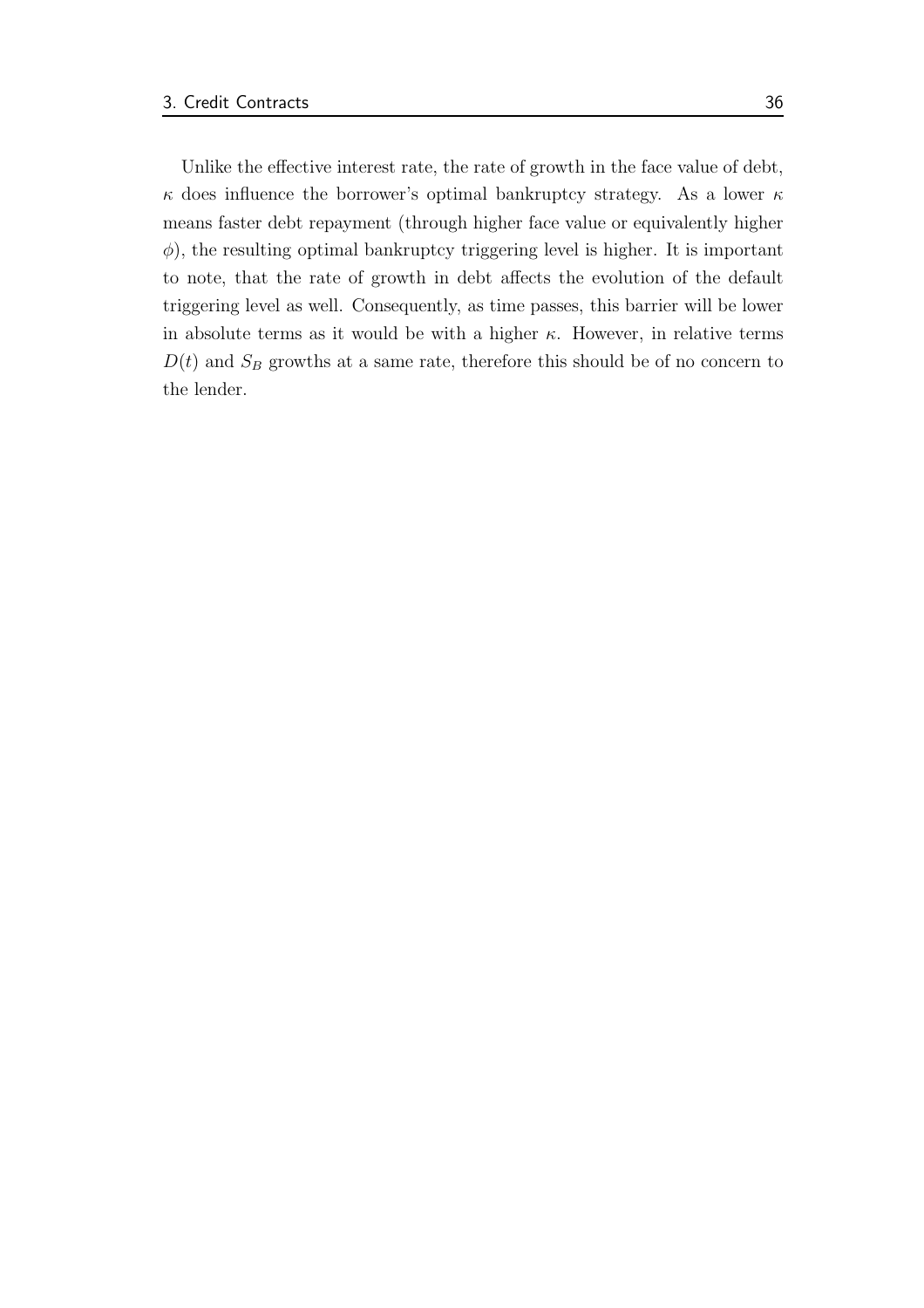# Chapter 4

# The Model's Framework

Chapter [3](#page-31-0) gave an insight to the design of credit contracts, and showed the usability of game theory in pricing of corporate assets and predictions of rational actions taken by the parties concerned. Here, we extend the available literature of asset pricing models introduced in [Chapter 2,](#page-13-0) and build up a framework with stochastic interest rate. This framework than serves as a valuation method for a similar game theory analysis as was introduced in [Section 3.5.](#page-36-0) The startingpoint of this work is the [Goldstein](#page-83-2) et al. [\(2001](#page-83-2)) [EBIT](#page-8-1)-based model, that will be extended by the relaxation of the constant (or deterministic) interest rate requirement.

Sections [4.1](#page-47-0)[–4.5](#page-55-0) define the model and take the necessary assumptions. Sections [4.6–](#page-57-0)[4.8](#page-67-0) explain the basic implications of this model and compare this results with the available literature. Finally sections [4.9](#page-72-0) and [4.10](#page-76-0) demonstrate the contributions of a stochastic interest-rate environment, showing the added value of our construction.

# <span id="page-47-0"></span>4.1 Assumptions

First of all we take the following assumptions:

- (i) The management fully represents the equity holders' interest.
- (ii) The [APR](#page-8-0) is never violated.
- (iii) Asset sales are prohibited, interest payments are financed by earnings and equity dilution.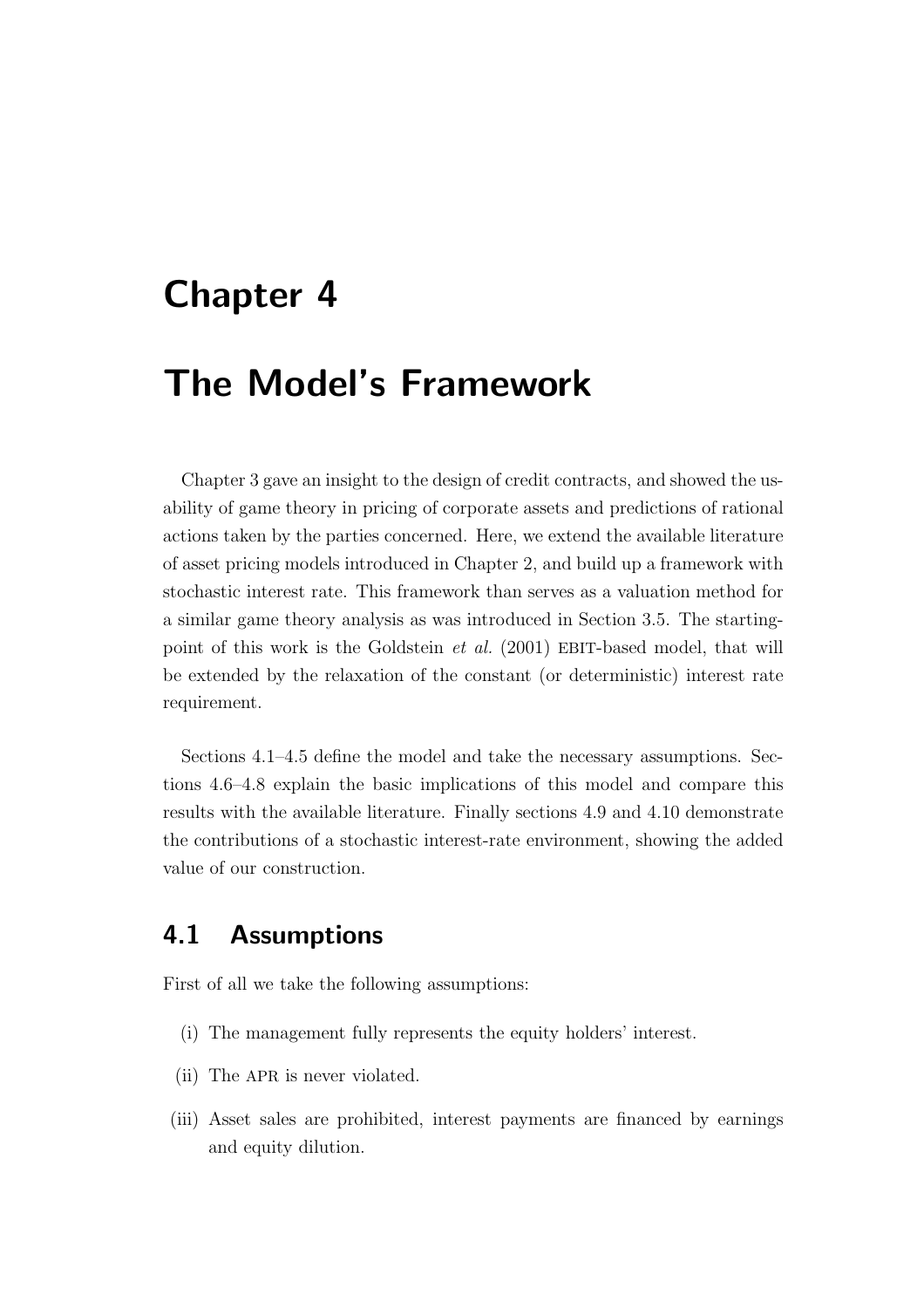- (iv) When the earnings are above the paid interest, the difference is paid out as dividend.
- (v) Paid interest is a tax deductible item, however no tax carry-back or carryforward exists.
- (vi) There is a sufficiently large number of investors, and only a limited amount of projects.

Assumptions (iii), (iv), and (v) imply the unimportance of the historical cash flow in the asset pricing. The current values of the two memoryless processes—the risk-free interest rate and the [EBIT](#page-8-1)—are the only two stochastic variables that affect the debt, equity and firm value. Assumption (vi) has the consequence that the provided loan is always fairly priced, since the financial institutions perfectly compete with each other. Next to these initial assumptions we will use further suppositions in the subsequent sections, particularly during the description of the stochastic evolution of the variables: the risk-free interest follows an Ornstein-Uhlenbeck process, the Earnings Before Interest and Taxes ([EBIT](#page-8-1)) is supposed to follow a [GBM](#page-8-2), and so on.

# 4.2 Risk-free Interest Rate

Most of the models assume constant risk-free interest rate in order to simplify the calculation. However, in reality this interest rate does change in time, reflecting the situation of the overall economy. Modelling the interest rate stochastically allows us to include the possibility of a macro-level change and catch the correlation between the overall market and the modelled asset. Using this correlation the model could be extended to a risk averse measure, where higher return is expected just for the market risk—the one that can not be diversified (in line with Modern portfolio theory, see [Markowitz 1952\)](#page-84-1).

The risk-free interest rate  $r(t)$  follows an Ornstein-Uhlenbeck process suggested by [Vasicek \(1977\)](#page-85-6), and used by, for example in the [Longstaff & Schwartz](#page-84-2) [\(1995\)](#page-84-2) approach:

<span id="page-48-0"></span>
$$
dr = \alpha(\gamma - r)dt + \sigma_r dW_t \tag{4.1}
$$

where  $\alpha > 0$  indicates the force pulling the interest rate back to its long-term mean  $\gamma$  at speed  $\alpha(\gamma-r)$  per unit of time. The stochastic element is a standard Wiener process  $W_t$  times the volatility  $\sigma_r$ .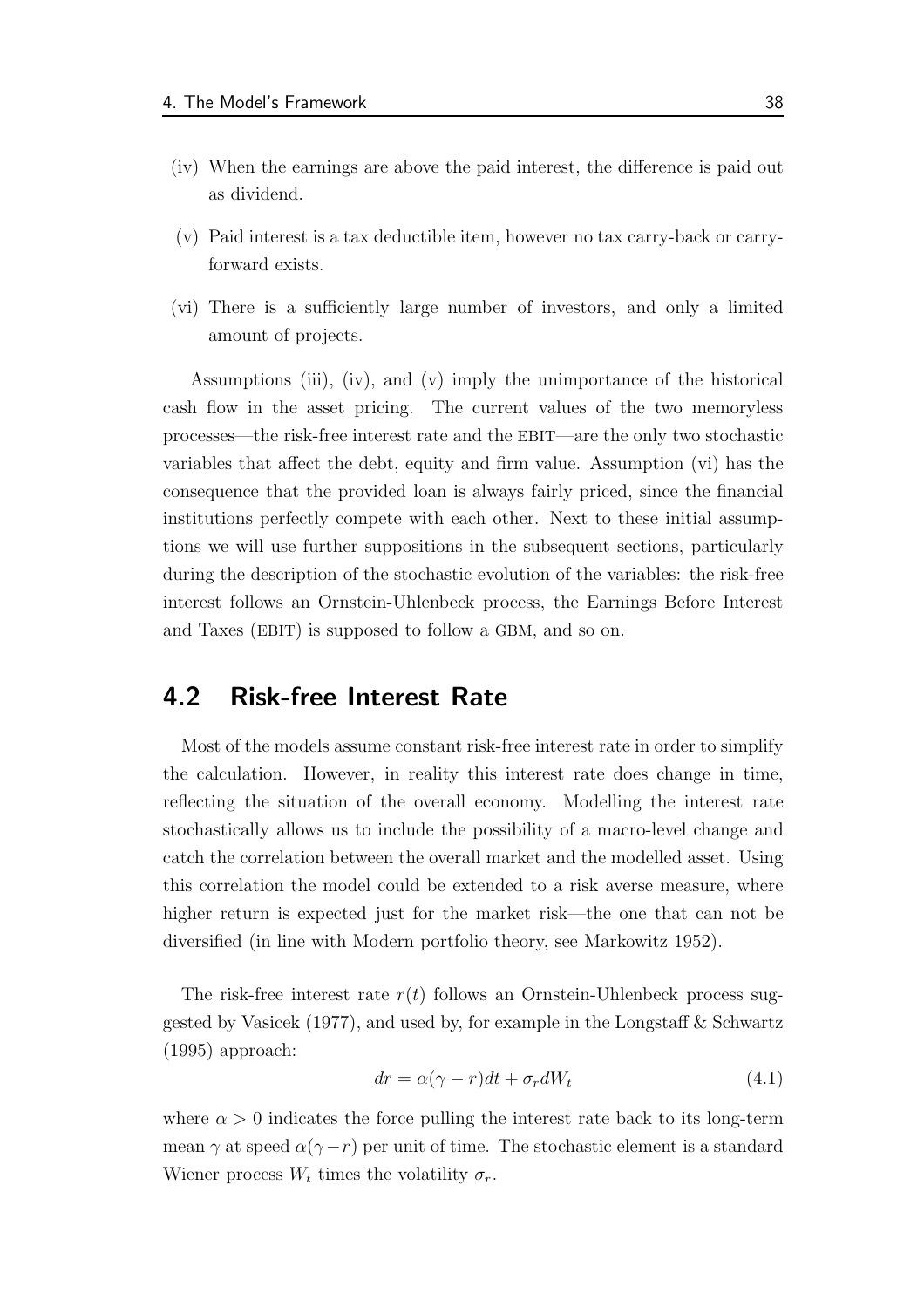The expected value and variance at time s given  $r(t)$  are

<span id="page-49-2"></span>
$$
E_t[r(s)] = \gamma + (r(t) - \gamma)e^{-\alpha(s-t)}, \quad t \le s
$$
  
\n
$$
Var_t[r(s)] = \frac{\sigma_r^2}{2\alpha}(1 - e^{-2\alpha(s-t)}), \quad t \le s
$$
\n(4.2)

respectively. The distribution of  $r(s)$  given  $r(t)$ ,  $t \leq s$  can be written as

$$
r(s) = r(t)e^{-\alpha(s-t)} + \gamma(1 - e^{-\alpha(s-t)}) + \frac{\sigma_r}{\sqrt{2\alpha}}W_t(e^{2\alpha(s-t)} - 1)e^{-\alpha(s-t)}
$$

Having the assumption of risk-neutral measure (i.e. the yield to maturity is not dependent on the maturity date and thus there is no risk premium), the value of \$1 received at time  $s\geq t$  has the value of

<span id="page-49-1"></span>
$$
P(t,s) = E_t \left[ \exp \left\{ - \int_t^s r(\tau) d\tau \right\} \right]
$$
 (4.3)

received at t. [Vasicek \(1977\)](#page-85-6) gave a closed-form solution for the above expression:

$$
P(t, s, r(t)) = \exp\left[\frac{1}{\alpha}(1 - e^{-\alpha(s-t)})(R(\infty) - r) - (s-t)R(\infty) - \frac{\sigma_r^2}{4\alpha^3}(1 - e^{-\alpha(s-t)})^2\right],
$$

where

$$
R(\infty) = \gamma + \frac{\sigma_r^2}{2\alpha^2}.
$$

Unfortunately we cannot use this solution, as the earnings are correlated with the interest rate<sup>[1](#page-49-0)</sup>, and therefore we can not simply discount by the expected value.

Figure [4.1](#page-50-0) shows a possible evolution of the risk-free interest rate with different initial values. This evolution was simulated using our base values  $\gamma = 0.03$ ,  $\alpha = 0.25$ , and  $\sigma_r = 0.005$ . As it can be noted, the effect of the initial value disappears in 10 to 15 years.

<span id="page-49-0"></span><sup>&</sup>lt;sup>1</sup> See equation  $(4.4)$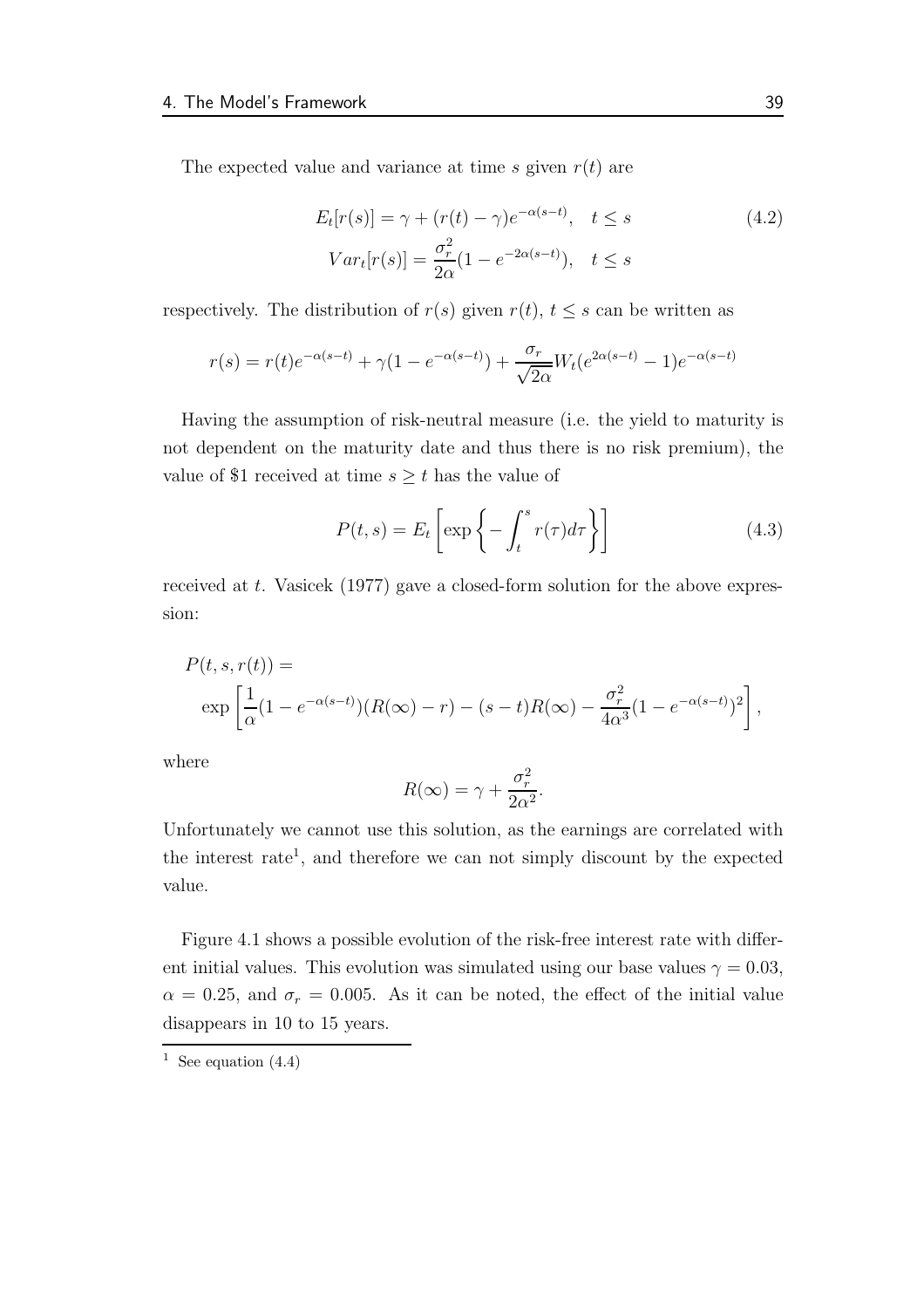<span id="page-50-0"></span>

Figure 4.1: Interest rate evolution with different initial values

# 4.3 Earnings Before Interest and Taxes

Traditional models—building on the basis of [Merton'](#page-84-3)s [\(1974\)](#page-84-3) framework, including those introduced in Chapter [2—](#page-13-0)take unlevered equity as primitive variable with log-normal dynamics. However, for some models it seems to be more straigh[tforward to use earnings instead of unlevered equity.](#page-84-4) Mella-Barral & Perraudin [\(1997](#page-84-4)) considers a firm that produces output and sells it on the market, where the price of the sold product follows a geometric Brownian motion. [Mello & Parsons \(1992\)](#page-84-5) use a similar framework with a mining company and stochastic commodity price movements. [Graham \(2000\)](#page-83-3) models [EBIT](#page-8-1) flow as a pseudo-random walk with drift, [Goldstein](#page-83-2) et al. [\(2001\)](#page-83-2) and [Broadie](#page-82-1) et al. [\(2007\)](#page-82-1) use geometric Brownian motion for the evolution of [EBIT](#page-8-1).

To see the advantages of such approach, we should review some of the main shortcomings of the traditional framework. First, unlevered equity ceases to exist as a traded asset when debt is issued. This problem is one of the motivatin[g factors behind the frameworks of](#page-82-2) [Kane](#page-83-4) et al. [\(1984](#page-83-4); [1985\)](#page-84-6) and Fischer et al. [\(1989\)](#page-82-2). Second, they treat tax payments in a different fashion as they deal with cash flows to debt and equity holders. In fact, they count tax benefit as capital inflow instead of using it for reduction of outflows. This implicitly assumes that it is always possible to deduce fully the interest costs from the tax payments, however, this is not the case when the cost of debt service is higher than the current [EBIT](#page-8-1). [Leland \(1994](#page-84-0)) deals with this issue introduc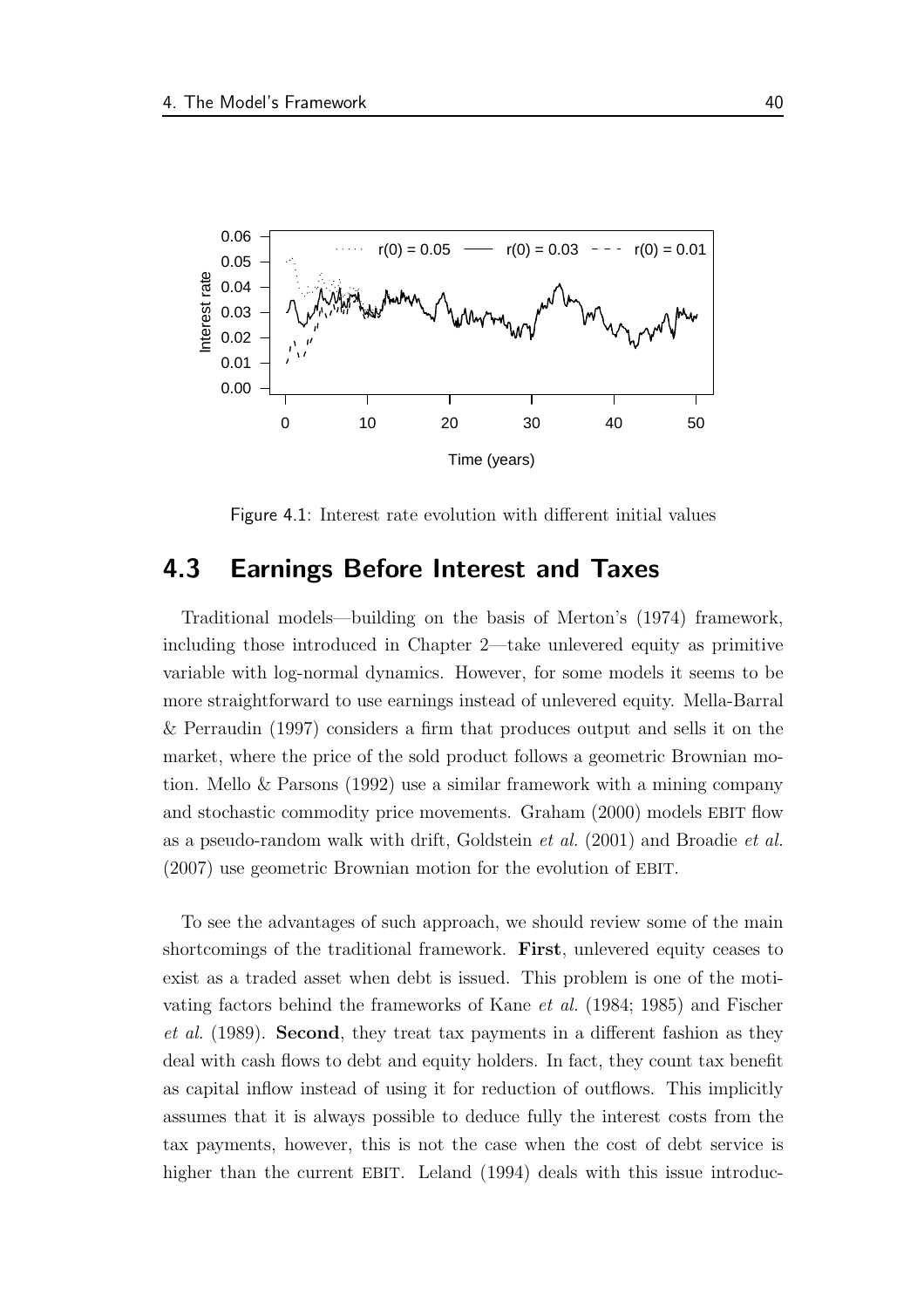ing an asset level under which there is zero deductibility. This is basically a hybrid approach that converts firm value to current [EBIT](#page-8-1), however it ignores partial deductibility. Another problem with the tax benefit approach is, that it implies higher firm value through higher tax shield as the tax rate increases. This is not only contra-intuitive, but it has been also found to be invalid by [Lang & Shackelford \(2000\)](#page-84-7), who investigated the stock price movements during a decision process of change in capital gains tax. Third, as [Goldstein](#page-83-2) et al. [\(2001\)](#page-83-2) noted, these models may significantly overestimate the risk-neutral drift, consequently underestimate the probability of bankruptcy and so the optimal leverage ratio.

Our model assumes an [EBIT](#page-8-1) evolution with log-normal dynamics, and therefore is able to address the mentioned issues. It abolishes the problem of unobservable and multiple (unlevered and levered) equity values, in treats the different claims (coupon payments, dividends and tax) in a self-consistent fashion and it is more flexible in implementing different set-ups, such as more sophisticated capital structures.

As mentioned, the evolution of the firm's instantaneous [EBIT](#page-8-1),  $\delta_t$  is modeled using geometric Brownian motion with risk-neutral measure Q, similarly as [Broadie](#page-82-1) et al. [\(2007](#page-82-1)):

<span id="page-51-0"></span>
$$
\frac{d\delta_t}{\delta_t} = \mu dt + \sigma dX_t(\mathbb{Q}),\tag{4.4}
$$

where

$$
X_t = \rho W_t + \sqrt{(1 - \rho^2)} Z_t.
$$

 $W_t$  is the same process as in [\(4.1\)](#page-48-0),  $Z_t$  is a standard Wiener process and  $\rho$  is the correlation coefficient between the risk-free interest rate and [EBIT](#page-8-1).

If the  $\delta_t$  is known at  $t = 0$ , the differential equation [\(4.4\)](#page-51-0) has the solution

$$
\delta_t = \delta_0 \cdot \exp\left\{ \left( \mu - \frac{\sigma^2}{2} \right) t + \sigma X_t \right\} \tag{4.5}
$$

Assuming no taxes and zero leverage, the value of the firm is the sum of discounted earnings. Using the notation  $V_t^0$  for unlevered equity value at time t,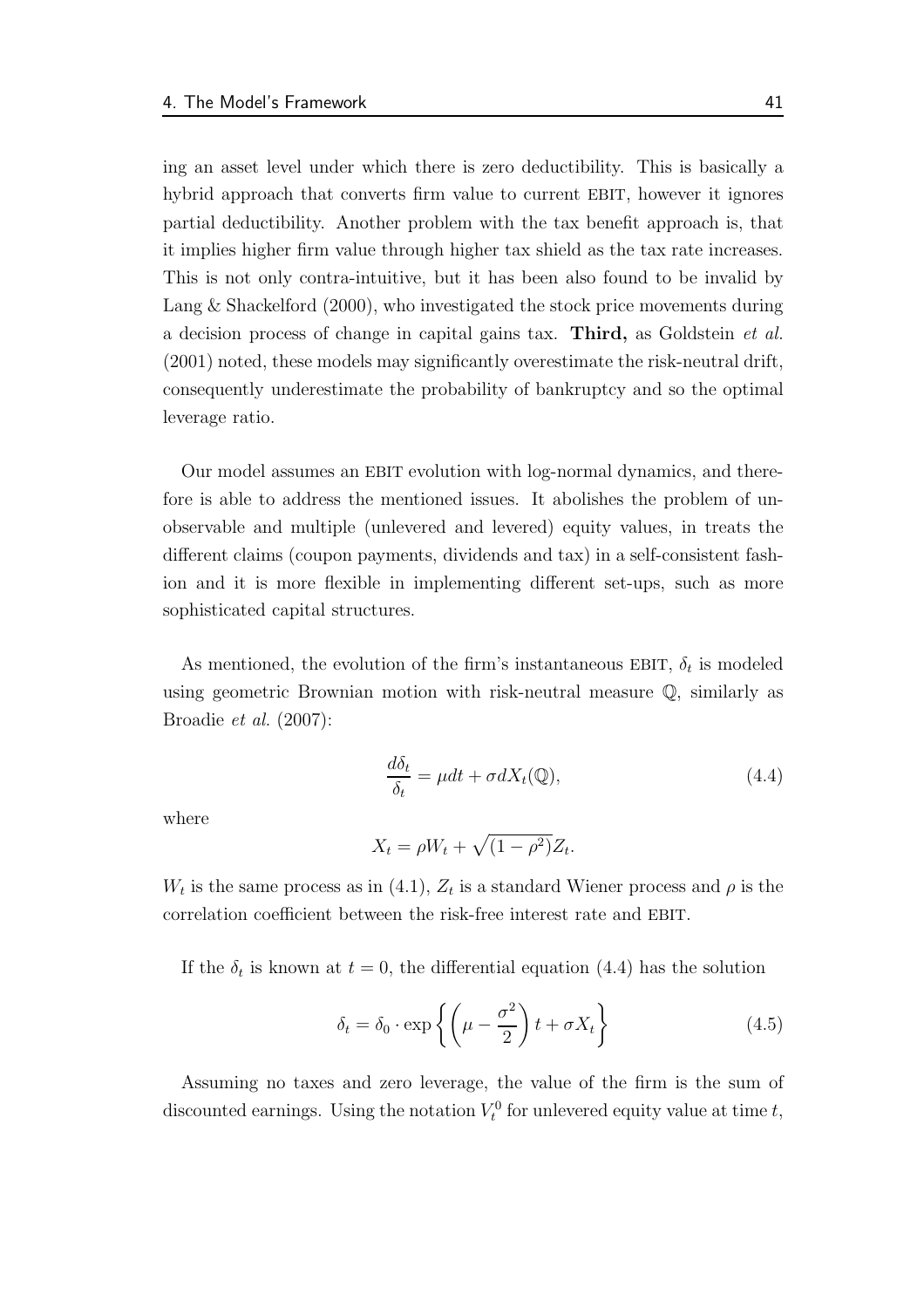<span id="page-52-0"></span>

Figure 4.2: An example firm with high growth: the evolution of [EBIT](#page-8-1), discounted [EBIT](#page-8-1), and risk-free interest rate

we have

$$
V_t^0 = \int_t^\infty \delta_t \cdot \exp\left\{ \left( \mu - \frac{\sigma^2}{2} \right) (s - t) + \sigma X_s - \int_t^s r(\tau) d\tau \right\} ds,
$$

in line with [\(4.3\)](#page-49-1).

Figure [4.2](#page-52-0) plots an example of a high-growth firm; Figure [4.3,](#page-53-0) in contrast, is an example of a poor performance.<sup>[2](#page-52-1)</sup> In the low performance firm, for instance, it is visible how between the 5th and 10th years the [EBIT](#page-8-1) and the risk-free interest rate move together. It can be also noted, that the discounted [EBIT](#page-8-1) is rather stable even if the firm performs well. In an average case—as it could be expected—it is decreasing.

<span id="page-52-1"></span><sup>&</sup>lt;sup>2</sup> In order to produce telling plots, we have modified the basic parameters:  $\mu = 0.02$ ,  $\sigma = 0.1$ , and  $\rho = 0.4$ .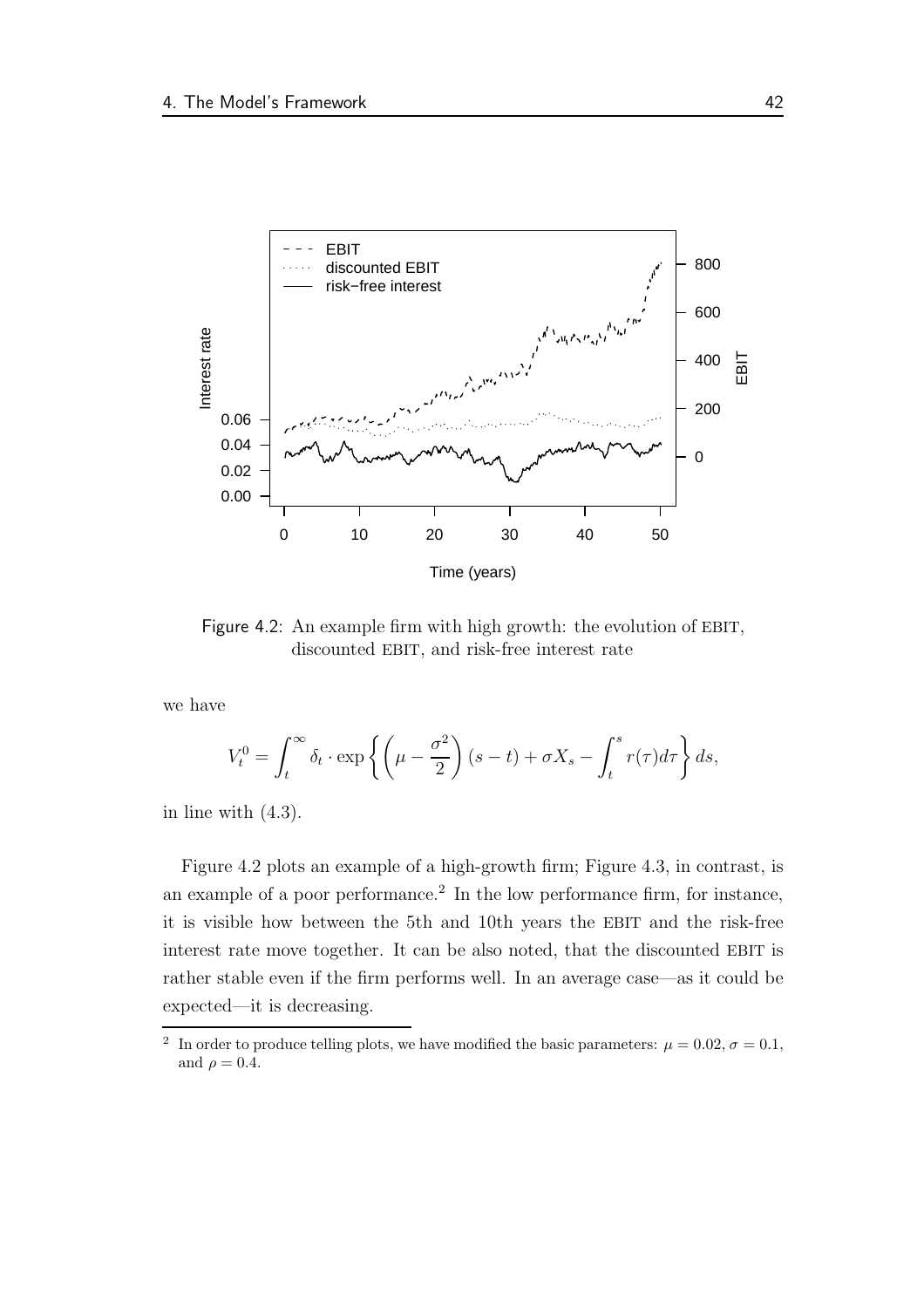<span id="page-53-0"></span>

Figure 4.3: An example firm with poor growth: the evolution of [EBIT](#page-8-1), discounted [EBIT](#page-8-1), and risk-free interest rate

# 4.4 Debt

The debt issuance and repayment is similar as in [Ziegler'](#page-85-2)s [\(2004\)](#page-85-2) model with endogenous bankruptcy, although several modifications are implemented. Most importantly, as the risk-free interest rate is considered to be stochastic, the interest payments are stochastic as well. Second, [Ziegler](#page-85-2) considered a debt service divided between effective interest payments and growth in Face Value of debt ([FV](#page-8-3)). As he proved that changes in effective interest rate are compensated by changes in face value of debt, its scalability will be left out from our model.

The debt is therefore set up it the following way:

- 1. The rate of growth in face value of debt,  $\kappa$  is chosen
- 2. The borrower (i.e. the firm) chooses the initial face value of debt,  $FV_0$
- 3. The lender calculates the fair value of this debt, given the face value and  $\kappa$ , and provides a transfer to the borrower equal to this fair value.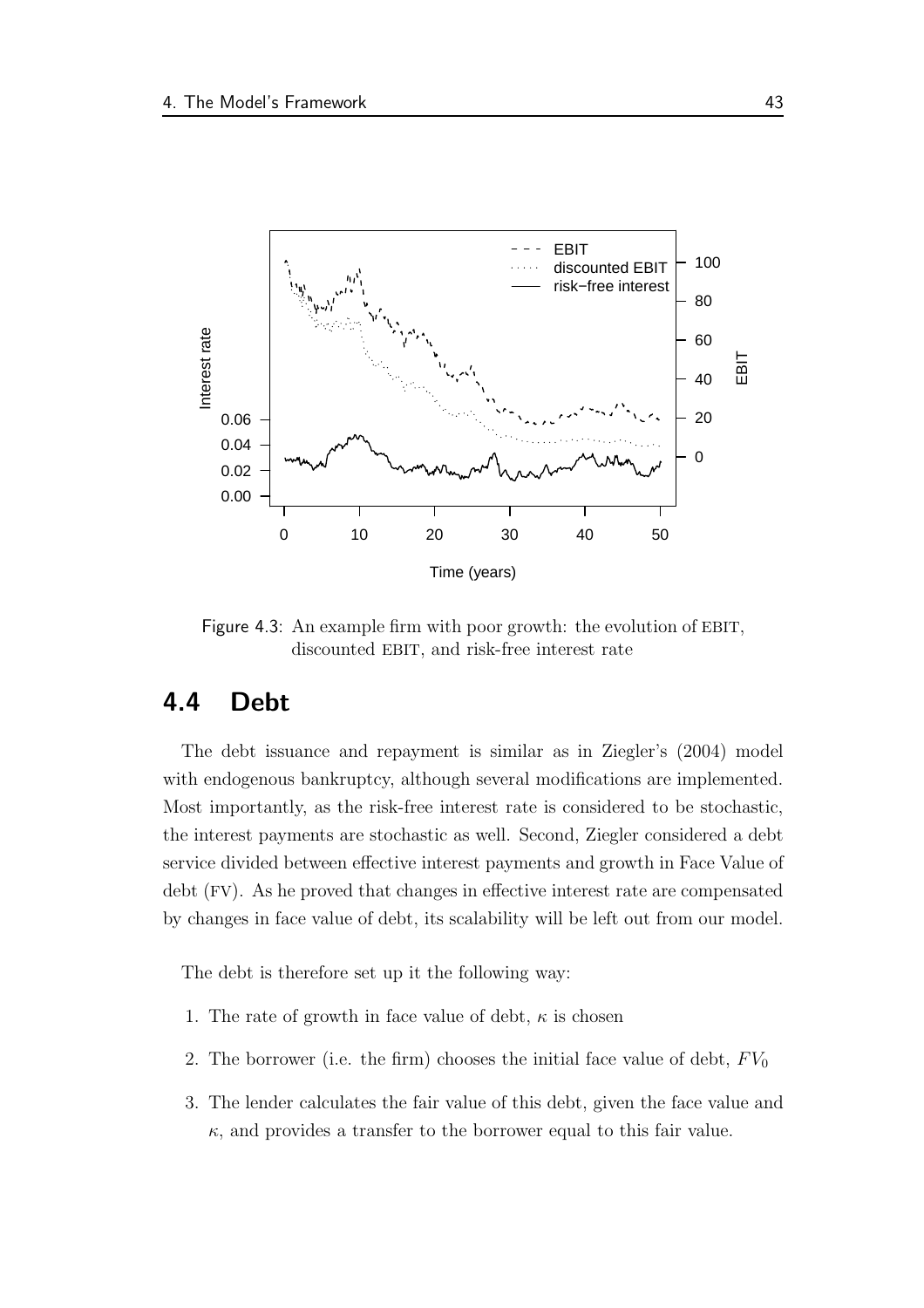<span id="page-54-0"></span>

| Symbol        | Explanation                                                        | Base value       |  |  |  |  |  |
|---------------|--------------------------------------------------------------------|------------------|--|--|--|--|--|
|               |                                                                    |                  |  |  |  |  |  |
| Interest rate |                                                                    |                  |  |  |  |  |  |
| r(t)          | Risk-free interest rate                                            | $r(0) = \gamma$  |  |  |  |  |  |
| $\gamma$      | Long-term mean of risk-free interest rate                          | $3\%$            |  |  |  |  |  |
| $\alpha$      | Speed of expected risk-free interest rate convergence to $\gamma$  | 0.25             |  |  |  |  |  |
| $\sigma_r$    | The volatility of risk-free interest rate                          | $0.5\%$          |  |  |  |  |  |
| P(t,s)        | The price of a \$1 face value riskless zero-coupon bond at time t, |                  |  |  |  |  |  |
|               | maturing at time s                                                 |                  |  |  |  |  |  |
|               |                                                                    |                  |  |  |  |  |  |
| Firm          |                                                                    |                  |  |  |  |  |  |
| $\delta_t$    | <b>EBIT</b>                                                        | $\delta_0 = 100$ |  |  |  |  |  |
| $\mu$         | Drift of EBIT under $\mathbb Q$                                    | 0.01             |  |  |  |  |  |
| $\sigma$      | Volatility of EBIT                                                 | 20%              |  |  |  |  |  |
| $\rho$        | Correlation coefficient between $r(t)$ and $\delta_t$              | 0.2              |  |  |  |  |  |
| $V^0$         | Firm value with no leverage and the assumption of zero taxes       |                  |  |  |  |  |  |
| $T_C$         | Corporate tax rate                                                 | 35%              |  |  |  |  |  |
|               |                                                                    |                  |  |  |  |  |  |
| Debt          |                                                                    |                  |  |  |  |  |  |
| $FV_t$        | Face value of debt                                                 |                  |  |  |  |  |  |
| $\kappa$      | Growth rate of the face value of debt $FV_t$                       | $1\%$            |  |  |  |  |  |
| $D(\delta_t)$ | Debt value                                                         |                  |  |  |  |  |  |
| $c_t$         | Coupon rate, equals to $FV_t \cdot r(t)$                           |                  |  |  |  |  |  |
|               |                                                                    |                  |  |  |  |  |  |
| Default       |                                                                    |                  |  |  |  |  |  |
| $DB_t$        | Default Barrier                                                    |                  |  |  |  |  |  |
| $\tau$        | Time of default                                                    |                  |  |  |  |  |  |
| RR            | Recovery rate defined as a multiple of yearly EBIT                 | $10\times$       |  |  |  |  |  |

Table 4.1: Notation

After receiving the funds, the borrower starts to serve the interest payments. The [FV](#page-8-3) at any point in time is given as:

$$
FV_t = FV_0 \cdot e^{\kappa t}
$$

The interest is continuously paid out at a rate  $c_t = F V_t \cdot r(t)$  (coupon rate) with infinite horizon. We assume  $\kappa < \gamma$ , similarly as [Ziegler,](#page-85-2) otherwise the discounted  $FV$ , and consequently the interest payments would growth to infinity.

The economic intuition behind this model is a floating coupon perpetual bond issue, where this corporate bond is (usually) sold below par. In order to catch constructions as a sinking fund, or alternatively a growth in debt principal, the parameter  $\kappa$  is introduced as well.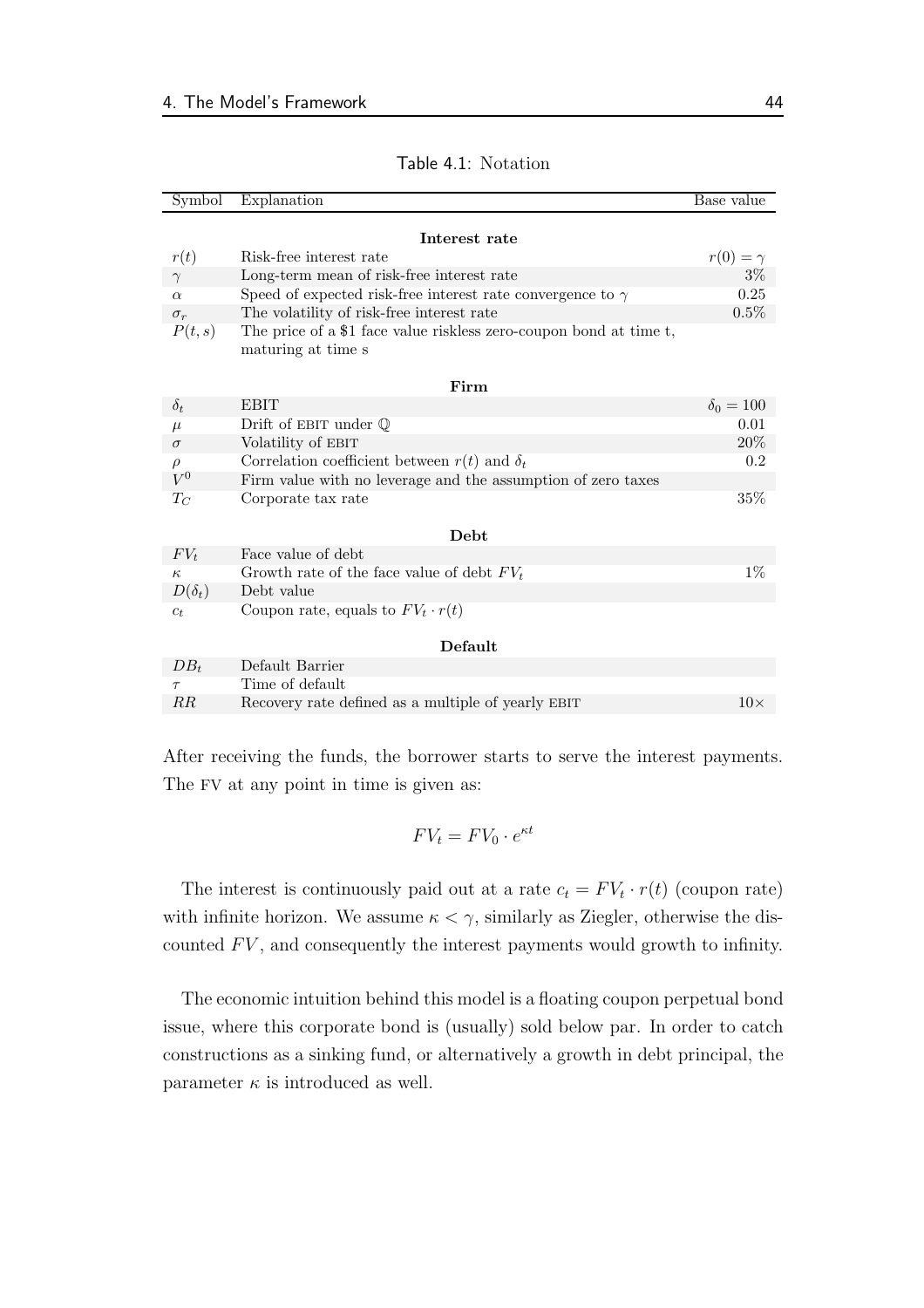# <span id="page-55-0"></span>4.5 Default

The event of default corresponds to the situation, when the firm does not meet its obligation on interest payments. We assume, similarly as [Ziegler](#page-85-2), that creditors take over the firm immediately after the default. Such default is associated with losses (due to liquidation, reorganization or other costs associated with the takeover). Absolute priority rule is enforced, therefore after bankruptcy equity holders receive nothing, whereas creditors have to pay the (either Chapter 7 or 11) bankruptcy costs.

As the state variable is the instantaneous [EBIT](#page-8-1), it is convenient to define the recovery value as a multiple of the [EBIT](#page-8-1) at the moment of default. Since a firm effectively becomes unlevered after bankruptcy (as its debt holders become the new equity holders), and we calculate the unlevered value during the iterations, this multiplier can be easily transformed to Loss Given Default ([LGD](#page-8-4))—a ratio that expresses the asset value lost due to bankruptcy.

### 4.5.1 Default Barrier

It is sensible to define the Default Barrier ([DB](#page-8-5)) on the state (primitive) variable, since all the other values can be written as a function of this state variable. As we have an [EBIT](#page-8-1) based model, [DB](#page-8-5) will be defined on earnings. When the primitive variable is firm (or unlevered equity) value, [DB](#page-8-5) is usually a function of the face value of debt, optionally with some other parameters involved as [well \(see](#page-82-3) [Ziegler'](#page-85-2)[s](#page-82-3) [2004](#page-85-2) [Endogenous Bankruptcy model, or](#page-82-3) Briys & de Varenne [1997](#page-82-3) for stochastic interest rate environment). A straightforward modification for our model is to make the [DB](#page-8-5) dependent on the instantaneous coupon rate.

Such modification would imply a lower barrier in recession (low risk-free rate), and thus work counter-cyclically. There are several facts that support this design: in recession the number of bankruptcies increases (see, for example [Altman](#page-81-4) et al. [2005\)](#page-81-4), thus banks experience losses in connection with other loans and might prefer immediate payments instead of triggering bankruptcy that yields uncertain income later. Furthermore as [Altman](#page-81-4) et al. [\(2005](#page-81-4)) also showed, the recovery rate is significantly lower in recession. Exactly the opposite holds for economic boom and high interest rates, therefore higher default barrier is reasonable.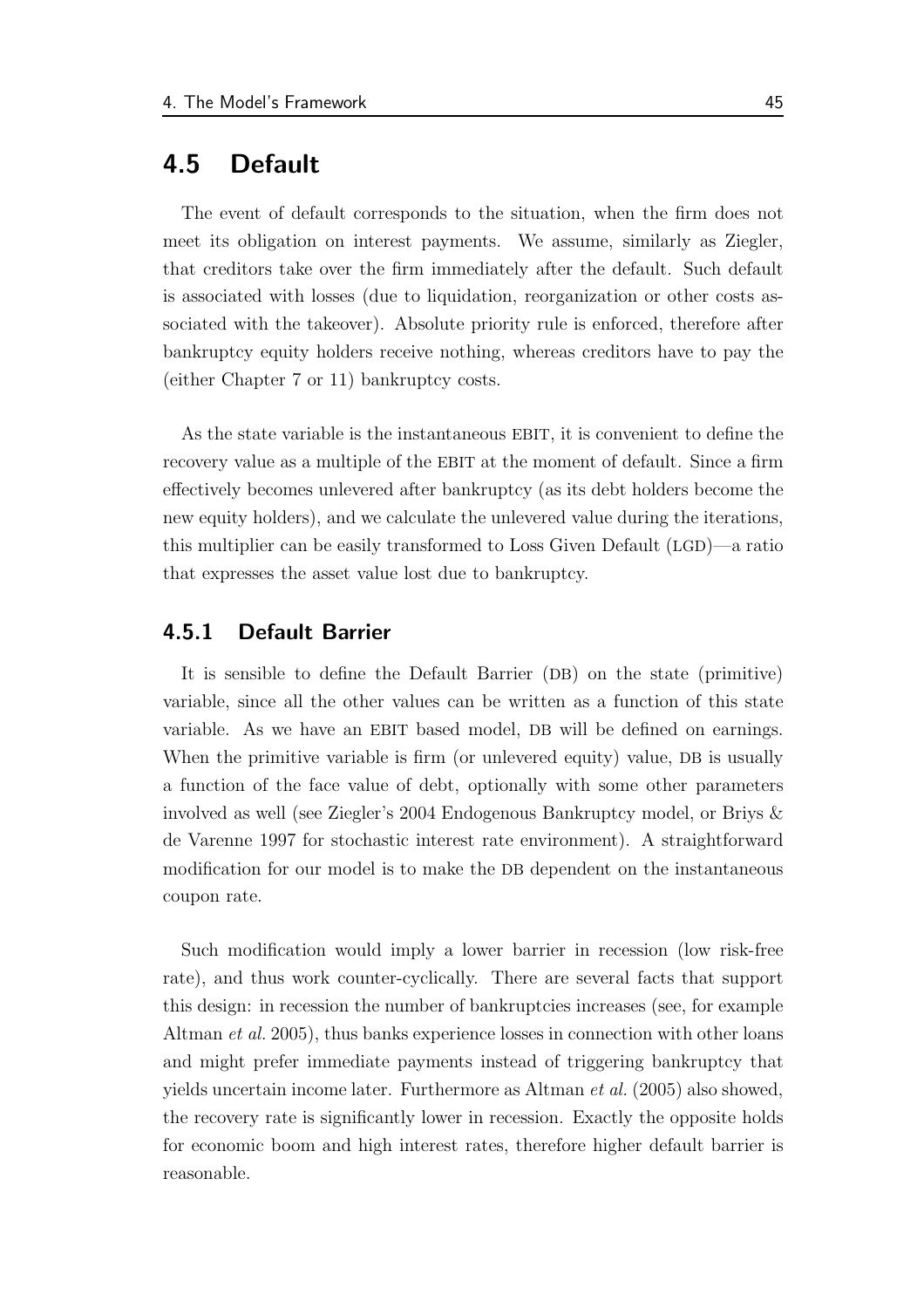For the above mentioned reasons (even if in our model the recovery rate is assumed to be constant and therefore independent from the risk-free interest rate) we decided to search optimal default barrier level as a linear function of the actual coupon rate  $c_t$ . To justify that this decision is consistent with our model, we have run simulations with a default barrier that is dependent only on the actual face value of debt, and therefore is not influenced by the interest rate. For the results of these simulations, see [Section 4.10,](#page-76-0) where this deterministic default barrier is compared with the otherwise used stochastic barrier.

### 4.5.2 The Bankruptcy Decision

The decision of bankruptcy; i.e., the determination of the default barrier can be made in several ways. The concrete realization is dependent on the transparency of the firm, on the credit contract, and possibly on other factors.

When the state variable is not publicly observable, the firm's management (who represents the equity holders interests, as we assume no conflict of interest between these two parties) is the one who makes the decision whether to default on interest payments—and therefore trigger bankruptcy—or keep the equity holder's option on firm's assets alive. Note, that if the [EBIT](#page-8-1) is not sufficiently large to cover the interest payments, they need to be financed through equity dilution (as asset sales are prohibited) in order to avoid bankruptcy. This is modelled as negative dividend, since it effectively lowers equity holders' payoff by diluting their claim.

On the contrary, when the state variable is observable, bankruptcy decision can be declared in the credit contract, and therefore support more favourable debt financing. This is in fact a safety covenant for the creditors, that ensures them the right to force bankruptcy if the firm performs poorly. This poor performance is indicated by crossing the [DB](#page-8-5) in our case. The last, rather theoretical option is to set up a socially optimal default barrier, one that maximizes the aggregate payoff of all involved parties.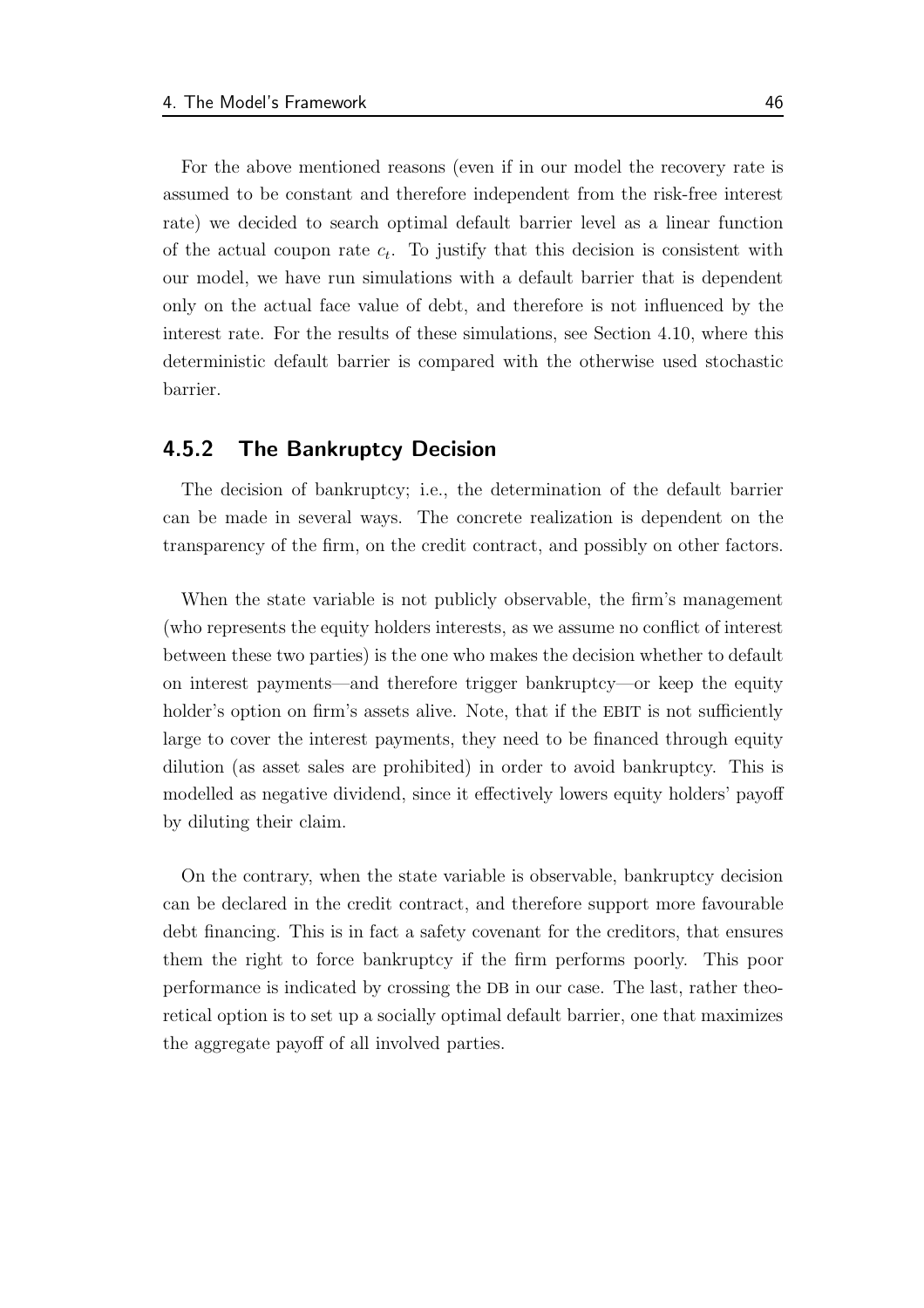# <span id="page-57-0"></span>4.6 Method and Calculations

Since the model is so complex, that it is hardly possible to find closed form solutions to determine the values of the claims, the probability of default and other properties, we decided to use numerical calculations in order to uncover the model's sensitivity on its parameters. The core of the Monte-Carlo simulations is the following: after the parameters are set (see Table [4.1](#page-54-0) for their base values) a large number<sup>[3](#page-57-1)</sup> of iterations is run. Every iteration calculates a randomly<sup>[4](#page-57-2)</sup> chosen [EBIT](#page-8-1) trajectory and a correlated interest rate evolution. Following the realizations, the discounted sum of cash and asset flows is calculated for both debt and equity holders. In order to observe the payoffs' sensitivity on the [DB](#page-8-5) and [FV](#page-8-3), several combinations of these parameters are examined in each iteration. Consequently every iteration produces matrices, where every matrix contains the result of one output parameter:<sup>[5](#page-57-3)</sup> different rows correspond to different debt face values while different columns correspond to different default barrier levels. The generated matrices are then averaged and so the expected values are obtained. These results are then used as payoff valuation for game trees analysed in Section [4.7.](#page-61-0) A sample result matrix for equity values can be found in Table [4.2,](#page-63-0) for the complete output see [Section B.1.](#page-88-0) An illustrative pseudo-code is presented in [Section B.3.](#page-93-0)

Since our model has infinite time horizon, that cannot be calculated with the numerical approach, we had to approximate the results using finite number of years considered. We decided to encounter 150 years in our calculations, as the earnings in these first 150 years represent approximately 99% of the firm value.<sup>[6](#page-57-4)</sup>

Because simulating 150 years would require time-consuming computations, we divided this time period into two parts: while the first 50 years are computed

<span id="page-57-1"></span><sup>3</sup> The number of iterations is set in a way to produce stable results. It is typically between 5,000 and 120,000, depending mainly on  $\sigma$ , the variance of the [EBIT](#page-8-1) process.

<span id="page-57-2"></span><sup>4</sup> The probability distributions that drive the simulated random values are described in equations  $(4.1)$  and  $(4.4)$ .

<span id="page-57-3"></span><sup>5</sup> These output parameters are: Debt payoff, Equity payoff, Total payoff, Debt ratio, and Default time (zero indicates no default).

<span id="page-57-4"></span> $6$  The discount of 150 years with constant  $3\%$  continuously compounded interest rate is  $1/\exp(0.03 \cdot 150) \approx 0.011$ . This is a rough estimate only, as the [EBIT](#page-8-1) is expected to grow, and on the other hand default in the first 150 years is possible. Considering the calculated default rate, that is above 30% in the first 50 years even for firms with low leverage, the time horizon of 150 years is sufficiently high.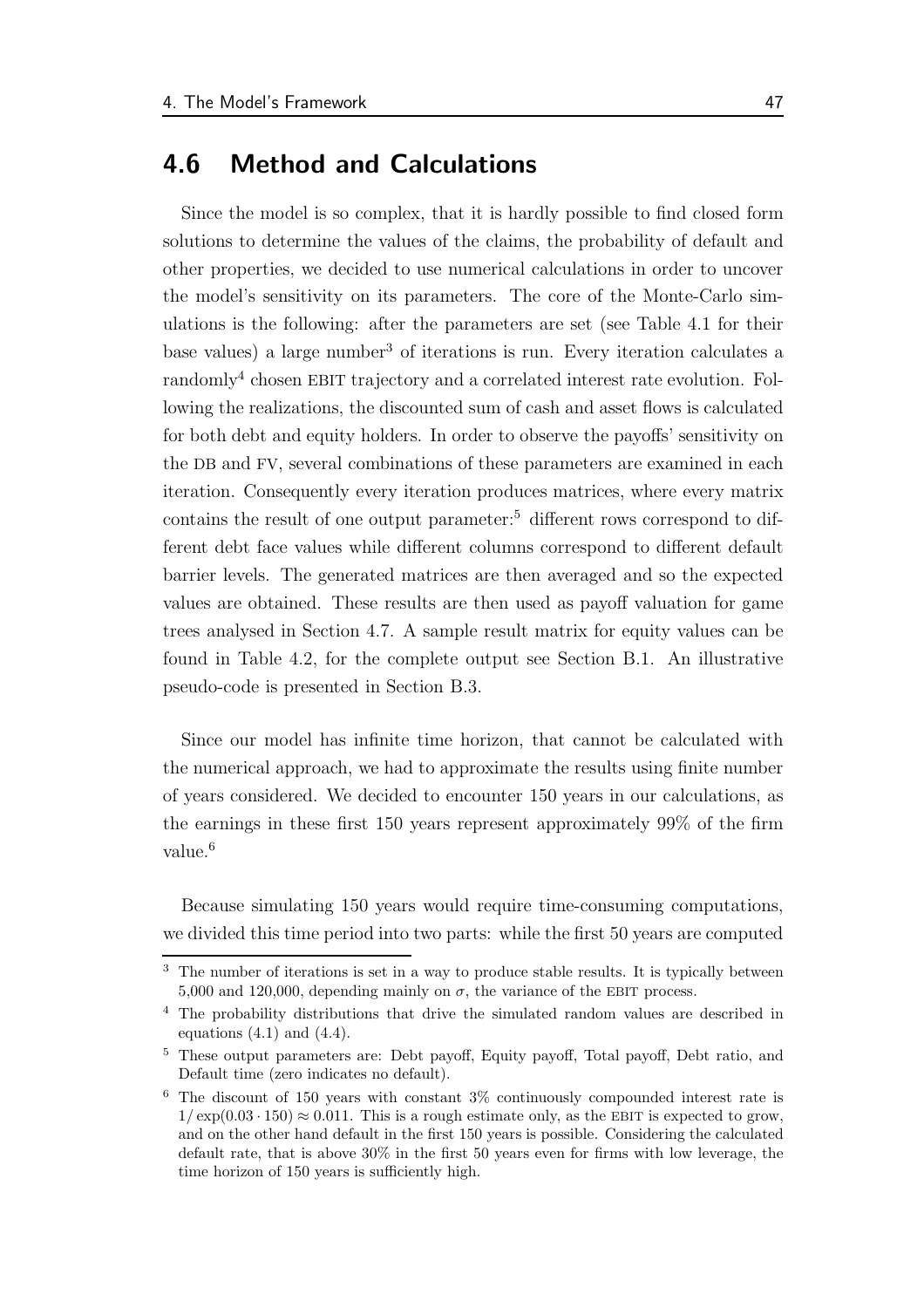using high-precision simulations<sup>[7](#page-58-0)</sup>, the last  $100$  years are calculated using lower precision and then added to the first 50. Such division is faster for a given number of iterations, and produces results with smaller deviation, consequently a lower amount of iterations is sufficient.

## <span id="page-58-3"></span>4.6.1 The Effects of Debt Face Value

The Face Value of debt ([FV](#page-8-3)) is the most basic parameter of a corporate loan: it is the figure that appears on the firm's balance sheet and in other reports and statistics. It is also the exclusive right of the borrower to specify the loan's [FV](#page-8-3) directly or through the amount of borrowed funds. The main questions addressed in the following lines are, whether it pays off to issue debt at all, whether there is a maximal firm value an if so, what level of [FV](#page-8-3) corresponds to this maximum, and how this optimal value is dependent on the [DB](#page-8-5). [8](#page-58-1)

Since the obtained matrices contain a large amount of figures—and therefore it is hard to follow the key numbers—we use line charts to produce lucid output. Figure [4.4](#page-59-0) illustrates the dependence of debt, equity and firm values on credit contracts with different face values.

As it is visible, when the leverage is low, firm value can be enhanced if a debt with higher face value is issued. The reason behind this observation is the increasing tax shield, in conformance with the theory known from corporate finance. However, after some point the rising bankruptcy costs offset and later exceed the growth rate of tax savings. Consequently there is an optimal face value of debt that maximizes the overall firm value. With a low [DB](#page-8-5)<sup>[9](#page-58-2)</sup> equal to 0.3, for example the firm value can reach 35 times the yearly [EBIT](#page-8-1) if a debt is issued with face value between 20 and 30 yearly earnings. This means an optimal debt ratio of circa 60−80%. As the [DB](#page-8-5) rises, this optimal ratio declines due to higher Probability of Default ([PD](#page-8-6)): with  $DB = 0.7$  the maximal firm

<span id="page-58-0"></span><sup>7</sup> Here precision refers to the sampling frequency of the generated Wiener processes. "Highprecision" calculations are sampled every trading day (i.e. 250 times a year), "lower precision" calculations are sampled once per ten days (i.e. 25 times a year). The two methods produce similar results with small differences in the produced output.

<span id="page-58-1"></span><sup>8</sup> At this point we do not concentrate on the problem how the [DB](#page-8-5) is chosen; that issue will be covered in Section [4.7.](#page-61-0)

<span id="page-58-2"></span><sup>9</sup> Recall that a default barrier of 0.3 means triggering default when the instantaneous earnings are at 30 percent of the coupon rate.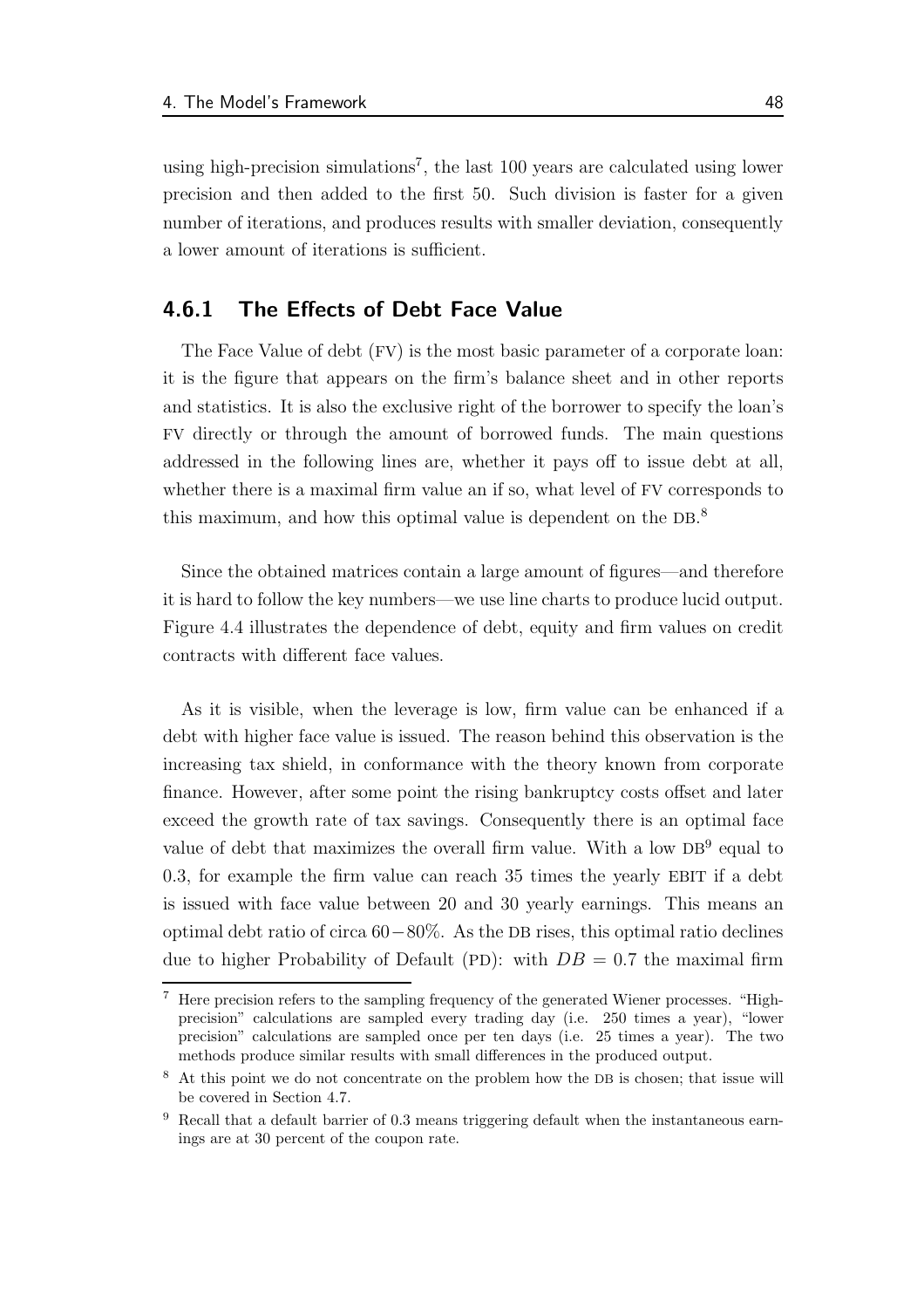<span id="page-59-0"></span>

Figure 4.4: Debt, equity and total value with different face values of debt

value declines below 3200 (i.e. 32 times the yearly [EBIT](#page-8-1)) with debt ratio of 30% only. The effects of changes in the [DB](#page-8-5) are described in details in Section [4.6.2.](#page-60-0)

From the point of the debt value, there are two [FV](#page-8-3) levels that might be interesting. The first, rather symbolic one is at which the bond value is equal to the par value. This equality is at approx. at 2000 for  $DB = 0.3$ , at 1500 for  $DB = 0.4$  and at 1000 for  $DB = 0.6$ . Lower debt values are priced above par and vice versa. The second, and more important level of [FV](#page-8-3) is where the debt value reaches its maximum: this is the highest possible amount of money that could be reached with debt financing only. Consequently this is the maximum reasonable [FV](#page-8-3) of the debt contract, as higher values would increase the interest payments and the [PD](#page-8-6), but it would cut back the amount of money received.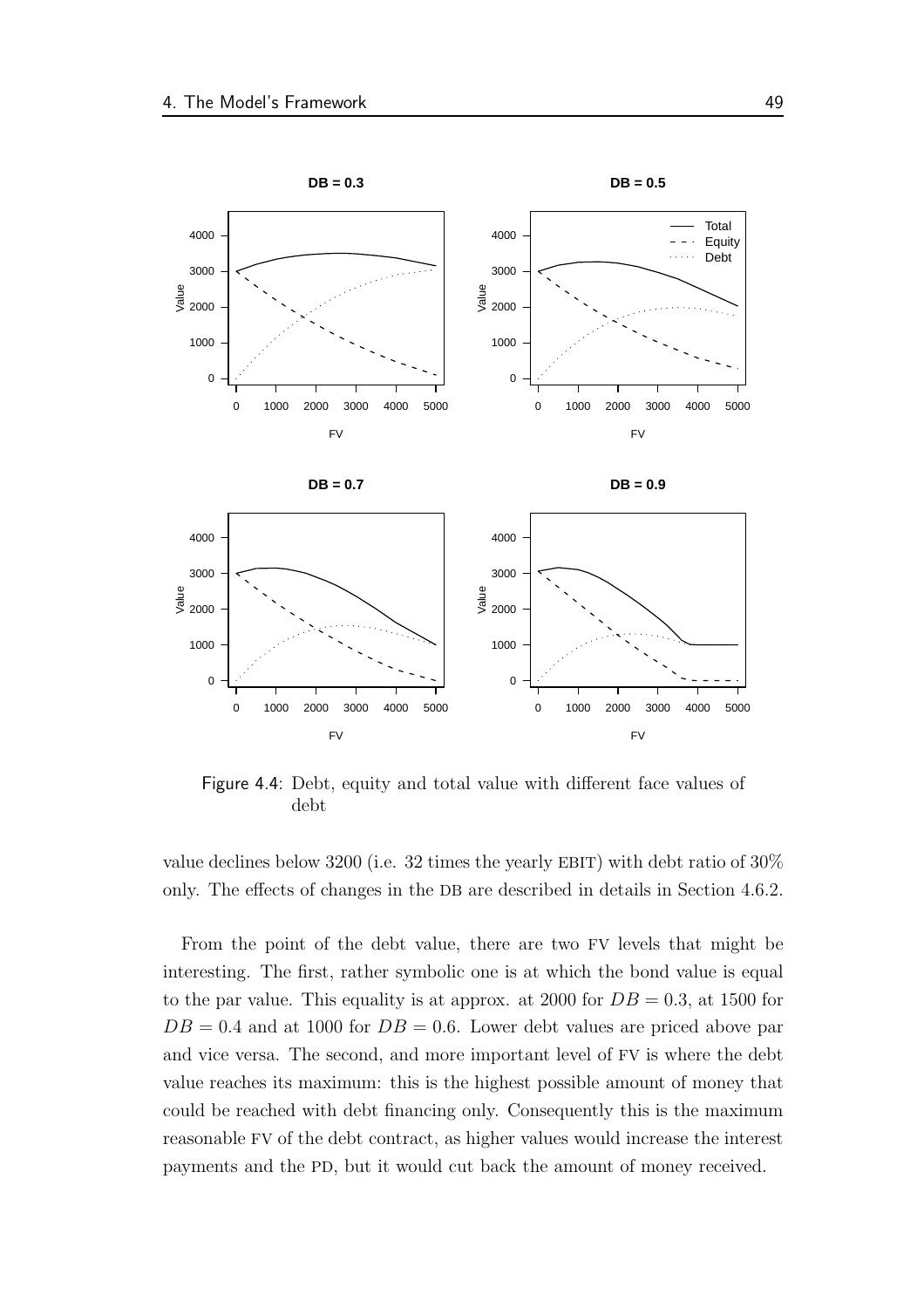The third examined output parameter is the equity value, which is a strictly monotonically decreasing function of the [FV](#page-8-3). This might be misleading, since the equity holders do not necessarily book loss with increase in debt: they are compensated with capital inflow from the creditors. To illustrate this, assume a simple example: an unlevered firm with value of \$1000 issues debt in volume \$400 and the obtained funds are paid out as dividends. The levered firm has the same assets, however, due to a tax shield it has a higher value, say \$1100 with \$400 debt and \$700 equity value. Even if the nominal equity value has declined, the equity holders' payoff is

 $$400$  (dividends) + \$700 (new value of equity) = \$1100.

As the above example illustrates, it is in the equity holders' interest to sign a credit contract that maximizes the overall firm value. Intuitively, as the debt is fairly priced, the only party who could gain on debt issue is the equity holder.<sup>[10](#page-60-1)</sup>

# <span id="page-60-0"></span>4.6.2 The Effects of Default Barrier Level

Next, we should explore how the output variables react on different levels of default barriers. To do so, we have plotted our basic calculation,  $11$  where no extreme values distort the picture. Figure [4.5](#page-61-1) shows how the level of default barrier affects the equity, debt and overall firm value.

The overall firm value has the most unequivocal trend: it is declining as the barrier rises: the [FV](#page-8-3) affects only the slope, not the tendency. Intuitively, setting the [DB](#page-8-5) lower implies drop in the number of bankruptcies, later occurrence of the expected bankruptcy, and shrink of the [LGD](#page-8-4) in absolute terms. Recall that the expected costs of bankruptcy equal to the product of these three factors: [PD](#page-8-6), [LGD](#page-8-4) and the discount.

The value of debt is rising with lower [DB](#page-8-5) level. Again, this is intuitive, since default occurs later, therefore more money flows to creditors through equity dilution. If we examine the curves of the debt value on Figure [4.5,](#page-61-1) a convergence in this value can be observed, as the [DB](#page-8-5) rises. Because the initial [EBIT](#page-8-1) is set to 100 and the base value of the [RR](#page-8-7) multiple is 10, the debt value

<span id="page-60-1"></span> $10$  This holds only at the moment when the contract is signed. Later on both the debt and equity holders profit from an increase in the firm value.

<span id="page-60-2"></span><sup>&</sup>lt;sup>11</sup> That is the one with parameters set to their base levels.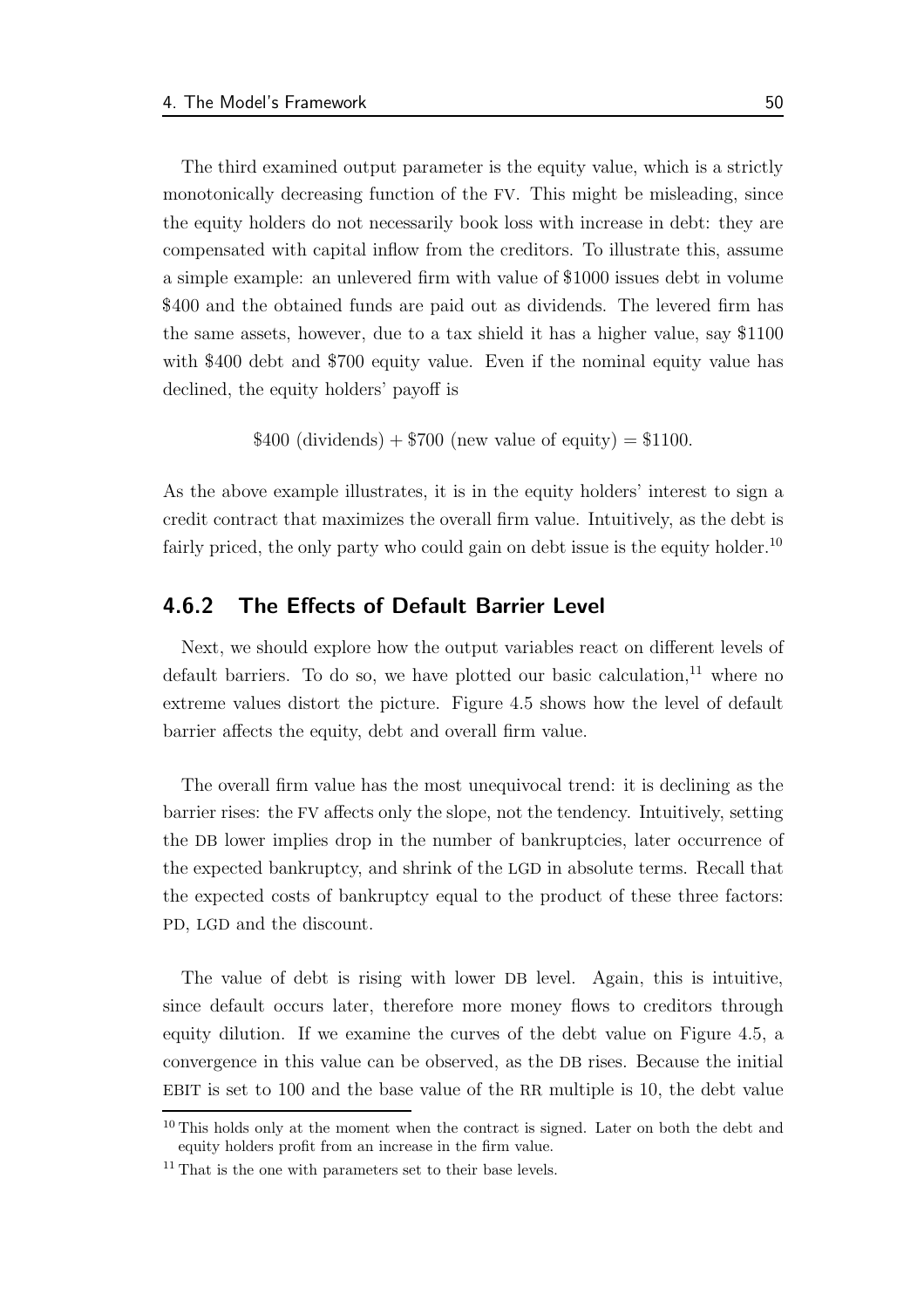<span id="page-61-1"></span>

Figure 4.5: Debt, equity and total value dependence on the [DB](#page-8-5) with [FV](#page-8-3) 1000 and 2750

needs to be 1000 for sufficiently high [DB](#page-8-5) that triggers default immediately. Consequently this needs to be the level where debt value converges to. In fact the same holds for a given [DB](#page-8-5) and sufficiently high [FV](#page-8-3), as it can be seen on Figure [4.4.](#page-59-0)

The third curve—the one that demonstrates the equity value sensitivity on shifts in the [DB](#page-8-5)—is somewhat different: it has a "quadratic" shape with a maximum around 0.5. This means that, from the equity holders' point of view, there exists an optimal non-zero default decision. This result is highly important for our game theory analysis in Section [4.7,](#page-61-0) where we examine the rational behaviour of the involved parties. This conclusion, as well as the results related to the firm and debt values, is in line with [Ziegler'](#page-85-2)s [\(2004](#page-85-2)) findings derived using closed form calculations in constant interest rate environment.

# <span id="page-61-0"></span>4.7 Agency Costs

# 4.7.1 Observable Actions

With observable actions, the creditor is able to control the parameters that affect the probability distribution of the [EBIT](#page-8-1) flow, most importantly  $\sigma$ , which is determined by the riskiness of the firm's projects. This situation significantly simplifies the arrangement of the credit contract, since the lender does not need to study the set of possible actions that might be done by the debtor. In other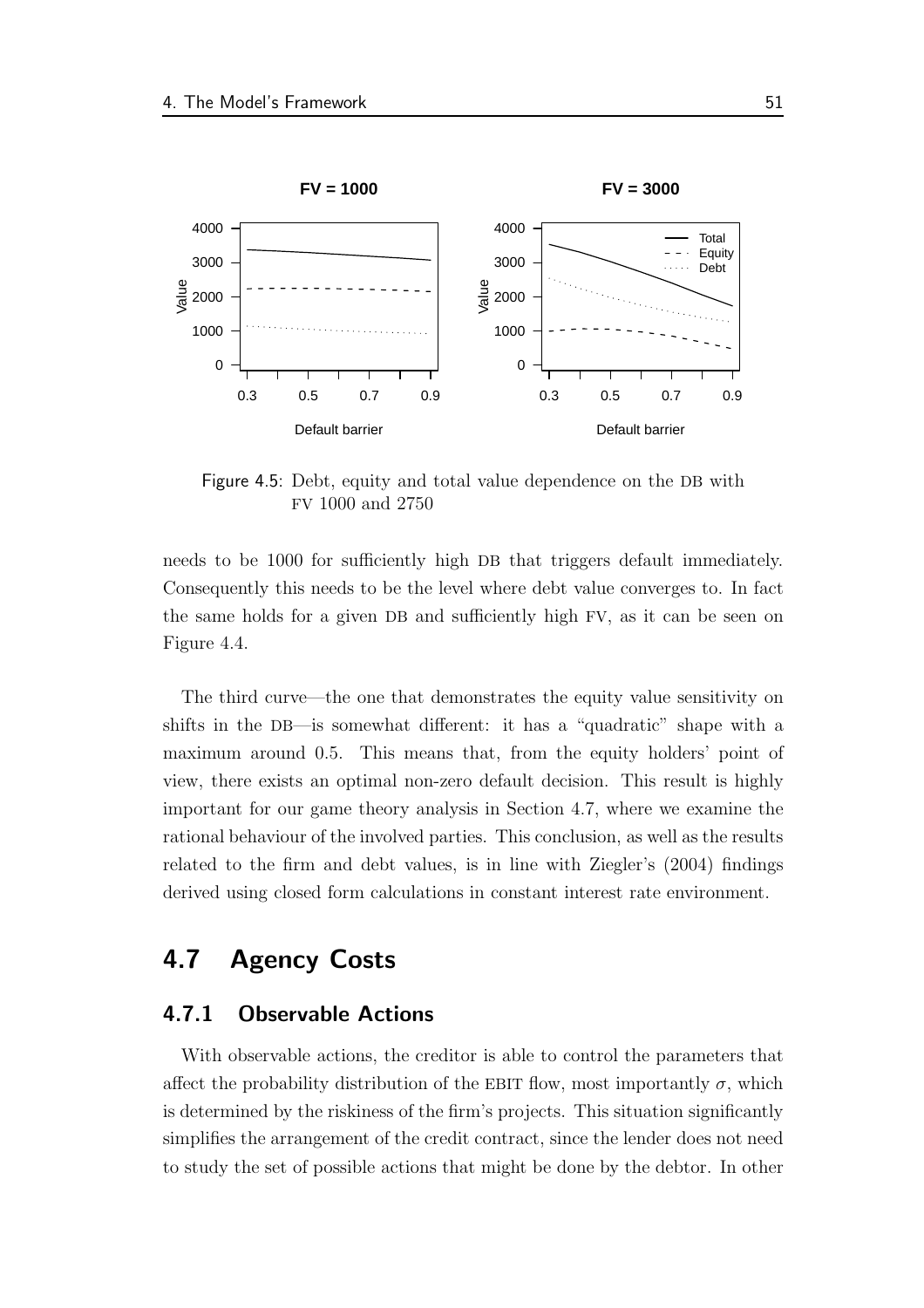words, the probability distribution of the payoffs is given, and therefore risk-shifting is not possible.<sup>[12](#page-62-0)</sup>

### Observable State Variable

The simplest situation is, when the firm is completely transparent, and therefore the creditor can observe the management's actions and also the state of the firm. In this case a debt contract can be signed with such covenants that enforce both an agreed volatility and defines a default barrier at which bankruptcy will be triggered.

In this case such a combination of debt face value and default barrier will be chosen that maximizes firm value. (In our basic calculation with results printed in [Table 4.3,](#page-64-0) this corresponds to the setting  $DB = 0.3^{13}$  $DB = 0.3^{13}$  $DB = 0.3^{13}$ ,  $FV = 3000$ , with total firm value of circa 35.5 yearly [EBIT](#page-8-1)s.) There is however, one natural limitation: logically, both the resulting equity and debt value need to be positive. This leads to a highly leveraged firm (to maximize the value of tax shield), and to low default barrier (to minimize the bankruptcy costs). Note, that it might be not always possible to specify an arbitrarily low [DB](#page-8-5): when the [EBIT](#page-8-1) decreases so drastically, that the equity becomes worthless, it is not possible to finance the interest payments trough equity dilution. In a stock company the shareholders cannot be forced to transfer additional funds to the distressed firm. In contrast, when the considered firm is owned by a parent company, the interest payments can be guaranteed by the mother.

### Not Observable State Variable

Similarly as in the previous case, actions are observable, and therefore risk shifting is not possible. However, as the state variable is not followed by the creditor, a bankruptcy barrier as safety covenant can not be included in the credit contract, because it would be impossible to enforce it. Consequently the debtor will choose the default barrier in a way that maximizes its equity

<span id="page-62-0"></span><sup>12</sup> More about risk shifting in the next section, where—in contrast with the present situation—it is possible.

<span id="page-62-1"></span><sup>&</sup>lt;sup>13</sup> We did not calculate cases with even lower barrier. These would have produced higher total values, however it is hard to imagine that the firm would be kept alive with extremely low earnings. Furthermore there are usually some fixed assets owned by the company (immovable property, etc.) that cannot lose their values completely. Consequently the [RR](#page-8-7) might be higher for firms with extremely low [EBIT](#page-8-1) flow. Since we assume constant [RR](#page-8-7), we decided to leave out these extreme cases.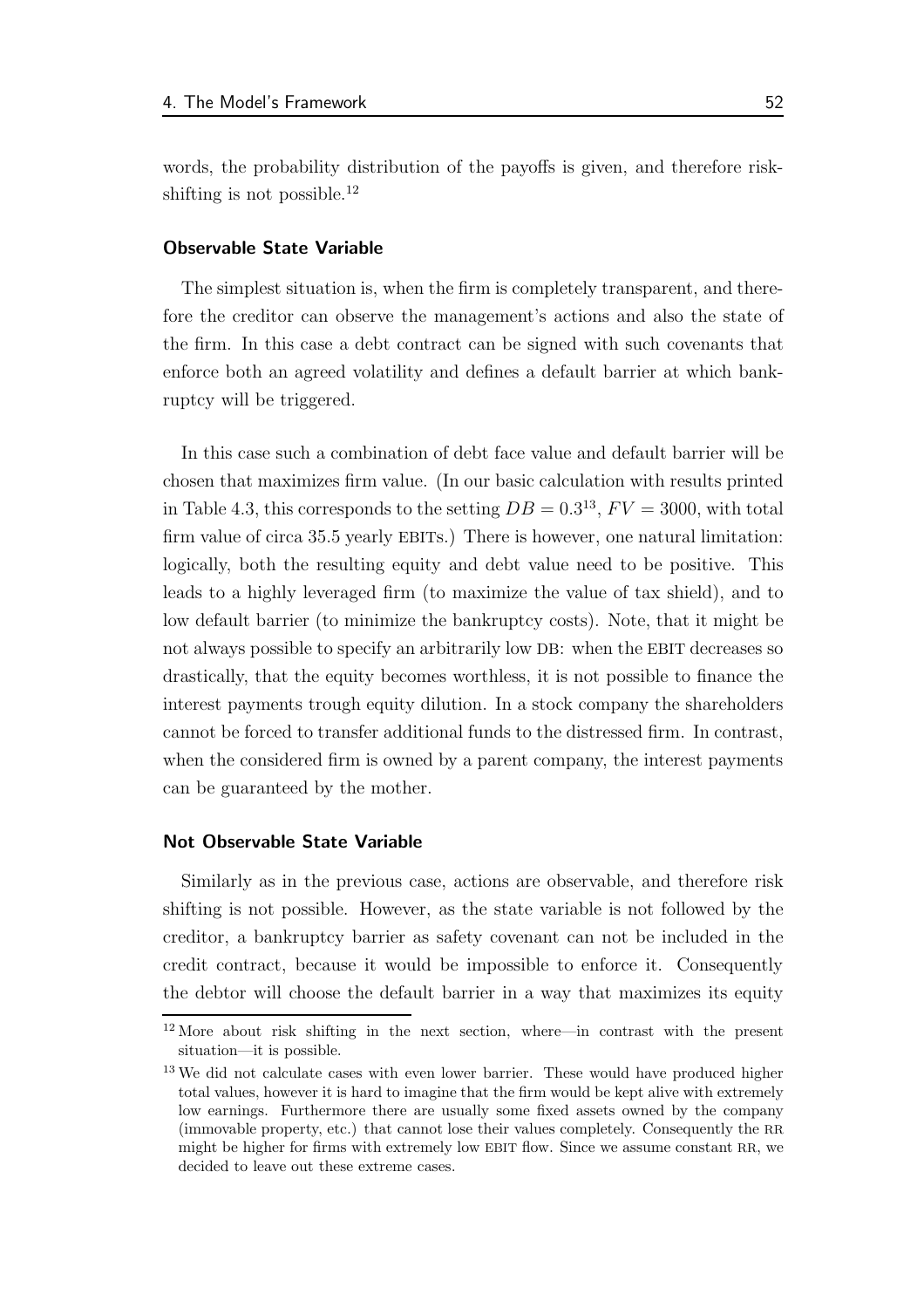holders' value under the given circumstances. This decision is the bottom level of the game tree, and therefore it determines the expected payoffs under certain credit contract parameters. Table [4.2](#page-63-0) shows an equity value matrix for several debt face values calculated using the base parameter setting.<sup>[14](#page-63-1)</sup> As it can seen, the equity holders will choose to default on interest payments when the [EBIT](#page-8-1) will be between 40 and 50% of the coupon rate (bold values in Table [4.2\)](#page-63-0).

<span id="page-63-0"></span>

|          | 0.3  | 0.4      | 0.5      | 0.6  | 0.7  | 0.8  | 0.9  |
|----------|------|----------|----------|------|------|------|------|
| $\theta$ | 3037 | 3037     | 3037     | 3037 | 3037 | 3037 | 3037 |
| 500      | 2618 | 2623     | 2623     | 2619 | 2614 | 2604 | 2593 |
| 1000     | 2233 | 2246     | 2246     | 2234 | 2213 | 2187 | 2151 |
| 1500     | 1881 | 1904     | 1903     | 1881 | 1848 | 1792 | 1727 |
| 2000     | 1558 | 1595     | $1595\,$ | 1562 | 1504 | 1404 | 1281 |
| 2500     | 1264 | 1319     | $1316\,$ | 1257 | 1162 | 1037 | 865  |
| 3000     | 990  | $1063\,$ | 1050     | 971  | 853  | 669  | 477  |
| 3500     | 742  | 837      | 813      | 725  | 563  | 354  | 121  |
| 4000     | 510  | 623      | 610      | 483  | 304  | 73   | 0    |

Table 4.2: Equity values - Basic parameters

Default barrier on the X-axis and debt face value on the Y-axis

As the lender anticipates the borrower's behaviour in the bankruptcy triggering decision, he prices the loan according to this action. We have discussed in Section [4.6.1,](#page-58-3) that the equity holders want to maximize the overall firm value, and so they will choose [FV](#page-8-3) that implies this highest possible value. aut[o4.3](#page-64-0) gives the valuation of this step in the game: the creditor offers loans priced according to the equity holders's default decision, therefore the equity holders' can choose total firm value only within the column specified by the planned (by shareholders) respectively assumed (by bondholders) [DB](#page-8-5). In this case the optimal face value of debt is 2000 for  $DB = 0.4$  and 1500 for  $DB = 0.5$ . The corresponding firm values are  $3400$  and  $3300$  respectively.<sup>[15](#page-63-2)</sup> The resulting total value, equal to 33–34 yearly [EBIT](#page-8-1)s is significantly higher than the unlevered

 $14$  See Table [4.1](#page-54-0)

<span id="page-63-2"></span><span id="page-63-1"></span><sup>&</sup>lt;sup>15</sup> All these values are rounded: as we want to illustrate the decision process, the accurate numbers are not important. In real the [DB](#page-8-5) is one number (between the mentioned 0.4 and 0.5) not an interval, and the [FV](#page-8-3) that corresponds to the maximal firm value given this [DB](#page-8-5) is determined unambiguously as well.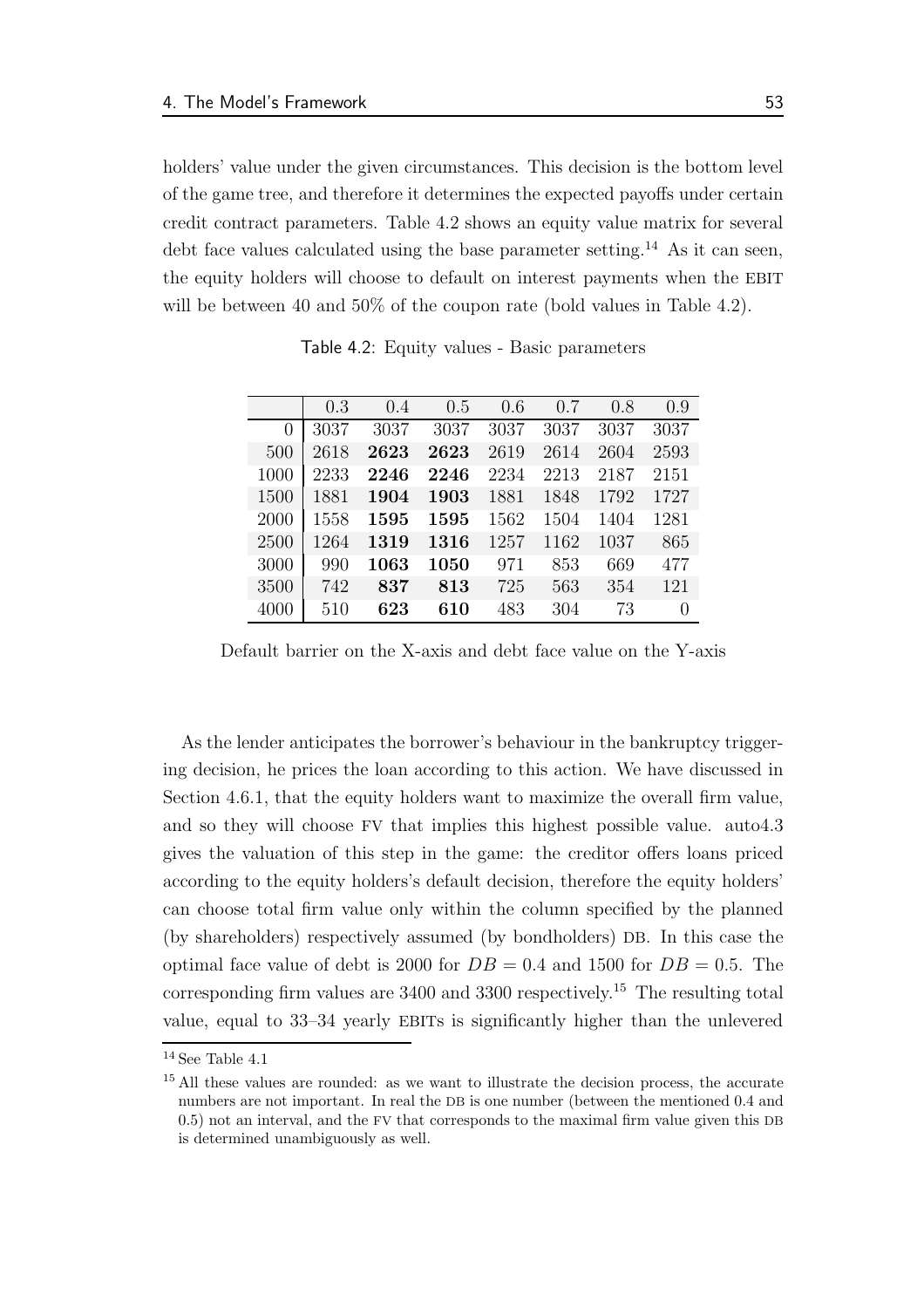<span id="page-64-0"></span>value with 30 [EBIT](#page-8-1)s only. On the other hand, the maximally possible 3550 is not reached due to agency costs caused by asymmetric information.

|                | 0.3  | 0.4  | 0.5  | 0.6  | 0.7  | 0.8  | 0.9  |
|----------------|------|------|------|------|------|------|------|
| $\overline{0}$ | 3037 | 3037 | 3037 | 3037 | 3037 | 3037 | 3037 |
| 500            | 3234 | 3222 | 3207 | 3191 | 3175 | 3156 | 3137 |
| 1000           | 3375 | 3336 | 3292 | 3240 | 3186 | 3133 | 3072 |
| 1500           | 3471 | 3393 | 3306 | 3211 | 3118 | 3010 | 2897 |
| 2000           | 3525 | 3404 | 3270 | 3122 | 2966 | 2778 | 2582 |
| 2500           | 3543 | 3375 | 3173 | 2952 | 2714 | 2463 | 2179 |
| 3000           | 3531 | 3306 | 3029 | 2725 | 2406 | 2057 | 1731 |
| 3500           | 3499 | 3203 | 2839 | 2454 | 2049 | 1632 | 1203 |
| 4000           | 3429 | 3045 | 2613 | 2123 | 1650 | 1147 | 1000 |

Table 4.3: Total firm values - Basic parameters

Default barrier on the X-axis and debt face value on the Y-axis

Paradoxically, the equity holders' ex post effort to increase the value of their claim decreases the total firm value (and so their total payoff) ex ante. This problem can be solved if they manage to ensure the lender, that they will default on their payments when the [EBIT](#page-8-1) truly crosses the [DB](#page-8-5). Such contract requires monitoring with some associated costs, however if these costs are below the agency costs then monitoring should be introduced.

# 4.7.2 Hidden Actions

When the management's actions are not observable, the debtor is able to modify the parameters driving the [EBIT](#page-8-1) flow, and so to change the expected payoffs of the involved parties. More specifically, he is able to shift the risk to the creditor, and consequently to enhance the value of his claim on the creditor's costs. Such behaviour is called risk-shifting or, in a wider sense, moral hazard.

To demonstrate this problem, recall section [2.1,](#page-14-0) where we described how [Merton \(1974\)](#page-84-3) proved that the value of equity in a leveraged firm can be expressed as European call option, and (using put-call parity) the value of debt is equal to a riskless bond with appropriate parameters less the value of a European put option. When the volatility of the asset's value rises, both options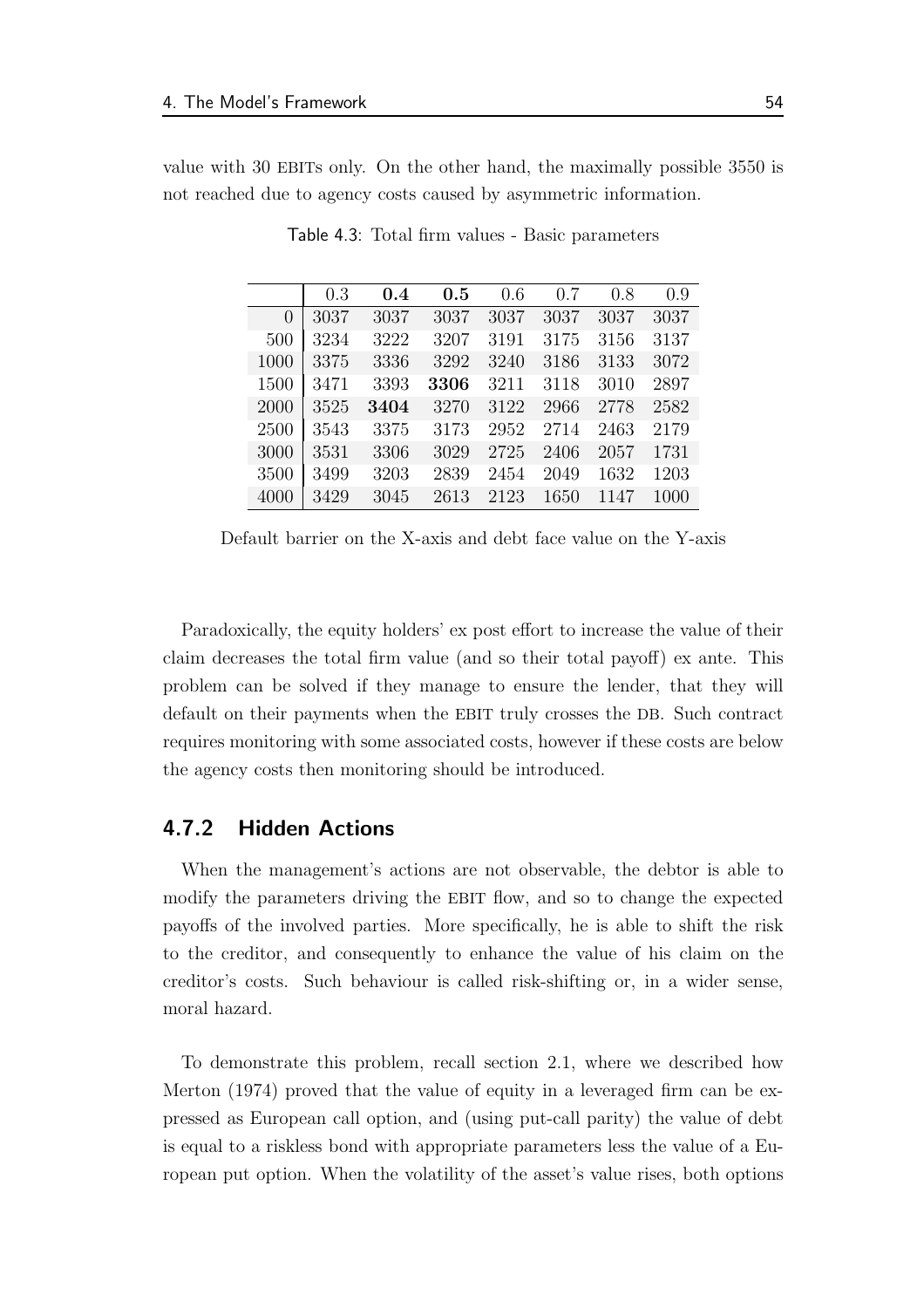become more valuable, and therefore the equity value rises while the debt value declines. This model is valid only when there is no default prior debt maturity (and other assumptions made by [Merton](#page-84-3) hold), however it illustrates the principle of risk-shifting.

To find out whether risk-shifting appears in our model, and if so, what are its consequences, we have run simulations<sup>[16](#page-65-0)</sup> with several different [EBIT](#page-8-1) volatility parameters. With higher  $\sigma$  values we observed the following (see Figure [4.6\)](#page-66-0):

- Equity value was rising, with steeper slopes for lower [DB](#page-8-5) settings. In consequence the equity holders try to increase the [EBIT](#page-8-1) volatility as much as they can, however they have a lower incentive to do so when the [DB](#page-8-5) is higher. This means that if there are some additional costs of higher volatility paid by the equity holders<sup>[17](#page-65-1)</sup>, than they will not set the volatility to such high levels as they would so with lower [DB](#page-8-5).
- Debt value was declining, however this decline was moderate for high [DB](#page-8-5) settings. There are two reasons that support lower losses in debt value: First, and most importantly, default occurs at higher firm value, and therefore the firm has higher residual value after the bankruptcy that is transferred to the creditor. Second, default occurs earlier, therefore the asset value received has a smaller discount.

Probability of default rose.

Total firm value was decreasing due to increased [PD](#page-8-6).

Default barrier chosen by the equity holders was decreasing: their option on the firm's assets become more valuable with the increased volatility.

All of these observations are in line with the conclusions of [Ziegler \(2004\)](#page-85-2), who based his analysis on game theory and gave closed-form results for his model with constant risk-free interest rate. Next we examine how the observability of the instantaneous [EBIT](#page-8-1) affects the credit contract's design and the behaviour of the involved parties.

<sup>16</sup> For some of the results, see [Subsection B.2.2.](#page-92-0)

<span id="page-65-1"></span><span id="page-65-0"></span><sup>&</sup>lt;sup>17</sup> This could be lower expected [EBIT](#page-8-1) growth, or some risk of being exposed, for example.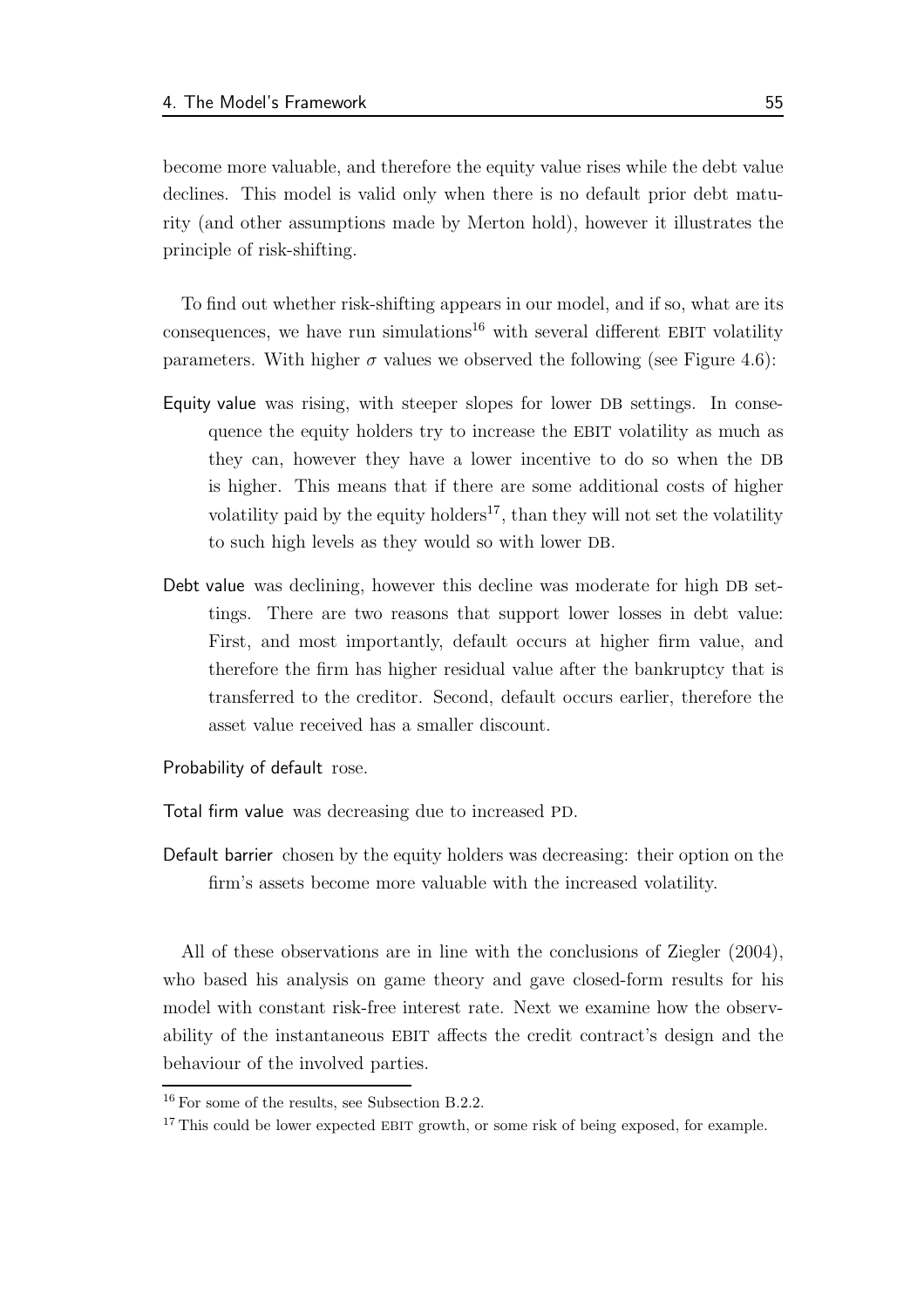<span id="page-66-0"></span>

Figure 4.6: Firm value dependence on  $\sigma$ 

#### Observable State Variable

If the state variable is observable, it is feasible to mitigate the equity holders' risk-shifting incentive by setting a sufficiently high [DB](#page-8-5) as a safety covenant. For a better understanding of the mechanism of this safety covenant we extend the Mertonian parallel of the equity value and a European call option. After the introduction of an exogenous default barrier the European call option is replaced by a down-and-out call barrier option.

Such an option has a similar price as a plain vanilla option if the [DB](#page-8-5) is far below the spot price, and the volatility is not extremely high. However, as the spot price approaches the barrier, the option values begin to significantly differ. Figure  $4.7 \text{ shows}^{18}$  $4.7 \text{ shows}^{18}$  $4.7 \text{ shows}^{18}$  the prices of down-and-out barrier and plain vanilla call options as a function of the volatility, assuming a strike price 1000, barrier 900, constant risk-free interest 3% and time to maturity 1 year. As we can see, the equity holders' incentive to increase the volatility is mitigated when the firm value approaches the [DB](#page-8-5).

<span id="page-66-1"></span><sup>18</sup> Source: author's calculations using Financial Derivatives Toolbox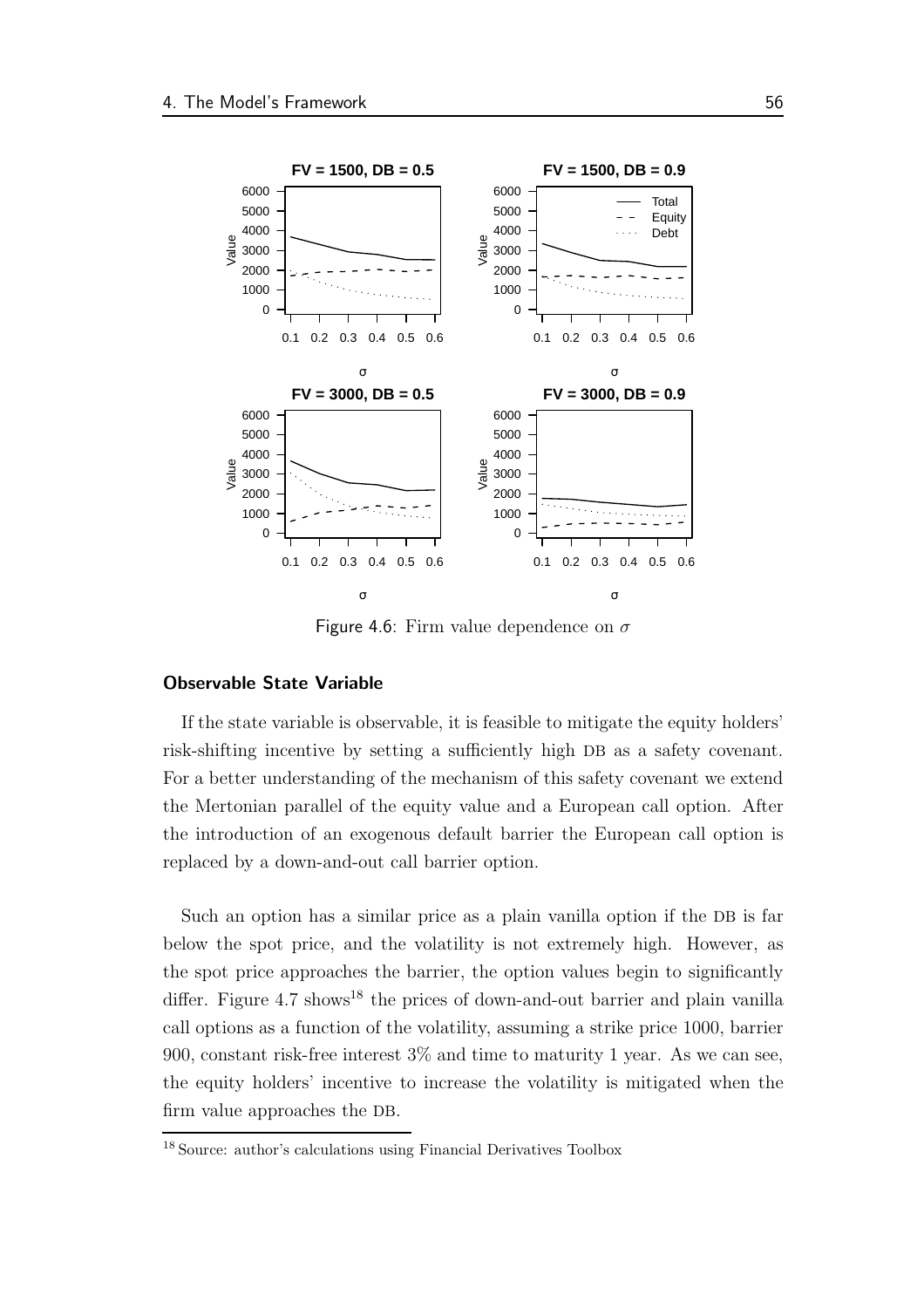<span id="page-67-1"></span>

Figure 4.7: Barrier option price dependency on volatility, barrier 90% of strike

Our model shows a similar behaviour: when the [DB](#page-8-5) is high (80–90% of the coupon rate), the equity value is not increasing significantly with higher volatility. A high [DB](#page-8-5) can be used therefore as a safety covenant in order to avoid risk-shifting. This implies a loan with low [FV](#page-8-3) (about 5 yearly [EBIT](#page-8-1)s in our basic setting; recall Figure [4.4\)](#page-59-0), and consequently results a total firm value of only circa 3150 (31.5 yearly [EBIT](#page-8-1)s). Comparing this number with the theoretical maximum of a fully transparent firm (3550), the losses caused by risk-shifting are equal to the firm's four yearly earnings. Similarly as in the case of not observable state variable, it might pay off to introduce monitoring on the management's actions, and therefore to avoid risk-shifting.

#### Not Observable State Variable

If the state variable is not observable, equity holders will increase the [EBIT](#page-8-1) volatility and default on interest payments later. Since the creditor anticipates such behaviour, he prices the loan with respect to higher expected volatility. Consequently the resulting firm value (as it is depicted in Figure [4.6\)](#page-66-0) is lower than the value of the unlevered firm. The shareholders' ex-post behaviour therefore disables debt financing, and hence making the possible tax benefits unavailable.

# <span id="page-67-0"></span>4.8 Sensitivity on Parameters

In the following section we will investigate the reactions of the model to changes in different parameters. This is important for several reasons: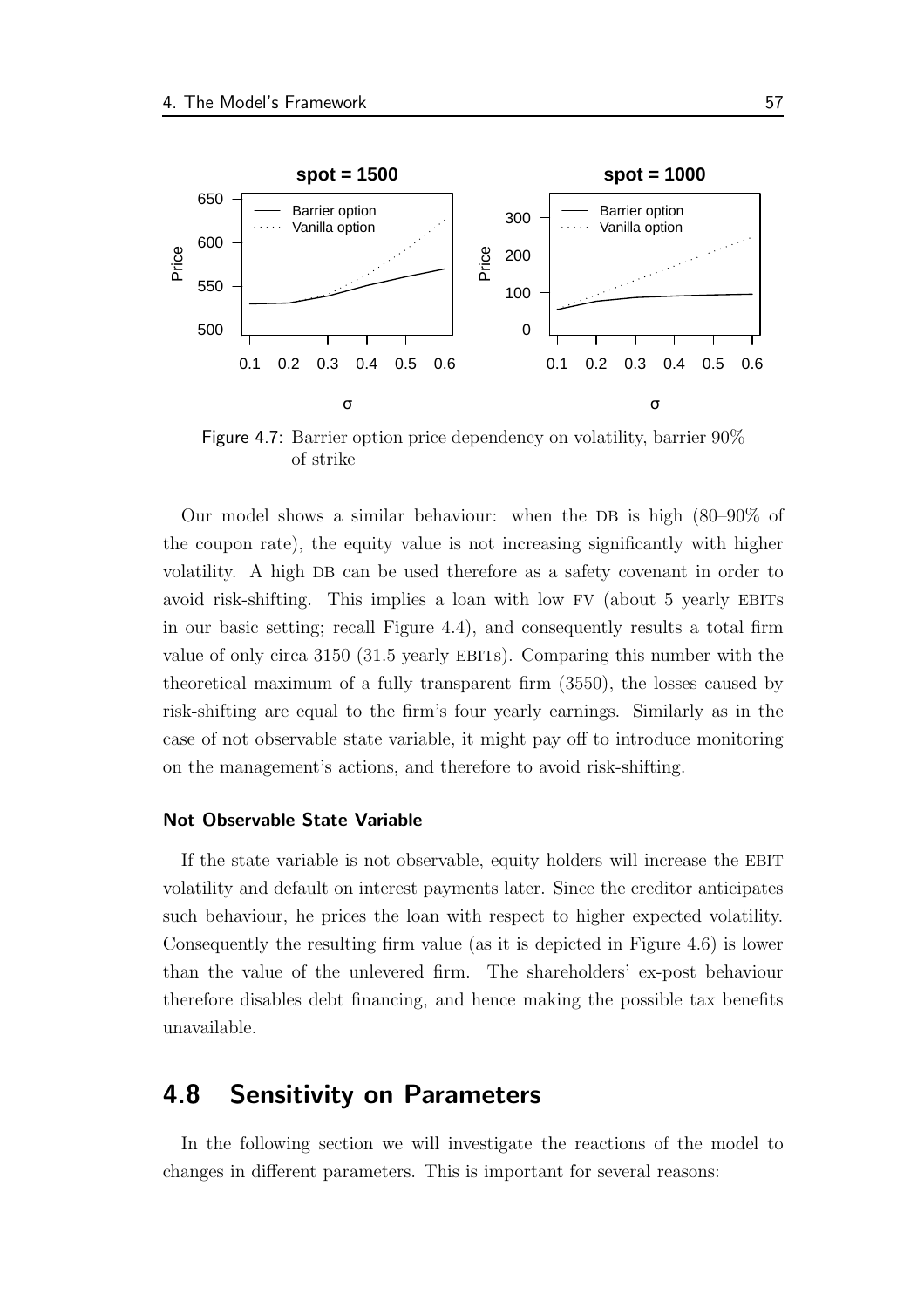First, it helps to understand the model and its implications more properly.

- Second, effects of possible or expected changes in macro environment can be predicted.
- Third, it facilitates to ascertain the equity holders' incentives to change these parameters if it rises their expected payoff. Therefore effective safety covenants can be introduced to avoid risk-shifting and incentive contracts can be developed that mitigate motives to such behaviour.

### 4.8.1 Growth Rate in Face Value of Debt

The growth rate in face value of debt is denoted as the  $\kappa$  parameter, and next to the face value is one of the two exogenously set parameters that determine the interest payments and therefore present their value. To see the influence of  $\kappa$  on the rate of growth in coupon payments recall the formula that determines them:

$$
c(t) = FV_t \cdot r(t) = FV_0 \cdot e^{\kappa t} \cdot r(t)
$$

The only stochastic variable in this equation is  $r(t)$ , therefore using [\(4.2\)](#page-49-2) we can express the expected value of  $c(t)$  as

$$
E[c(t)] = FV_0 \cdot (\gamma + (r(0) - \gamma)e^{-\alpha t}) \cdot e^{\kappa t}
$$

and so

$$
\lim_{t \to \infty} E[c(t)] = FV_0 \cdot \gamma \cdot e^{\kappa t}
$$

The growth rate in expected values of interest payments thus converges to  $\kappa$  as time passes, however in the early years it is dependent on the initial risk-free interest rate level: with rate below the long term average  $(\gamma)$  the growth in expected interest payments is higher and vice versa. A precise calculation can be found in the appendix, Section [A.1.](#page-86-0)

The value of  $\kappa$  also influences the probability of default: it occurs when

$$
\delta_t \leq \overline{DB} \cdot \overline{FV_0} \cdot e^{\kappa t} \cdot r(t)
$$

holds for the first time (as both sides are continuous, equality can be used as well). Assuming constant  $r(t) = r$ , the probability of default is<sup>[19](#page-68-0)</sup>:

<span id="page-68-0"></span><sup>19</sup> For the derivation of this result see [A.2](#page-86-1)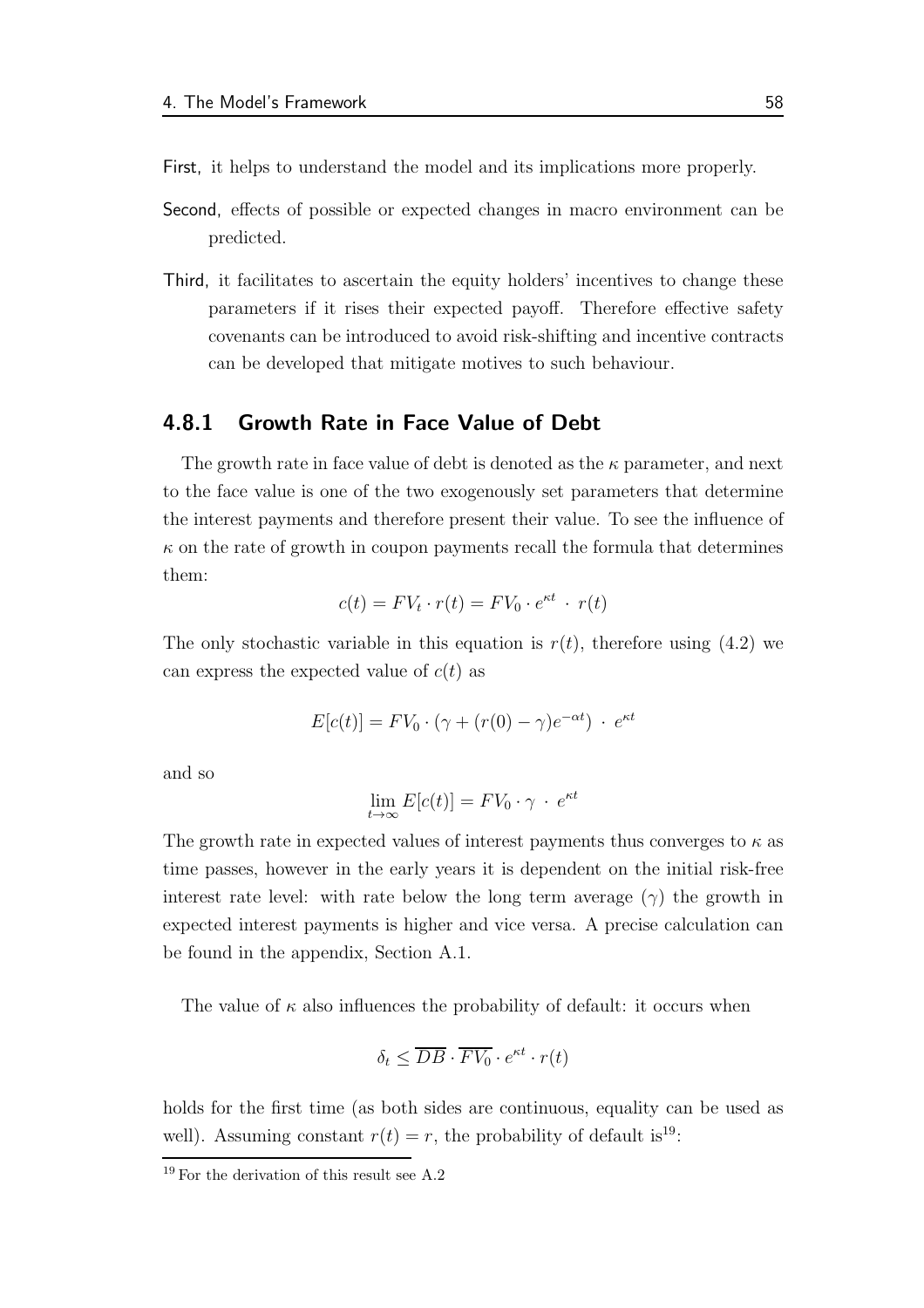<span id="page-69-0"></span>
$$
P\{\tau_b < \infty\} = \begin{cases} 1 & \text{if } \mu - \frac{\sigma^2}{2} \le \kappa \\ \exp\left[-2\hat{\mu}\hat{b}\right] & \text{if } \mu - \frac{\sigma^2}{2} > \kappa \end{cases} \tag{4.6}
$$

where

$$
\hat{b} = -\frac{\ln\left(\overline{DB} \cdot \overline{FV_0} \cdot r/\delta_0\right)}{\sigma}
$$

$$
\hat{\mu} = \frac{\left(\mu - \frac{\sigma^2}{2} - \kappa\right)}{\sigma}
$$

and  $\tau_b$  is the time of default.

As equation [\(4.6\)](#page-69-0) shows, default is sure if  $\mu - \frac{\sigma^2}{2} \leq \kappa$  and is otherwise increasing in the [DB](#page-8-5), initial face value of debt, volatility and growth rate in face value of debt,  $\kappa$ .

On the other hand it seems to be reasonable to keep  $\kappa$  above some level: as the [EBIT](#page-8-1) and the total firm value are supposed to growth at a rate  $\mu$ , the leverage ratio is expected to decline for  $\kappa < \mu$ . Since the equity value, debt value and total firm value are homogeneous function of degree one with respect to the instantaneous [EBIT](#page-8-1), the optimal proportion of [EBIT](#page-8-1) to debt face value is constant. The question is, what is the breakpoint of  $\kappa$  at which the gain from smaller expected distance to optimal leverage in the future is offset by increased probability of bankruptcy.

<span id="page-69-1"></span>

Figure 4.8: Firm value dependence on  $\kappa$ ,  $DB = 0.3$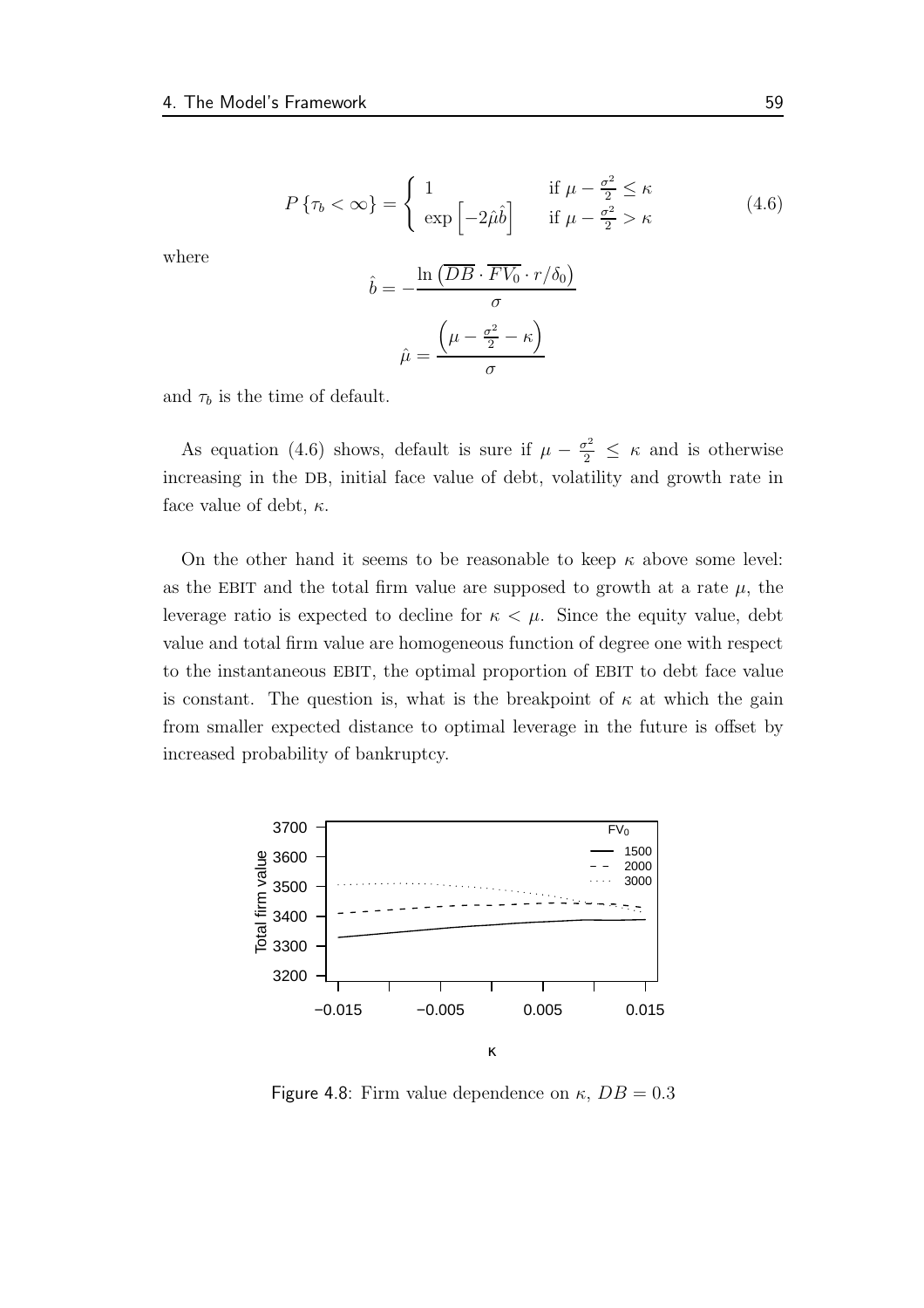<span id="page-70-0"></span>

Figure 4.9: Firm value dependence on  $\kappa$ ,  $DB = 0.5$ 

We have run simulations in order to see the effect of changes in the  $\kappa$  parameter in our model. The results are consistent with the theoretical calculations and our expectations. Figures [4.8](#page-69-1) and [4.9](#page-70-0) illustrate the evolution of the firm value as  $\kappa$  changes for two different [DB](#page-8-5)s and three different initial [FV](#page-8-3)s. As it noticeable, the  $\kappa$  maximizing total firm value is lower for higher [DB](#page-8-5) and higher initial [FV](#page-8-3). This means that when the other parameters are increasing the probability of default it is optimal to offset this by lower  $\kappa$  value. Consequently, for companies with high probability of default (due to high leverage, default barrier, volatility or any other factors) it pays off to establish a sinking fund.

# 4.8.2 Tax Rate

Debt financing in our model exists only because of the presence of a positive corporate tax: $^{20}$  $^{20}$  $^{20}$  interest payments are not taxed, and therefore debt financing creates a tax shield that increases the value of the firm. Consequently a higher tax rate implies an incentive for higher debt issue in order to reduce tax payments. The other natural effect of a higher tax is decrease in overall firm value. Even if the increase in tax payments is compensated by lower leverage (or by changing other parameters), the maximum firm value is lower in situations with higher corporate tax.<sup>[21](#page-70-2)</sup>

<span id="page-70-1"></span><sup>&</sup>lt;sup>20</sup> However, there might be other reasons for preferring debt financing to equity issue. An important example is the situation when the current owner wants to keep his full control over the company, however he has not enough funds to finance the ongoing or new projects.

<span id="page-70-2"></span><sup>&</sup>lt;sup>21</sup> This statement can be easily proved: consider a firm with optimized parameters in a country with some given tax rate. If the tax rate suddenly decreases, the firm becomes more valuable due to the reduced tax burden. Later, when the firm optimizes its parameters for the new tax environment, the firm value will not be lower than without optimization.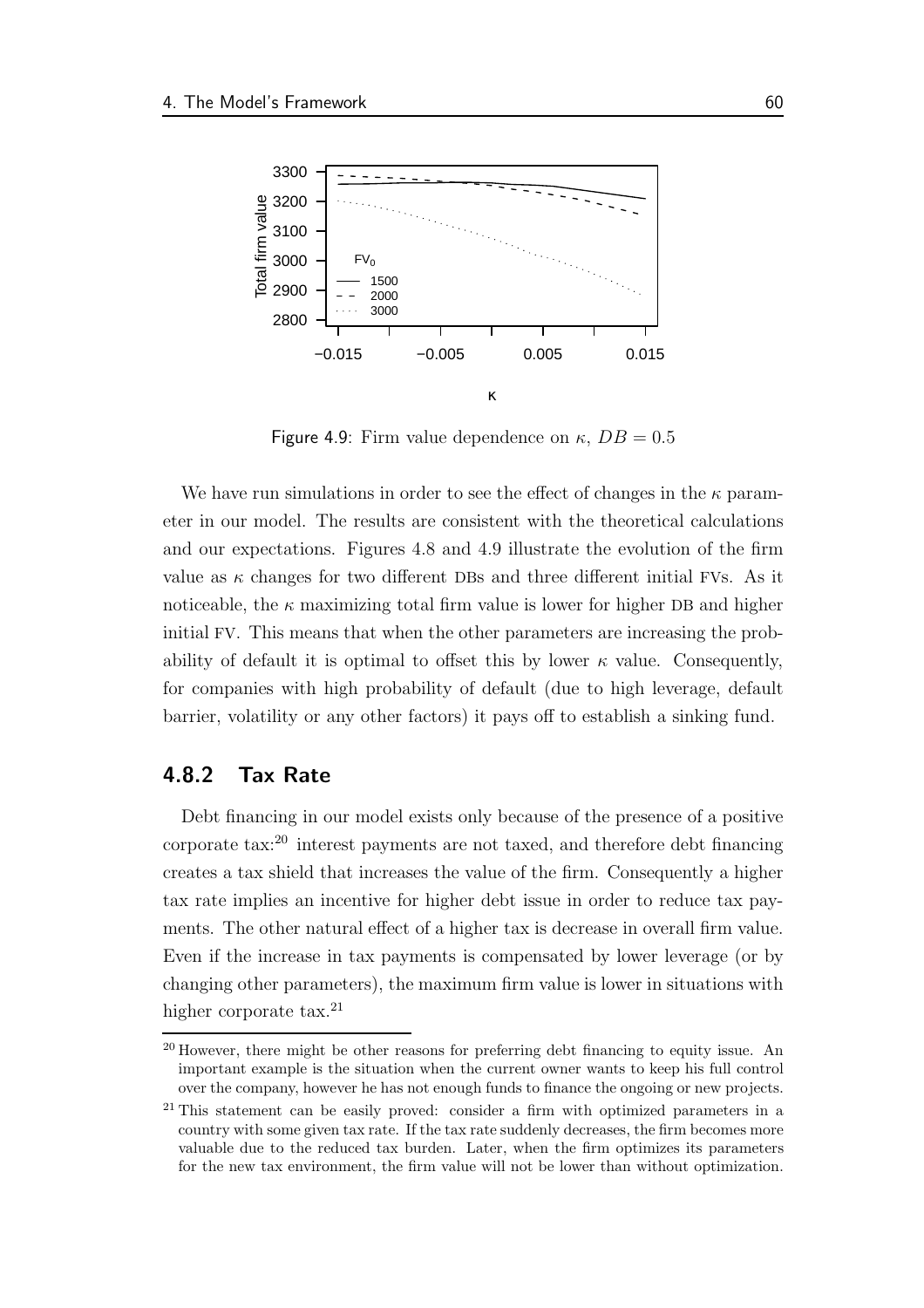<span id="page-71-0"></span>

Figure 4.10: Firm value dependence on tax rate

Figure [4.10](#page-71-0) depicts the sensitivity of firm, debt and equity values on the rate of corporate tax. The top chart suggests, that the results are in line with the theoretical expectations. The [FV](#page-8-3) maximizing the firm value is increasing in the tax rate, whilst the maximal firm value decreases with higher tax. The bottom chart shows how the values of the involved parties react on a change in the corporate tax for different [DB](#page-8-5)s. As it was demonstrated in Section [4.7,](#page-61-0) the peak in the equity value curve determines the bankruptcy level chosen by the debtor. This [DB](#page-8-5) level is the same for both tax rates, and therefore the bankruptcy decision is not affected by the tax burden. This is an important reason, since the probability of default is not affected by a change in corporate tax rate, and therefore leaves the debt value unaffected. According to this, the debt is priced independently on the tax burden, as the debt value is the same for given [FV](#page-8-3) and [DB](#page-8-5). This is the reason why there is just one curve for debt.

According to this two-step procedure the maximal possible value of a firm with lower tax rate needs to be higher.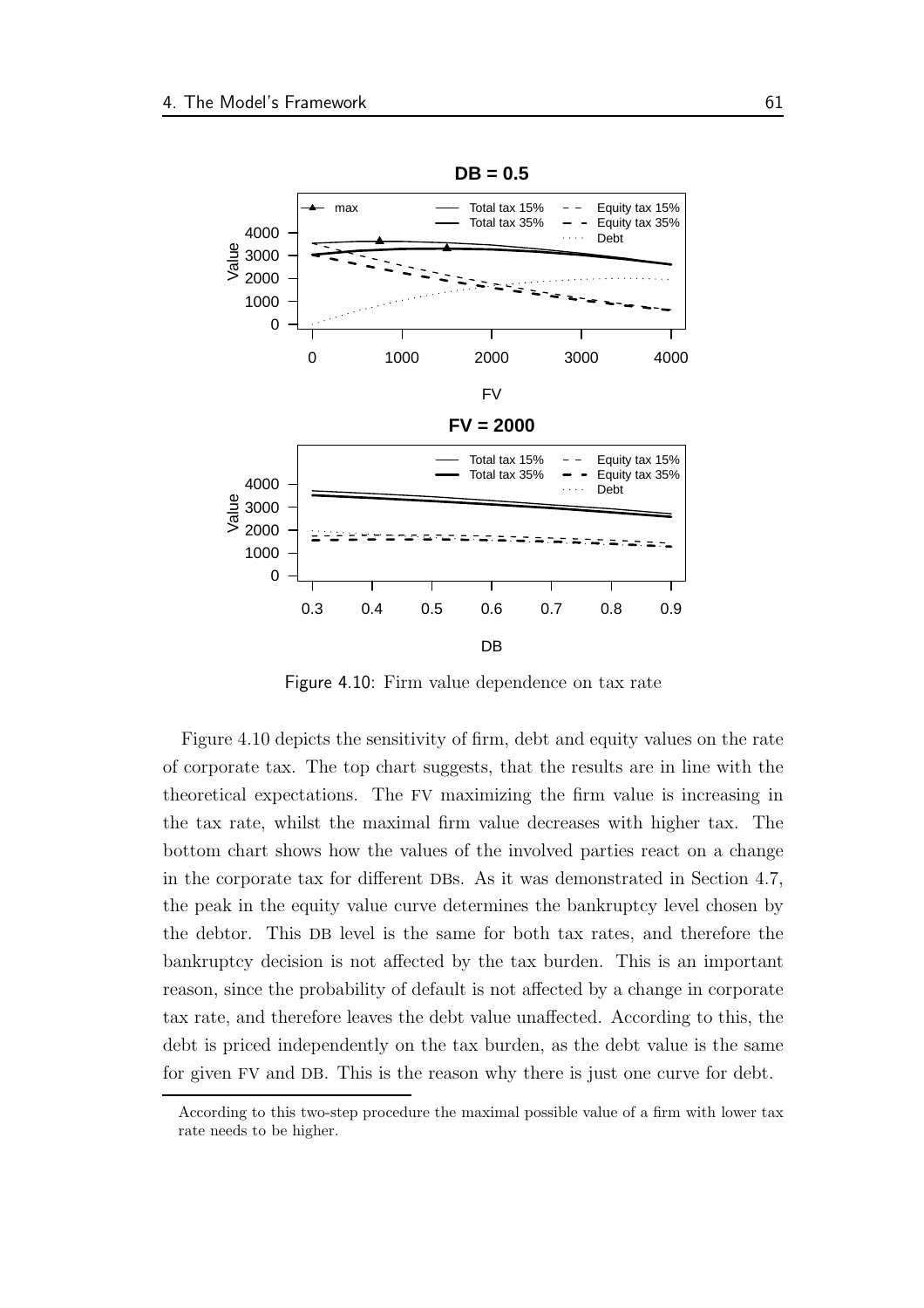#### <span id="page-72-2"></span>4.8.3 Recovery Rate

In traditional models<sup>[22](#page-72-0)</sup> the Recovery Rate  $(RR)$  $(RR)$  $(RR)$  represents the fraction of firm value that remains to the owners after the the costs of a bankruptcy are booked. In our case, however, it is more convenient to define [RR](#page-8-0) as a multiple of the yearly [EBIT](#page-8-1) at the moment of default in order to simplify the calculations. This can be done without the loss of generality, as our [RR](#page-8-0) can be easily transformed to the classical one: the asset value is equal to the value of an unlevered firm, what is calculated in our simulations as an [EBIT](#page-8-1) multiple. For example, our basic set-up has unlevered equity value 30 yearly [EBIT](#page-8-1)s (see Table [4.2\)](#page-63-0), therefore  $RR = 5$ ,  $RR = 10$ , and  $RR = 20$  corresponds to "classical" recovery rate of 17%, 33%, and 66% respectively.

Since we assume no [APR](#page-8-2) violations, the bankruptcy costs are born solely by the debt holders, similarly as in [Leland](#page-84-0)'s [\(1994](#page-84-0)) model. Consequently the value of the share holders' claim is independent on the [RR](#page-8-0) whereas the debt and so the total value are increasing in [RR](#page-8-0).

Since equity holder's bankruptcy decision is not affected by the [RR](#page-8-0) (as the value of their claim is independent on [RR](#page-8-0)), we will not deal with changing [DB](#page-8-3) for different [RR](#page-8-0)s. On the contrary, the firm value is dependent of the [RR](#page-8-0), and so [FV](#page-8-4) that maximizes its might be sensitive as well. To find out the optimal debt ratio dependence on the [RR](#page-8-0) we have simulated firms with three different (5,10, and 20) recovery rates, all other variables leaving unchanged. The obtained values are plotted on Figure [4.11,](#page-73-0) with maximal firm values visualised. According to the calculated results, the optimal debt ratio declines as the [RR](#page-8-0) decreases. This is an intuitive outcome: the expected costs of default are decreasing in the [RR](#page-8-0), and therefore (leaving the tax rate constant) the optimal [FV](#page-8-4) shifts to higher levels.

#### <span id="page-72-1"></span>4.9 Initial Interest Rate Level

An important advantage of the introduced mean-reverting interest rate environment is, that it can deal with a risk-free interest rate that is not on its long-term average  $(\gamma)$ . In such case the interest rate is expected to return to  $\gamma$ , however, this takes some (random) time. In models with constant interest

<span id="page-72-0"></span><sup>22</sup> For example those presented in Chapter [2.](#page-13-0)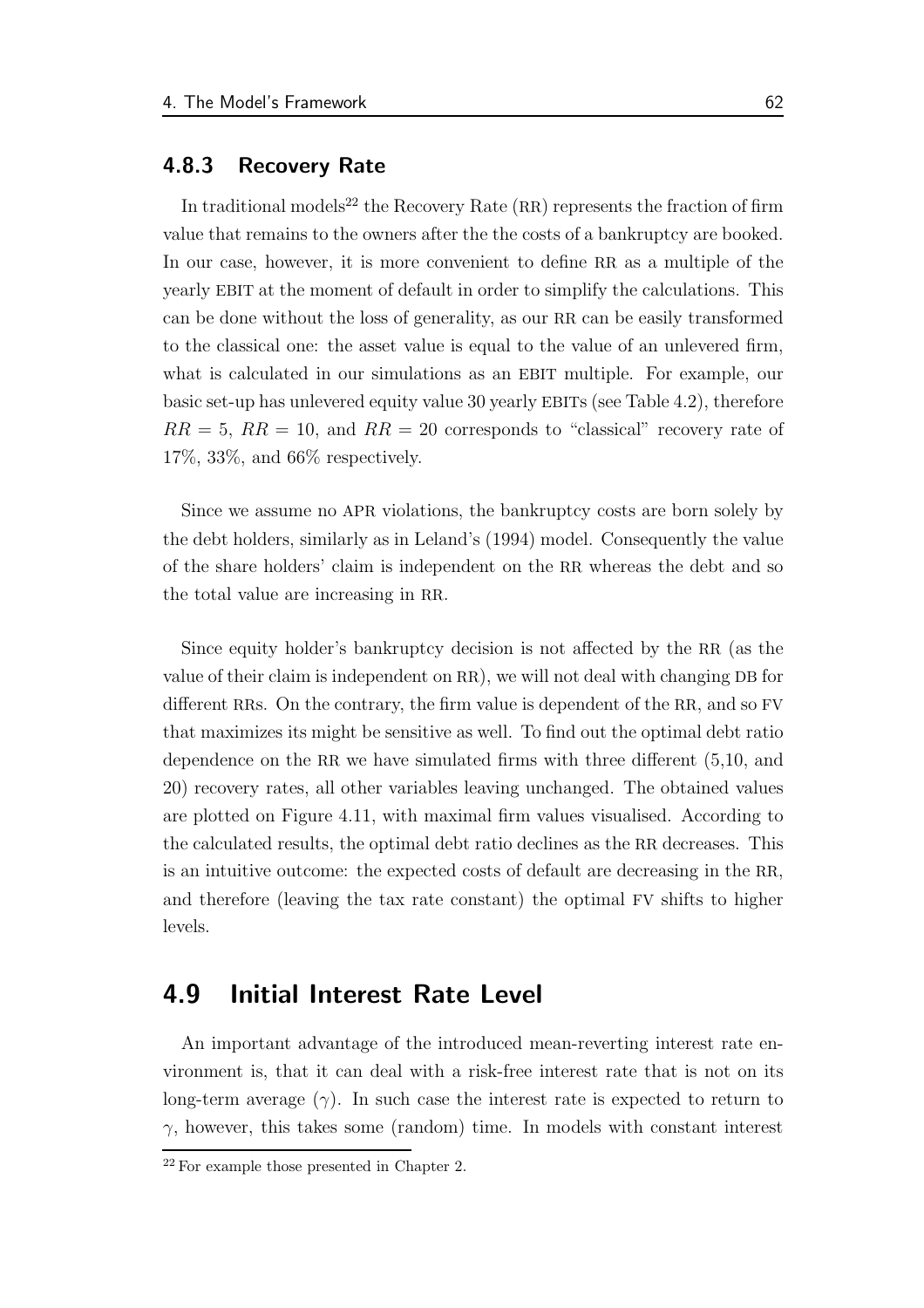<span id="page-73-0"></span>

**DB = 0.4**

Figure 4.11: Firm value dependence on Recovery rate,  $DB = 0.4, 0.6$ 

FV

0 1000 2000 3000 4000

rate it is not possible to cover this situation. With a stochastic interest rate model though, it is just a question of different initial value  $r(0)$  in the [SDE](#page-8-5) [\(4.1\)](#page-48-0). Furthermore, the effects of exogenous changes in this initial level can be examined. These exogenous changes in the risk-free interest rate correspond to the decisions of the central bank, and therefore we are able to predict the effects of the monetary policy on microeconomical level.

To see the effects of changes in the initial interest rate, we have run calculations with  $r(0) = 1\%, r(0) = 3\%,$  and  $r(0) = 5\%.$  Figure [4.12](#page-74-0) demonstrates the obtained results for two different [FV](#page-8-4)s. The tick lines show the total firm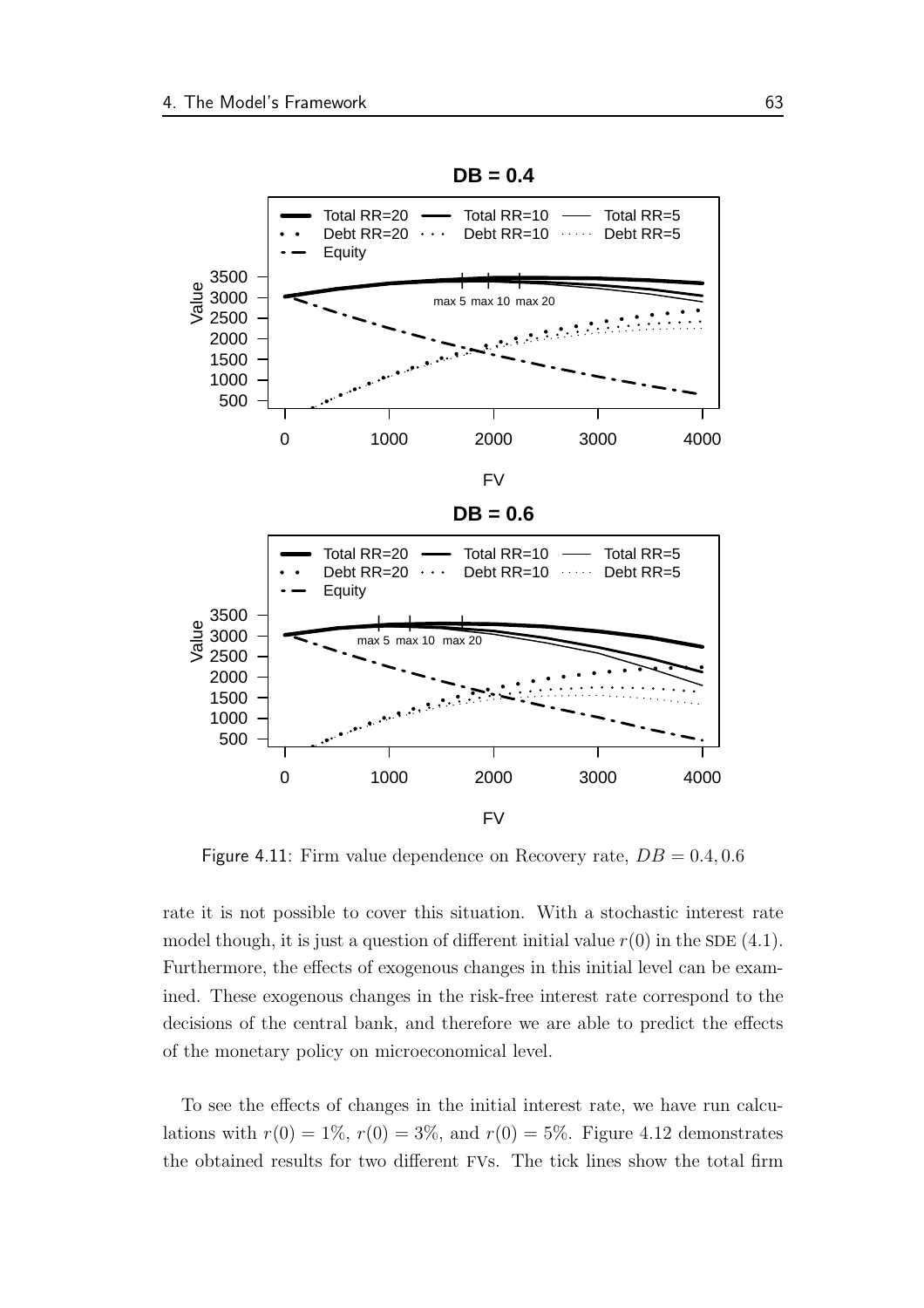<span id="page-74-0"></span>

Figure 4.12: Firm value dependence on initial interest rate

value dependence on the [DB](#page-8-3) for three different initial interest rate levels. The gap between these lines represent the loss—ceteris paribus—when the interest rate suddenly increases to the next examined level. This drop in firm value is caused by two factors: higher discount for all future earnings and increased [PD](#page-8-6) due to higher interest payments.[23](#page-74-1) The mentioned gap is a sum of declines in equity and debt value, and therefore we can divide this area to distinguish the losses of the two involved parties.<sup>[24](#page-74-2)</sup>

<span id="page-74-1"></span><sup>&</sup>lt;sup>23</sup> Higher interest payments imply higher [DB](#page-8-3) in absolute terms. The DB of the x axis on Figure [4.12](#page-74-0) is a ratio of the instantaneous interest payments.

<span id="page-74-2"></span> $^{24}$  For the calculated debt and equity values, see [Subsection B.2.1.](#page-90-0)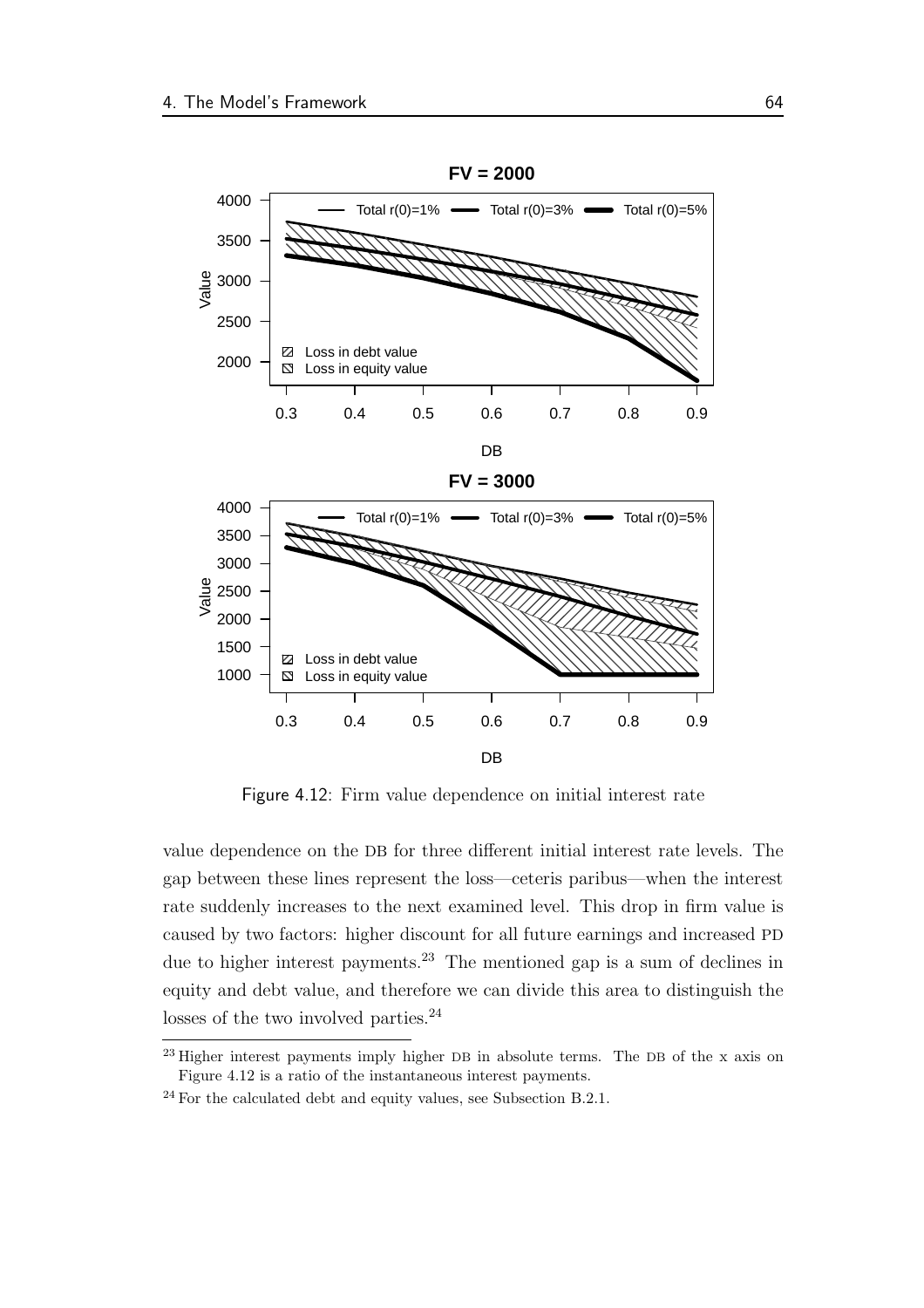For a better understanding of the forces driving these changes, we have plot-ted the [PD](#page-8-6) in the first  $50 \text{ years}^{25}$  $50 \text{ years}^{25}$  $50 \text{ years}^{25}$  and the mean times of defaults happened before year 50 (E[ $\tau$ ]  $\tau$  < 50], where  $\tau$  is the time of default, as usually). As it can be seen on Figure [4.13,](#page-75-1) both the [PD](#page-8-6) and the expected time of default seem to be insensitive to changes in the initial interest rate, when the [FV](#page-8-4) and the [DB](#page-8-3) are low.<sup>[26](#page-75-2)</sup> On contrary, when the default probability is high due to other parameters, both [PD](#page-8-6) and  $E[\tau]$  become sensitive to initial interest rate movements.

<span id="page-75-1"></span>

Figure 4.13: [PD](#page-8-6) and default time dependence on initial interest rate

A larger fraction of the firm losses is booked by the equity holders (recall Figure [4.12\)](#page-74-0). Their claim is depreciated by the factors that affect the firm value (i.e. higher discount of future income and increased [PD](#page-8-6)), and also by one additional: higher interest paid out to debt holders.

We can see that the debt value is insensitive to changes in initial interest rate, when the probability of early default is close to zero due to low [FV](#page-8-4) and [DB](#page-8-3). Our conclusion is, that increased coupon payments perfectly offset higher discount on future cash flows.<sup>[27](#page-75-3)</sup> Consequently the only factor that decreases

<span id="page-75-0"></span><sup>25</sup> It is mentioned in Section [4.6](#page-57-0) where this 50 comes from. Also we saw on Figure [4.1,](#page-50-0) that the effect of different initial interest rate disappears in circa 10 to 15 years, therefore it is sufficient to deal with defaults in the first 50 years only.

<span id="page-75-2"></span> $26$  A more precise description would be, that the difference of these values is below the level of significance.

<span id="page-75-3"></span><sup>&</sup>lt;sup>27</sup> For  $\kappa = 0$  this is intuitive: the defaultable corporate bond can be represented as a risk-free bond with the same parameters minus the expected losses caused by default. Since the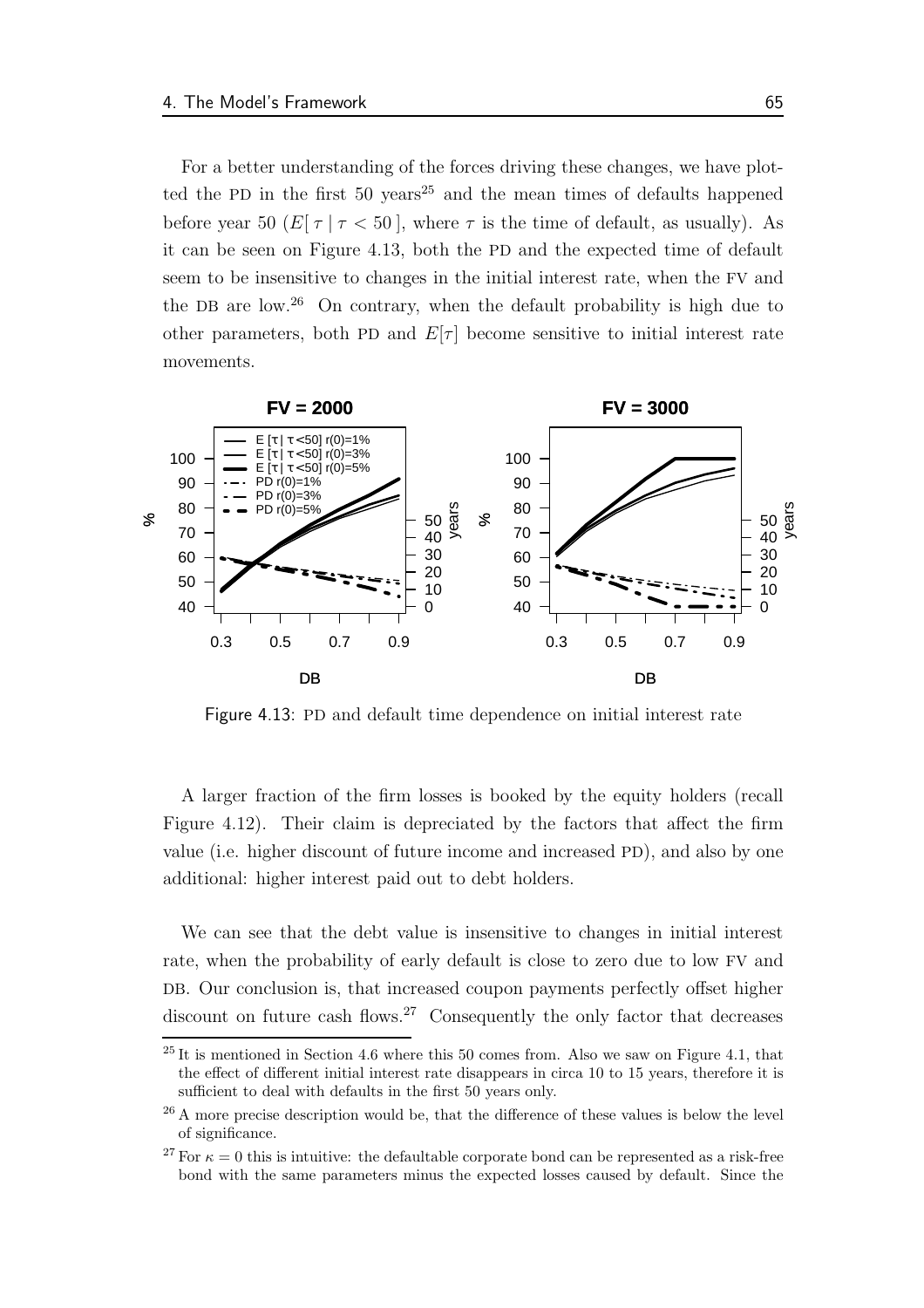the bond's value is the increased default probability and its earlier expected occurrence.

Note, that this section explains how the central bank's interventions work. In economical downturn the monetary policy can support the companies by targeting a lower short-term rate. This increases the value of both traded and non-traded assets, reduces the number of defaults, and supports debt financing through the decrease of interest paid on the outstanding principal. The latter is favoured by two factors: the risk-free interest is low, and the risk-premium drops due to lower [PD](#page-8-6). On the contrary, an overheated can be cooled down with higher risk-free interest.

## <span id="page-76-1"></span>4.10 Comparison of Stochastic and Deterministic Default Barrier

Stochastic risk-free interest rate and [DB](#page-8-3) are the two features of our model that distinguish it from other [EBIT](#page-8-1)-based works [\(Goldstein](#page-83-0) et al. [2001;](#page-83-0) [Broadie](#page-82-0) et al. [2007](#page-82-0)). The contribution of a stochastic interest rate is intuitive: a constant or deterministic risk-free rate is hardly acceptable. Its usefulness was presented also in Section [4.9,](#page-72-1) where our model have easily dealt with different initial interest rate levels and it was able to predict the implications of such macrolevel shocks. The benefits of a stochastic [DB](#page-8-3) were however not proved. In the description of the [DB](#page-8-3) for our model (see Section [4.5.1\)](#page-55-0) we mentioned why banks might prefer a [DB](#page-8-3) that is dependent on the interest rate. We saw however, that it is not the bank who sets the default triggering level: it is the debtor or it is specified in the debt contract, that is designed by both parties.

In order to examine whether it is correct to base our model on stochastic [DB](#page-8-3) we simulated two firms with identical parameters<sup>[28](#page-76-0)</sup> but different [DB](#page-8-3) settings: one stochastic, driven by the instantaneous risk-free interest rate, and one deterministic [DB](#page-8-3), dependent only on  $FV_t$ .

price of a riskless bond that pays continuous interest is always equal to its face value, it is not dependent on the current interest rate.

<span id="page-76-0"></span><sup>&</sup>lt;sup>28</sup> These parameters were the same as in the basic setting, with the exception of lower recovery rate (5 yearly [EBIT](#page-8-1)s), and higher correlation between the [EBIT](#page-8-1) and interest rate processes  $(\rho = 0.5)$ . These modifications were made in order to make the results more sensible on the selection of the [DB](#page-8-3). Furthermore the number of iterations was doubled to increase the significance of small deviations between the two settings.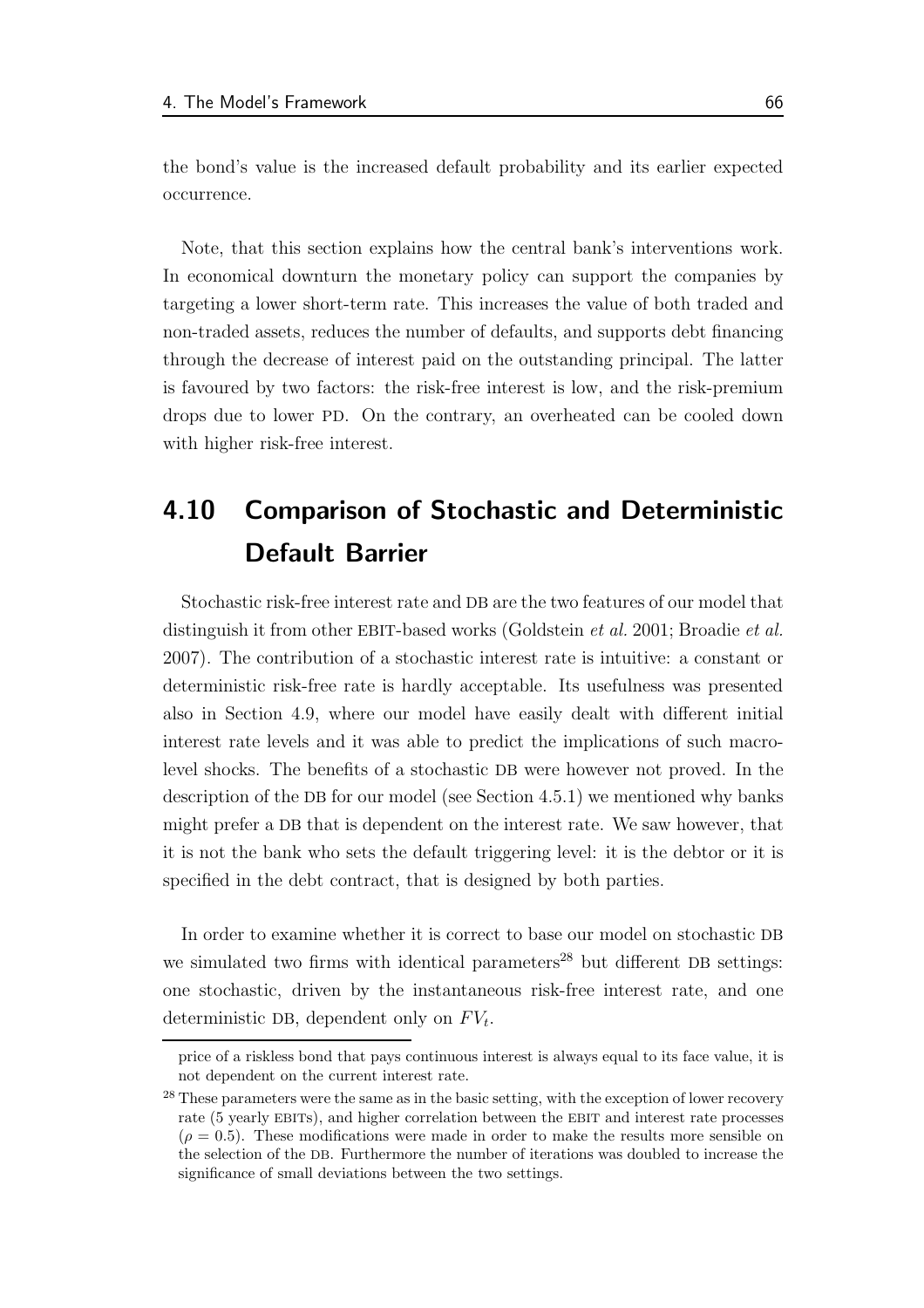<span id="page-77-0"></span>

Figure 4.14: Stochastic vs. Deterministic [DB](#page-8-3)

The default triggering levels were therefore set to  $FV_t \cdot r(t) \cdot DB$  in the stochastic case and to  $FV_t \cdot \gamma \cdot DB$  in the deterministic case, where  $DB > 0$ is the same variable in both cases. Figure [4.14](#page-77-0) visualizes the comparison of results obtained by stochastic and deterministic [DB](#page-8-3) setting. For the first sight it is apparent that the total firm value is higher when the [DB](#page-8-3) is defined as a deterministic function.

To understand the reason of this better performance, let us take an example macro-level shock. Assume a firm with our basic parameters, that is near the defined [DB](#page-8-3) with the parameter  $DB = 0.3$ : set the [EBIT](#page-8-1) to  $\delta_t = 100$ , the Face Value of debt to  $FV_t = 10,000$  and the risk-free interest rate to  $r(t) = 3\%$ . The default triggering level is in both cases 10, 000 $\cdot$ 0.03 $\cdot$ 0.3 = 90, as  $r(t) = \gamma = 0.03$ . Now take a jump in the W Wiener process, so that  $dW_t = 1$  for a very short time frame, that is dt is close to zero. Using  $(4.1)$  and  $(4.4)$  we can calculate the changes in the earnings and the interest payments: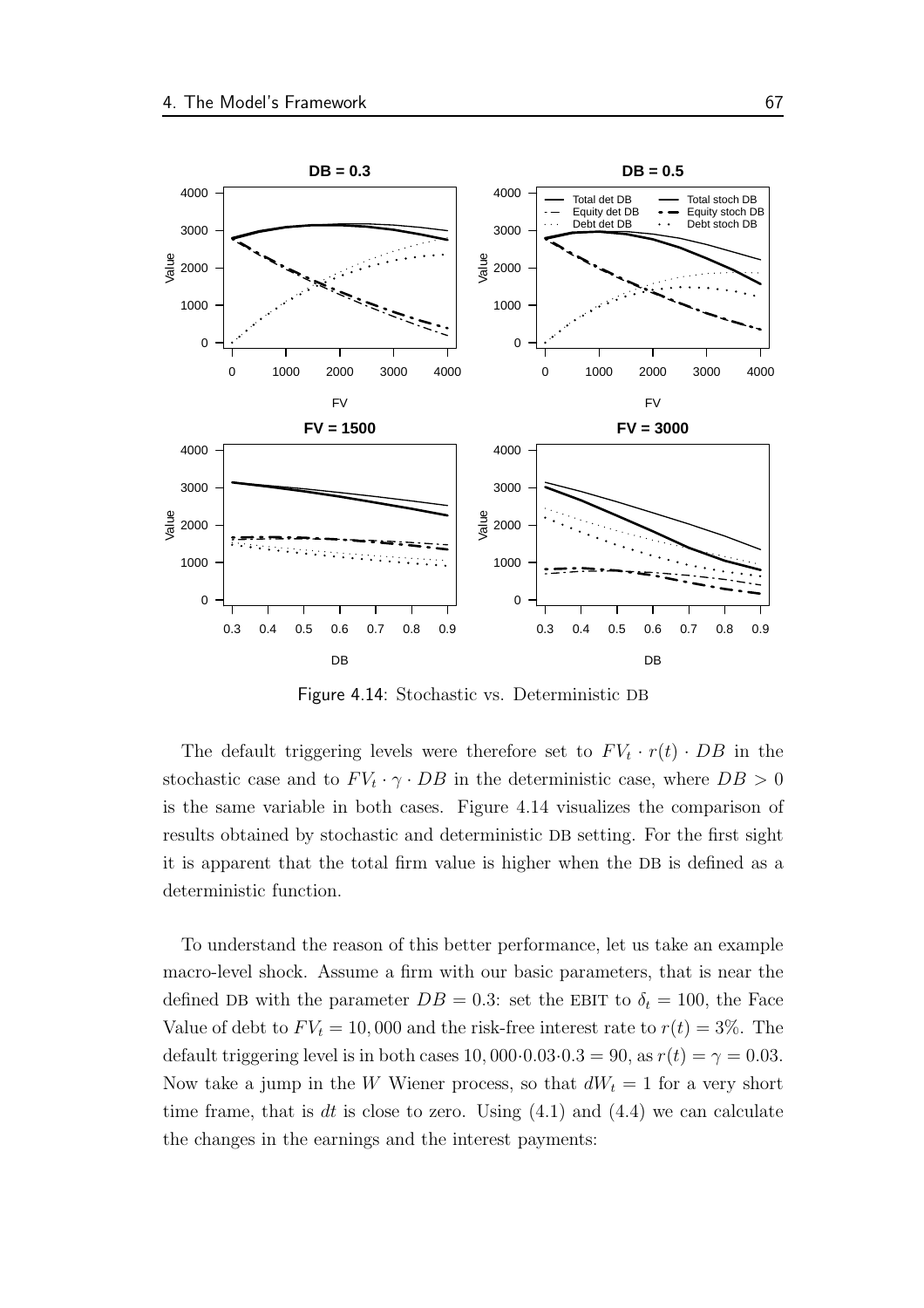$$
dr = \alpha(\gamma - r)dt + \sigma_r dW_t = 0 + 0.005 \cdot 1 = 0.005
$$

and

$$
d\delta_t = \delta_t(\mu dt + \sigma dX_t) = 100 \cdot (0 + 0.2 \cdot dX_t),
$$

as  $dt \approx 0$ . Using  $X_t = \rho W_t + \sqrt{(1 - \rho^2)} Z_t$  we can write

$$
d\delta_t = 100 \cdot 0.2 \cdot (\rho dW_t + \sqrt{(1 - \rho^2)} dZ_t).
$$

Knowing that  $E[dZ_t] = 0$ , we obtain the expected change in the [EBIT](#page-8-1) process:

$$
E[d\delta_t] = 100 \cdot 0.2 \cdot 0.2 \cdot 1 = 4
$$

If this shock was positive, the new interest rate is 3.5%, and therefore the stochastic default triggering level increases to  $10,000 \cdot 0.035 \cdot 0.3 = 105$ . The [EBIT](#page-8-1) grows to  $104<sup>29</sup>$  $104<sup>29</sup>$  $104<sup>29</sup>$  as we calculated, and consequently default occurs with stochastic [DB](#page-8-3), whereas it does not occur with deterministic [DB](#page-8-3) that remains at level 90, independently on the interest rate.

A macro-shock with the same magnitude, but opposite direction produces  $\delta_t = 96$  and stochastic default barrier level of 75, using similar calculations as above. Therefore there is no default neither with stochastic nor with deterministic [DB](#page-8-3).

A deterministic [DB](#page-8-3) therefore softens the default triggering bound, and hence increases the firm value. The problem is however, that when the primitive variable is not observable<sup>[30](#page-78-1)</sup>, default is triggered by the equity holders in a way to maximize the value of their claim. Recall Figure [4.14:](#page-77-0) a stochastic [DB](#page-8-3) bears higher equity value for barrier ratios below 0.5. Since the equity-maximizing [DB](#page-8-3) is below 0.5 (as we have seen in Sections [4.6.2](#page-60-0) and [4.7\)](#page-61-0), the equity holders will prefer triggering default according to a stochastic barrier. In fact this is a logical conclusion: the situation of the overall economy, as well as the size of the interest payments is taken into account.

<span id="page-78-0"></span> $^{29}$  It is expected to grow to 104. However, as the considered time interval approaches to zero, the grow will converge to 4 independently on the realization of  $Z_t$ .

<span id="page-78-1"></span><sup>30</sup> As it was discussed in Section [4.7,](#page-61-0) observable primitive variable implies low default triggering level. Consequently there is insignificant difference in the values produced by the two [DB](#page-8-3) types.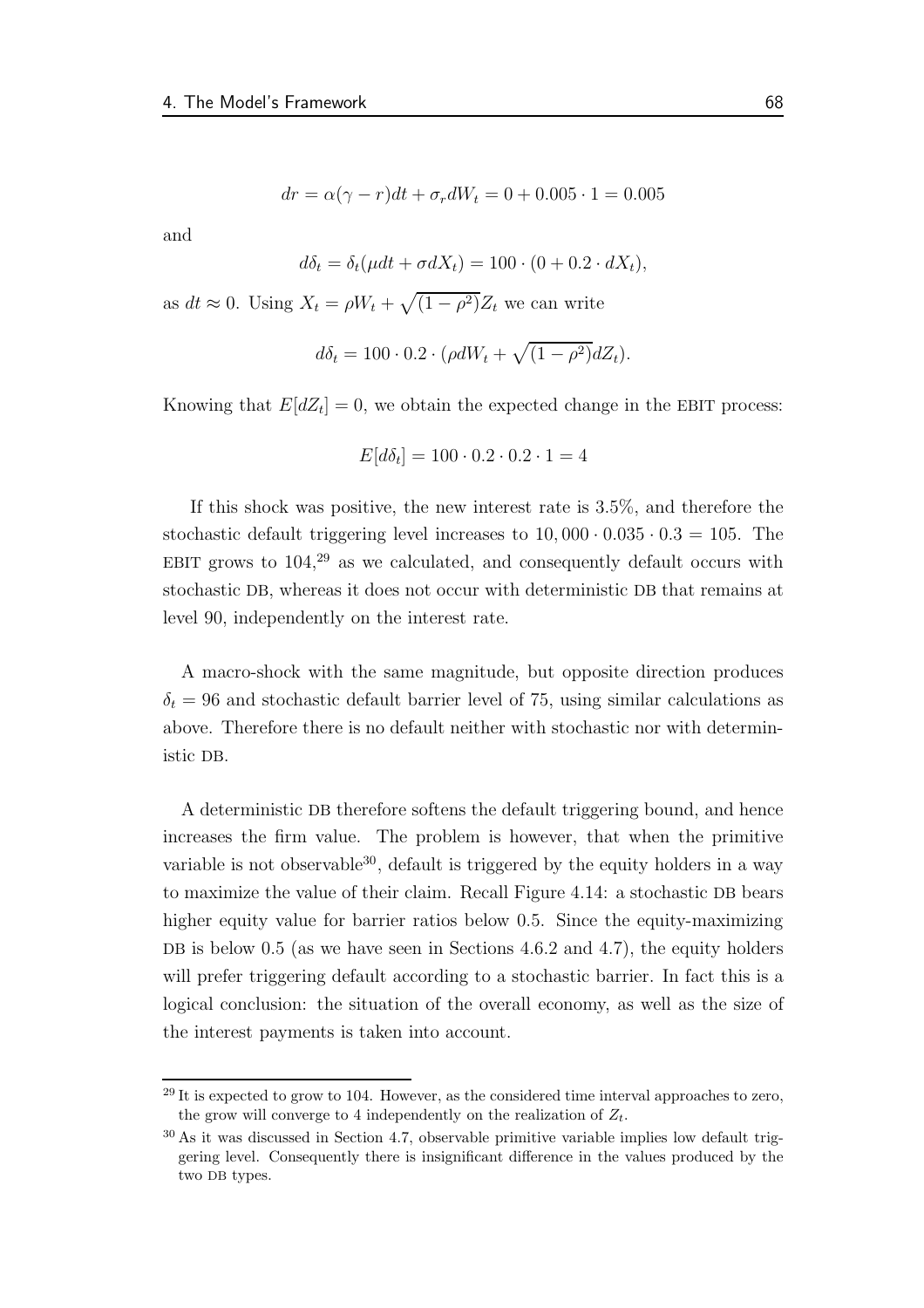## Chapter 5

# Conclusion

Our work extends the available literature of asset pricing by an Earnings Before Interest and Taxes ([EBIT](#page-8-1)) based model with stochastic interest rate. This framework is able to price equity and debt in a way consistent with the cash flow of the firm, and therefore to address some defects of the current frameworks. It solves the "delicate" issue of [Leland \(1994](#page-84-0)), that the unlevered firm value might not be a traded asset, and deals with the problem of partial tax deductibility. The stochastic interest rate assumption contributes the possibility of analysing the effects of changes in the central bank's monetary policy, and it is able to answer the question how the macroeconomical situation affects the optimal capital structure. The default is triggered using a stochastic interest barrier, that is shown to be more accurate then its deterministic equivalent.

We also analyse the design of credit contracts, focusing on the finding of firm-value maximizing parameters and safety covenants. With the help of the game theory apparatus actions taken by the involved parties can be predicted. Using this scheme the agency costs arising due to asymmetric information are computed, and methods are suggested for the minimization of these losses.

Since we use numerical calculations, the model can be easily extended and modified in many aspects. A natural candidate is a more complex capital structure, with several debt classes, contracts with finite horizon and absolute priority violations. Also, following [Broadie](#page-82-0) et al. [\(2007\)](#page-82-0) it would be fruitful to examine a two-barrier model, where reorganization and liquidation are distinguished.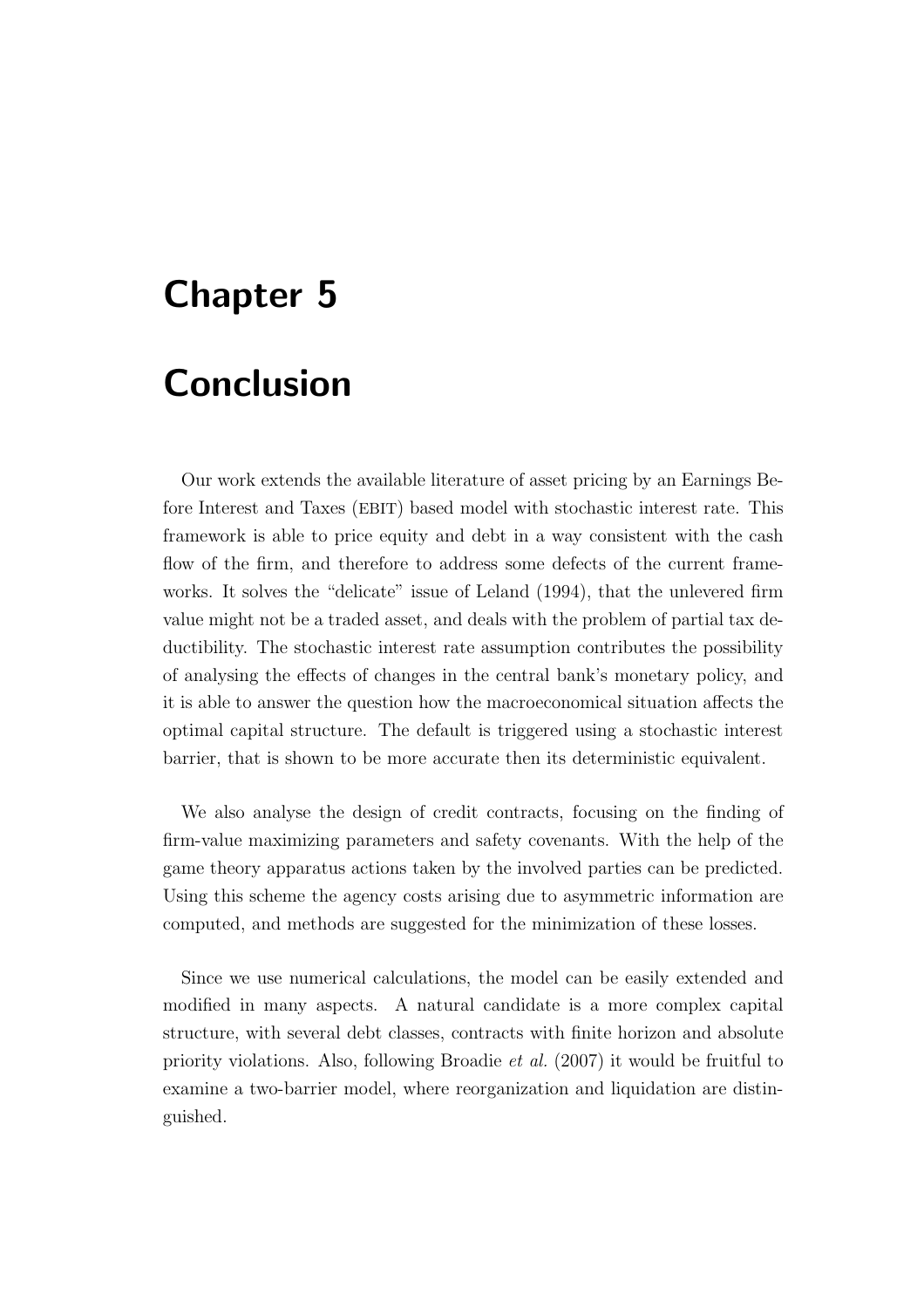A weak point in our design is the assumption that the [EBIT](#page-8-1) process is driven by a [GBM](#page-8-7), and therefore it cannot handle negative earnings. It might be argued that employing arithmetic Brownian motion would be a better choice for this reason, however it should be noted that our model has an infinite time horizon. As the prices of the commodities grow exponentially, it is hard to accept a linear model for the [EBIT](#page-8-1) evolution. Finding better alternatives for the [EBIT](#page-8-1) process will be the subject of further research. A promising idea is to model the earnings as a difference of two correlated [GBM](#page-8-7)s (representing revenues and expenses): it has a clear economic intuition, it is able to produce negative values, has an exponential expected evolution, and works with observable figures.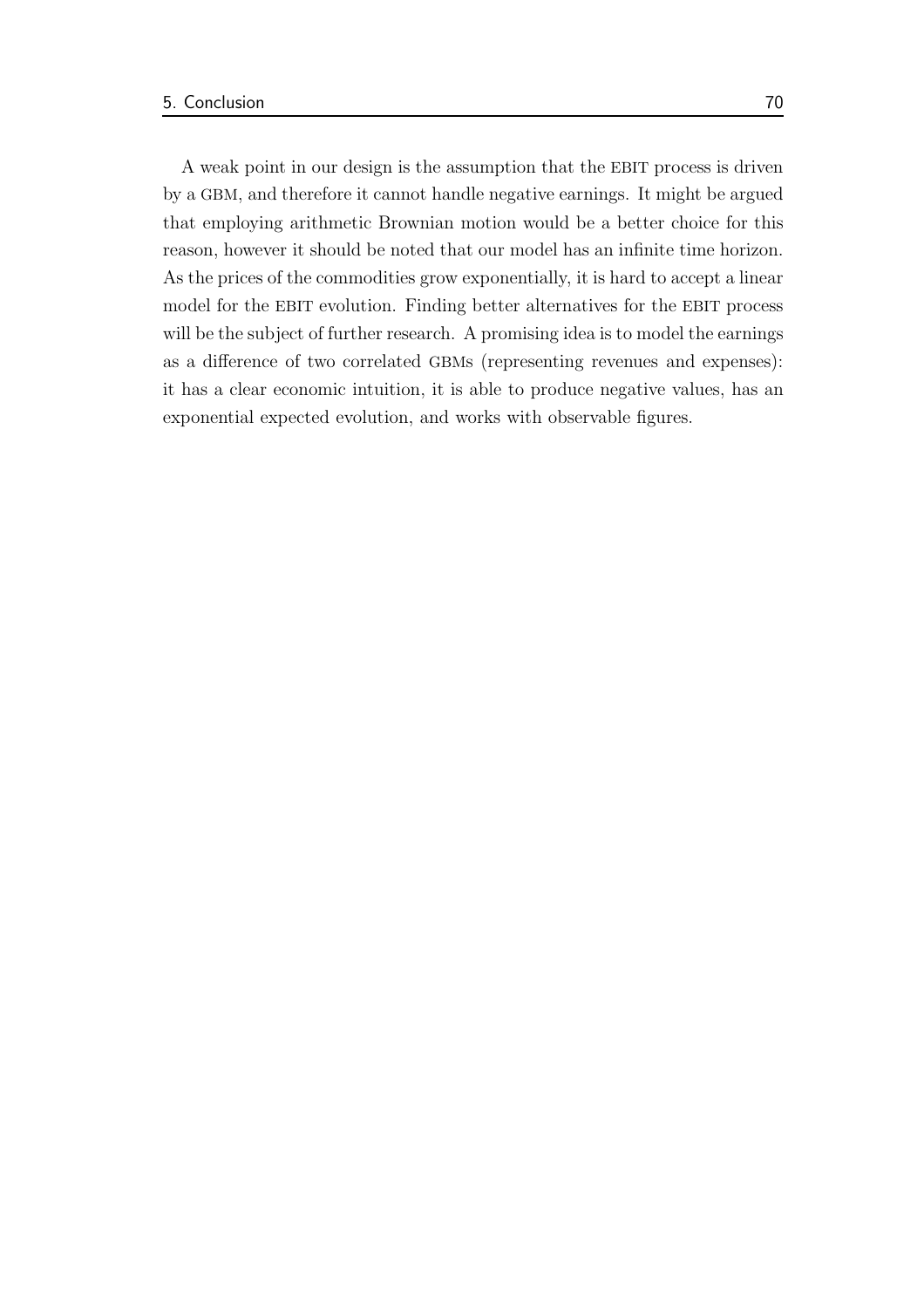# Bibliography

- Altman, E. I., B. Brady, A. Resti, & A. Sironi (2005): "The link between default and recovery rates: Theory, empirical evidence, and implications." The Journal of Business **78(6)**.
- ANG, J. S., R. A. COLE, & J. W. LIN (2000): "Agency costs and ownership structure." The Journal of Finance  $55(1)$ : pp. 81–106.
- Barro, R. J. (1976): "The loan market, collateral, and rates of interest." Journal of Money, Credit and Banking 8(4): pp. 439–456.
- BEBCHUK, L. A. (2002): "Ex ante costs of violating absolute priority in bankruptcy." The Journal of Finance  $57(1)$ : pp. 445–460.
- BEBCHUK, L. A. & R. C. PICKER (1993): "Bankruptcy rules, managerial entrenchment, and firm-specific human capital." Chicago law and economics Working Paper 16.
- BERNANKE, B. & M. GERTLER (1989): "Agency costs, net worth, and business fluctuations." The American Economic Review 79(1): pp. 14–31.
- BIELECKI, T. & M. RUTKOWSKI (2002): Credit risk: modeling, valuation and hedging. Springer Verlag.
- Black, F. & J. C. Cox (1976): "Valuing corporate securities: Some effects of bond indenture provisions." *Journal of Finance*  $31(2)$ : pp. 351–367.
- Black, F. & M. S. Scholes (1973): "The pricing of options and corporate liabilities." *Journal of Political Economy* **81(3)**: pp. 637–654.
- BREEDEN, D. T. & R. H. LITZENBERGER (1978): "Prices of state-contingent claims implicit in option prices." Journal of Business 51(4): pp. 621–651.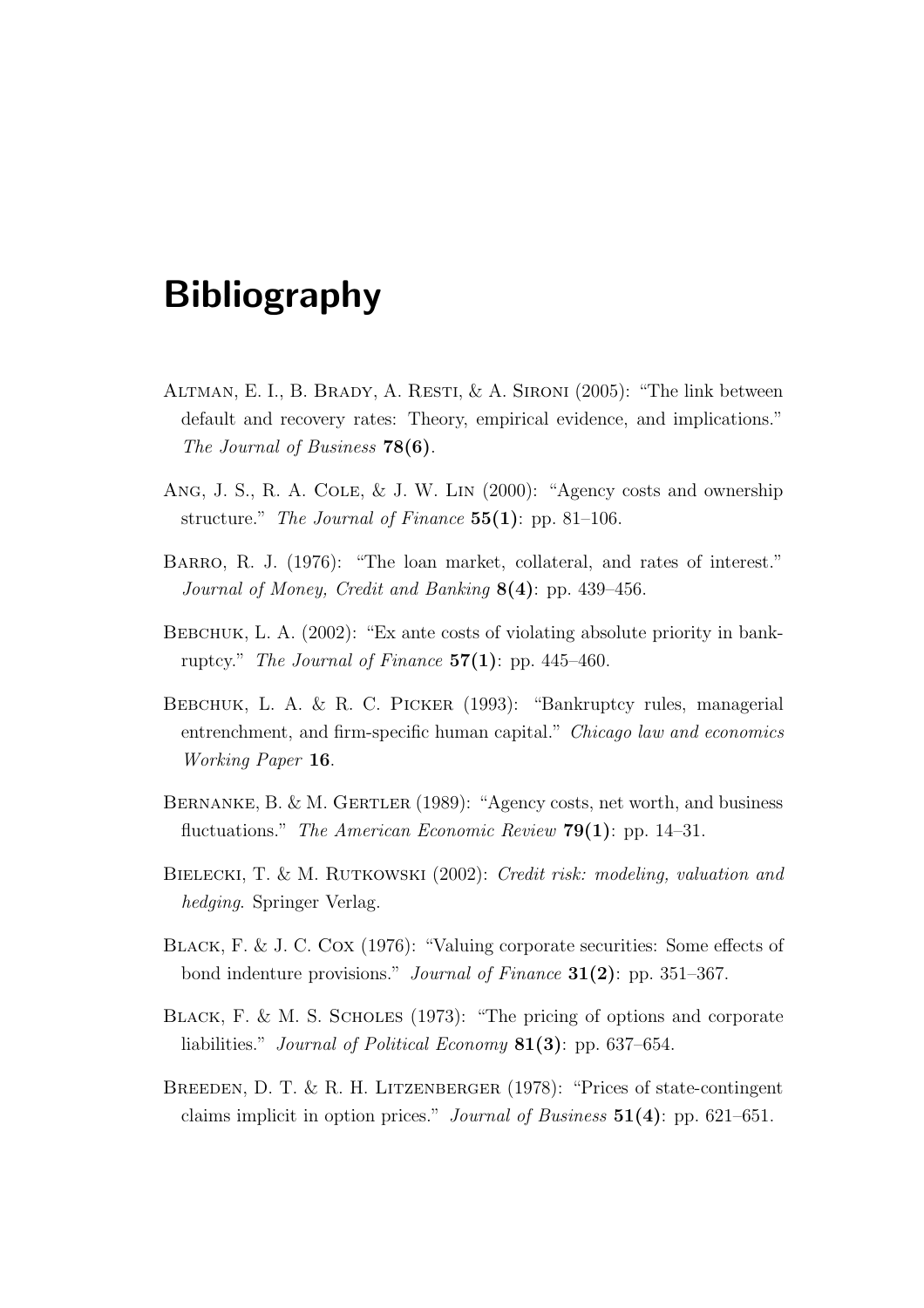- BRIS, A., I. WELCH, & N. ZHU (2006): "The costs of bankruptcy: Chapter 7 liquidation versus chapter 11 reorganization." The Journal of Finance  $61(3)$ : pp. 1253–1303.
- Briys, E. & F. de Varenne (1997): "Valuing fixed rate debt: An extention." Journal of Financial and Quantitative Analysis 32: pp. 239–248.
- <span id="page-82-0"></span>Broadie, M., M. Chernov, & S. Sundaresan (2007): "Optimal debt and equity values in the presence of chapter 7 and chapter 11." The journal of Finance 62(3): pp. 1341–1377.
- Chan, Y. S. & G. Kanatas (1985): "Asymmetric valuations and the role of collateral in loan agreements." Journal of Money, Credit and Banking  $17(1)$ : pp. 84–95.
- COLLIN-DUFRESNE, P. & R. GOLDSTEIN  $(2001)$ : "Do credit spreads reflect stationary leverage ratios?" The Journal of Finance 56(5): pp. 1929–1957.
- DEDEK, O. (2009): "Corporate finance II lecturer's notes." Institute of Economic Studies, Faculty of Social Sciences, Charles University.
- Derman, E. & I. Kani (1994): "Riding on a smile." Risk 7(2): pp. 32–39.
- DUFFIE, D. & K. SINGLETON (1999): "Modeling Term Structures of Defaultable Bonds." The Review of Financial Studies 12(4): pp. 687–720.
- Dumas, B., J. Fleming, & R. E. Whaley (1998): "Implied volatility functions: Empirical tests." *Journal of Finance*  $53(6)$ : pp. 2059–2106.
- DUPIRE, B. (1994): "Pricing with a smile." Risk  $7(1)$ : pp. 18–20.
- Fischer, E. O., R. Heinkel, & J. Zechner (1989): "Dynamic capital structure choice: Theory and tests." The Journal of Finance  $44(1)$ : pp. 19–40. Full publication date: Mar., 1989 / Copyright 1989 American Finance Association.
- Franks, J. & W. Torous (1989): "An empirical investigation of US firms in reorganization." *Journal of Finance* 44(3): pp. 747–769.
- GATHERAL, J. (2002): "Stochastic volatility and local volatility." Case Studies in Financial Modelling Course Notes, Courant Institute of Mathematical Sciences.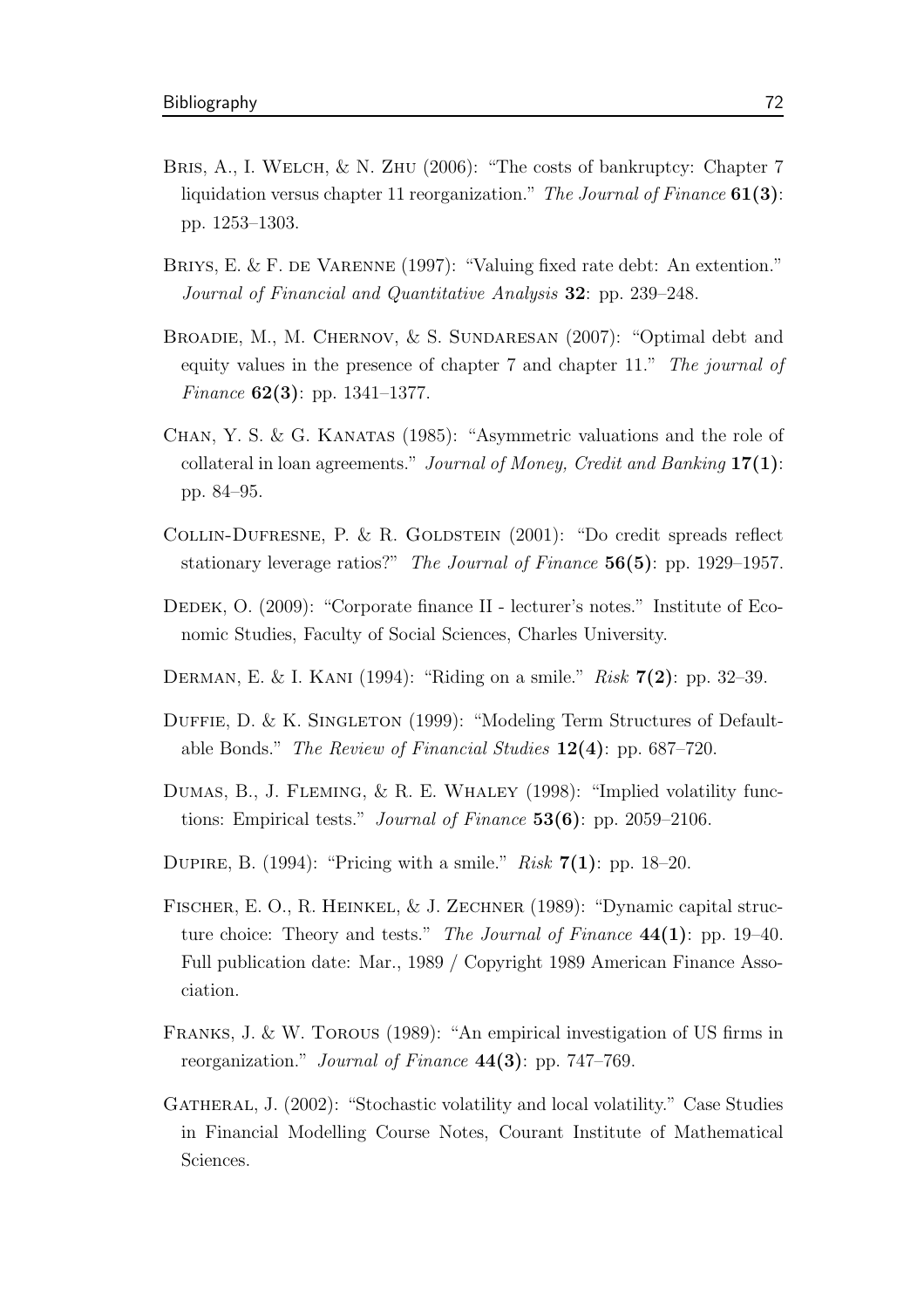- GERTNER, R. & D. SCHARFSTEIN (1991): "A theory of workouts and the effects of reorganization law." Journal of Finance 46: pp. 1189–1222.
- Geske, R. (1977): "The valuation of corporate liabilities as compound options." Journal of Financial and Quantitative Analysis  $12(04)$ : pp. 541–552.
- <span id="page-83-0"></span>GOLDSTEIN, R., N. JU, & H. LELAND  $(2001)$ : "An EBIT-Based model of dynamic capital structure." Journal of Business pp. 483–512.
- Graham, J. R. (2000): "How big are the tax benefits of debt?" The Journal of Finance 55(5): pp. 1901–1941.
- Heston, S. L. (1993): "A closed-form solution for options with stochastic volatility with applications to bond and currency options." Review of financial studies  $6(2)$ : pp. 327–343.
- HULL, J. & A. WHITE (1995): "The impact of default risk on the prices of options and other derivative securities." Journal of Banking  $\mathscr$  Finance 19(2): pp. 299–322.
- INGERSOLL, J. E. (1987): Theory of financial decision making. Rowman  $\&$ Littlefield Pub Inc.
- Jackson, T. (1986): "Of Liquidation, Continuation, and Delay: An Analysis of Bankruptcy Policy and Nonbankruptcy Rules." Am. Bankr. LJ 60: pp. 399–428.
- JARROW, R., D. LANDO,  $&$  S. TURNBULL (1997): "A Markov model for the term structure of credit risk spreads." Review of financial studies  $10(2)$ : pp. 481–523.
- JARROW, R. & S. TURNBULL (1995): "Pricing derivatives on financial securities subject to credit risk." *Journal of finance*  $50(1)$ : pp. 53–85.
- KANE, A., A. J. MARCUS, & R. L. MCDONALD  $(1984)$ : "How big is the tax advantage to debt?" The Journal of Finance 39(3): pp. 841–853. Issue Title: Papers and Proceedings, Forty-Second Annual Meeting, American Finance Association, San Francisco, CA, December 28-30, 1983 / Full publication date: Jul., 1984 / Copyright 1984 American Finance Association.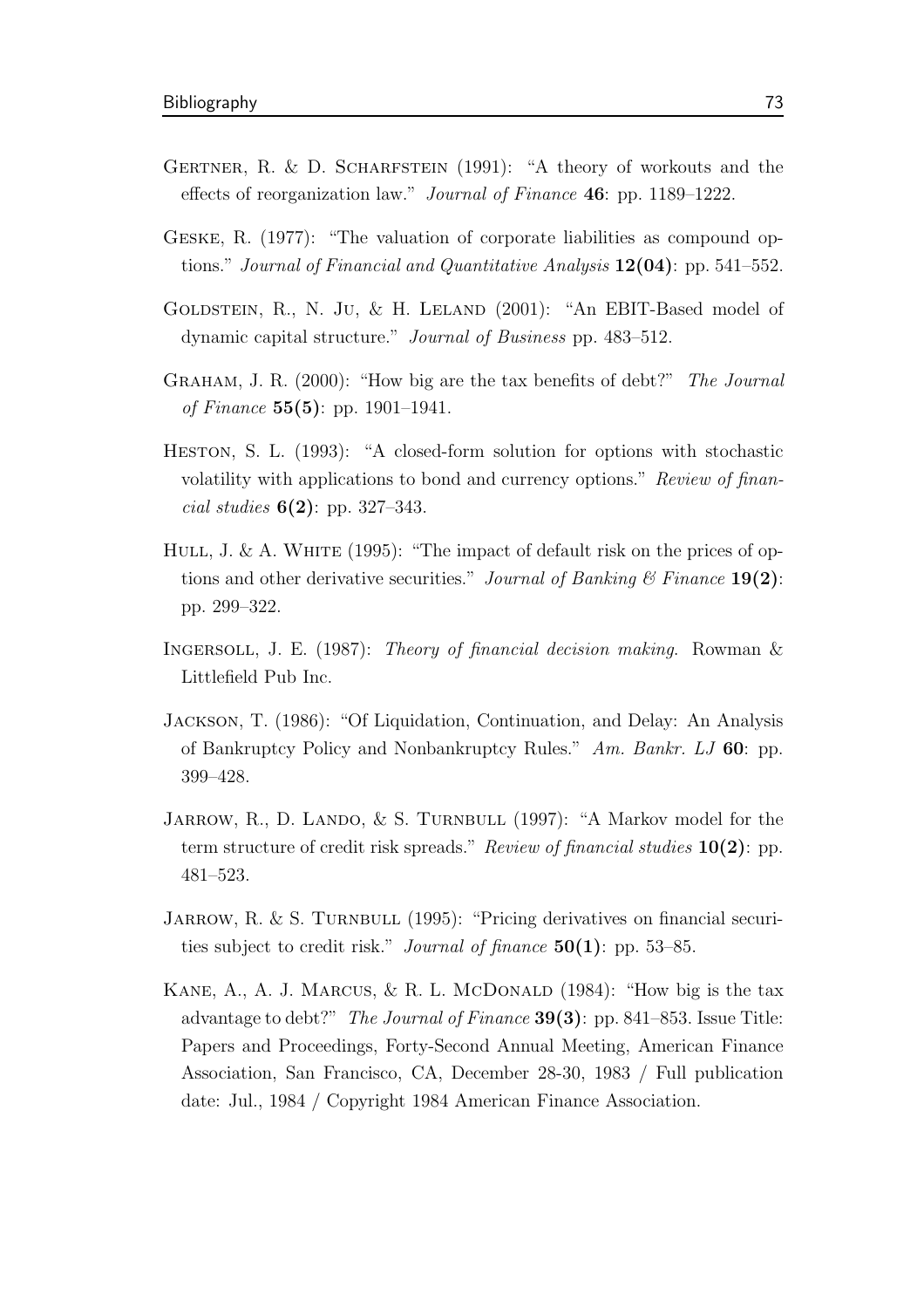- KANE, A., A. J. MARCUS,  $&$  R. L. MCDONALD (1985): "Debt policy and the rate of return premium to leverage." The Journal of Financial and Quantitative Analysis 20(4): pp. 479–499. Full publication date: Dec., 1985 / Copyright 1985 University of Washington School of Business Administration.
- LANG, M. H. & D. A. SHACKELFORD  $(2000)$ : "Capitalization of capital gains taxes: Evidence from stock price reactions to the 1997 rate reduction." Journal of Public Economics  $76(1)$ : pp. 69–85.
- LEHRBASS, F. (1997): "Defaulters get intense." Risk, Credit Risk Supplement  $10(7)$ : pp. 56–59.
- LELAND, H.  $\&$  K. TOFT (1996): "Optimal capital structure, endogenous bankruptcy, and the term structure of credit spreads." Journal of finance  $51(3)$ : pp. 987–1019.
- <span id="page-84-0"></span>LELAND, H. E. (1994): "Corporate debt value, bond covenants, and optimal capital structure." Journal of finance  $49(4)$ : pp. 1213–1252.
- LONGSTAFF, F. A. & E. S. SCHWARTZ (1995): "A simple approach to valuing risky fixed and floating rate debt." Journal of Finance 50(3): pp. 789–819.
- MADAN, D. & H. UNAL (1998): "Pricing the risks of default." Review of Derivatives Research  $2(2)$ : pp. 121–160.
- MARKOWITZ, H. M. (1952): "Portfolio selection." Journal of Finance  $7(1)$ : pp. 77–91.
- Meckling, W. (1977): "Financial Markets, Default, and Bankruptcy: The Role of the State." Law & Contemp. Probs. 41: pp. 124–177.
- Mella-Barral, P. & W. Perraudin (1997): "Strategic debt service." Journal of Finance  $52(2)$ : pp. 531–556.
- Mello, A. S. & J. E. Parsons (1992): "Measuring the agency cost of debt." *Journal of Finance*  $47(5)$ : pp. 1887–1904.
- Merton, R. C. (1974): "On the pricing of corporate debt: The risk structure of interest rates." Journal of Finance  $29(2)$ : pp. 449–470.
- Miller, M. (1977): "The wealth transfers of bankruptcy: Some illustrative examples." Law and Contemporary Problems  $41(4)$ : pp. 39–46.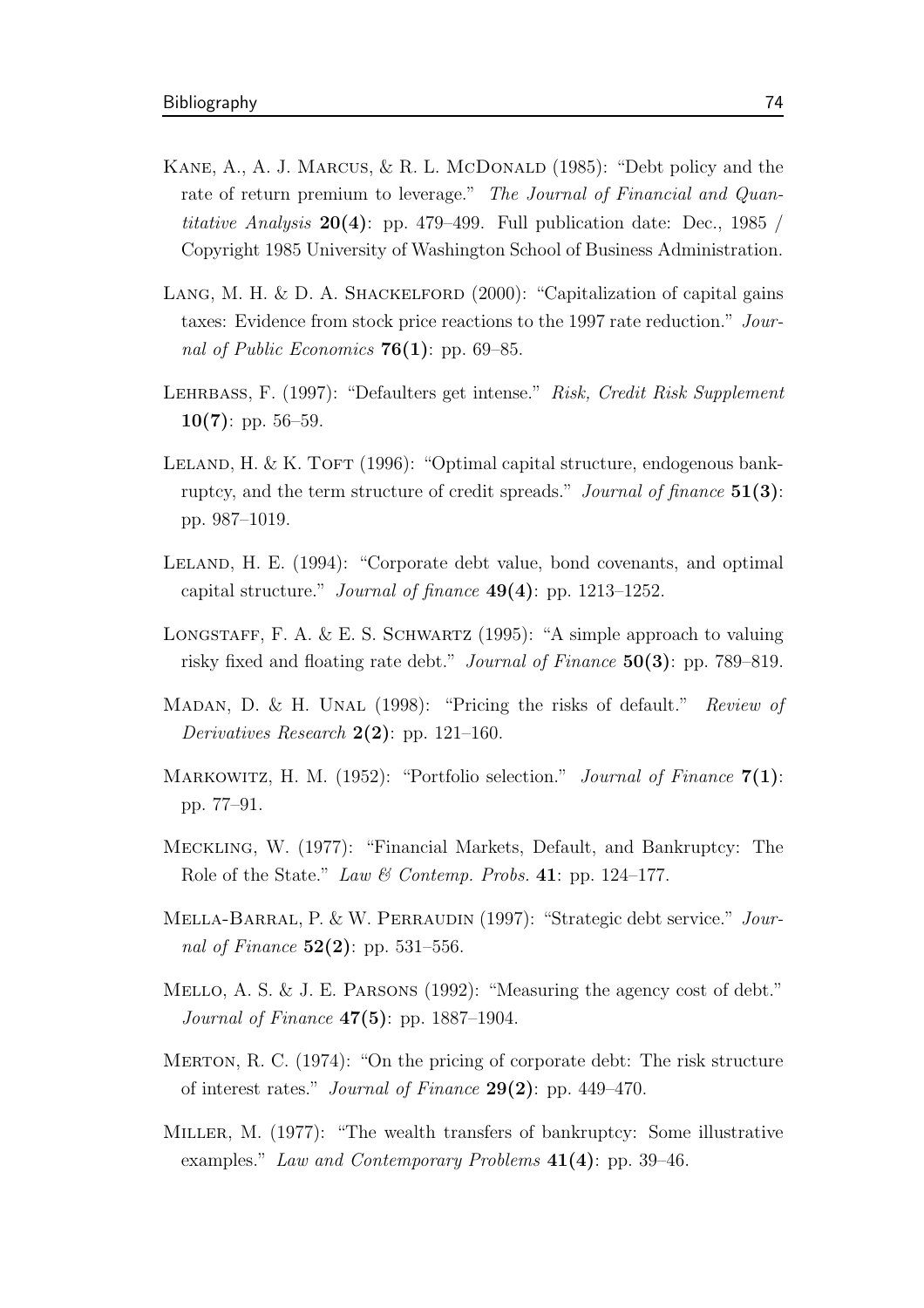- Modigliani, F. & M. H. Miller (1958): "The cost of capital, corporation finance and the theory of investment." The American Economic Review 48(3): pp. 261–297.
- Myers, S. C. (1977): "Determinants of corporate borrowing." Journal of financial economics  $5(2)$ : pp. 147–175.
- OPLER, T. C. & S. TITMAN  $(1994)$ : "Financial distress and corporate performance." Journal of Finance  $49(3)$ : pp. 1015–1040.
- Povel, P. (1999): "Optimal'soft'or'tough'bankruptcy procedures." Journal of Law, Economics, and Organization 15(3): p. 659.
- STIGLITZ, J. E. & A. WEISS  $(1981)$ : "Credit rationing in markets with imperfect information." The American economic review  $71(3)$ : pp. 393-410.
- TOWNSEND, R. (1979): "Optimal contracts and competitive markets with costly state verification." Journal of Economic theory  $21(2)$ : pp. 265–293.
- Vasicek, O. (1977): "An equilibrium characterization of the term structure." Journal of financial economics  $5(2)$ : pp. 177–188.
- Vasicek, O. A. (1984): Credit valuation. KMV Corporation, March.
- WARNER, J. (1977): "Bankruptcy, absolute priority, and the pricing of risky debt claims." *Journal of Financial Economics* 4(3): pp. 239–276.
- Weiss, L. (1990): "Bankruptcy resolution:: Direct costs and violation of priority of claims." *Journal of Financial Economics* 27(2): pp. 285–314.
- WHITE, M. J. (1989): "The corporate bankruptcy decision." The Journal of Economic Perspectives  $3(2)$ : pp. 129–151.
- WILMOTT, P. (1998): *Derivatives : the theory and practice of financial engi*neering. Chichester UK: Wiley.
- ZIEGLER, A. (2004): A game theory analysis of options: corporate finance and financial intermediation in continous time. Springer Verlag.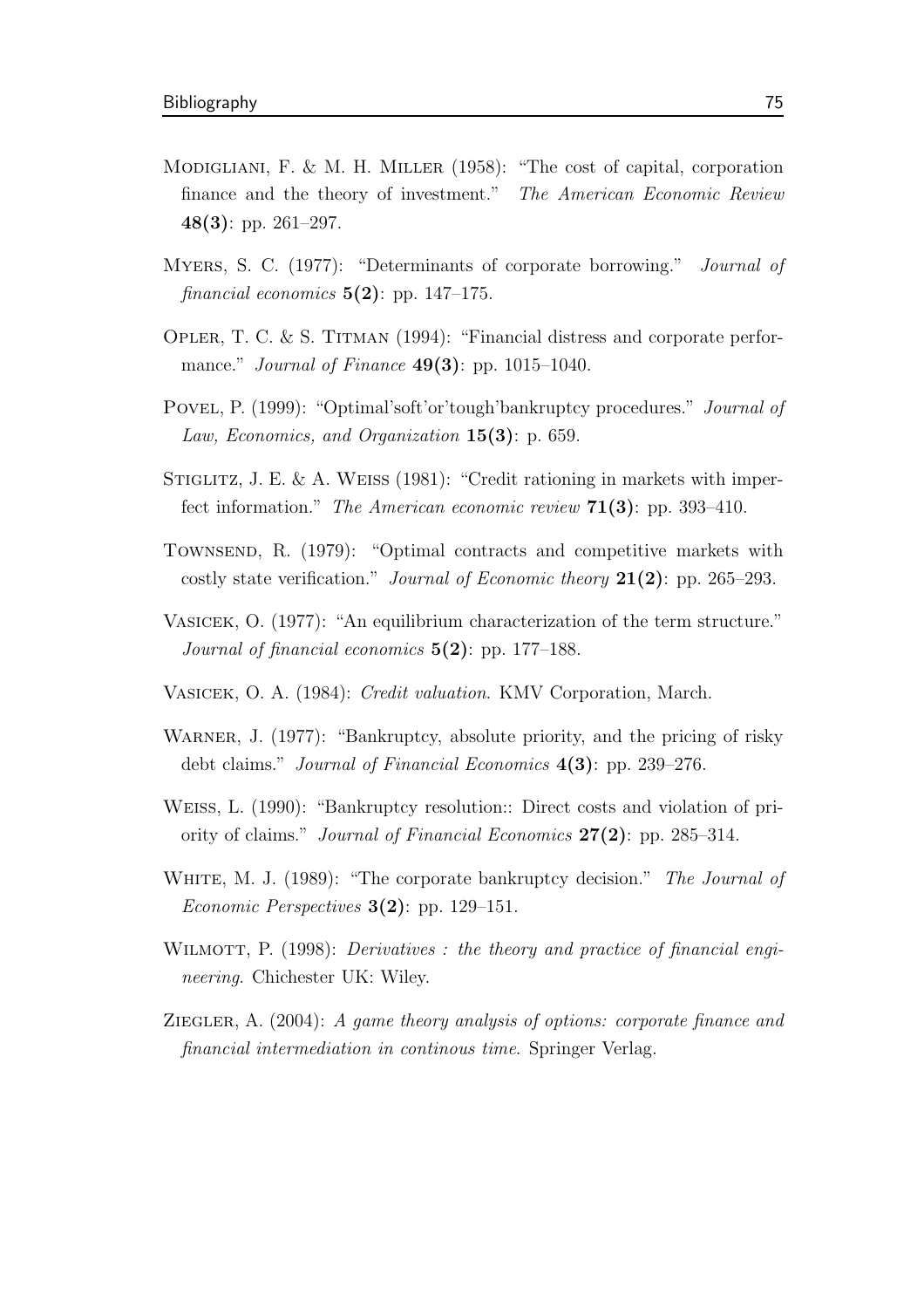# Appendix A

# Calculations

### A.1 Growth Rate of Interest Payments

We know, that

$$
E[c(t)] = FV_0 \cdot (\gamma + (r(0) - \gamma)e^{-\alpha t}) \cdot e^{\kappa t},
$$

therefore the growth rate can be calculated as

$$
\frac{\frac{\partial E[c(t)]}{\partial t}}{E[c(t)]} = \frac{FV_0 \cdot (\gamma \kappa + (r(0) - \gamma)(\kappa - \alpha)e^{-\alpha t}) \cdot e^{\kappa t}}{FV_0 \cdot (\gamma + (r(0) - \gamma)e^{-\alpha t}) \cdot e^{\kappa t}} =
$$
  

$$
\frac{\gamma \kappa + (r(0) - \gamma)(\kappa - \alpha)e^{-\alpha t}}{\gamma + (r(0) - \gamma)e^{-\alpha t}} = \kappa + \frac{-\alpha(r(0) - \gamma) \cdot e^{-\alpha t}}{\gamma + (r(0) - \gamma) \cdot e^{-\alpha t}}.
$$

## A.2 Probability of Default as a Function of  $\kappa$

Recall the definition of processes involved:

Risk-free interest rate:

$$
dr = \alpha(\gamma - r)dt + \sigma_r dW_t
$$

$$
r(t) = r(0)e^{-\alpha t} + \gamma(1 - e^{-\alpha t}) + \frac{\sigma_r}{\sqrt{2\alpha}}W_t(e^{2\alpha t} - 1)e^{-\alpha t}
$$

$$
d\delta_t
$$

EBIT:

$$
\frac{d\sigma_t}{\delta_t} = \mu dt + \sigma dX_t
$$

$$
X_t = \rho W_t + \sqrt{(1 - \rho^2)} Z_t
$$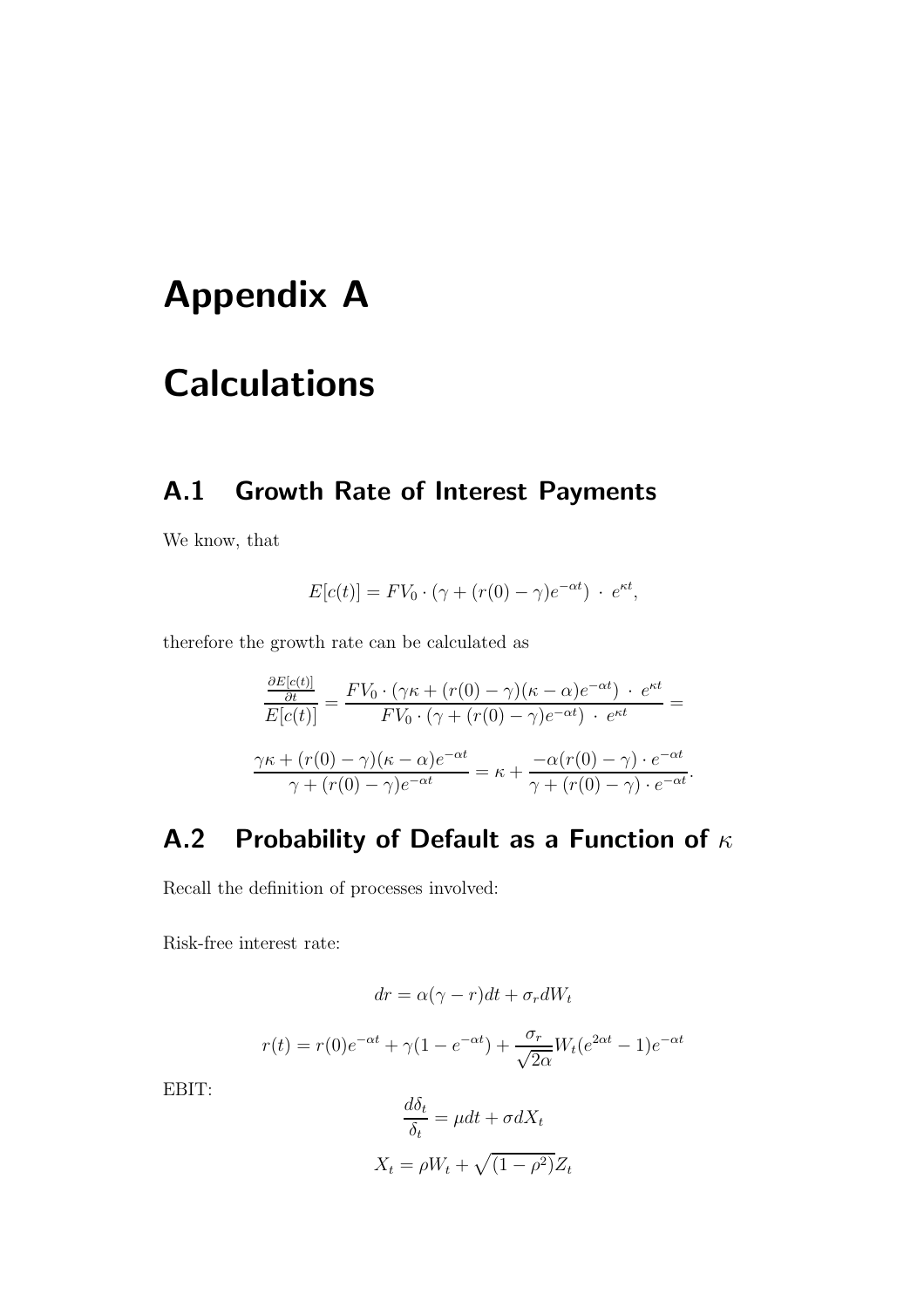$$
\delta_t = \delta_0 \cdot \exp\left\{ \left( \mu - \frac{\sigma^2}{2} \right) t + \sigma X_t \right\}
$$

Default occurs at:

$$
\delta_t = \overline{DB} \cdot \overline{FV_0} \cdot e^{\kappa t} \cdot r(t)
$$

$$
\delta_0 \cdot \exp\left\{ \left(\mu - \frac{\sigma^2}{2}\right)t + \sigma X_t \right\} = \overline{DB} \cdot \overline{FV_0} \cdot e^{\kappa t} \cdot r(t)
$$

$$
\exp\left\{ \left(\mu - \frac{\sigma^2}{2} - \kappa\right)t + \sigma X_t \right\} = \frac{\overline{DB} \cdot \overline{FV_0} \cdot r(t)}{\delta_0}
$$

$$
\left(\mu - \frac{\sigma^2}{2} - \kappa\right)t + \sigma X_t = \ln\left(\frac{\overline{DB} \cdot \overline{FV_0} \cdot r(t)}{\delta_0}\right)
$$

$$
X_t = \frac{\ln\left(\overline{DB} \cdot \overline{FV_0} \cdot r(t)/\delta_0\right)}{\sigma} - \frac{\left(\mu - \frac{\sigma^2}{2} - \kappa\right)}{\sigma} \cdot t
$$

Note that the first term is negative as the initial [EBIT](#page-8-1) is supposed to be higher than the initial level of the [DB](#page-8-3) (otherwise default would occur immediately). Now assume a constant  $r(t) = r$ , and see the probability that this equality will hold within a finite time horizon. As  $X_t$  is a standard Wiener process, and so has a symmetric probability density function with respect to the origin, we can multiply the right side without changing the calculated probability. Therefore the first constant term will be positive.

Denote

$$
\hat{b} = -\frac{\ln\left(\overline{DB} \cdot \overline{FV_0} \cdot r/\delta_0\right)}{\sigma}
$$

$$
\hat{\mu} = \frac{\left(\mu - \frac{\sigma^2}{2} - \kappa\right)}{\sigma}
$$

and the first time of reaching the barrier as  $\tau_b = \inf \{ t : X_t = \hat{b} + \hat{\mu}t \}.$  We want to calculate the probability

$$
P\left\{\tau_b < \infty\right\}.
$$

This is a simple boundary crossing problem, and has the following solution:

$$
P\{\tau_b < \infty\} = \begin{cases} 1 & \text{if } \hat{\mu} \le 0, \text{ i.e., } \mu - \frac{\sigma^2}{2} \le \kappa \\ \exp\left[-2\hat{\mu}\hat{b}\right] & \text{if } \hat{\mu} > 0, \text{ i.e., } \mu - \frac{\sigma^2}{2} > \kappa \end{cases}
$$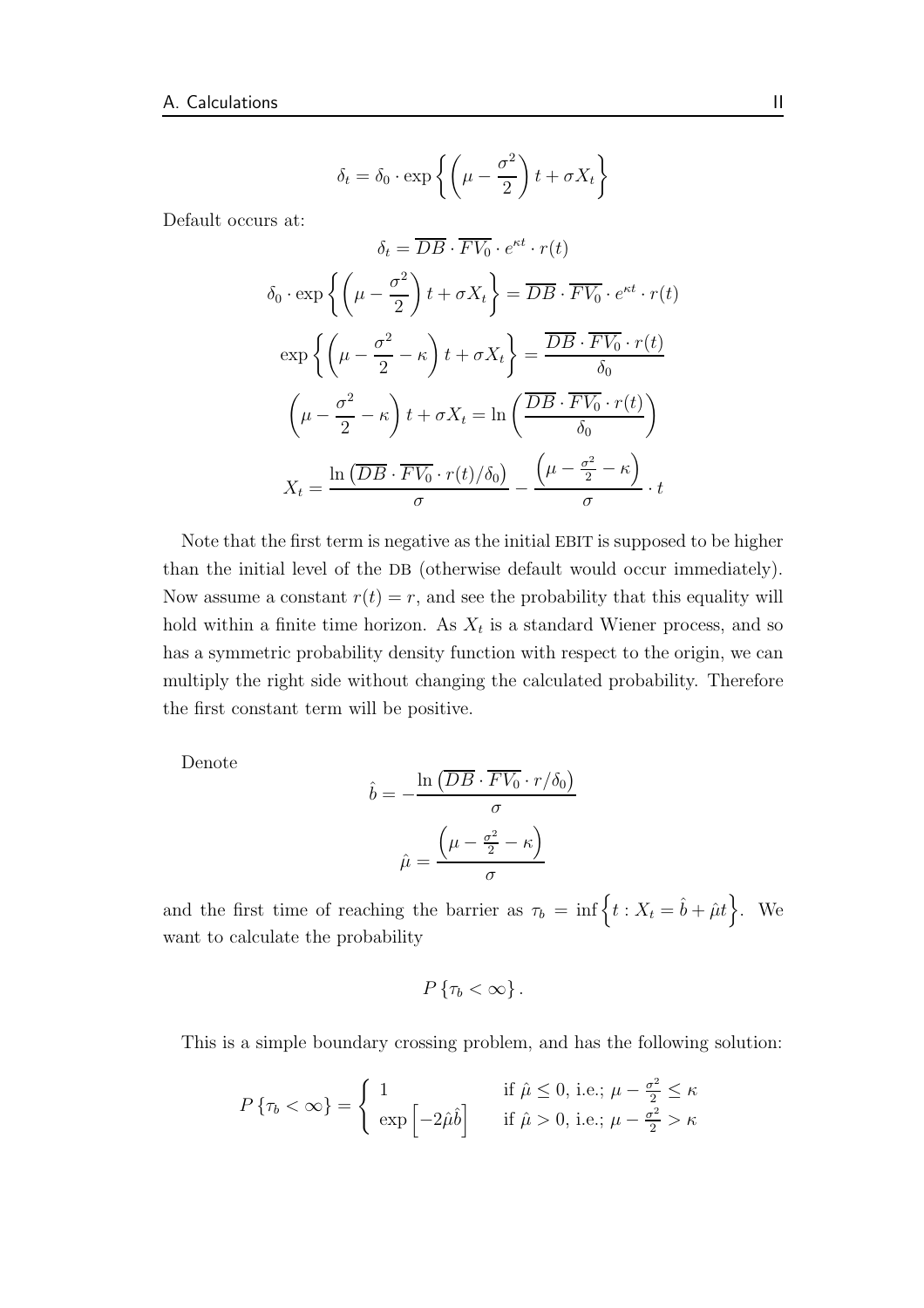# Appendix B

## **Simulations**

The simulations were run in the GNU R software environment on several computers with Gentoo Linux operating system. The number of iterations was set in a way to produce stable (and therefore significant) results, and it was typically 5,000. In simulations with higher asset volatility (i.e.  $\sigma > 0.2$ ) the number of necessary iterations was higher: for  $\sigma = 0.6$  we iterated 120,000 times.

[Section B.1](#page-88-0) contains the results produced by the basic setting. In the subsequent section some alternative settings are presented, that produced important or interesting output. For further results see the enclosed media, [1](#page-88-1) where both the R source code and its output are provided.

The tables present the referred values for different [FV](#page-8-4) and [DB](#page-8-3) settings. The rows represent the different [FV](#page-8-4)s (see the first column), whereas the columns correspond to different [DB](#page-8-3) ratios (see the first row). For more information about the calculations, see [Section 4.6,](#page-57-0) and [Section B.3](#page-93-0) for a pseudo-code illustrating the calculation.

### <span id="page-88-0"></span>B.1 Basic Setting

Parameters:  $\rho = 0.2, \sigma = 0.2, \mu = 0.01, \kappa = 0.01, RR = 10, T_C = 35\%,$  $\alpha = 0.25, \gamma = 0.03, \sigma_r = 0.005, r(0) = \gamma$ For equity and total values, see [Table 4.2](#page-63-0) and [Table 4.3.](#page-64-0)

<span id="page-88-1"></span><sup>&</sup>lt;sup>1</sup> Or contact the author via e-mail on address martin@dozsa.cz.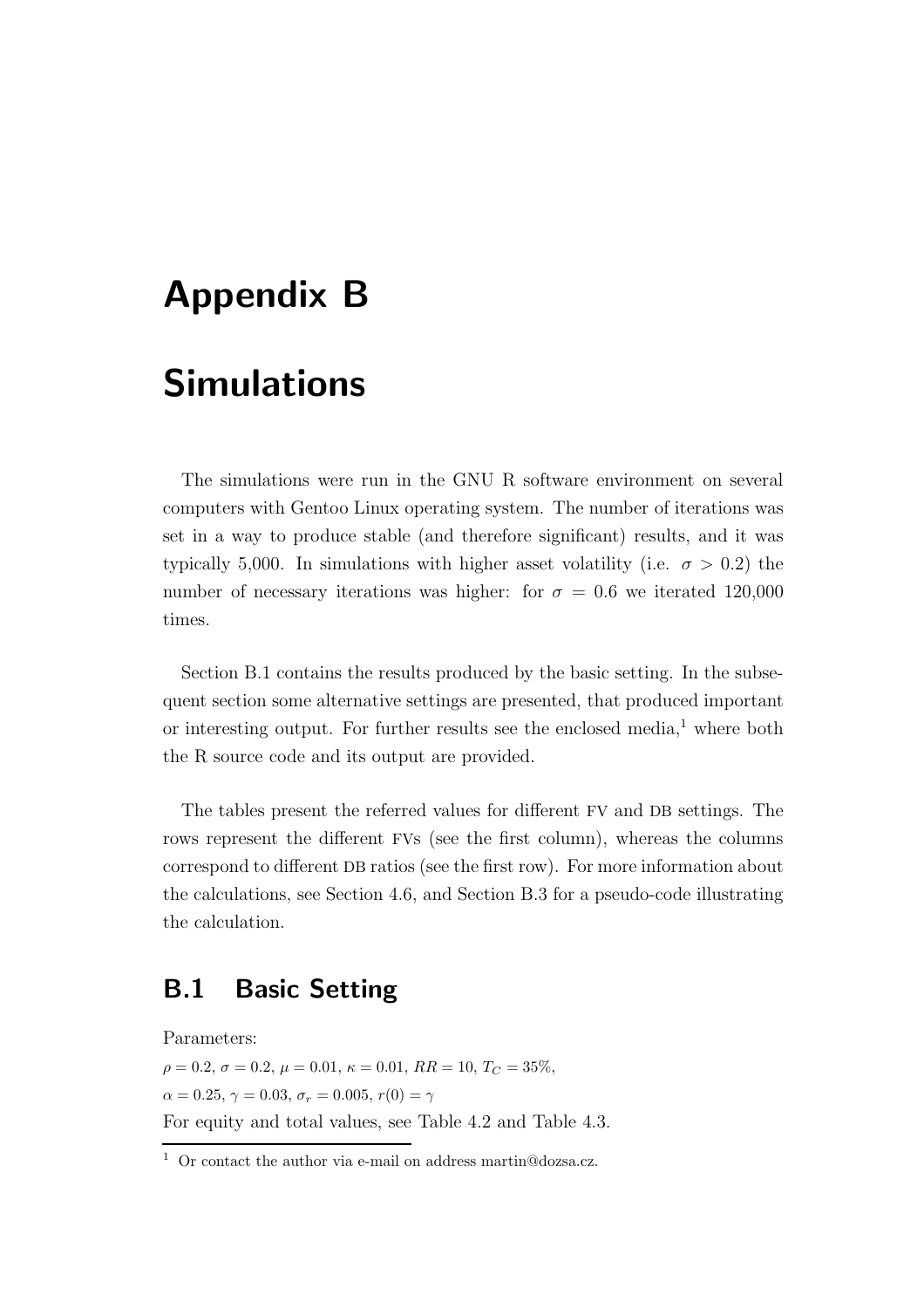|          | 0.3      | 0.4  | 0.5            | 0.6            | 0.7  | 0.8            | 0.9      |
|----------|----------|------|----------------|----------------|------|----------------|----------|
| $\theta$ | $\theta$ | 0    | $\overline{0}$ | $\overline{0}$ | 0    | $\overline{0}$ | $\theta$ |
| 500      | 616      | 599  | 584            | 572            | 561  | 552            | 544      |
| 1000     | 1142     | 1090 | 1046           | 1006           | 973  | 946            | 921      |
| 1500     | 1590     | 1489 | 1403           | 1330           | 1270 | 1218           | 1170     |
| 2000     | 1967     | 1809 | 1675           | 1560           | 1462 | 1374           | 1301     |
| 2500     | 2279     | 2056 | 1857           | 1695           | 1552 | 1426           | 1314     |
| 3000     | 2541     | 2243 | 1979           | 1754           | 1553 | 1388           | 1254     |
| 3500     | 2757     | 2366 | 2026           | 1729           | 1486 | 1278           | 1082     |
| 4000     | 2919     | 2422 | 2003           | 1640           | 1346 | 1074           | 1000     |

Table B.1: Debt value

Table B.2: Debt ratio (Debt value/Total value)

|          | 0.3  | 0.4  | 0.5  | 0.6  | 0.7  | 0.8  | 0.9  |
|----------|------|------|------|------|------|------|------|
| $\theta$ | 0.00 | 0.00 | 0.00 | 0.00 | 0.00 | 0.00 | 0.00 |
| 500      | 0.19 | 0.19 | 0.18 | 0.18 | 0.18 | 0.17 | 0.17 |
| 1000     | 0.34 | 0.33 | 0.32 | 0.31 | 0.31 | 0.30 | 0.30 |
| 1500     | 0.46 | 0.44 | 0.42 | 0.41 | 0.41 | 0.40 | 0.40 |
| 2000     | 0.56 | 0.53 | 0.51 | 0.50 | 0.49 | 0.49 | 0.50 |
| 2500     | 0.64 | 0.61 | 0.59 | 0.57 | 0.57 | 0.58 | 0.60 |
| 3000     | 0.72 | 0.68 | 0.65 | 0.64 | 0.65 | 0.67 | 0.72 |
| 3500     | 0.79 | 0.74 | 0.71 | 0.70 | 0.73 | 0.78 | 0.90 |
| 4000     | 0.85 | 0.80 | 0.77 | 0.77 | 0.82 | 0.94 | 1.00 |

Table B.3: Percentage defaulted

|          | 0.3  | 0.4  | 0.5  | 0.6  | 0.7  | 0.8  | 0.9   |
|----------|------|------|------|------|------|------|-------|
| $\theta$ | 0.0  | 0.0  | 0.0  | 0.0  | 0.0  | 0.0  | 0.0   |
| 500      | 11.0 | 16.6 | 21.2 | 25.6 | 29.9 | 33.8 | 37.4  |
| 1000     | 25.6 | 33.8 | 40.8 | 47.1 | 52.7 | 57.3 | 61.6  |
| 1500     | 37.4 | 47.1 | 55.0 | 61.6 | 66.8 | 71.6 | 75.5  |
| 2000     | 47.1 | 57.3 | 65.1 | 71.6 | 76.6 | 81.4 | 85.1  |
| 2500     | 55.0 | 65.1 | 73.1 | 79.0 | 84.1 | 88.5 | 92.2  |
| 3000     | 61.6 | 71.6 | 79.0 | 85.1 | 90.2 | 93.6 | 96.1  |
| 3500     | 66.8 | 76.6 | 84.1 | 90.2 | 94.0 | 96.8 | 99.2  |
| 4000     | 71.6 | 81.4 | 88.5 | 93.6 | 96.8 | 99.4 | 100.0 |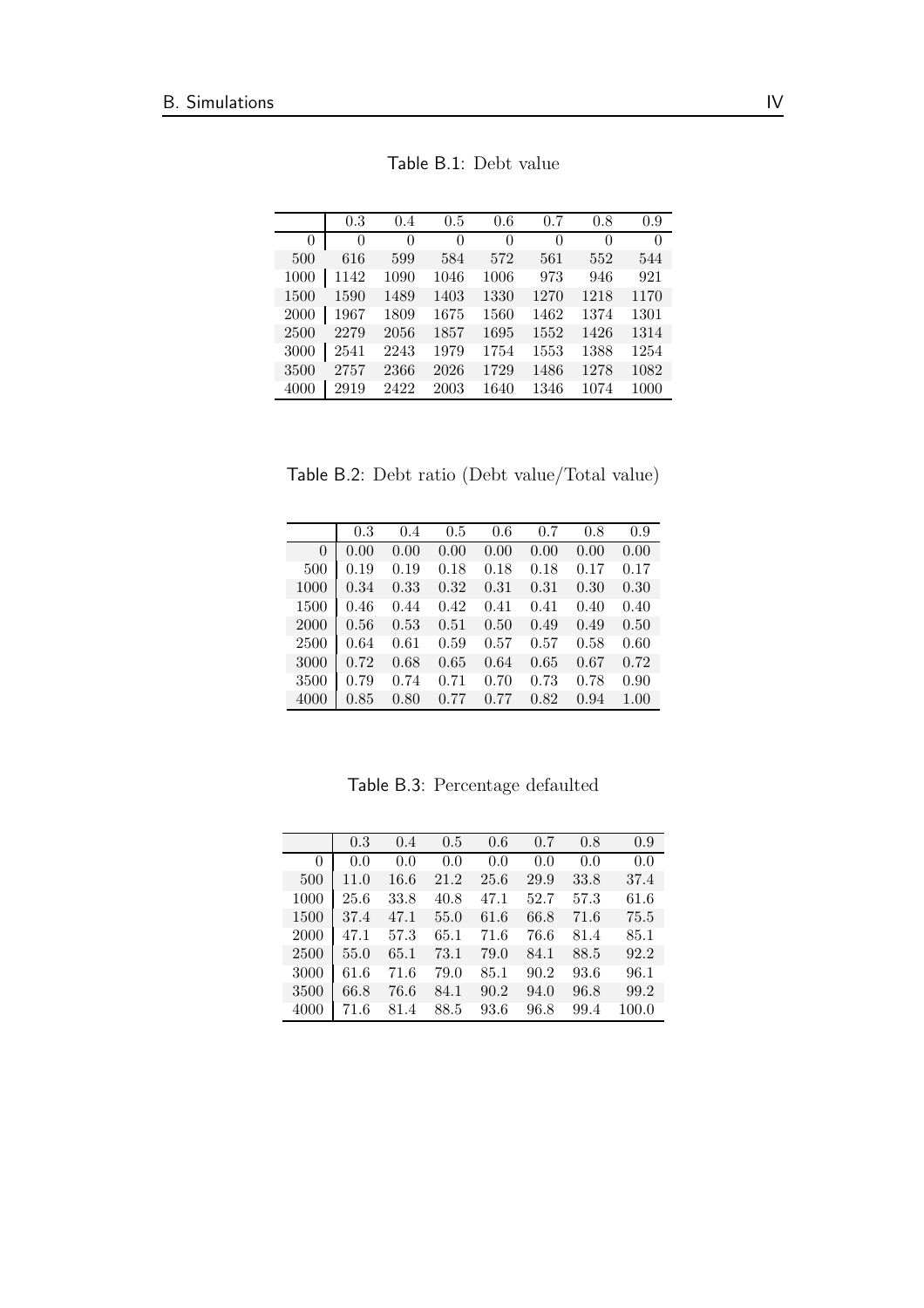|          | 0.3  | 0.4  | 0.5  | 0.6  | 0.7  | 0.8  | 0.9  |
|----------|------|------|------|------|------|------|------|
| $\theta$ |      |      |      |      |      |      |      |
| 500      | 37.9 | 36.7 | 35.2 | 34.2 | 33.2 | 32.2 | 31.1 |
| 1000     | 34.2 | 32.2 | 30.1 | 28.5 | 26.9 | 25.4 | 24.0 |
| 1500     | 31.1 | 28.5 | 26.1 | 24.0 | 22.1 | 20.2 | 18.3 |
| 2000     | 28.5 | 25.4 | 22.7 | 20.2 | 17.8 | 15.6 | 13.4 |
| 2500     | 26.1 | 22.7 | 19.5 | 16.6 | 13.9 | 11.5 | 9.1  |
| 3000     | 24.0 | 20.2 | 16.6 | 13.4 | 10.5 | 7.7  | 5.1  |
| 3500     | 22.1 | 17.8 | 13.9 | 10.5 | 7.2  | 4.2  | 1.4  |
| 4000     | 20.2 | 15.6 | 11.5 | 7.7  | 4.2  | 1.0  | 0.0  |

Table B.4: Average time of default during the first 50 years

### B.2 Modified Parameters

These calculations generally differ from the basic setting in one parameter only. For the sake of simplicity, we will note explicitly only this one different parameter.

### <span id="page-90-0"></span>B.2.1 Different Initial Interest Rate

**Initial level 1%**  $r(0) = 0.01$ 

| Table B.5: Debt value |
|-----------------------|
|-----------------------|

|      | 0.3      | 0.4  | 0.5      | 0.6  | 0.7      | 0.8              | 0.9      |
|------|----------|------|----------|------|----------|------------------|----------|
| 0    | $\theta$ | 0    | $\theta$ | 0    | $\theta$ | $\left( \right)$ | $\theta$ |
| 500  | 625      | 608  | 593      | 579  | 567      | 557              | 548      |
| 1000 | 1162     | 1104 | 1059     | 1019 | 983      | 951              | 924      |
| 1500 | 1604     | 1506 | 1411     | 1329 | 1262     | 1210             | 1160     |
| 2000 | 1986     | 1810 | 1663     | 1548 | 1445     | 1365             | 1293     |
| 2500 | 2287     | 2038 | 1847     | 1681 | 1548     | 1447             | 1366     |
| 3000 | 2530     | 2221 | 1960     | 1753 | 1609     | 1476             | 1380     |
| 3500 | 2728     | 2339 | 2028     | 1805 | 1609     | 1479             | 1374     |
| 4000 | 2894     | 2420 | 2062     | 1792 | 1600     | 1451             | 1334     |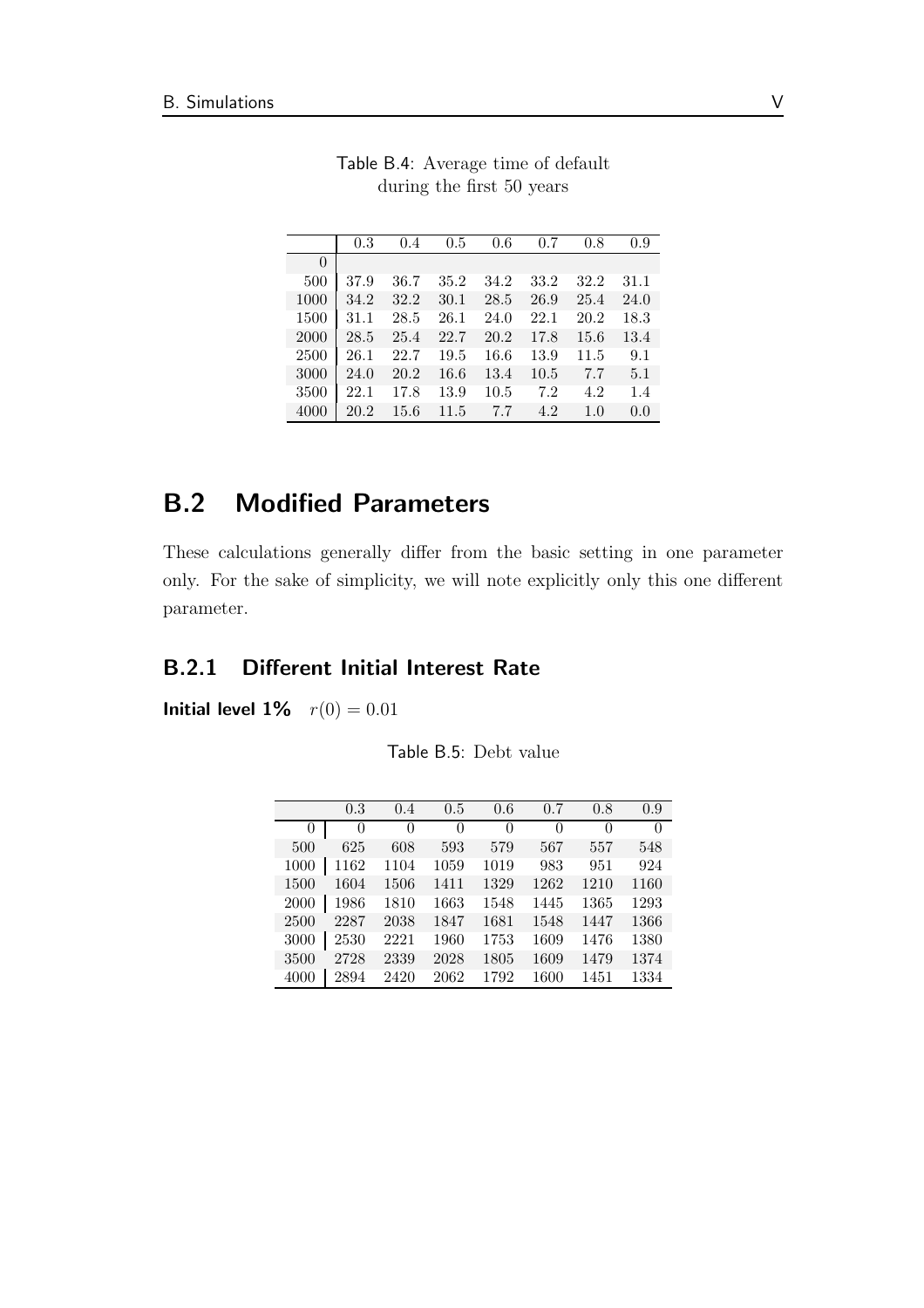|          | 0.3  | 0.4  | 0.5  | 0.6  | 0.7  | 0.8  | 0.9  |
|----------|------|------|------|------|------|------|------|
| $\theta$ | 3249 | 3249 | 3249 | 3249 | 3249 | 3249 | 3249 |
| 500      | 2824 | 2829 | 2829 | 2825 | 2817 | 2807 | 2794 |
| 1000     | 2430 | 2442 | 2442 | 2432 | 2409 | 2379 | 2342 |
| 1500     | 2074 | 2099 | 2098 | 2075 | 2035 | 1980 | 1905 |
| 2000     | 1751 | 1791 | 1789 | 1754 | 1690 | 1610 | 1514 |
| 2500     | 1460 | 1517 | 1513 | 1461 | 1381 | 1283 | 1181 |
| 3000     | 1196 | 1267 | 1261 | 1202 | 1120 | 999  | 879  |
| 3500     | 958  | 1043 | 1039 | 982  | 871  | 771  | 665  |
| 4000     | 736  | 846  | 847  | 778  | 688  | 589  | 487  |

Table B.6: Equity value

**Initial level 5%**  $r(0) = 0.05$ 

Table B.7: Debt value

|      | 0.3  | 0.4  | 0.5  | 0.6  | 0.7      | 0.8      | 0.9      |
|------|------|------|------|------|----------|----------|----------|
| 0    | 0    | 0    | 0    | 0    | $\theta$ | 0        | $\Omega$ |
| 500  | 608  | 592  | 580  | 568  | 559      | 550      | 543      |
| 1000 | 1135 | 1089 | 1047 | 1012 | 981      | 952      | 928      |
| 1500 | 1587 | 1493 | 1409 | 1335 | 1264     | 1206     | 1151     |
| 2000 | 1971 | 1813 | 1669 | 1536 | 1409     | 1283     | 1141     |
| 2500 | 2295 | 2054 | 1827 | 1598 | 1329     | 1017     | 1000     |
| 3000 | 2554 | 2203 | 1844 | 1390 | 1000     | 1000     | 1000     |
| 3500 | 2739 | 2241 | 1627 | 1000 | 1000     | 1000     | 1000     |
| 4000 | 2864 | 2132 | 1049 | 1000 | 1000     | $1000\,$ | 1000     |

Table B.8: Equity value

|          | 0.3  | 0.4  | 0.5  | 0.6  | 0.7      | 0.8      | 0.9      |
|----------|------|------|------|------|----------|----------|----------|
| $\theta$ | 2820 | 2820 | 2820 | 2820 | 2820     | 2820     | 2820     |
| 500      | 2408 | 2412 | 2412 | 2408 | 2404     | 2395     | 2385     |
| 1000     | 2025 | 2036 | 2036 | 2027 | 2010     | 1980     | 1935     |
| 1500     | 1674 | 1698 | 1698 | 1666 | 1615     | 1536     | 1435     |
| 2000     | 1347 | 1385 | 1371 | 1310 | 1210     | 1009     | 628      |
| 2500     | 1034 | 1079 | 1057 | 954  | 657      | 53       | $\Omega$ |
| 3000     | 734  | 795  | 762  | 447  | $-0$     | $\theta$ | $\Omega$ |
| 3500     | 470  | 559  | 425  | $-0$ | $\theta$ | $\Omega$ | $\Omega$ |
| 4000     | 231  | 341  | 28   | 0    | $\theta$ | 0        | $\Omega$ |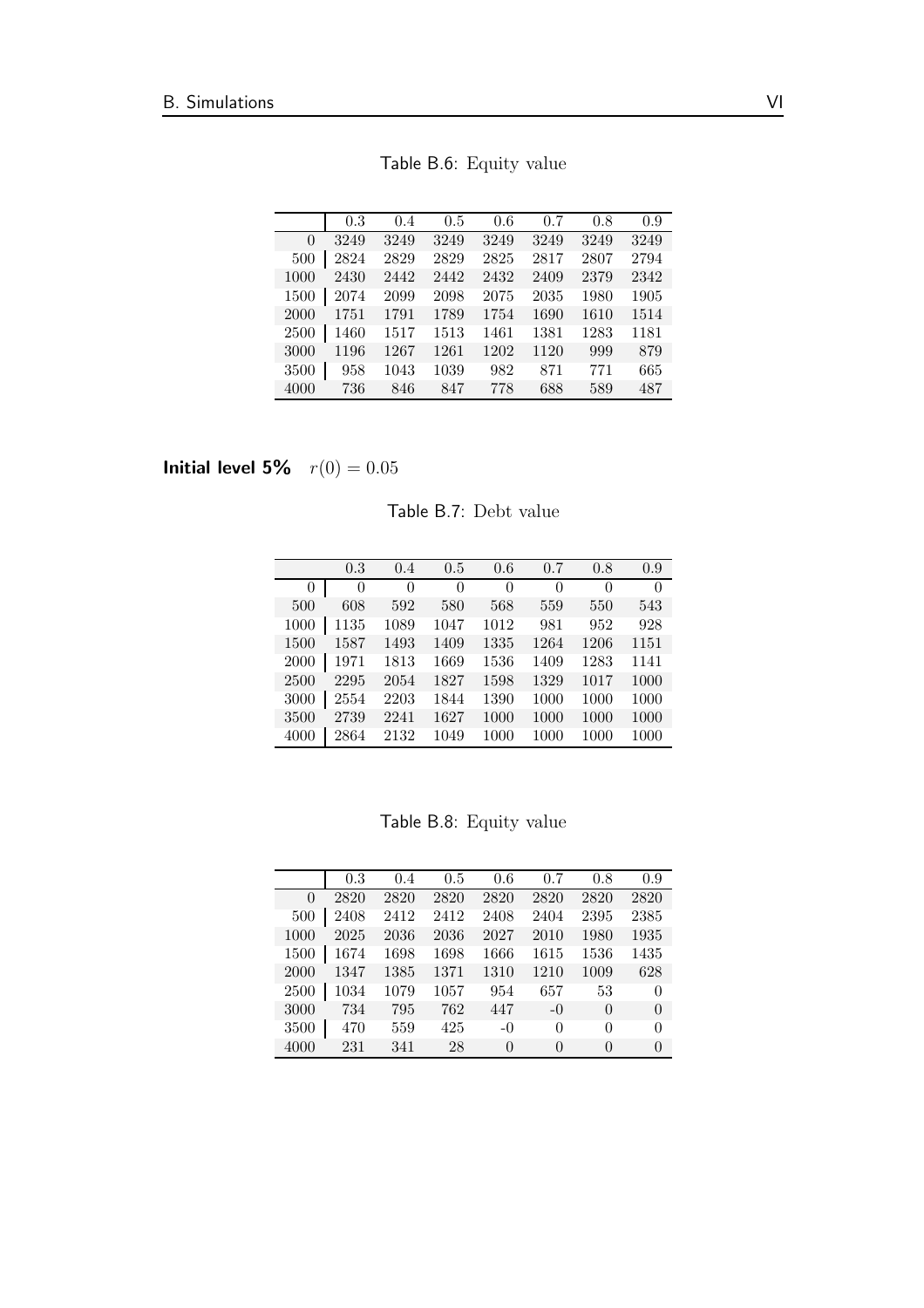### B.2.2 High Asset Volatility

### 40% volatility  $\sigma = 0.4$

|                | (a) Debt value |          | (b)      | Equity value    |      | Total value<br>(c)   |      |      |  |
|----------------|----------------|----------|----------|-----------------|------|----------------------|------|------|--|
|                | 0.5            | 0.9      |          | 0.5             | 0.9  |                      | 0.5  | 0.9  |  |
| 0              | $\theta$       | $\Omega$ | $\theta$ | 2901            | 2901 | 0                    | 2901 | 2901 |  |
| 1500           | 755            | 713      | 1500     | 2042            | 1727 | 1500                 | 2797 | 2440 |  |
| 3000           | 1065           | 968      | 3000     | 1397            | 499  | 3000                 | 2462 | 1467 |  |
| (d) Debt ratio |                |          |          |                 |      | $(f)$ Avg. def. time |      |      |  |
|                |                |          |          | (e) % defaulted |      |                      |      |      |  |
|                | 0.5            | 0.9      |          | 0.5             | 0.9  |                      | 0.5  | 0.9  |  |
| $\Omega$       | 0.00           | 0.00     | $\theta$ | 0.0             | 0.0  | $\Omega$             |      |      |  |
| 1500           | 0.27           | 0.29     | 1500     | 92.6            | 96.5 | 1500                 | 14.3 | 9.2  |  |

#### Table B.9: Results

#### **60% volatility**  $\sigma = 0.6$

#### Table B.10: Results

|          | (a) Debt value    |          |  | Equity value<br>(b) |                 |      | (c) Total value |                      |      |  |
|----------|-------------------|----------|--|---------------------|-----------------|------|-----------------|----------------------|------|--|
|          | 0.5               | 0.9      |  |                     | 0.5             | 0.9  |                 | 0.5                  | 0.9  |  |
| 0        | $\theta$          | $\Omega$ |  | $\theta$            | 2682            | 2682 | $\theta$        | 2682                 | 2682 |  |
| 1500     | 508               | 560      |  | 1500                | 2020            | 1625 | 1500            | 2528                 | 2185 |  |
| 3000     | 765               | 876      |  | 3000                | 1434            | 576  | 3000            | 2199                 | 1452 |  |
|          | Debt ratio<br>(d) |          |  |                     | (e) % defaulted |      |                 | $(f)$ Avg. def. time |      |  |
|          | 0.5               | 0.9      |  |                     | 0.5             | 0.9  |                 | 0.5                  | 0.9  |  |
| $\Omega$ | 0.00              | 0.00     |  | 0                   | 0.0             | 0.0  | $\theta$        |                      |      |  |
| 1500     | 0.21              | 0.26     |  | 1500                | 99.1            | 99.6 | 1500            | 8.1                  | 5.1  |  |
| 3000     | 0.36              | 0.61     |  | 3000                | 99.6            | 99.9 | 3000            | 4.5                  | 1.4  |  |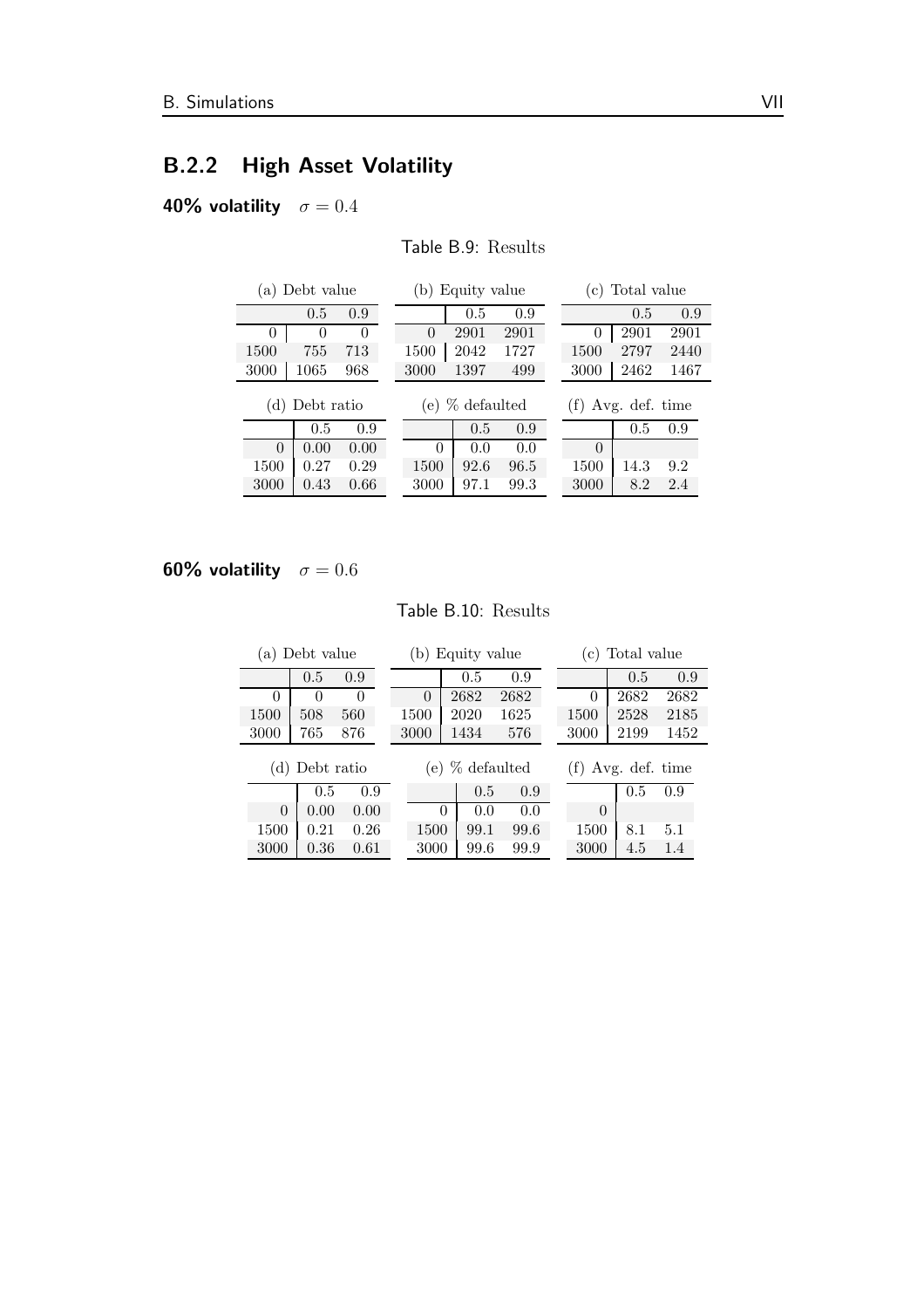### <span id="page-93-0"></span>B.3 Illustrative Code

For a better understanding, how the simulations are calculated, we present here a simple pseudo-code.[2](#page-93-1)

```
1 repeat the iterations
2 generate a random EBIT and interest rate evolution
3 follow the evolutions in time starting at t=0
4 set the possible values of DB to 0.3, 0.4 .. 0.9
5 set the possible values of FV to 0, 500, .. 5000
6 for all possible combinations of DB and FV do
7 if EBIT > DB then
8 if EBIT > interest payment
9 pay out the coupon to debt holders,
10 pay out the rest of the EBIT as dividends
11 else
12 pay out the coupon to debt holders,
13 compensate cash deficit by equity dilution
14 end if
15 else
16 trigger default,
17 transfer the remaining assets (EBIT*RR)
                                to the debt holder
18 end if
19 end of for all possible...
20 end of follow
21 end of repeat
22 average the results of all iterations
23 print out this average
```
<span id="page-93-1"></span><sup>2</sup> A pseudo-code is a compact description of a programming algorithm. It is easier for understanding, however it cannot be run by the computer.